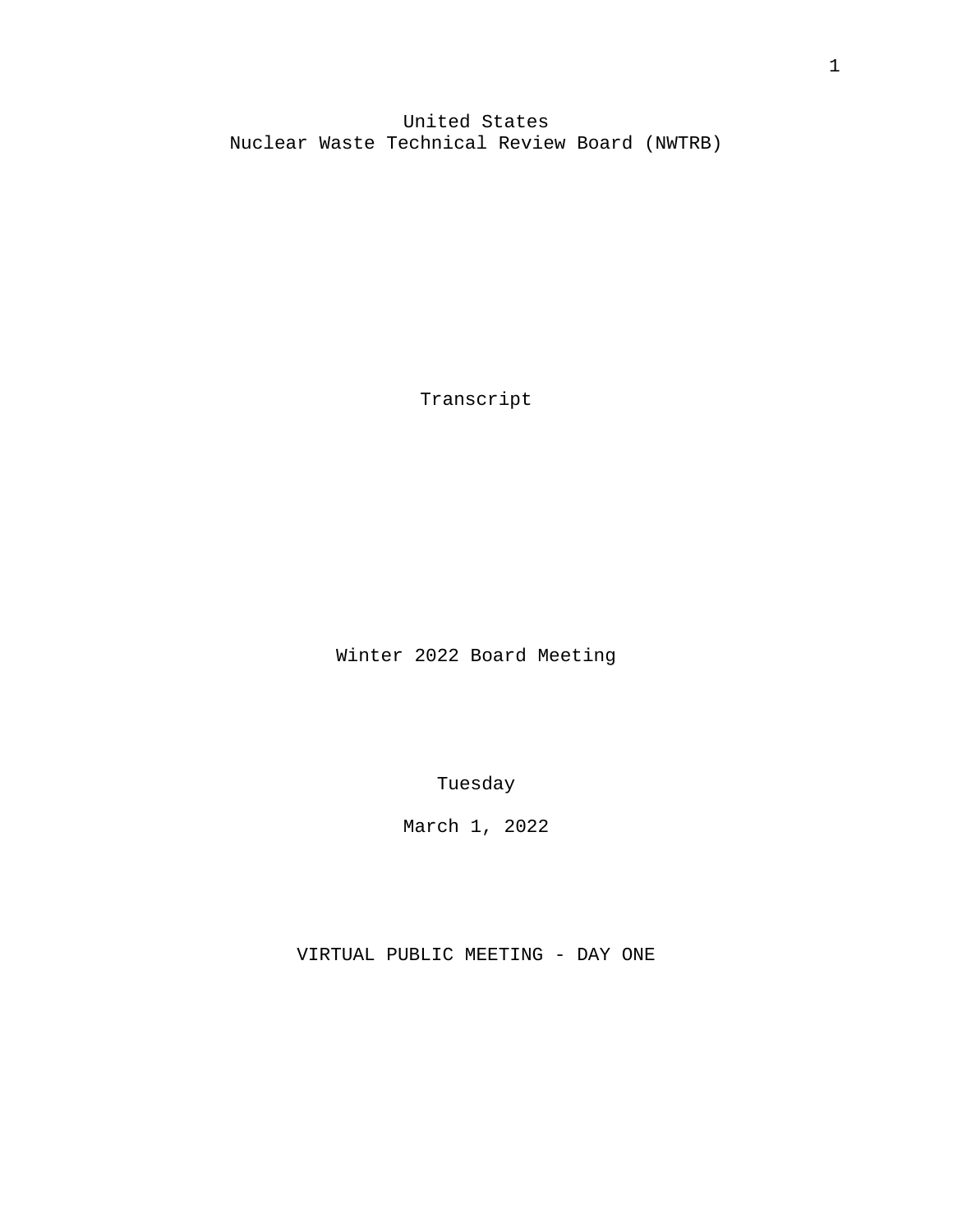## NWTRB BOARD MEMBERS PRESENT

Jean M. Bahr, Ph.D., Chair Steven M. Becker, Ph.D. Allen G. Croff, Nuclear Engineer, M.B.A. Tissa H. Illangasekare, Ph.D., P.E. Kenneth Lee Peddicord, Ph.D., P.E. Paul J. Turinsky, Ph.D., P.E.

## NWTRB EXECUTIVE STAFF

Daniel G. Ogg, Acting Executive Director Neysa Slater-Chandler, Director of Administration

NWTRB SENIOR PROFESSIONAL STAFF

Hundal Jung Bret W. Leslie Chandrika Manepally Roberto T. Pabalan

NWTRB PROFESSIONAL STAFF Yoonjo Lee

NWTRB ADMINISTRATION STAFF

Davonya S. Barnes Jayson S. Bright Sonya Townsend Casey Waithe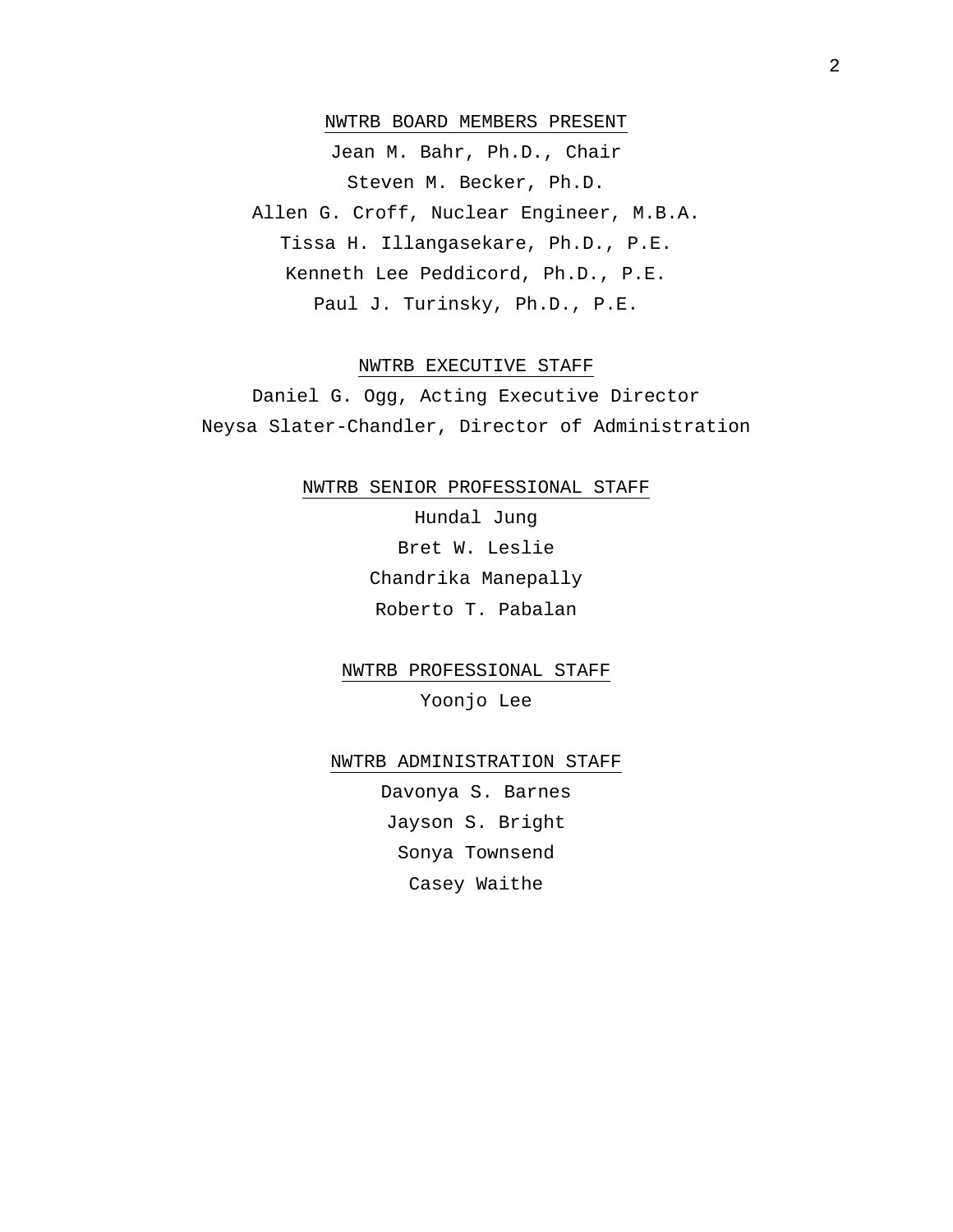## INDEX

## PAGE NO.

| Call to Order and Introductory Statement                                                                                                                 |
|----------------------------------------------------------------------------------------------------------------------------------------------------------|
|                                                                                                                                                          |
| Update on U.S. Department of Energy (DOE)'s Dual-Purpose<br>Canister (DPC) Direct Disposal Activities                                                    |
| Mr. Tim Gunter, U.S. Department of Energy, Office of<br>Nuclear Energy (DOE-NE)                                                                          |
| Mr. Geoffrey Freeze, Sandia National Laboratories 13                                                                                                     |
| Repository-Scale Performance Assessment Incorporating                                                                                                    |
| Post-Closure Criticality<br>Ms. Laura Price, Sandia National Laboratories 36                                                                             |
| Cladding Degradation Modeling Development<br>Dr. Brady Hanson, Pacific Northwest National Laboratory<br>Ms. Laura Price, Sandia National Laboratories 77 |
| Summary and Status of DOE's Storage and Transportation                                                                                                   |
| Activities                                                                                                                                               |
| Spent Nuclear Fuel Interim Storage Canister Corrosion                                                                                                    |
| and Surface Environment Investigations<br>Dr. Charles Bryan, Sandia National Laboratories                                                                |
| Dr. Rebecca Schaller, Sandia National Laboratories 137                                                                                                   |
|                                                                                                                                                          |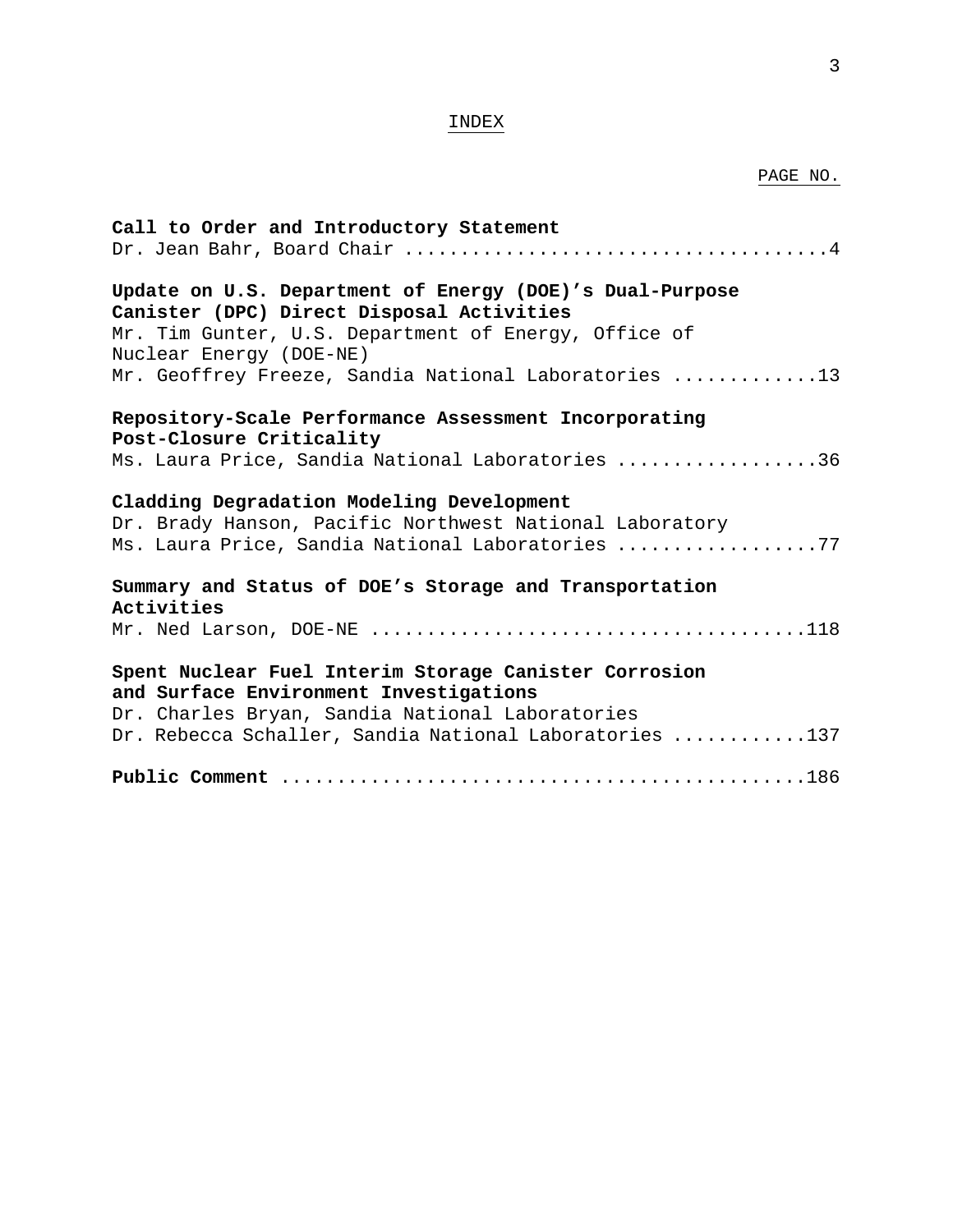BAHR: Okay, well, hello, and welcome to the U.S. Nuclear Waste Technical Review Board's Winter Meeting. I'm Jean Bahr, the Chair of the Board, and this meeting will focus on the U.S. Department of Energy spent fuel and waste disposition research and development activities and DOE's consent-based siting process for identifying federal interim storage facilities. Due to the Covid-19 pandemic, we're holding this meeting in a virtual format, and Mr. John Hattin of Precon Events will serve as the host for the meeting.

 I'll introduce the other Board members and then briefly describe the Board and outline what we do. I'll then tell you why we're holding this meeting and summarize the meeting's agenda.

 So, we're going to switch now to the panel view so I can introduce the Board members, and I'll ask that as I introduce them the Board members activate their cameras and come online and say hello so that the audience can see who they are. I'll begin. I'm Jean Bahr, the Board Chair. All the Board members serve part time, and we all hold other positions. In my case, I'm Professor Emerita of Hydrogeology in the Department of Geoscience at the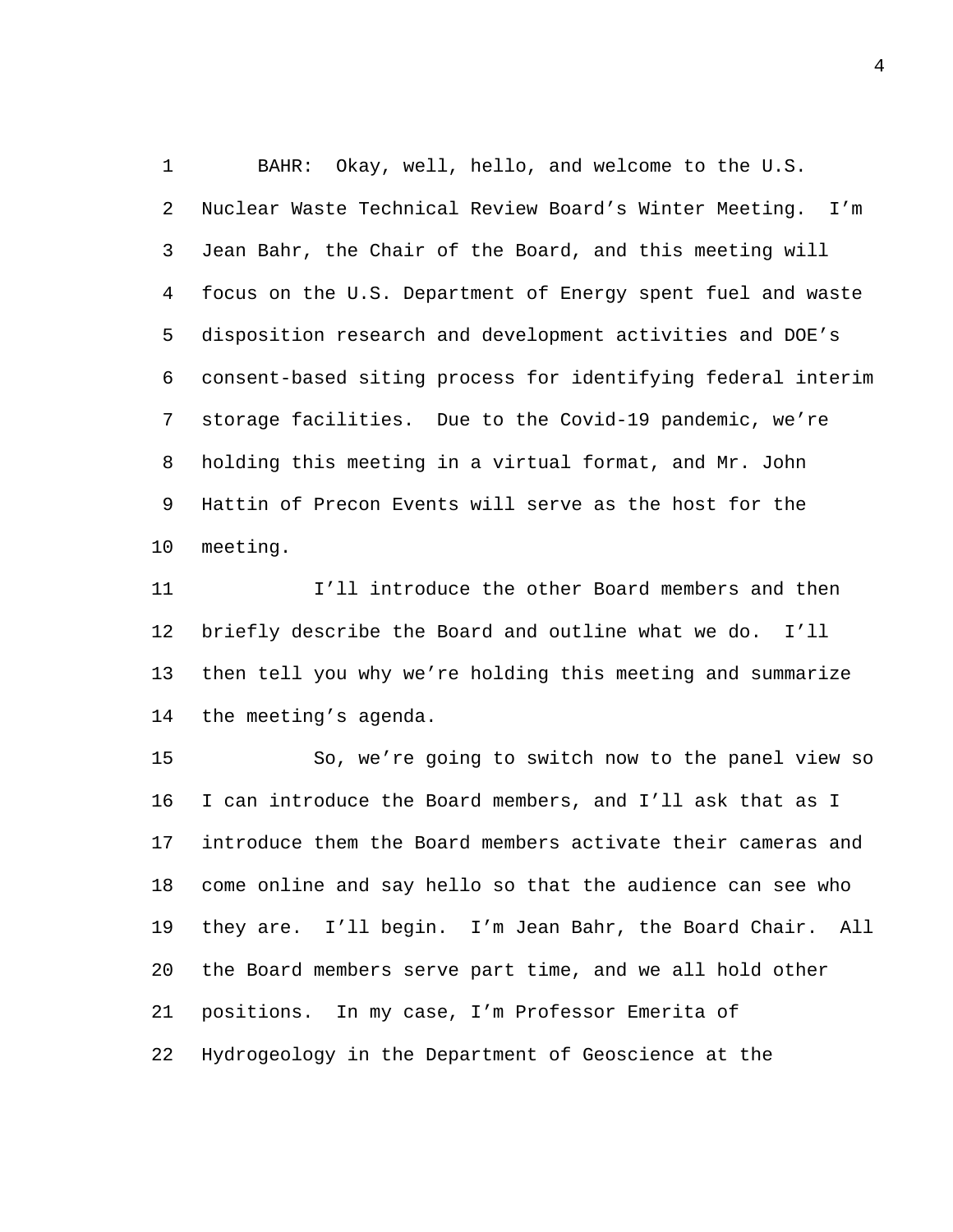University of Wisconsin, Madison. Our first two Board members are only able to join us today by audio. First is Steve Becker, and Steve is Professor and Chair of Community Environmental Health in the College of Health Sciences at Old Dominion University.

BECKER: Good afternoon.

 BAHR: Thank you, Steve. Then we have Mr. Allen Croff. Allen is a Nuclear Engineer and an Adjunct Professor in the Department of Civil and Environmental Engineering at Vanderbilt University.

CROFF: Good afternoon.

 BAHR: Thank you, Allen. Then there's Dr. Tissa Illangasekare. Tissa is the AMAX Endowed Distinguished Chair of Civil and Environmental Engineering and the Director of the Center for Experimental Study of Subsurface Environmental Processes at Colorado School of Mines. ILLANGASEKARE: Good afternoon. BAHR: Next, we have Dr. Lee Peddicord. Lee is

 Professor of Nuclear Engineering at Texas A&M University. PEDDICORD: Good afternoon.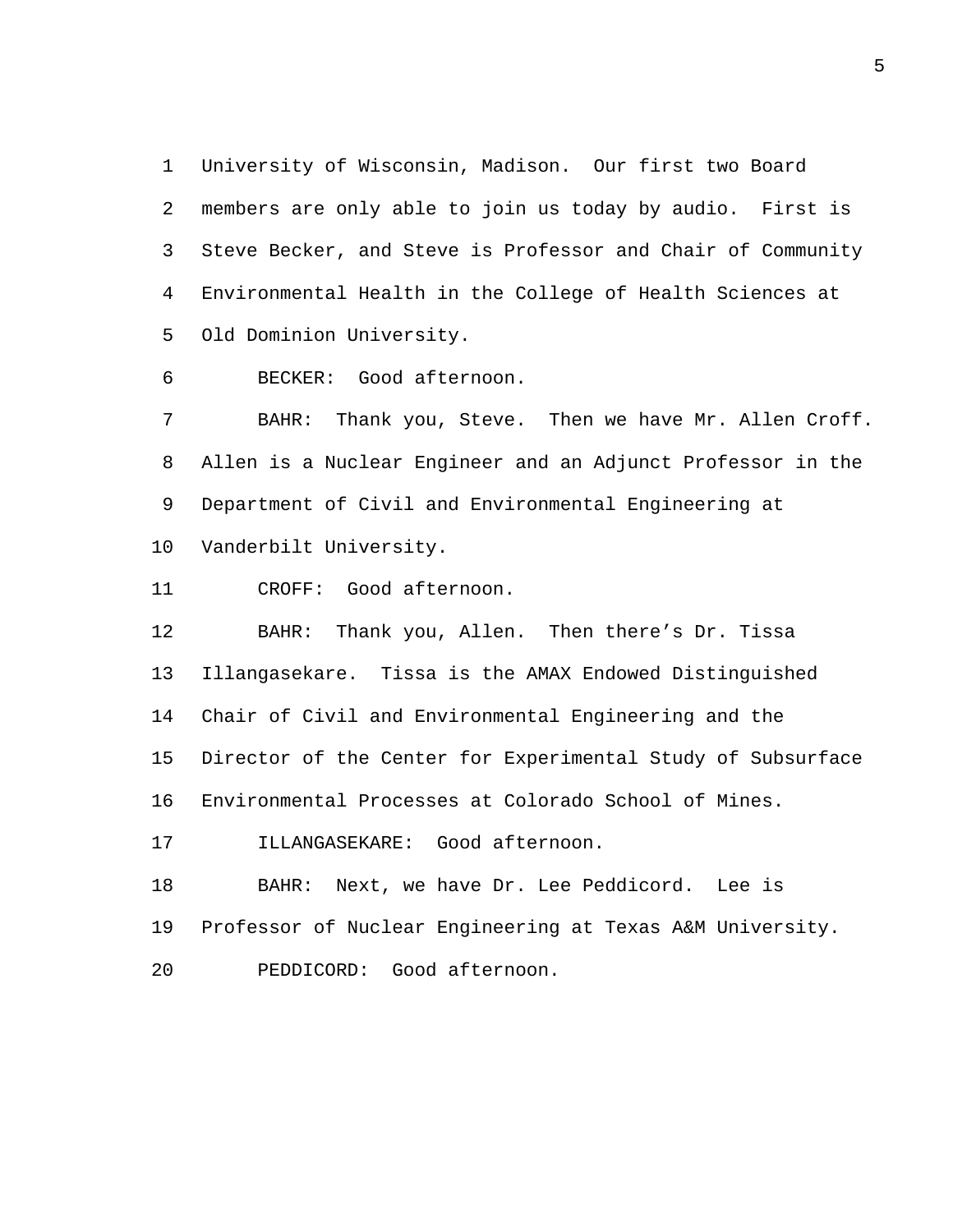BAHR: Next is Dr. Paul Turinsky. Paul is the Board's Deputy Chair and Professor Emeritus of Nuclear Engineering at North Carolina State University.

TURINSKY: Guten tag. I'll be different.

 BAHR: Okay. I've just introduced five Board members plus myself, not the full complement of eleven. Other Board positions are currently vacant.

8 As I usually do at Board meetings, I want to make clear that the views expressed by the Board members during the meeting are their own, not necessarily Board positions. Our official positions can be found in our reports and letters which are available on the Board's website. So, if we can switch back to the slides now. Thank you.

 So, on to a description of the Board and what we do. As many of you know, the Board is an independent federal agency in the Executive Branch. It's not part of the Department of Energy or any other federal department or agency. The Board was created in the 1987 amendments to the Nuclear Waste Policy Act to perform objective ongoing evaluations of the technical and scientific validity of DOE activities related to the management and disposal of spent nuclear fuel and high-level radioactive waste.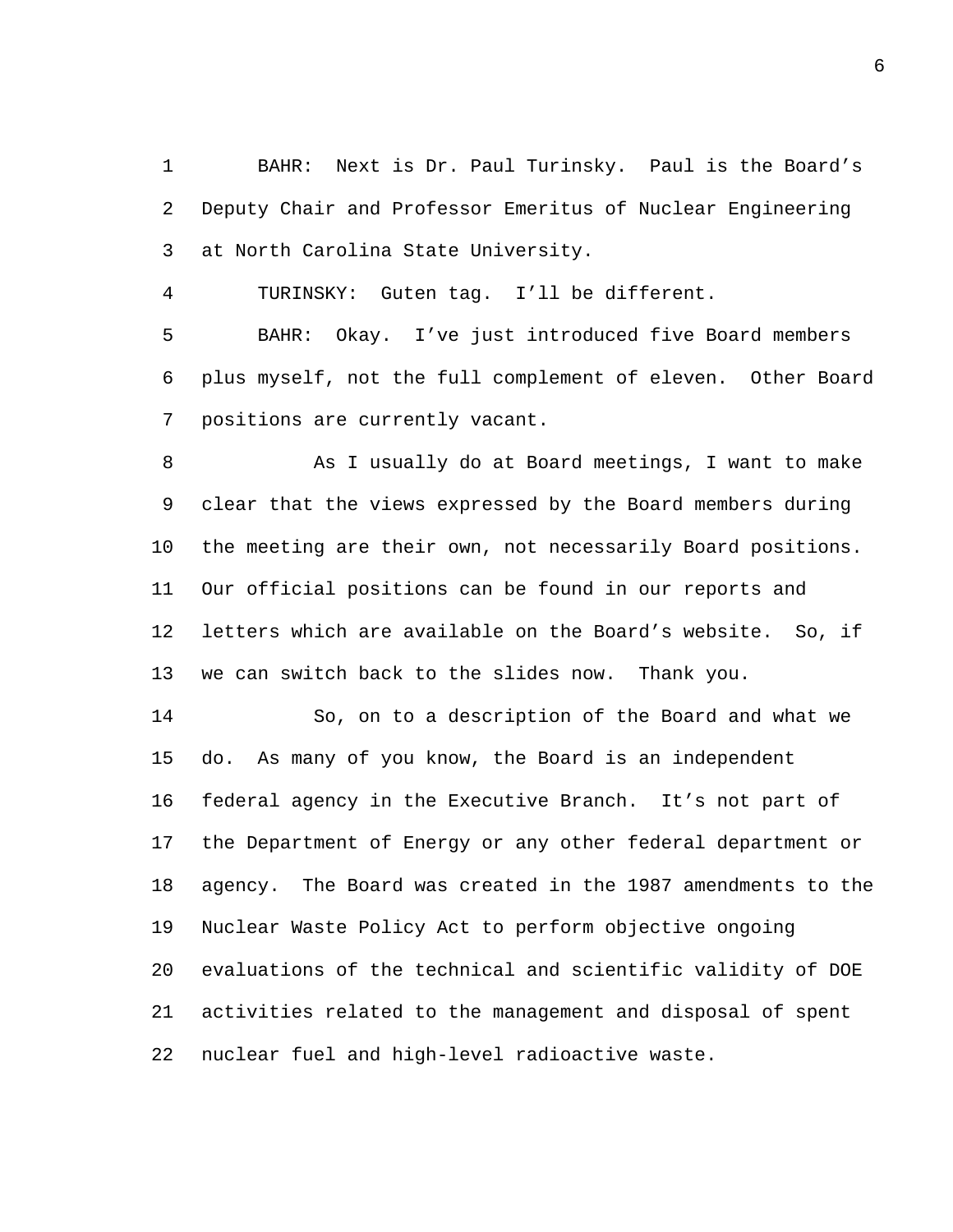Board members are appointed by the President from a list of nominees submitted by the National Academy of Sciences. We are mandated by statue to report Board findings, conclusions, and recommendations to Congress and to the Secretary of Energy.

 The Board provides objective technical and scientific information on a wide range of issues related to the management and disposal of spent nuclear fuel and high- level radioactive waste that will be useful to policymakers in Congress and the administration.

 All of this information can be found on the Board's website, [www.nwtrb.](http://www.nwtrb/)gov, along with Board correspondence, reports, testimony, and meeting materials, including archived webcasts of recent meetings. If you'd like to know more about the Board, a 2-page document summarizing the Board's mission and presenting a list of Board members can be found on the Board's website.

 We'll have a public comment period at the end of each day's meeting. Because of the virtual format of this meeting, we can only accommodate written comments. As you joined the meeting, on the right of your screen is a comment for the record section where you can submit your comments.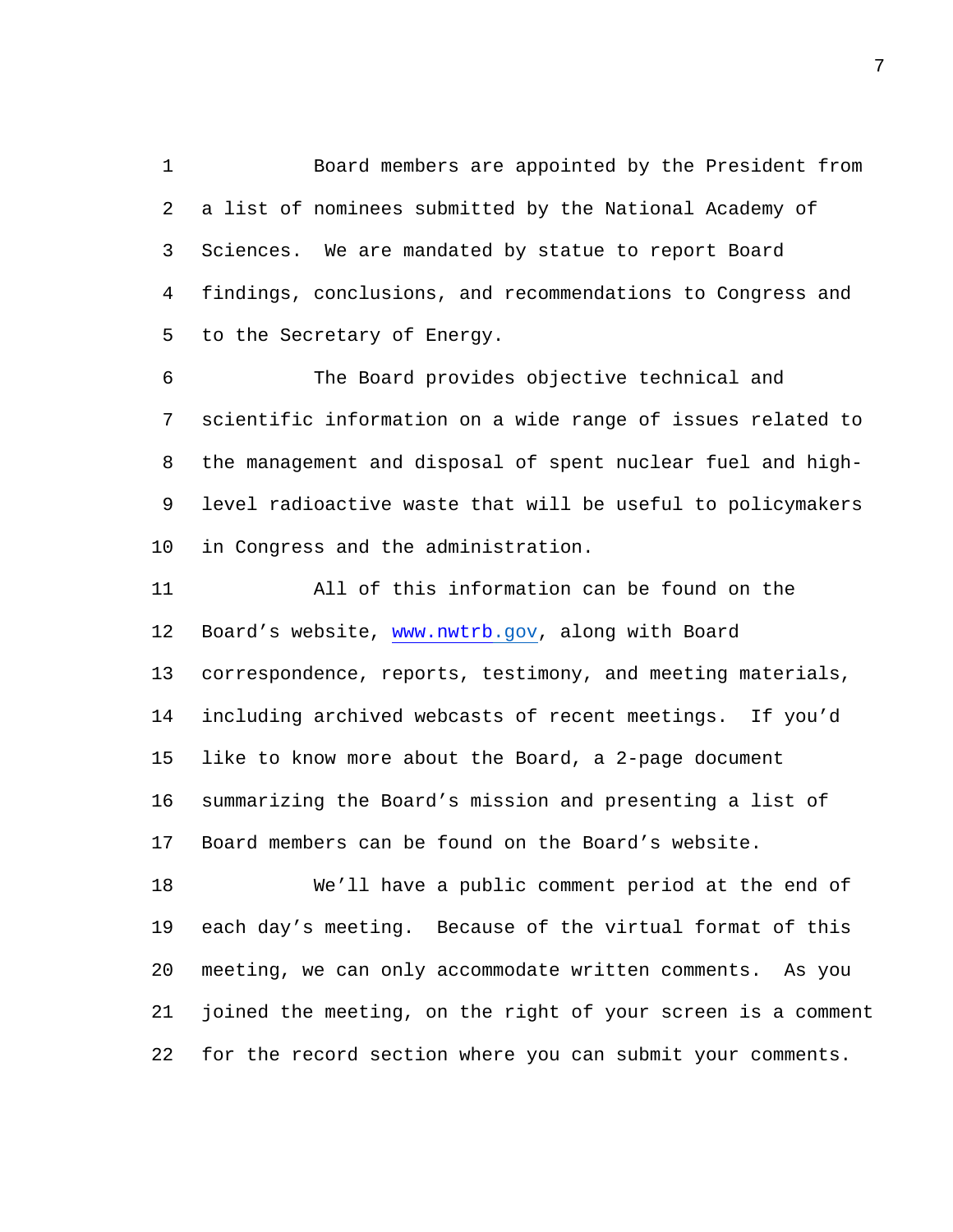If you're viewing the presentation in full screen mode, you can access the comment for the record section by pressing the escape key. A reminder on how to submit comments will be displayed during the break.

 Comments that we receive during the meeting will be read by staff member, Bret Leslie, in the order that they're received. Time for each comment may be limited depending on the number of comments we receive, but the entirety of the submitted comments will be included as part of the meeting record.

 The Board welcomes comments but particularly in light of our virtual format we will not be responding to them. Comments and any other written materials may also be submitted later by mail or email to the points of contact noted in the press release for this meeting, which is posted on our website. These also would become part of the meeting record and will be posted on the Board's website along with the transcript of the meeting and the presentations you will see today.

 The meeting is being recorded, and the archived recording will be available after a few days on our website.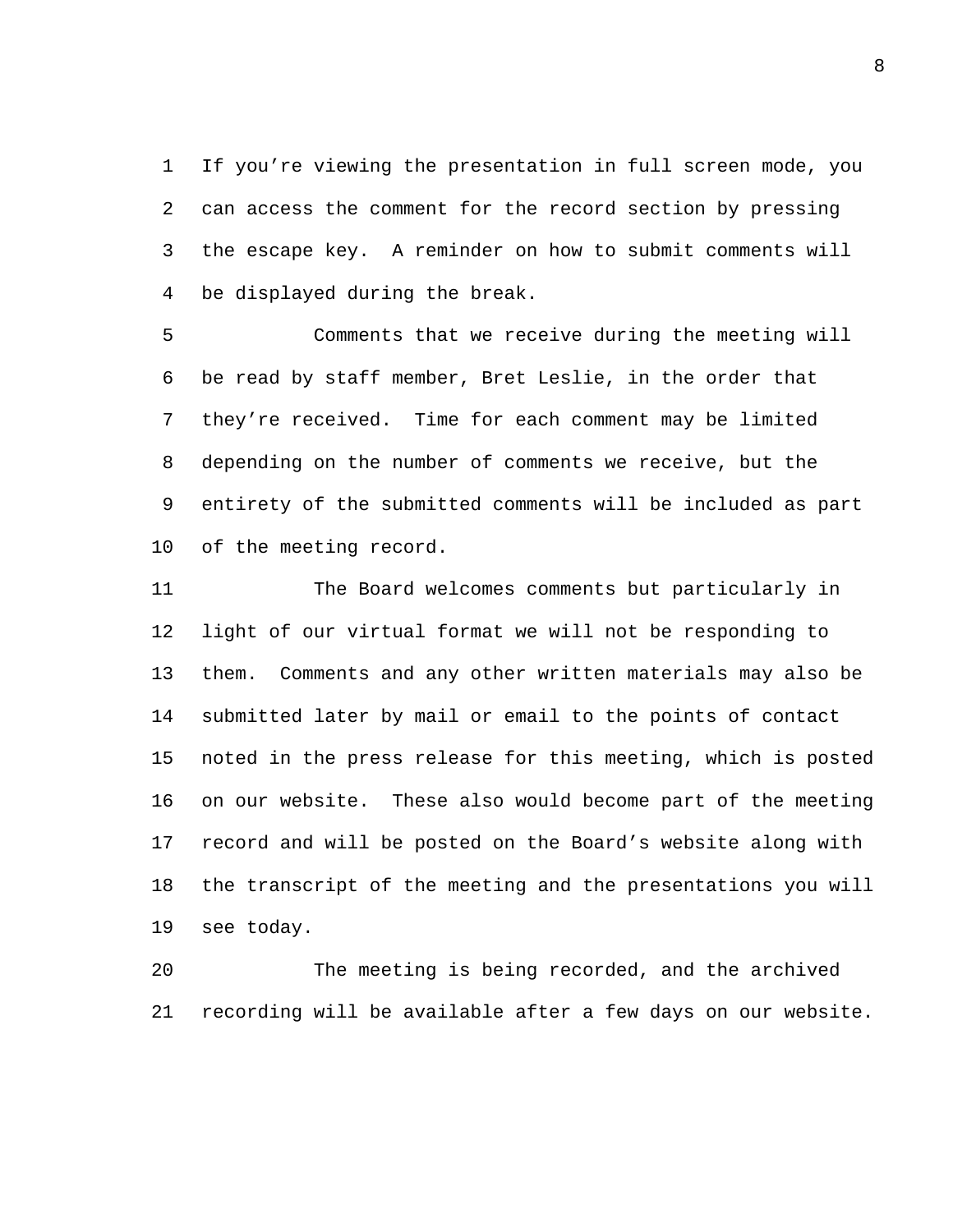The meeting agenda and presentations have been posted on the Board's website and those can be downloaded.

 Okay, so, why are we holding this particular meeting? This meeting is part of the Board's continuing review of DOE activities related to the management and disposal of spent nuclear fuel and high-level radioactive waste. Over the past several years, DOE has been conducting research and development efforts on non-site-specific disposal, storage and transportation, and integrated waste management. According to DOE, this work is part of its efforts to develop a sound technical basis for multiple geologic disposal options in the United States and provides data and analyses to support decisions regarding storage, transportation, and disposal of spent nuclear fuel and high-level radioactive waste.

 In addition, DOE recently published a request for information on how to site federal facilities for the temporary consolidated storage of spent nuclear fuel using a consent-based approach. The Board views both the research and development and siting efforts as activities that enhance the DOE's capability to address several of the recommendations we made in a report that we issued last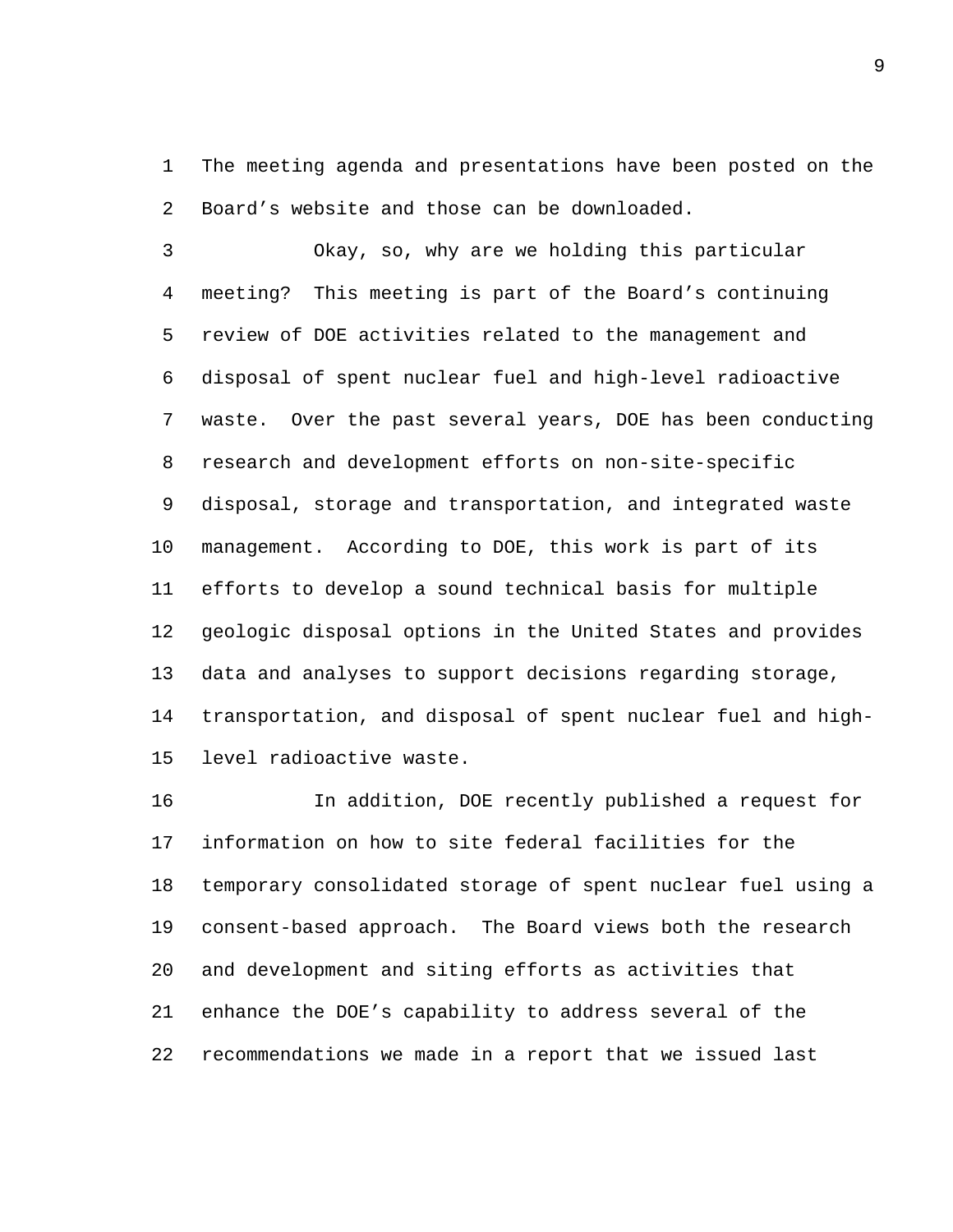spring, mainly to anticipate the required high performance computing and data management infrastructure required for a multidecade waste management program, to facilitate application of iterative and adaptive approaches to development of a geologic repository, and to embrace openness, transparency, and engagement. Our meeting will examine DOE's spent fuel and waste disposition research and development activities and DOE's consent-based siting process to identify federal interim storage facilities for spent nuclear fuel.

 So, moving on to the next slide, today's meeting will start with a presentation by Tim Gunter from the DOE, Office of Nuclear Energy, and Geoff Freeze from Sandia National Laboratories, and they'll provide an update on DOE's dual-purpose canister disposal research and development activities.

 Then we'll hear from the national laboratory researchers who are conducting some of the work for DOE. Laura Price will give a presentation on repository-scale performance assessment that includes nuclear criticality after repository closure. After a 15-minute break starting at 1:55 pm eastern time, we'll hear a presentation on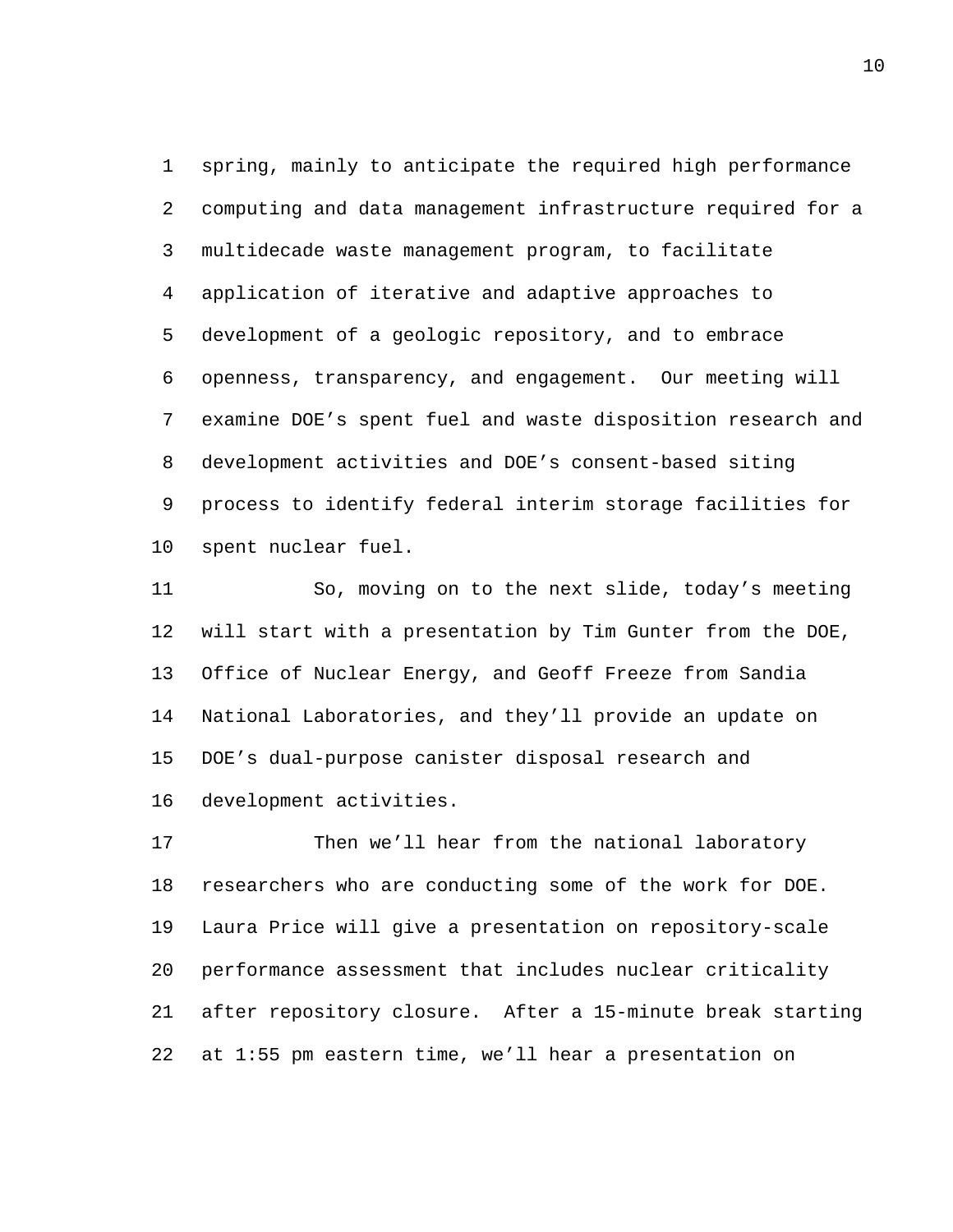efforts to develop spent nuclear fuel cladding degradation models.

 In the final two talks today and then the first talk tomorrow we hear about DOE's storage and transportation research and development activities. Ned Larson from the DOE, Office of Nuclear Energy, will summarize those activities and provide a status update. Then we'll hear from national laboratories researchers about investigations in the cannister corrosion and surface environments for spent nuclear fuel that is in interim storage.

 As I mentioned earlier, we'll have a public comment period at the end of the day during which staff member Bret Leslie will read public comments that we have received, and we'll adjourn day 1 of the meeting at 5:00 pm eastern time.

 Looking ahead to tomorrow, our meeting tomorrow will start at 12:00 pm eastern time with a presentation from a national laboratory researcher on investigations of aerosol transmission through simulated cracks in dry storage cannisters.

 Then, in the following three talks we'll hear about some of DOE's integrated waste management research and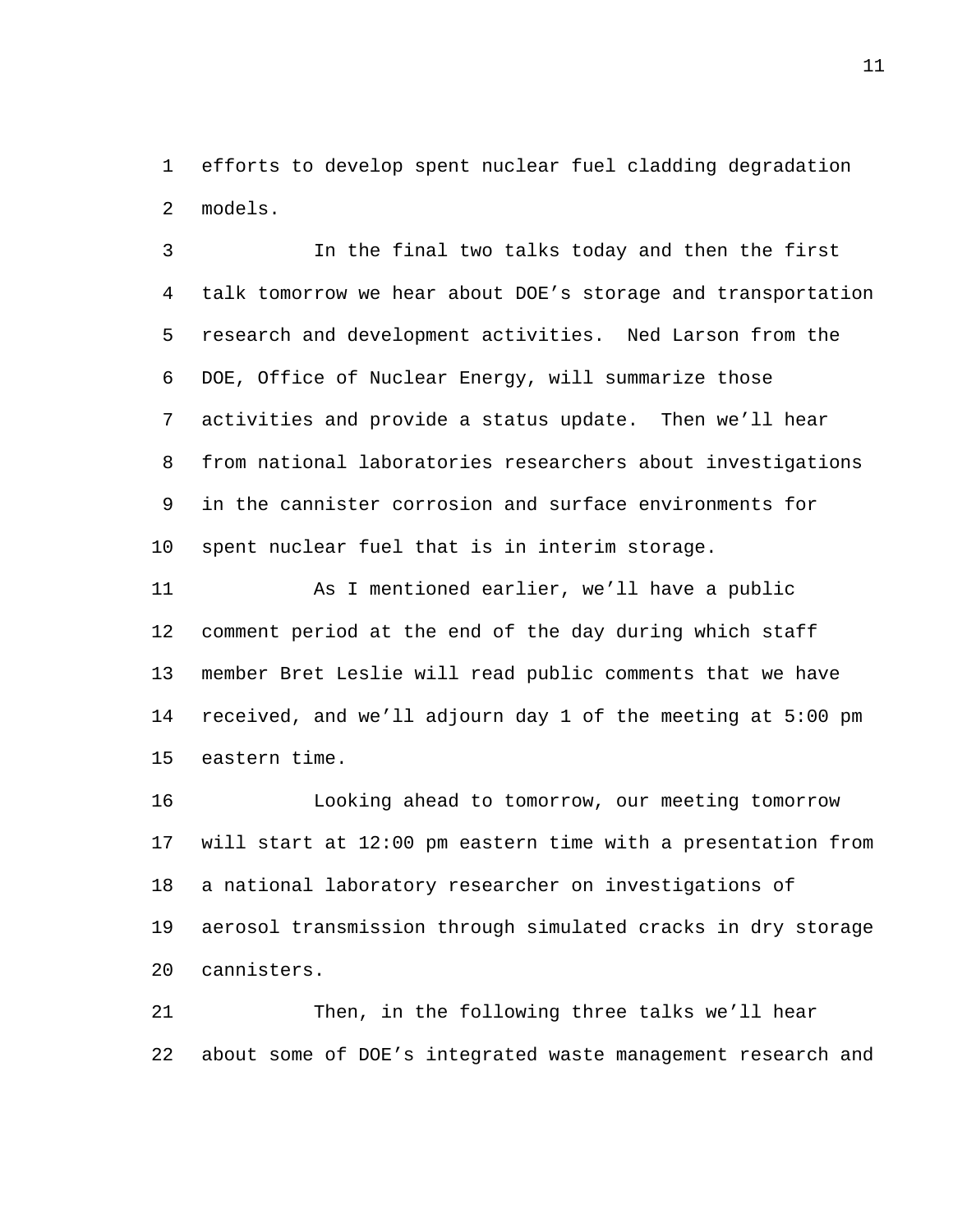development activities. First, we'll hear about a canister project that is supporting efforts at the Hanford Washington site and DOE's integrated waste management program. After a 15-minute break starting at 1:45 pm eastern, we'll hear about two software tools developed as part of the integrated waste management research and development efforts. A presentation from a national laboratory researcher will describe updated requirements for, and enhancements to, the Next Generation Systems Analysis Model. Then, Erica Bickford from the DOE, Office of Nuclear Energy, will update us on the DOE's Stakeholder Tool for Assessing Radioactive Transportation software.

 The last presentation of the meeting by Alisa Trunzo from the DOE, Office of Nuclear Energy, will update the Board on DOE's consent-based siting efforts.

 Okay, so, now we're going to switch back to a view of me, and I just want to note that much effort went into planning this meeting and arranging the presentations. I want to thank our speakers for making presentations at the meeting today.

 Thanks particularly to Board members Paul Turinsky, Lee Peddicord, and Steve Becker, the co-leads for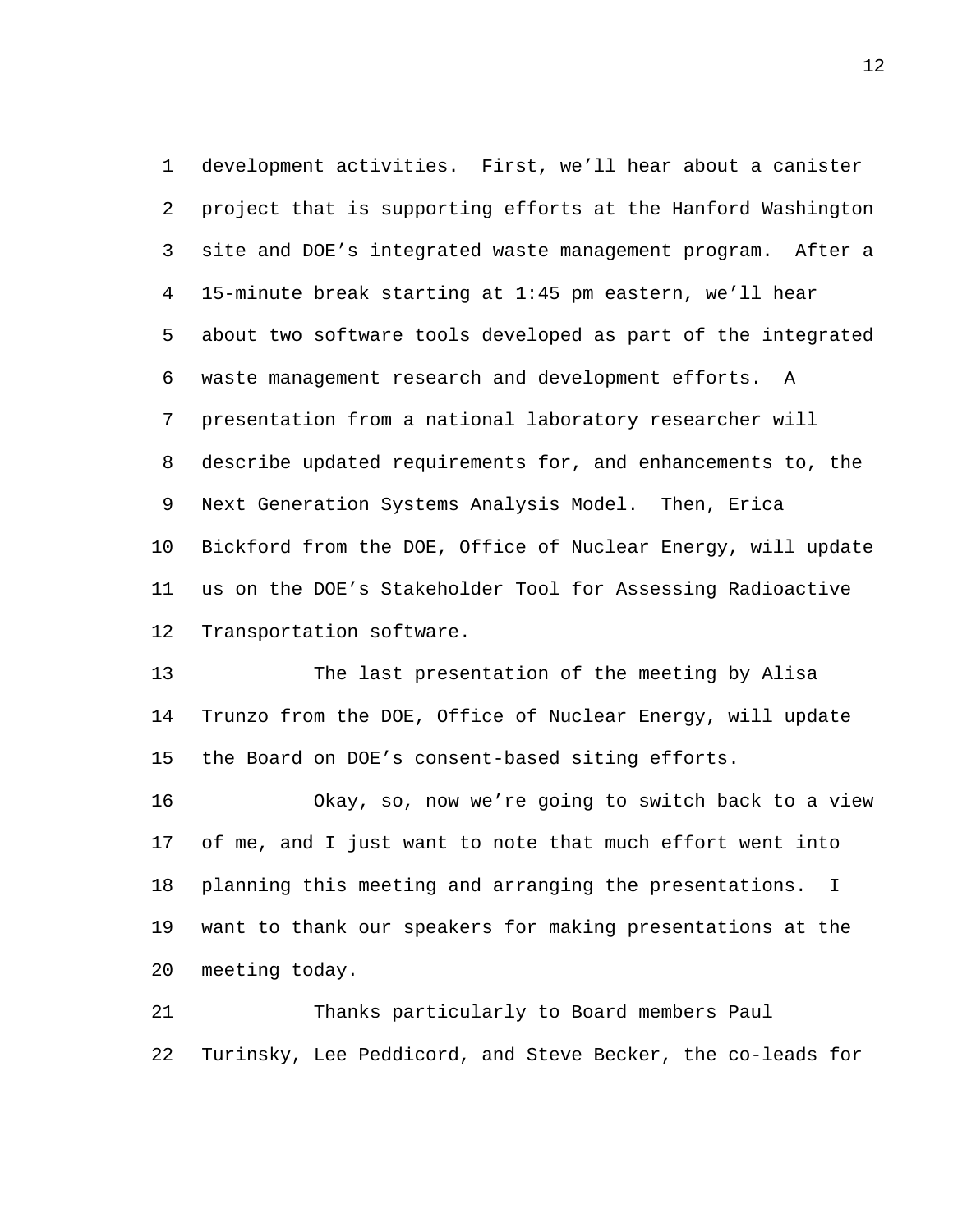the Board for this meeting, and to the Board staff,

 particularly Bret Leslie and Andy Jung, for putting the meeting together.

 So, now it's my pleasure to turn the meeting over to Tim Gunter, who will get the meeting started.

 GUNTER: Good morning or afternoon, as the case may be. Thank you, everyone, for joining our meeting with the Nuclear Waste Technical Review Board today. As Dr. Bahr said, my name is Tim Gunter. I am a federal program manager with the U.S. Department of Energy. My main area of responsibility is research and development on the disposal of spent nuclear fuel and high-level waste.

 I'm going to share my screen, hopefully. Alright, so continuing on, this is going to be a dual presentation with Geoff Freeze, who is the manager at Sandia National Laboratories for the work on the dual-purpose canister and direct disposal activities. So, Geoff, you can go ahead to the next slide.

 This first slide is a disclaimer. I'm going to spend just a very brief minute on it. You'll see this on most of the presentations throughout the next couple of days. And basically, what this says is there are standard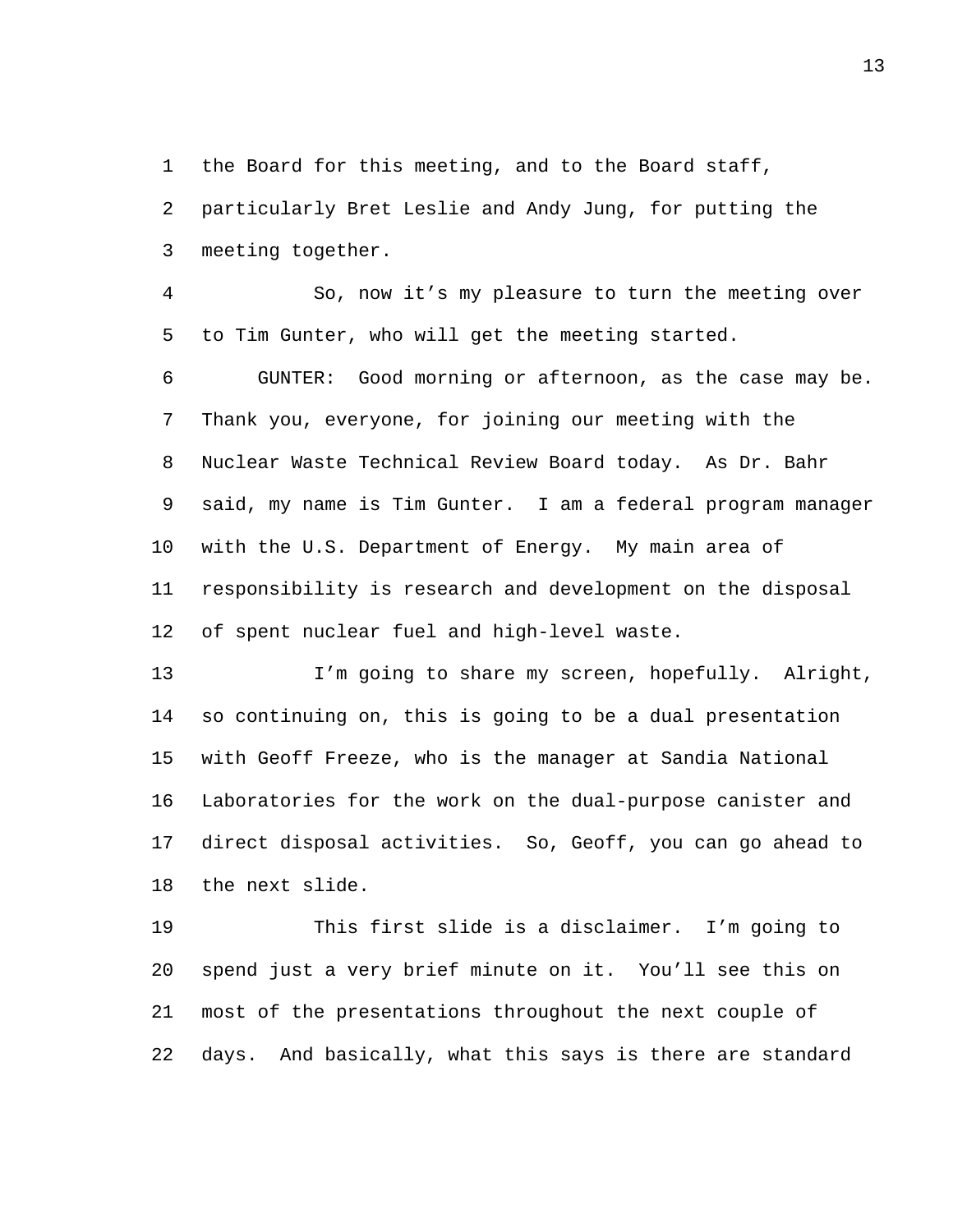contracts between the U.S. Department of Energy and the utilities on what is acceptable to dispose in terms of spent fuel, and some of the work we do is not necessarily in alignment with those contracts. So, this disclaimer just represents the fact, and reminds folks that we do research and development. We look at, you know, a lot of different issues, a lot of different scenarios on things that could be done potentially, feasibility studies. And that doesn't necessarily mean that this is the department's plan or that it would be acceptable in terms of the contract without, you know, modifications by the parties. So, it doesn't supersede anything that is specified in the standard contract. Okay. Go ahead, Geoff.

 So, I'm going to start out with a little bit of just the way things are laid out for the next couple of days, at least, focus more on the organization. I know that Dr. Bahr went through the meeting agenda and gave you an idea of what presentations you're going to hear.

 But in terms of the way the department is organized, all this work falls under the DOE's Office of Spent Fuel and Waste Disposition. That office is broken down into different areas of responsibility. The first is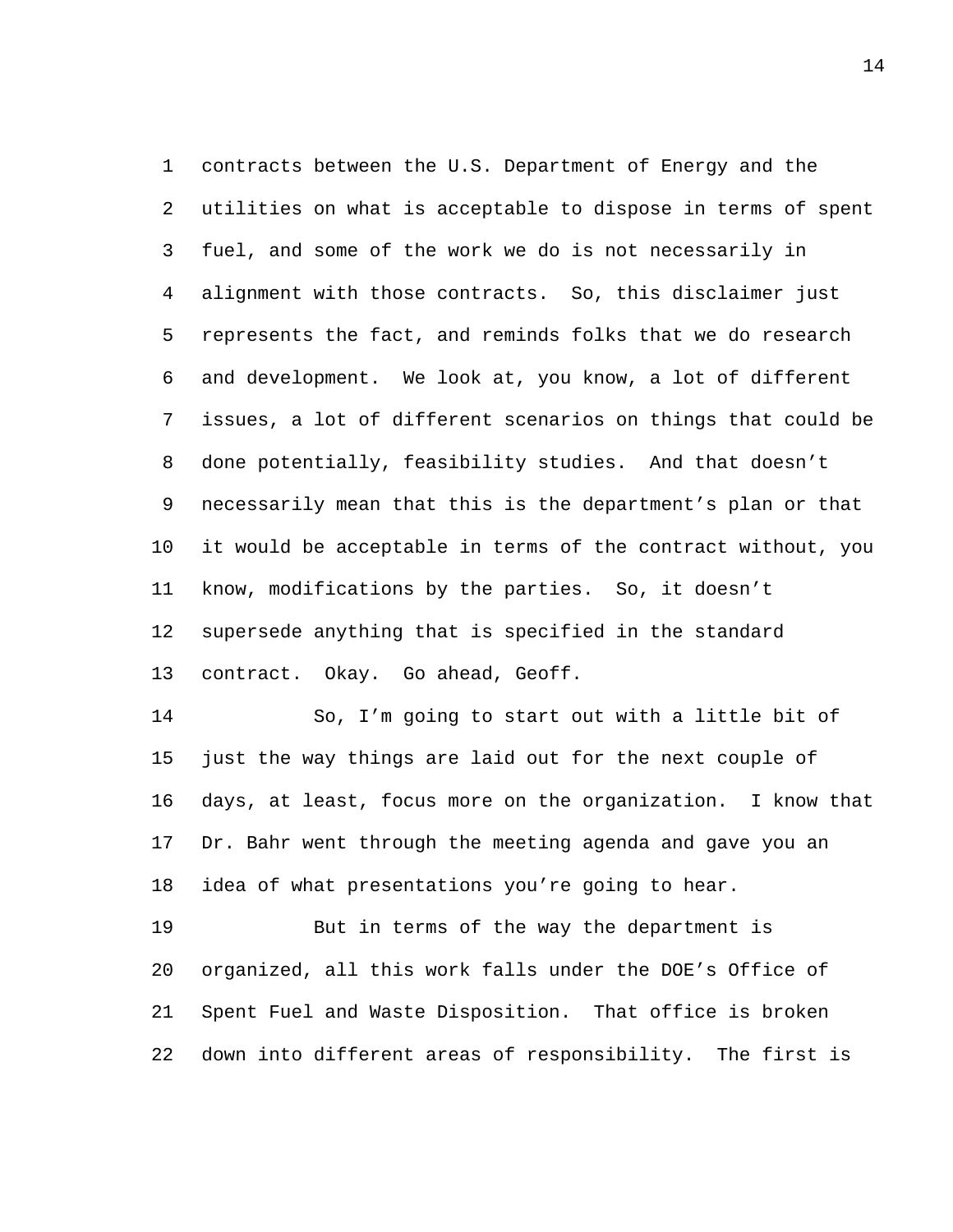Spent Fuel and Waste Science and Technology. That's the office that I work in. And there we do all of the R&D for the storage, transportation, and disposal of spent fuel and high-level waste. As I said, I'm the manager for the disposal. Those will be the first three presentations you hear today on the DPC and post-closure criticality, and also on cladding degradation.

 That group is split into not only disposal but also storage and transportation, and Ned Larson who is the federal program manager for that area will be speaking to you later this afternoon along with a couple of presentations from the national laboratories.

 The other main group is in the SFWD office is the integrated waste management. You'll hear presentations from them starting tomorrow. And then finally tomorrow afternoon, our consent-based siting group will update you on the activities that the department is taking on consent- based siting, with initial focus on siting a federal interim storage facility. Okay, next, Geoff.

 Just a reminder of what our mission is. I know a lot of people have seen our mission before, but I just want to remind folks and then also, you know, there may be people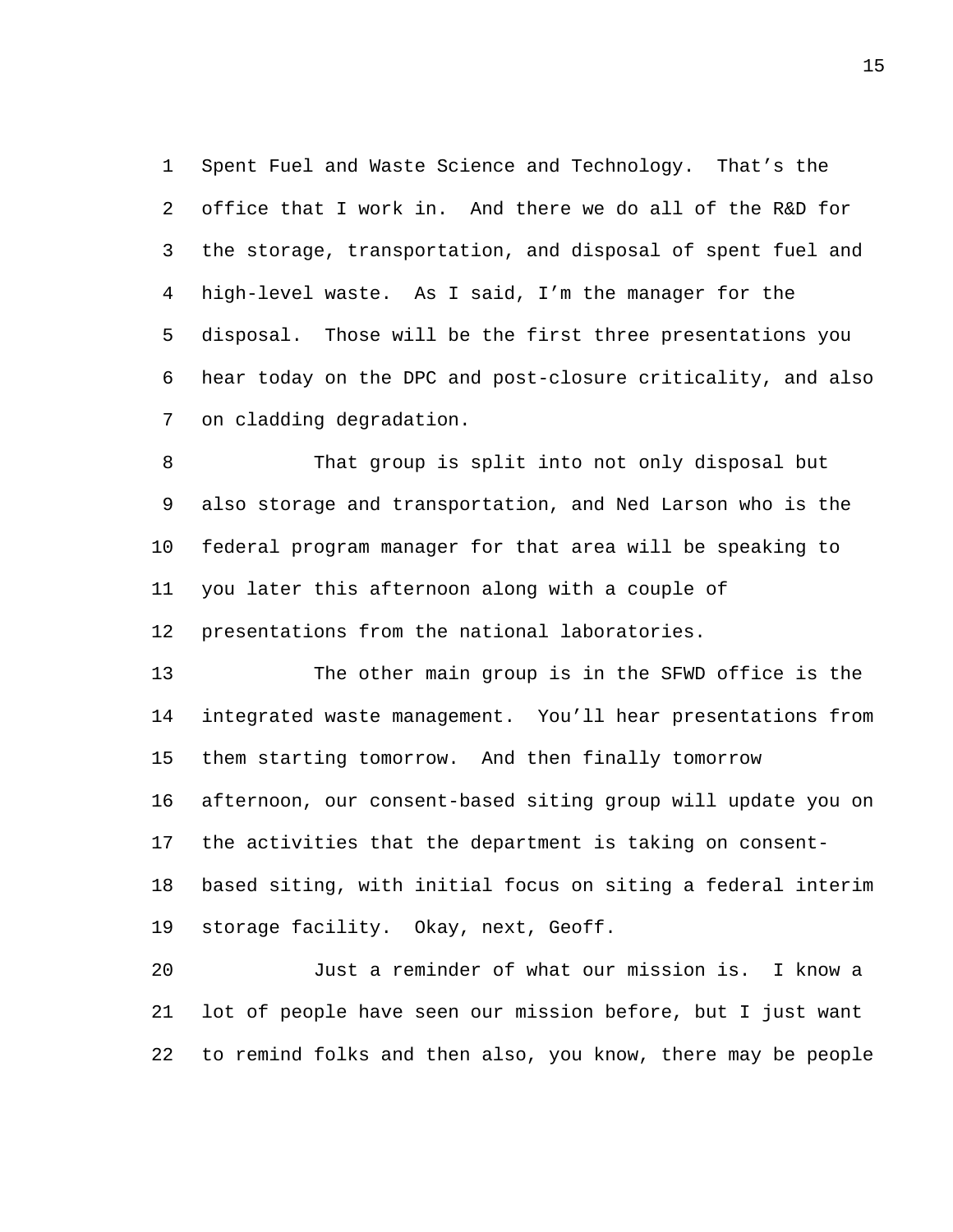new listening that haven't seen this before. So basically, we're an R&D program. We identify alternatives and conduct scientific research and technology development to enable storage, transportation, and disposal of used nuclear fuel and wastes generated by existing and future fuel cycles.

 Sometimes you'll see the term used nuclear fuel that we used early on in the program we generally use spent nuclear fuel more now. So, if you see either term, we're really talking about the same thing. And this goes back to a photo of the cover page of our implementation plan, which was developed back in October of 2014, which lays out all of the details of the program that we have and is basically still in effect today as it is. Next, Geoff.

 Our campaign structure, this shows again the SFWST group with the split between storage and transportation research shown on the left side of the chart in gray – you jumped ahead – there you go -- and then the disposal research in blue on the right side of the chart.

 We have it broken down into multiple focus areas, and then the host-rock investigations. There are three main host-rocks which we're looking at primarily, argillite, or clays and shales, crystalline, such as granites, and then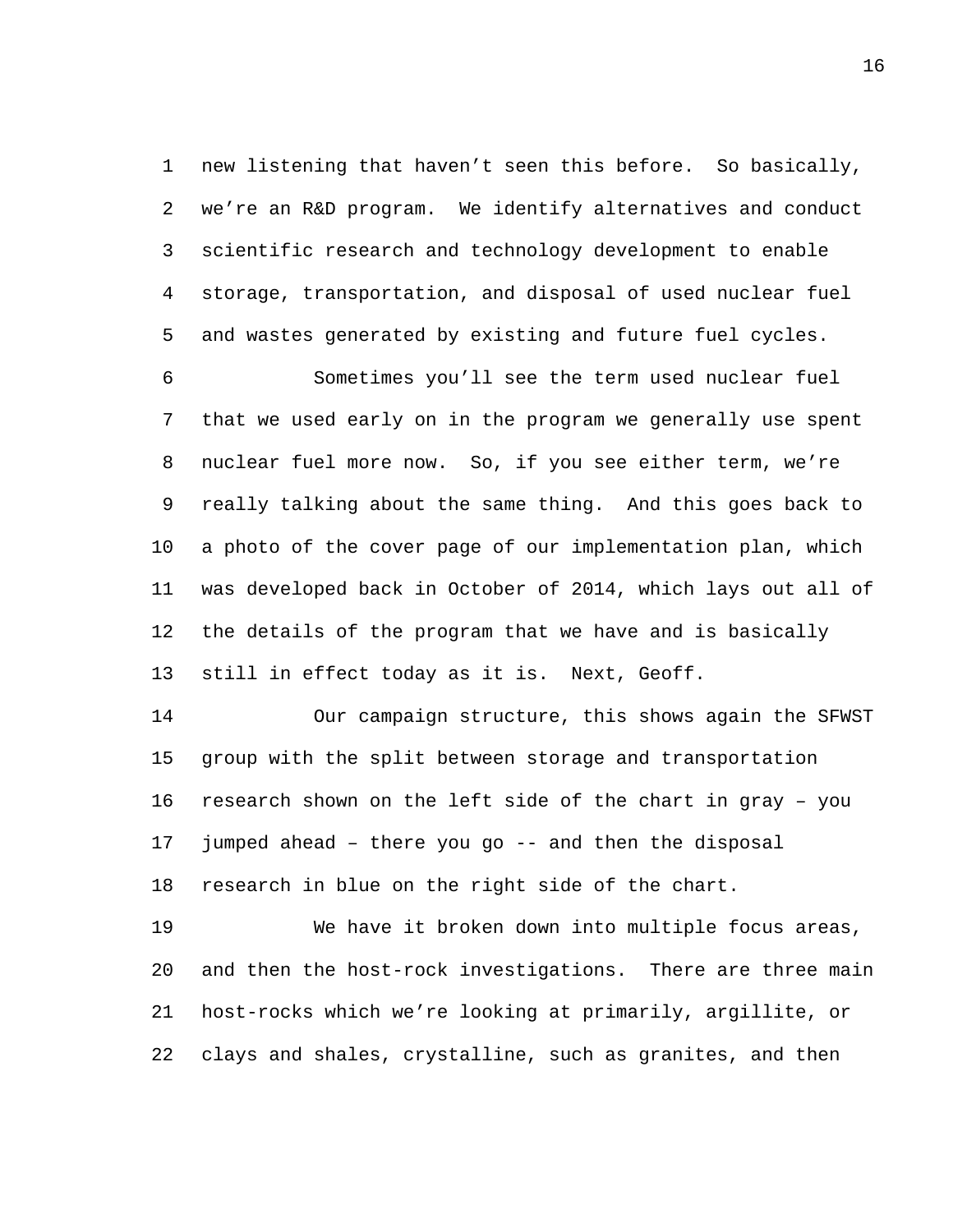salt geologic medium. The box below that are more cross- cutting areas that we're looking at. But there's really overlap a lot in pretty much all of these.

 And we're focused today on the direct disposal of dual-purpose canisters like you see an arrow pointing to that, and also there's other areas that feed into that or are crosscut into the DPC, such as the one above it, the Geologic Disposal Safety Assessment, or GDSA, which is basically a new performance assessment model. Also, engineered barriers and then the inventory and waste form characteristics and performance down below. Okay, next. FREEZE: Tim, sorry to interrupt, but Bret and others, I'm getting notes that the webcast isn't working again. I'm

not sure if others are getting that.

 LESLIE: Yes, Tim, and we're going to go ahead because we are recording this, and the recording will get online.

So, we're not going to stop, so just continue, please.

GUNTER: Okay.

LESLIE: Thank you.

 GUNTER: Alright, so this slide gives a little more on our concepts and goals that we're working towards. Like I said, you know, we want to provide a technical basis to show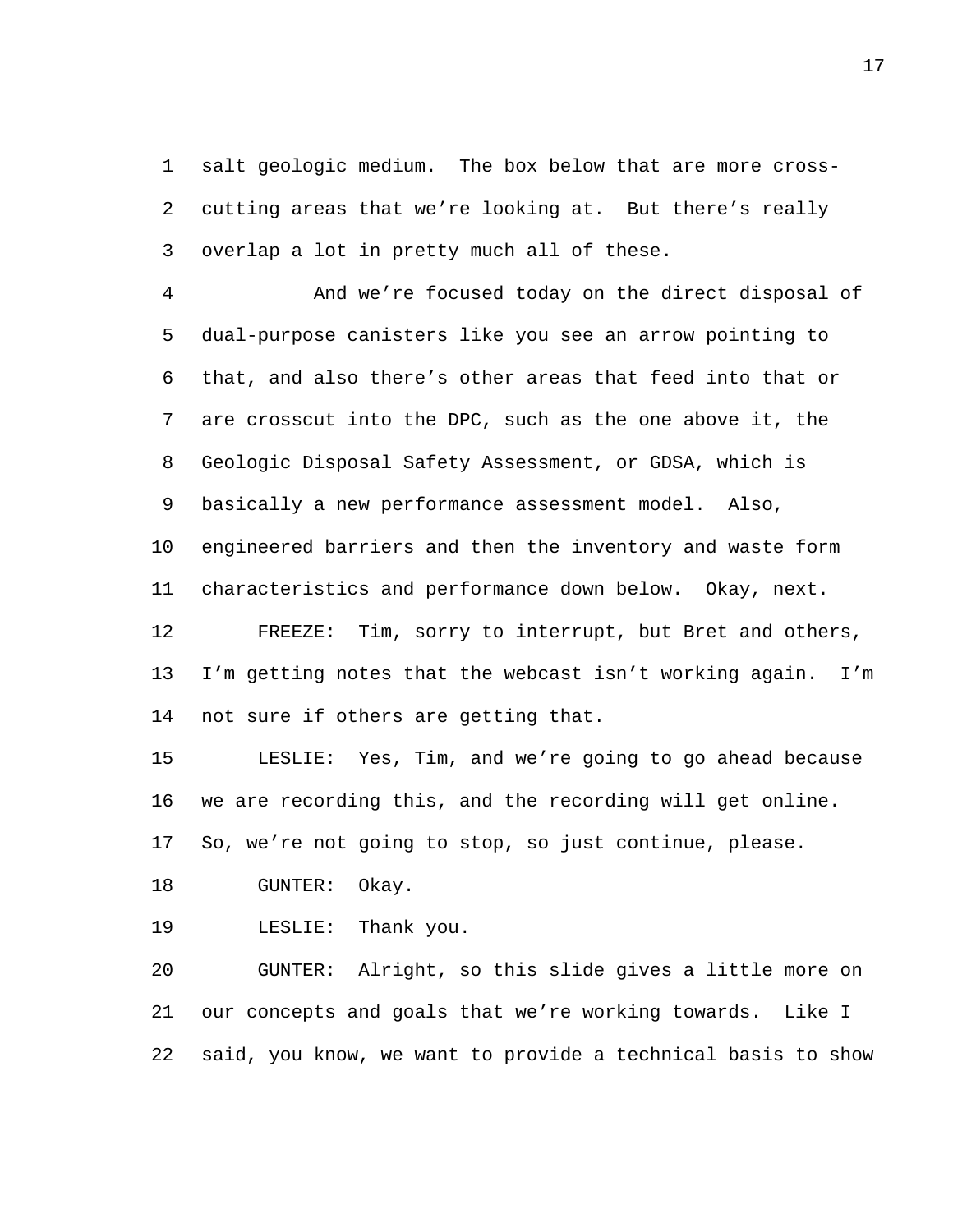that we have multiple viable options for disposal in the U.S. We primarily focus on three what we refer to as reference cases. You'll probably hear that term if not today certainly throughout future meetings. What we mean by reference case is that in developing our performance assessment models, the GDSA, of course in developing a model you have to have something, a foundation, design assumptions, you know, parameter inputs in order to develop that model, so we have these reference cases in argillite, salt, and crystalline that we use for that purpose.

 Really, one of the points I wanted to make and remind folks here is that we're not trying to develop an off-the-shelf design, you know, that could be pulled out and used in the future. We're using these reference cases to really develop capabilities, maintain and develop capabilities, and to develop our, you know, the GDSA, the new model, which is an advanced model based on high performance computing. So, you know, a little bit faster than the old models, and also, we look to increase, you know, the robustness of the analyses. Also, we don't necessarily try to compare the three different models to,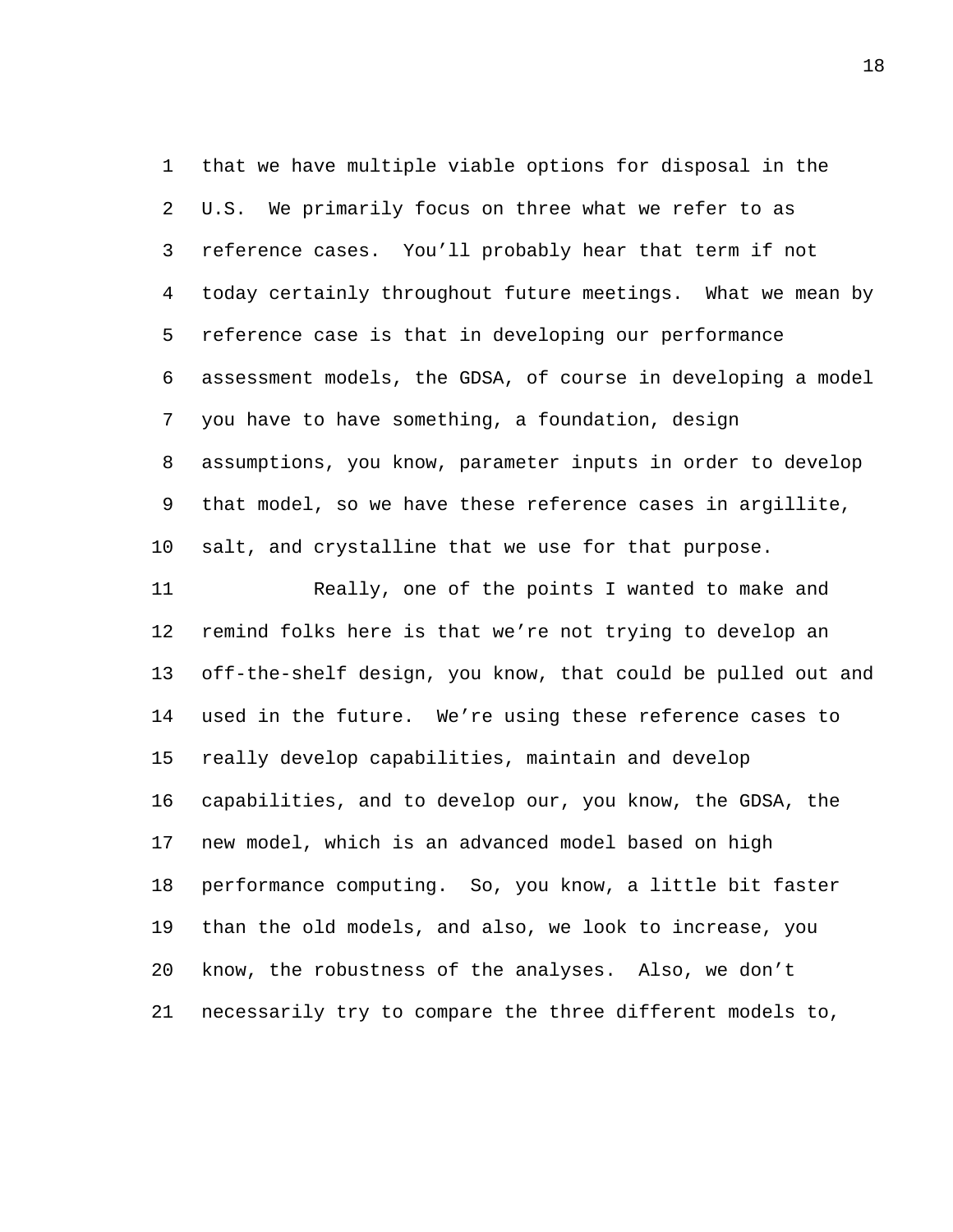you know, to each other. It's really just about, you know, developing our analysis tools to use in the future.

 And then the final bullet there is, we also rely on international experience. We collaborate with numerous other countries who have nuclear waste programs and that are, you know, pursuing geologic disposal. Okay, go ahead, Geoff.

 Then, this is my final slide, and this is just kind of a generic conceptual timeline, you know, that could be implemented as we go forward. The real point here is that DOE in our repository development program we are now very early on in the program. So, in that red block up on the top left, we're in a concept evaluation phase where we are evaluating disposal concepts. We look at FEPs, which is features, events, and processes that could impact the performance of any repository, develop and demonstrate technologies, and then generic research and development.

 Then, I guess the last thing is to get us to where we are going with the rest of this presentation. In addition to just generic repository development and performance assessment, we look at specific issues that have interest of repositories going forward, such as technical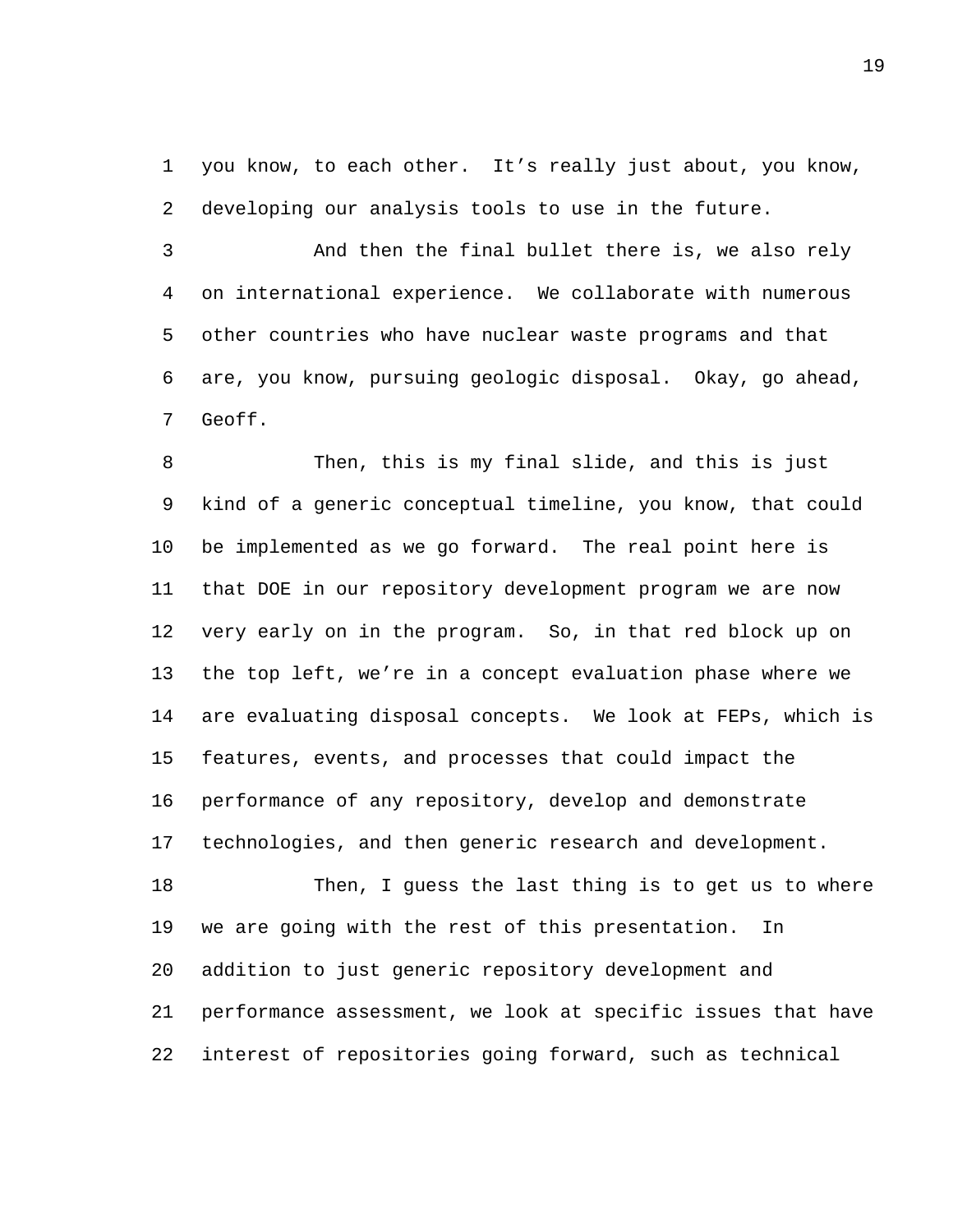issues that we may want information on, or in the case of the dual-purpose canisters, feasibility studies of whether these existing loaded canisters that are in dual-purpose, which means they're designed and licensed for storage and transportation, but not disposal -- whether there's a way that they could be directly disposed of without repackaging, which has numerous advantages, you know, from time savings to cost savings to personnel radiation savings. We just have to be able to demonstrate, you know, from a safety standpoint and a performance standpoint that it would be an acceptable path to directly dispose of those in a deep geologic repository.

 Okay, next. Okay, and Geoff, I think this is where you were going to pick up, so I will mute, and you can take over.

 FREEZE: Okay, thanks, Tim. So, yeah, the rest of these slides are a quick updated overview of the activities that are going on in the DPC direct disposal R&D, work package. Tim showed this part of the slide a few slides ago. Here's the work on the direct disposal of DPCs, and this is integrated with many other work packages as you'll hear about, argillite disposal, the GDSA work, the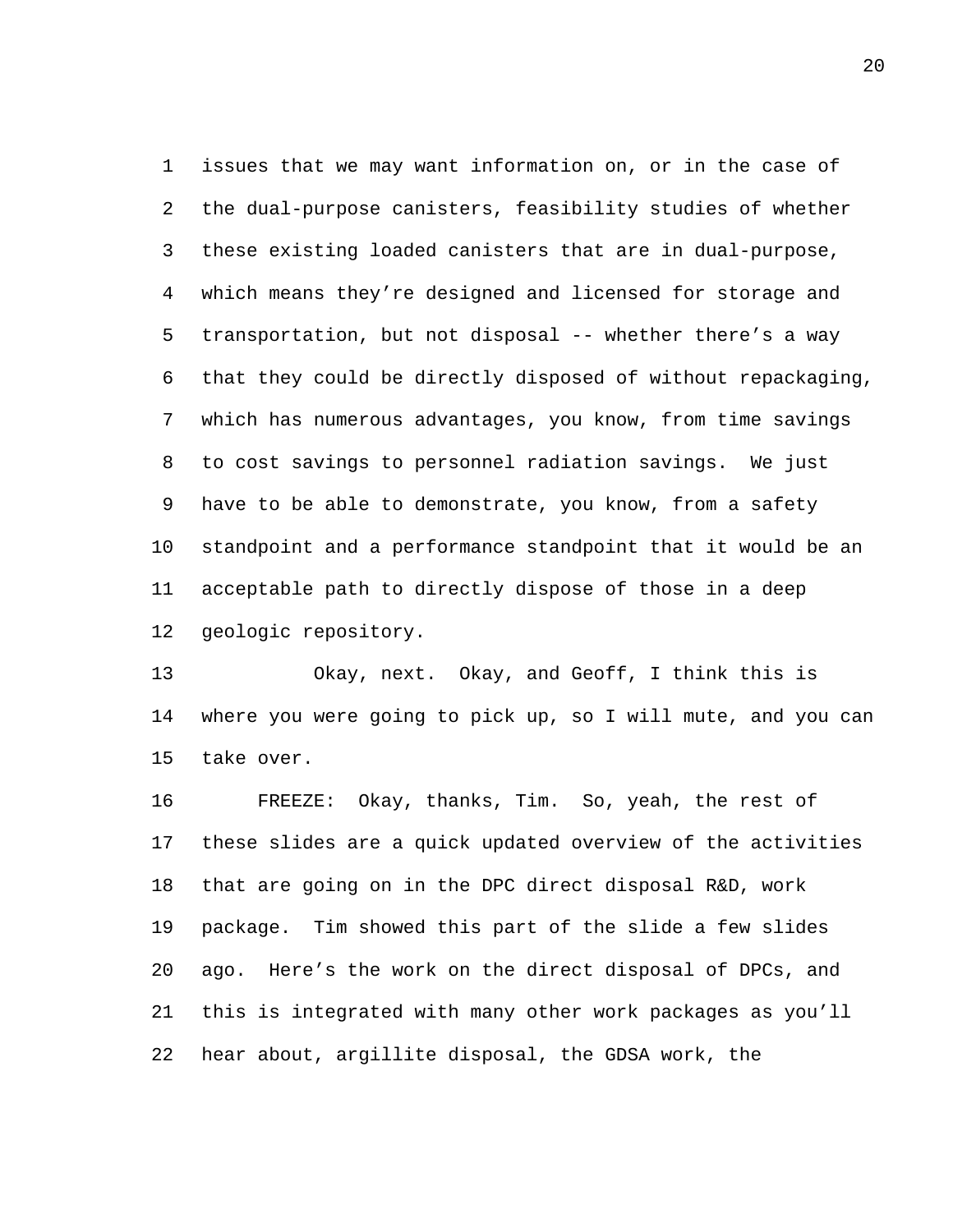performance assessment modeling, the engineered barrier system R&D, and the waste form R&D are what specifically you'll hear today about the cladding work.

 This is updated from, or there's going to be an update from when this was last presented to the Board, I believe around July of 2020, when it was presented by Ernie Harden. Ernie has since retired from Sandia, so I'm presenting this as the control account manager. Laura Price has taken over from Ernie as the technical lead, and you'll hear from her a little bit later today.

 So, the DPC disposal is of course investigating the feasibility of the disposal of commercial spent nuclear fuel in dual-purpose canisters, and those would be disposed of not just the canisters themselves, but they would be in some sort of designed disposal overpack. This work is led by Sandia, but it's a group effort by a number of different national labs that are listed here.

 Just to be clear, we use the term DPC somewhat broadly, and it sort of collectively refers to the large number of multi-assembly canisters that are currently used by the utilities to store CSNF in dry storage. They're called DPCs because they're licensed for storage and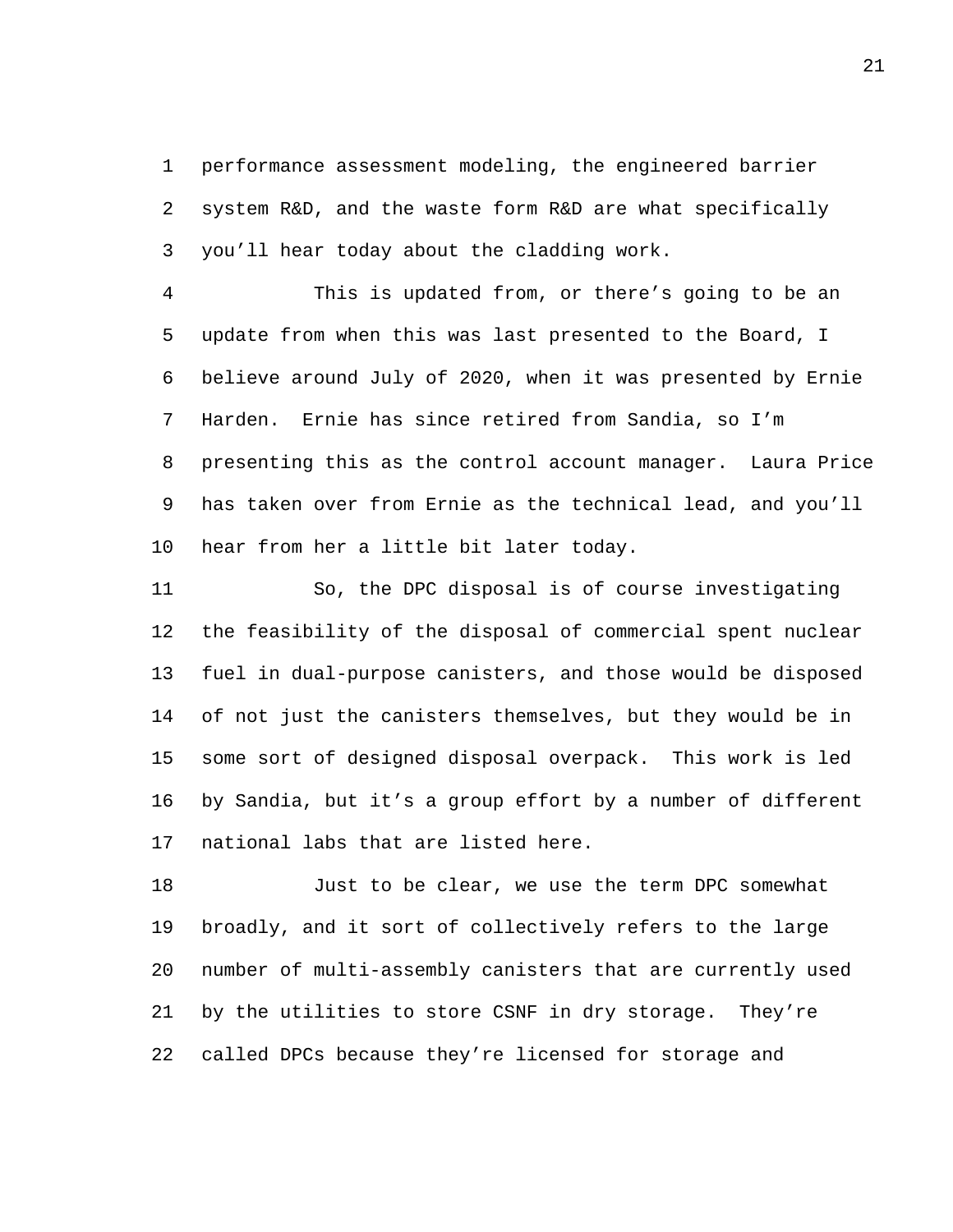transportation, but they are not designed for disposal. So, all of this work is looking at potential alternative to what would be needed to repackage all of this already-loaded spent fuel into some sort of disposal-ready canisters.

 So, why might this be a problem? The graph on the left here shows a projection of U.S. inventory of commercial spent nuclear fuel. On this particular projection, shown with the red line, this is the total inventory that would be produced from existing reactors under existing licenses, with no new reactors built. Even under that scenario, you can see by the end of the century we'd have on the order of 140,000 metric tons of spent fuel in dry storage, you know. And on the order of 10,000 DPCs, which would need to be disposed of.

 To put that in perspective, that's, you know, two Yucca Mountains worth, 140,000 metric tons. Back in 2008, when Yucca Mountain license was submitted, very little spent fuel was actually in dry storage, so it made sense the Yucca Mountain license proposed that spent fuel be loaded into transportation, aging, and disposal or TAD canisters, which were specifically designed for the Yucca Mountain conditions. But now, or at least at the end of 2020, we now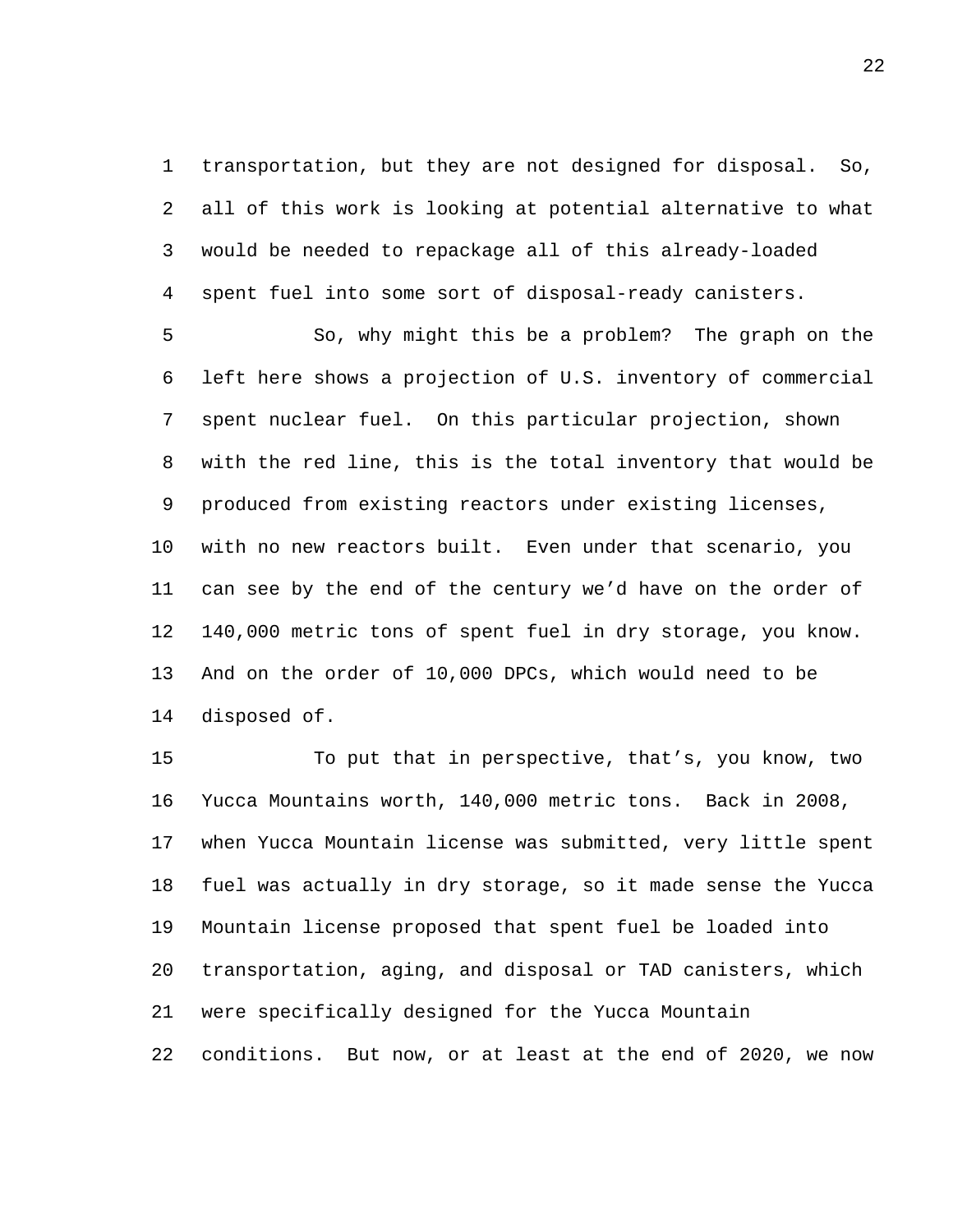have about 42,000 metric tons in dry storage as shown here and about 3,300 DPCs. So, even if a repository were to come online in the next decades, we'd have to do something with this fuel that's already loaded in the DPCs, and that's the focus of this research.

 So, what are the options? Well, we mentioned repackaging, so if we were just to repackage all of the spent fuel from DPCs into some sort of standardized or specialized canisters, it would be costly. There would be a dollar cost, but then there's also radiological,

 operational, and management risks associated with opening the canisters, and the cost of repackaging itself could be on the order of \$20 billion. This comes from the cost of new canisters, the actual standardized canisters, the repackaging operations themselves, and the disposal of the DPC shells and baskets. Of course, to design a specialized or standardized canister, it's beneficial to know what the geology and the design of the repository is, which, at this point, that would be somewhat uncertain in the U.S.

 The second option is to just continue storing the spent fuel at surface facilities, repackaging as needed. This, of course, is an interim solution. The NRC recently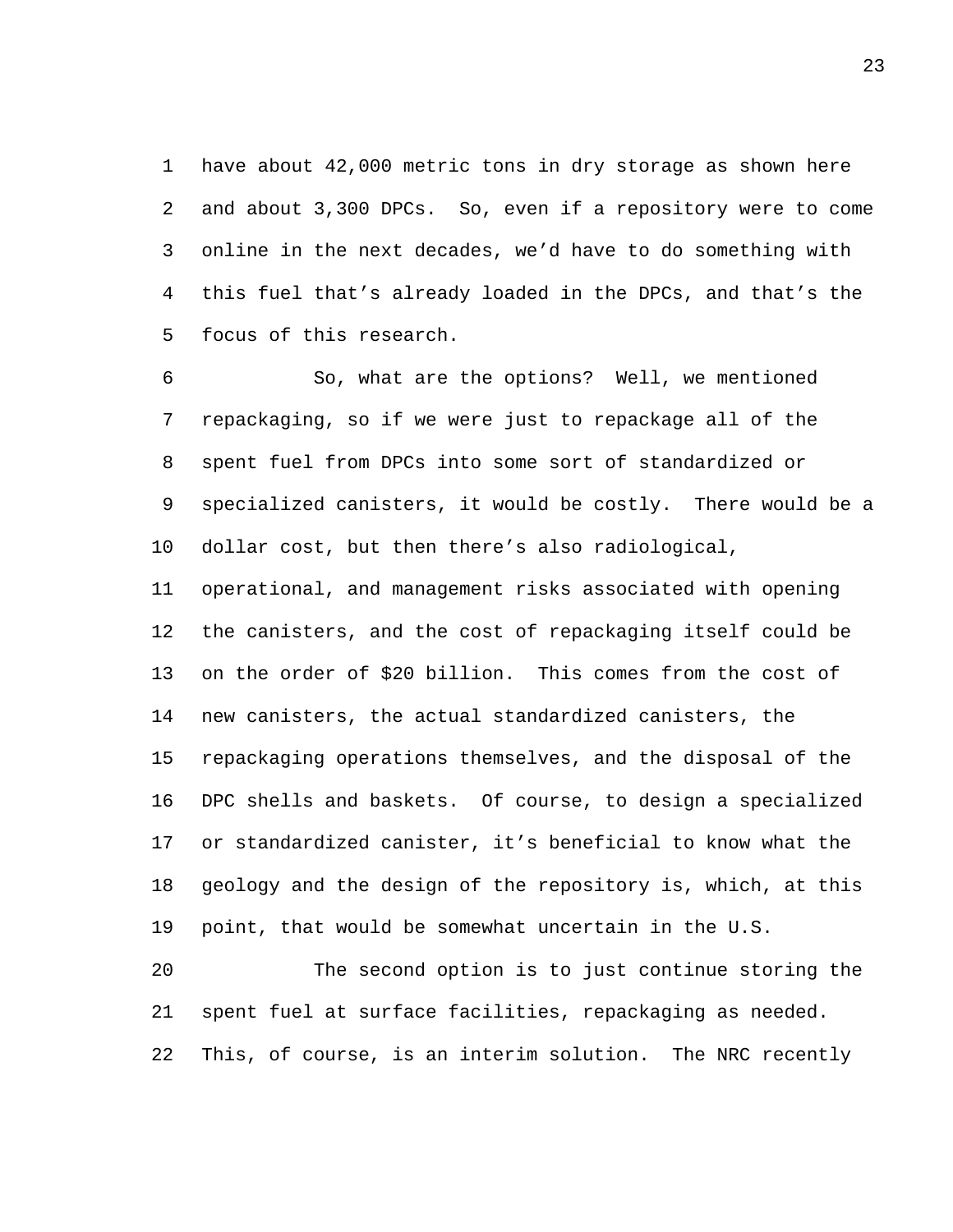published NUREG-2157, the continued storage report, which suggests that storage could be safe, dry storage, could be safe for on the order of 160 years after the end of a reactor's licensed lifetime. So, again, that's an interim solution, so currently the spent fuel is safe, but we still do need an ultimate disposal solution.

 The third option of course is to construct a repository that can accommodate DPC-based waste packages without repackaging, and that's the subject of the research that's going on.

 Four activities that we're focused on are listed here; operational and post-closure safety, engineering feasibility, thermal management, and post-closure criticality. The first three that are shown in blue were the subject of prior R&D, and that's been documented in these reports, Hardin et al 2015, SNL 2021. And these reports suggest that these things are achievable in multiple geologic media as documented in those reports.

 The focus of the ongoing R&D is looking at the potential for post-closure criticality, which arises because the DPC fuel baskets are designed to control criticality for short periods of time, essentially during storage and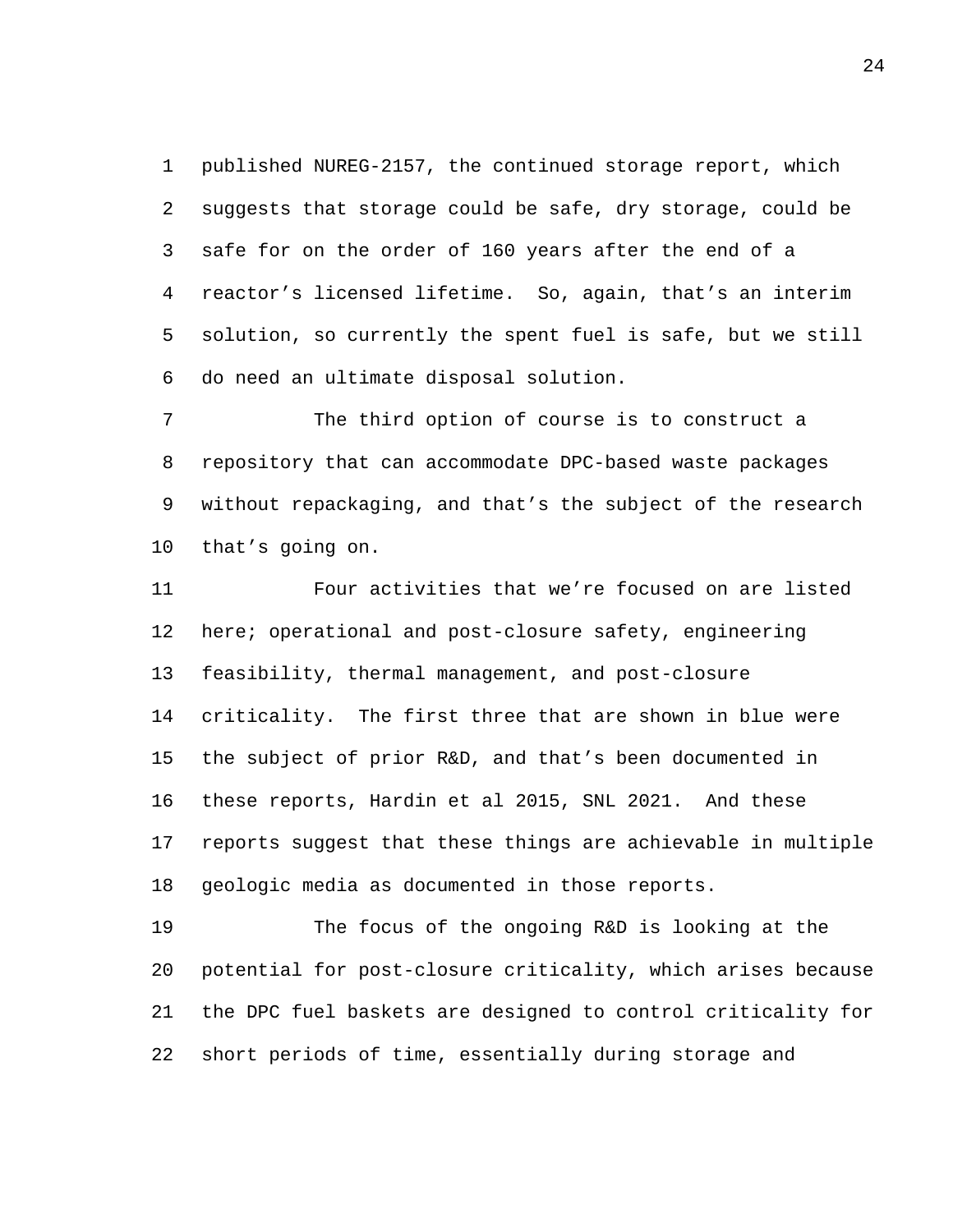transportation timeframes, but not disposal timeframes. During disposal, the DPCs, you know, are expected or are likely to breach and flood with groundwater, which of course is a moderator. The aluminum-based neutron absorbing materials currently used in the DPCs tend to corrode fairly quickly, from long-term exposure to groundwater. So that leaves us with a fuel and package degradation and the potential for a critical configuration.

 So, there's two flavors of, sort of, post-closure criticality R&D. The first is things that could contribute to the DPC disposal without modification. So, these would be already loaded DPCs and any future loaded DPCs.

 These two activities, the first we refer to as the reactivity margin. This just involves detailed as loaded analyses of existing DPCs to see if some of them may 16 actually have a low enough  $k_{effective}$  that they wouldn't go critical under disposal conditions. Other things in this category include the possibility of high-performance overpacks that might keep out groundwater, and also noting that geologies with high-salinity groundwater -- high-salinity groundwater tends to limit the reactivity and so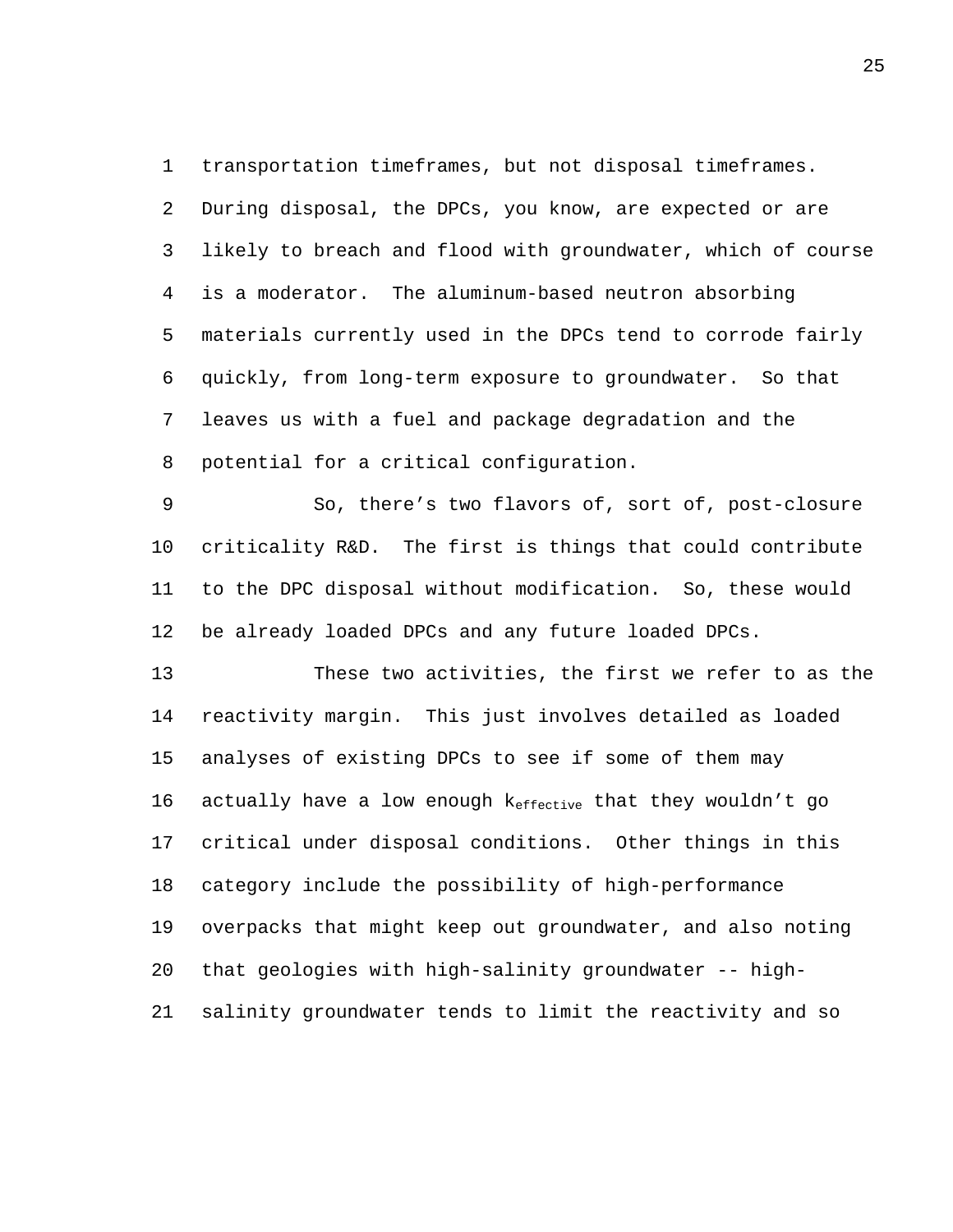more DPCs could be shown to not go critical in those types of conditions.

 The second activity is the criticality consequence studies. Laura Price is going to talk about this in the next presentation, so I'm not going to spend any time on it here. You'll get to hear from her in a few minutes.

 The second group are disposal of the DPCs with some modifications, either to the already loaded DPCs or potential design changes for future loaded DPCs. So, the first of these is the injectable fillers. We're currently looking at two categories of these, the cementitious fillers, which are focused on calcium phosphates, and molten metals -- low melting point metals. The idea here is that these could be injected without opening up the DPCs. They'd be injected through a vent port, or they might require a small hole to be drilled to inject them, and this would fill up the void spaces so that the groundwater moderator would not be able to enter the DPC under disposal conditions. The second category are the modifications, so

 these would be various aspects of either fuel assembly modifications or basket design that would, in the simple sense, replace the existing aluminum-based neutron absorbers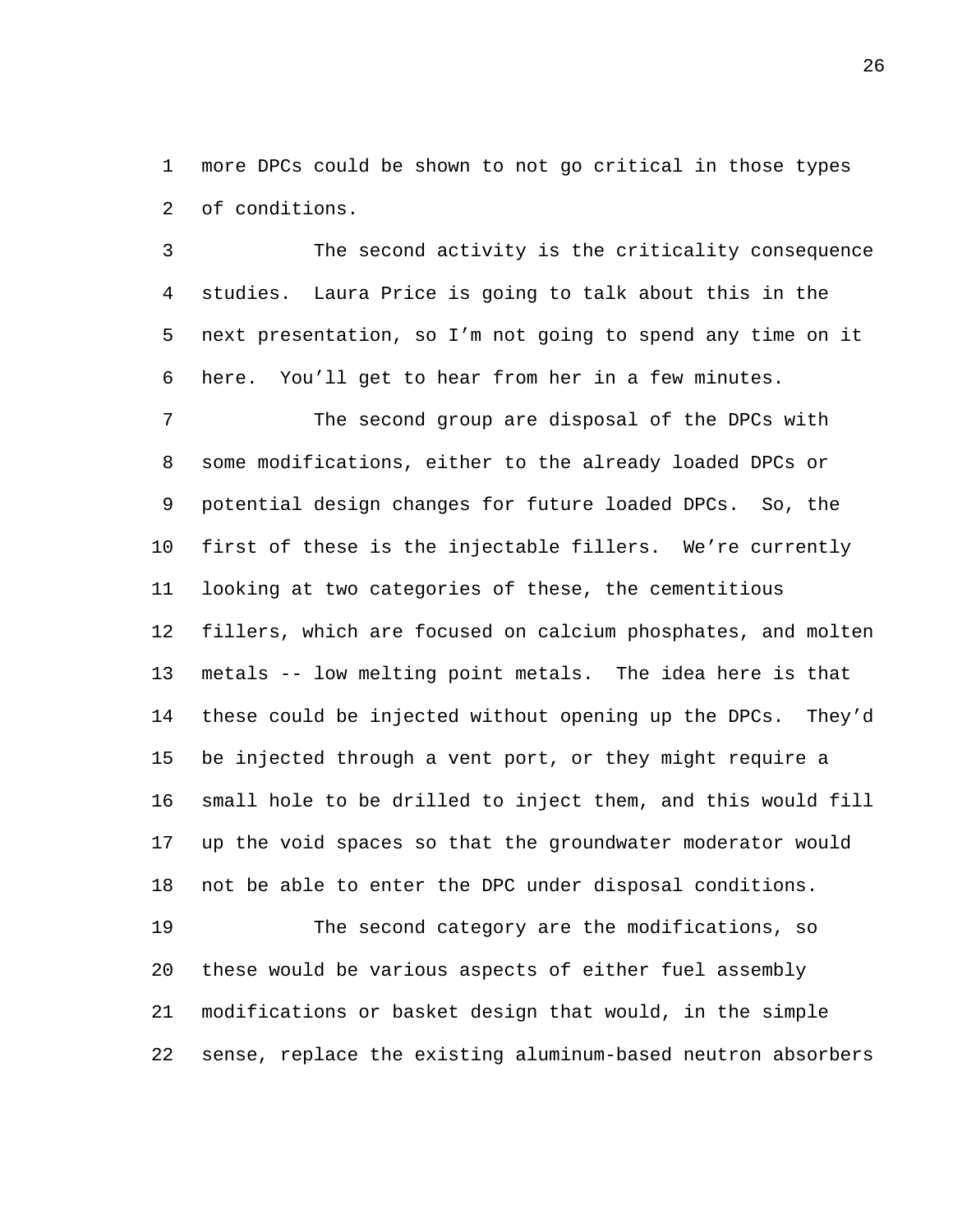with more corrosion resistant materials, you know, for example, nickel, chromium, molybdenum, gadolinium alloys. So, there's some laboratory work going on to look at that.

 Finally, one other thing that's been going on is, we recently initiated an independent technical review of the DPC disposal work. The objective, as is shown here, was to try to get feedback from independent reviewers on the technical approaches that we're using. These were industry people, so we also wanted to learn if, you know, some of the things we're proposing made sense to industry and if they had any additional ideas on things that maybe we should be doing.

 So, the specific members are shown here. Six people with expertise in a range of storage, transportation, and disposal topics, licensing, nuclear engineering, nuclear physics, post-closure performance assessment, fuel canister and basket performance, and geohydrology. This work is ongoing. DOE is currently evaluating the independent technical review observations. And so, this should be ready in the next month or two, at which time we can share that. So, in summary, this just graphically shows the five different post-closure criticality things that we're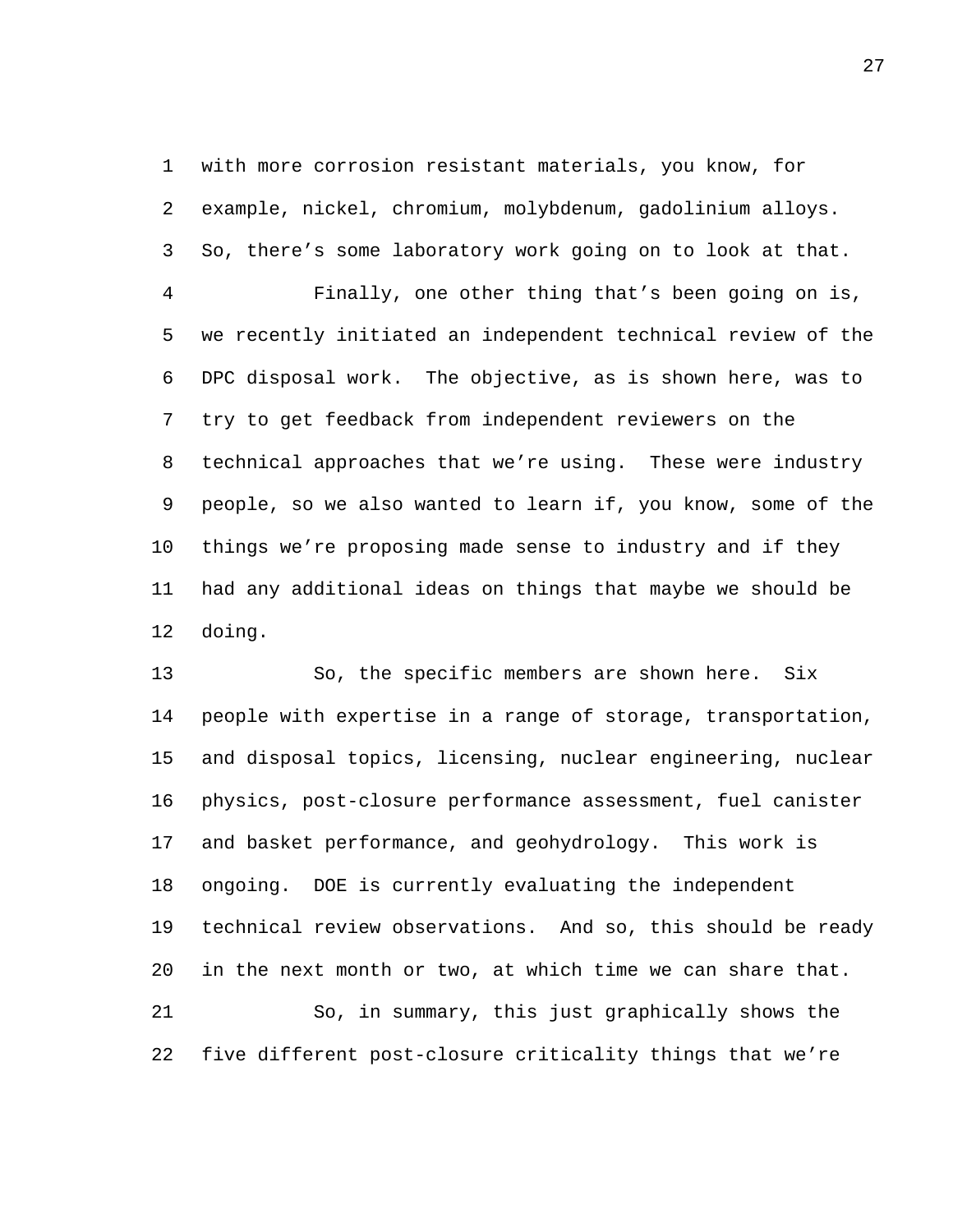working on, and whether they might be applicable to

currently loaded DPCs, or future loaded DPCs.

 So, there's the references, and that's the end of our presentation. Thank you.

 BAHR: Okay. Thanks, Jeff. I think I can bring myself up. First, I just want to apologize to those of you out in watching the live stream we were encountering some projection and audio difficulties. I believe those have been resolved. The presentation that proceeded the resolution of that will all be available in the recording that is posted on the web. If you missed some of that, I encourage you to go see the recording in a few days.

 I see Dr. Lee Peddicord's hand up, so if we can bring him into the spotlight, we can get his question. PEDDICORD: Hello. I am assuming you can hear me. This was a question to Tim Gunter on his presentation. It is a quite small point, but when you were showing the various collaborations with the media, under salt you had an asterisk under that one and it referred to, I think a 2019 commercial waste disposal. Yeah, this one is here. Tim, the little footnote there in the corner. Can you amplify a bit on that? What is this referring to?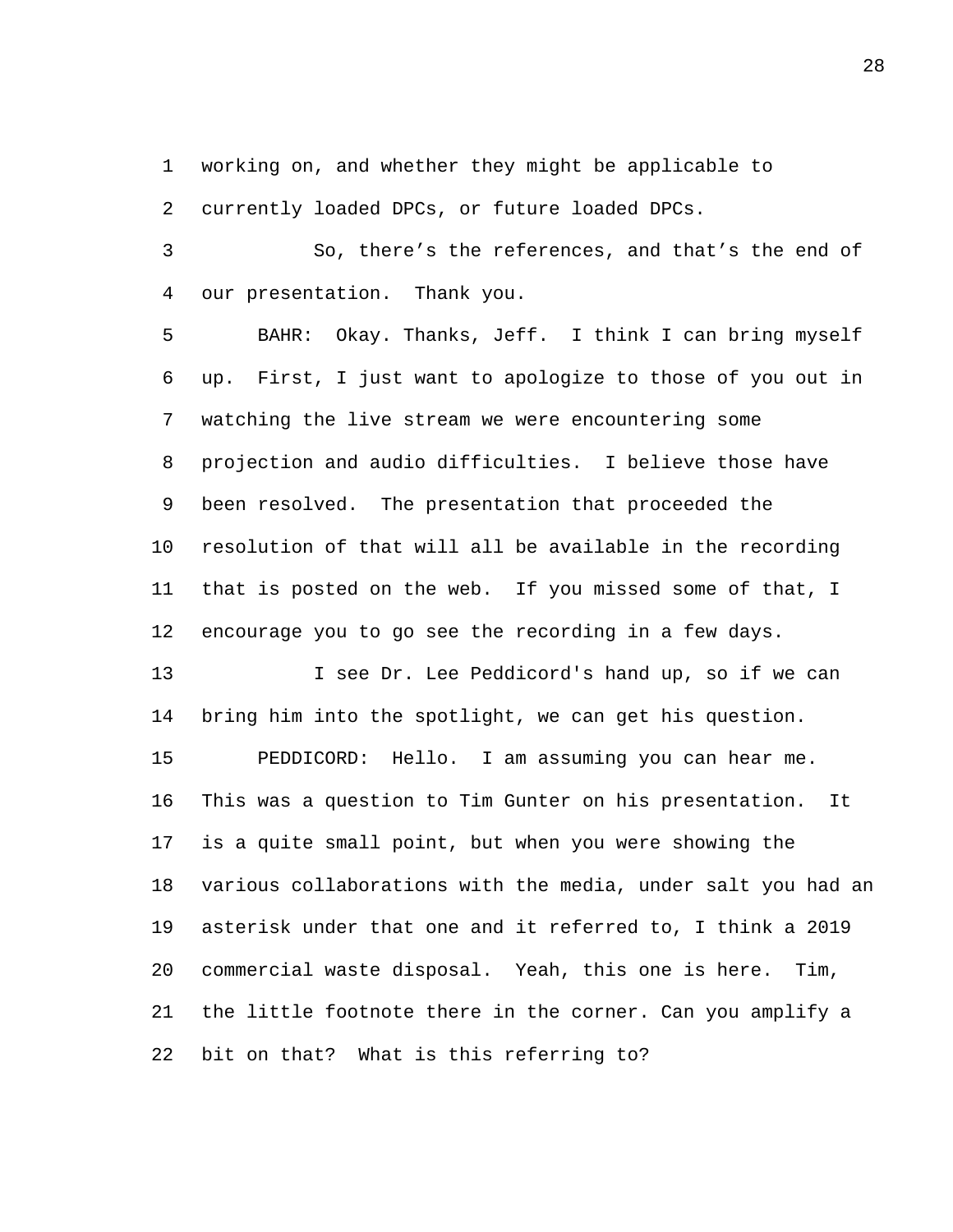GUNTER: I think that's, well, Jeff may be able to help on this too. But I think it was a commercial waste disposal case that Sandia had developed back in 2019.

 PEDDICORD: Uh‑huh, okay. It doesn't have anything to do with the interactions with Germany.

 GUNTER: No. No. Because in fact, I mean, it says considered by Germany and the Netherlands, and in the case of Germany, they are now opening things up to consider. Things other than salt.

PEDDICORD: Thank you, appreciate that.

 FREEZE: All of the generic cases are sort of collections of information and material properties from various different places.

BAHR: Okay. I see Tissa's hand up.

 ILLANGASEKARE: Thank you. This answered my question may come up later. But when you select the three generic cases, the geology can be anywhere. So, you could have same geology in any geographic location in the country. But when you look at the other drivers like climate and stressors, external stressors, I am assuming in your performance modeling you will factor in the variability of climate conditions that can exist at different parts. Let's say you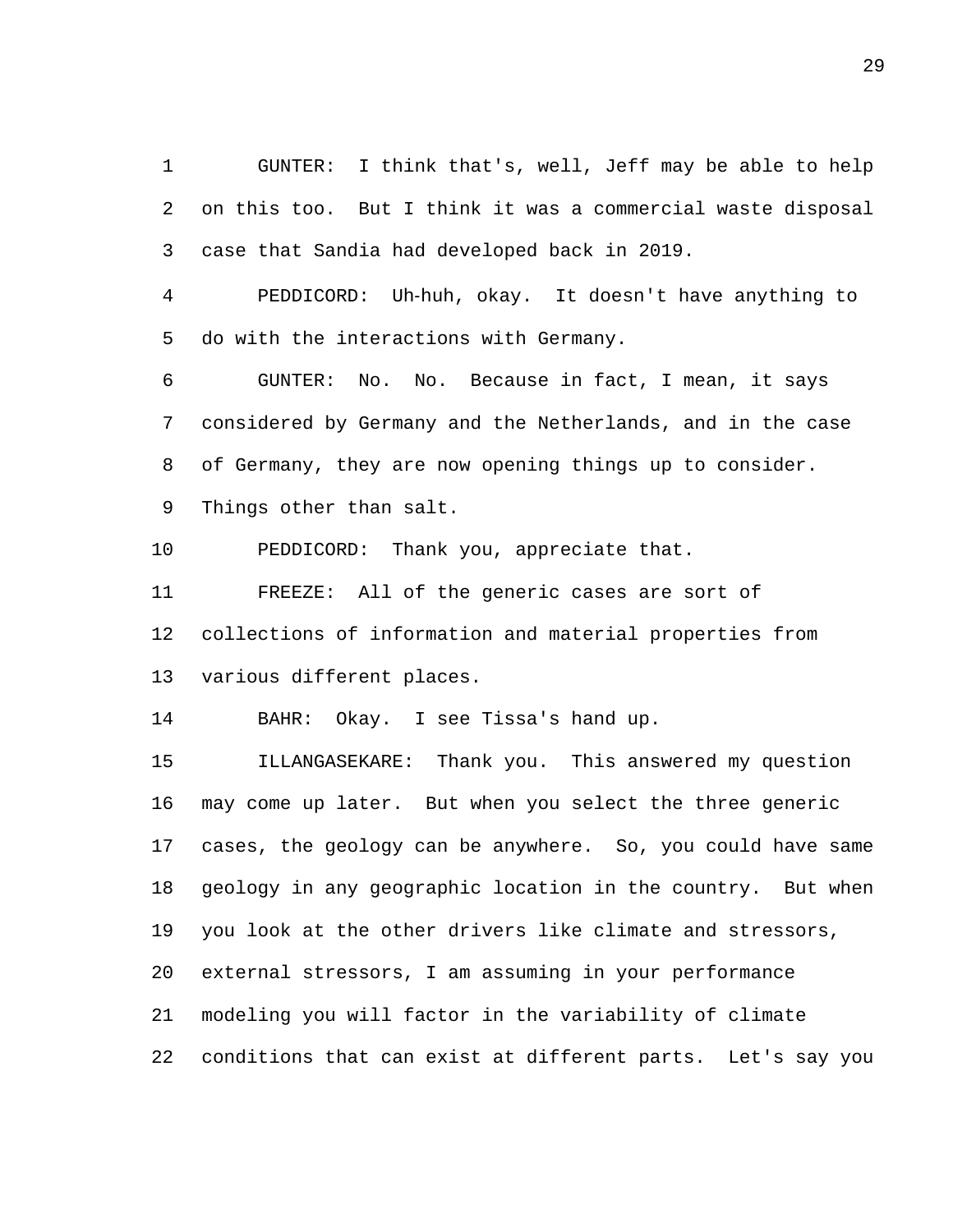select a certain type of formation in eastern United States or the south it will be different. Are you factoring that in the model later or the simulations?

 GUNTER: Yeah, that certainly will be considered. We are doing a little bit of that now, but obviously, you know, climate and environmental conditions are something that are 7 very -- are going to be very site specific. So, we are limited in the generic sense of how much detail we can get into and how that would be implemented in the models.

 Certainly, it would be a big part of the performance assessment. And, you know, the reason we are doing the three main geologies is first, if you look at international communities that are pursuing nuclear waste disposal in a deep geologic repository, these are the three that primarily they are looking at. In some cases, it is one. In some cases, it is more than one per country. In the case of the U.S., we actually have all of these geologies and more really that could be potential suitable sites. And as we are moving towards a consent-based siting approach not just interim storage but also permanent disposal, we have no way of knowing how that will turn out in terms of, you know, which communities will be willing to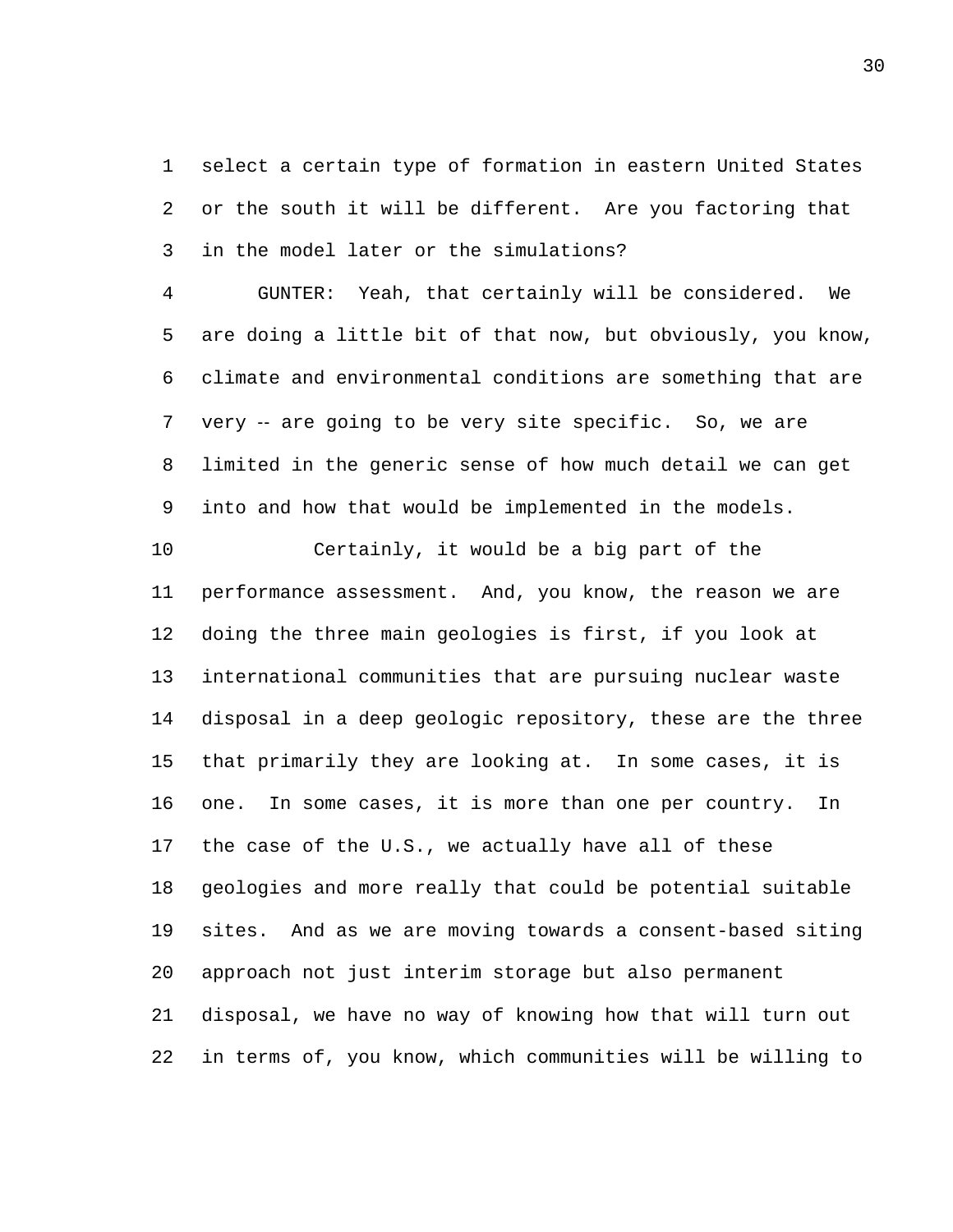host a disposal site. What geologies, they have that are available and where in the geographically in the U.S. that might be located.

ILLANGASEKARE: Thank you.

 BAHR: I see Paul Turinsky's hand up as well as a hand up from Dan Ogg, but we will go to Paul first.

 TURINSKY: Okay. I have two questions. I think one is for Tim and the other is for Jeff. You showed this conceptual timeline on that. Where in that timeline would the decision be made that direct disposal of this DPC is the preferred path that is going to be taken?

 GUNTER: I don't think there is a specific spot on that timeline where you can say this is where a decision would be made. I mean, obviously we have to complete feasibility studies to the point we are comfortable to say, yeah this is an option that can be done. And we will have to coordinate with industry because they will have to, in some cases, agree, depending on the specific option we will look at. We will have to have collaboration with industry to implement some of those. I would say that obviously the sooner the better; right? We are continuing to package fuel and inventory is growing. So, that would be the only thing I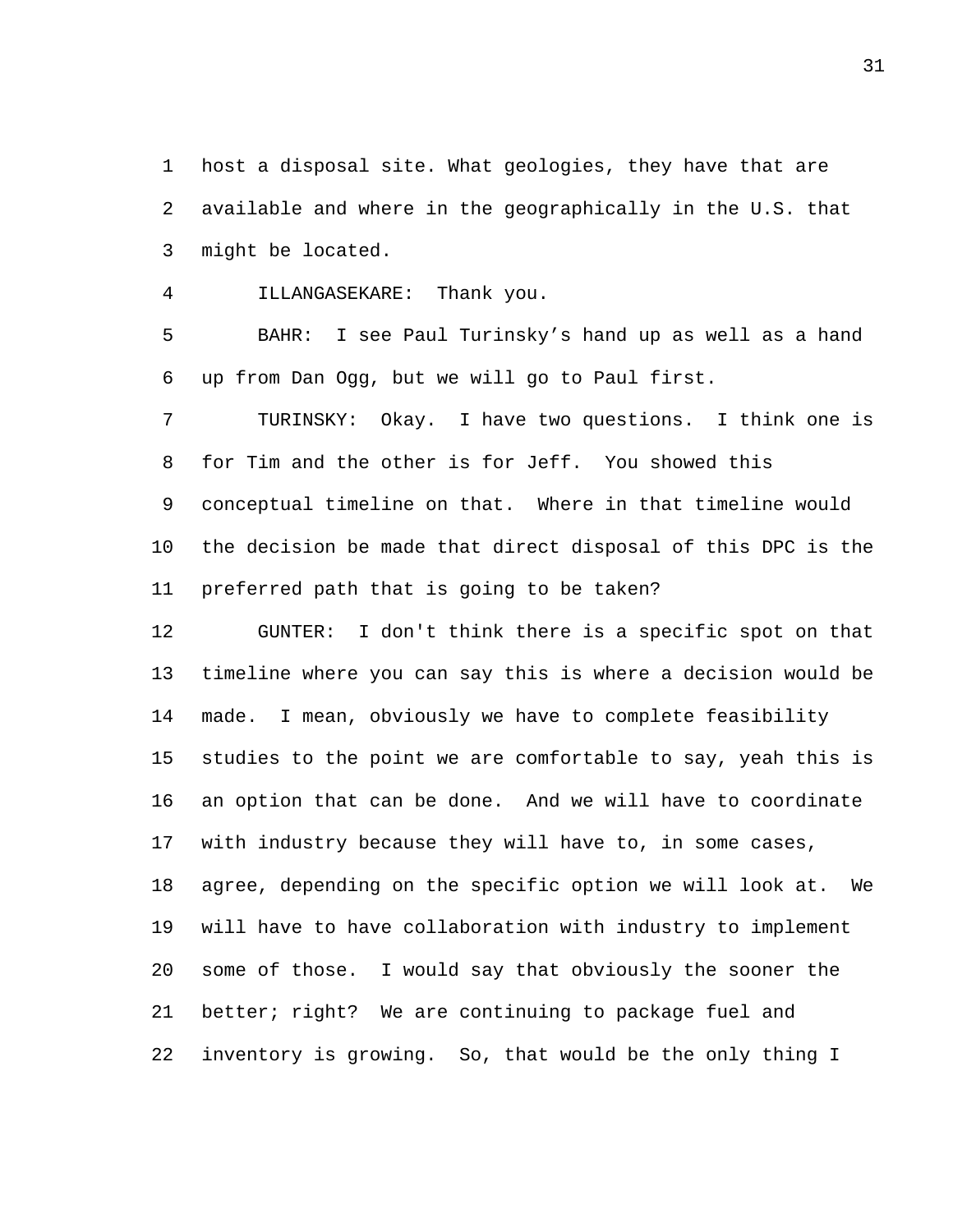would be able to say at this point. I don't have a specific time, but the sooner the better.

 TURINSKY: Let me clarify a little bit. Would it be made prior to site selection characterization? In other words, it is going to influence the site selection and characterization.

 GUNTER: Direct disposal of, you know, DPCs would be more suitable to certain types of geology and certain sites than others. But that's not to say it could not work in any of them. But again, it would be preferable to have a decision earlier. I mean, not to say, you couldn't make 12 modifications to your site design at some point during the -- or after the characterization. I think, certainly before you build and open it, I think at that point it is obviously too late to do much in terms of accommodating if it is not already built into it.

 FREEZE: I would, Tim, I would just add here too, yes it could factor into the site selection, but it turns out DPCs cannot be shown to be disposal at the specific location, you can always repackage, then it is just a financial, it is a cost. An added cost to that particular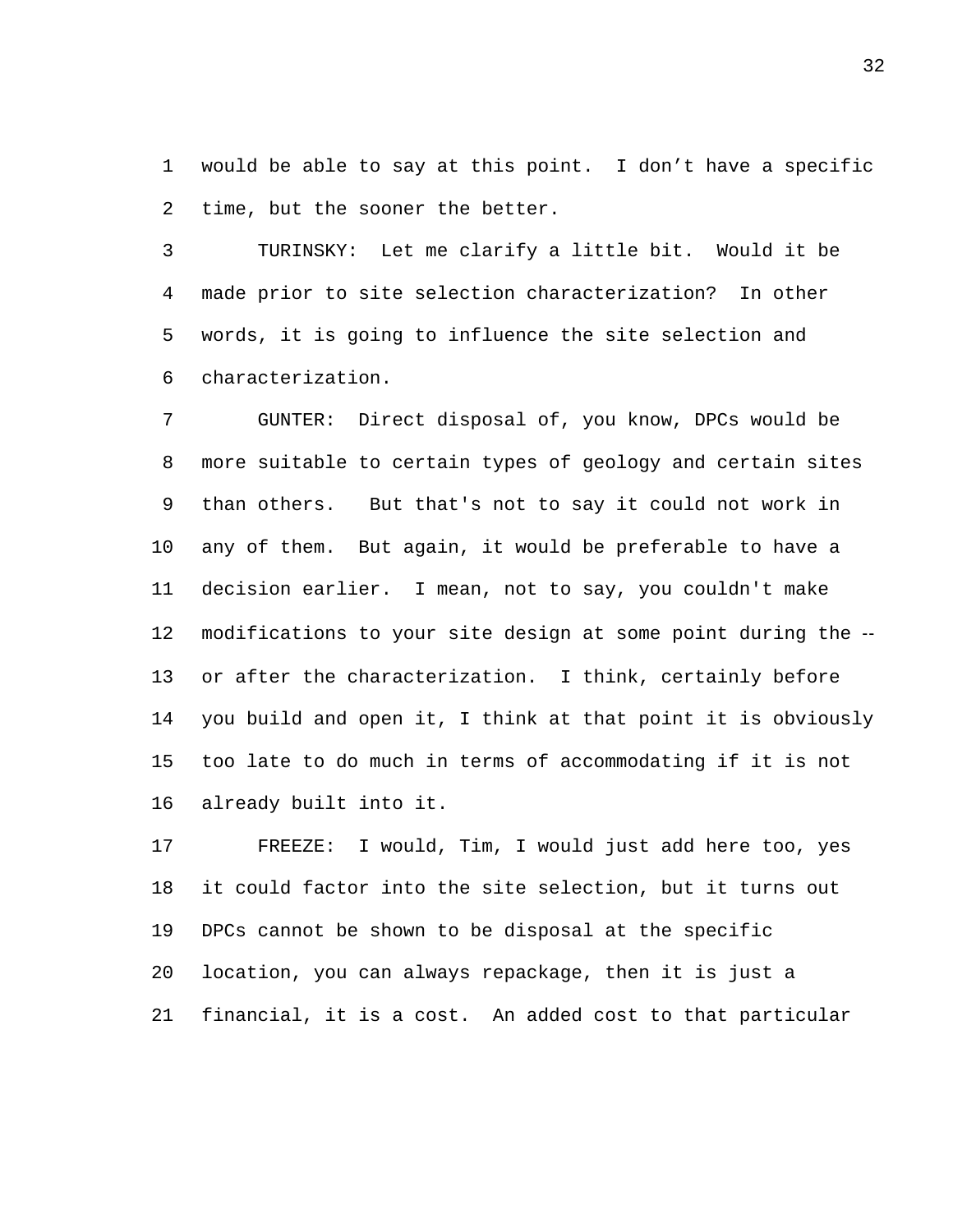location, which could or would be factored into the

decision.

 TURINSKY: What I was thinking is that if you made the decision before site selection, it would really narrow your focus when looking at sites. Sorry. That's my phone that I forgot to disconnect. Okay.

 And the second question is, is there any plan to do a very detailed quantitative risk assessment of the post- closure performance with repackaging and with bare fuel repackaging versus direct disposal so that you could compare it on a risk assessment basis?

 FREEZE: So, the ongoing work under GDSA is looking at -- I don't know what's the right term -- we are looking at DPCs, just in general, sort of the radionuclides and the thermal loads without worrying about criticality, possible criticality constraints. In that sense, we are looking at one aspect. Laura is going to talk about potential, I will call it a bounding case. If there were a criticality what the performance assessment would look like.

 As far as repackaging, we can also ‑‑ we have the capability to do that type of performance assessment. We are not currently doing it. If we got to the point of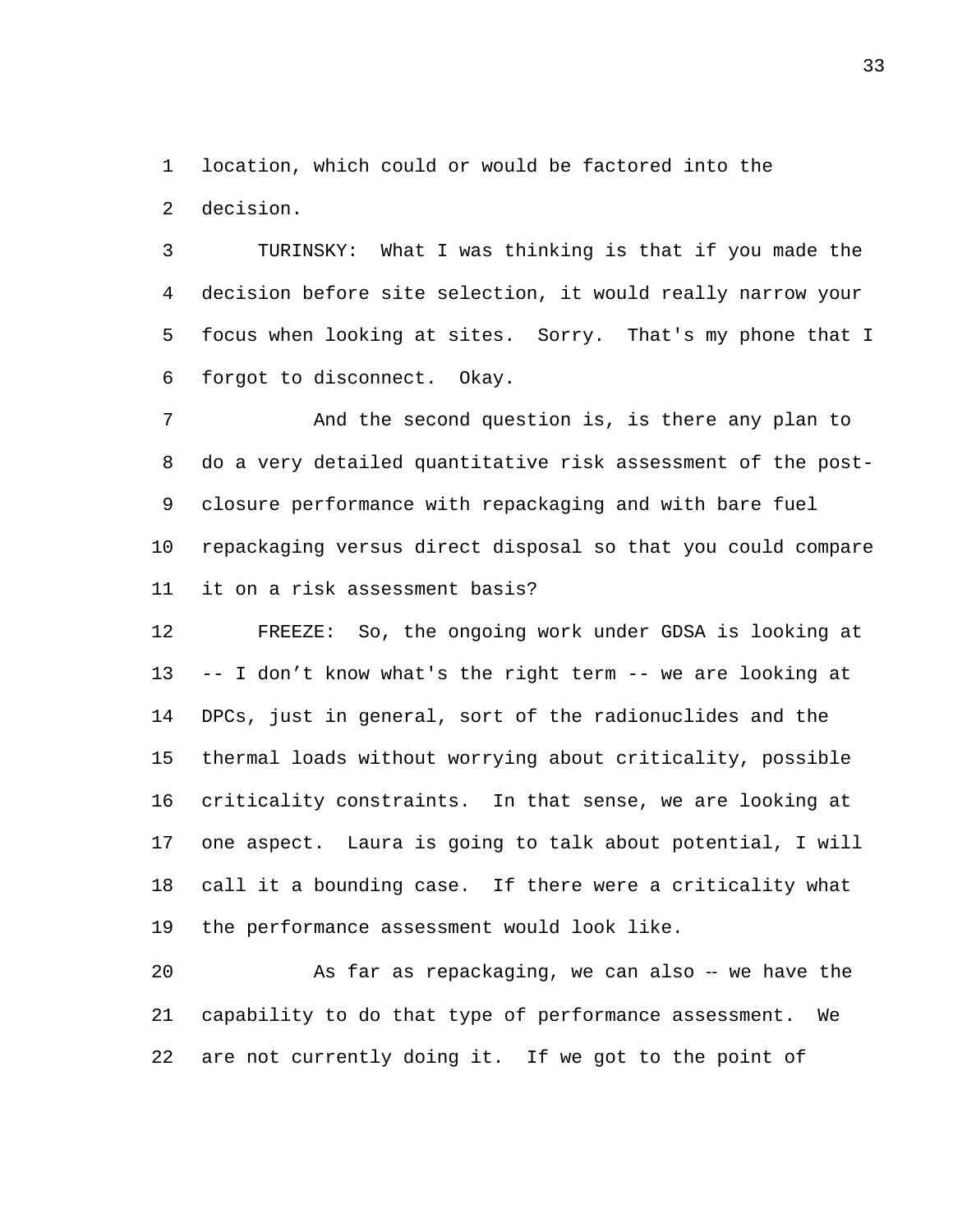having to compare specific locations, we would be able to do that.

 TURINSKY: It would seem a comparison like that would sort of provide some guidance on the preferred approach. GUNTER: Yeah, but I would say keep in mind, either way, the bottom line is you will have to meet the regulatory performance criteria. And, if both of them, you know, through our analysis is shown to be below the regulatory limits, comparing the two, it might be interesting information, but I don't know how real necessary. I mean that's premised on the assumption that we would have multiple sites offered up to choose from. And we don't really know what the condition or the situation will be in the future. It may be one site. Again, on a consent-based siting process it might just be one, might be more or might be zero.

 TURINSKY: Yeah, I was thinking of a single site and then looking at the two alternatives.

 GUNTER: Okay. All right. But again, as long as they both and you have done the analysis and either one of them meet the regulatory performance criteria, there may be other factors that is play in the decision.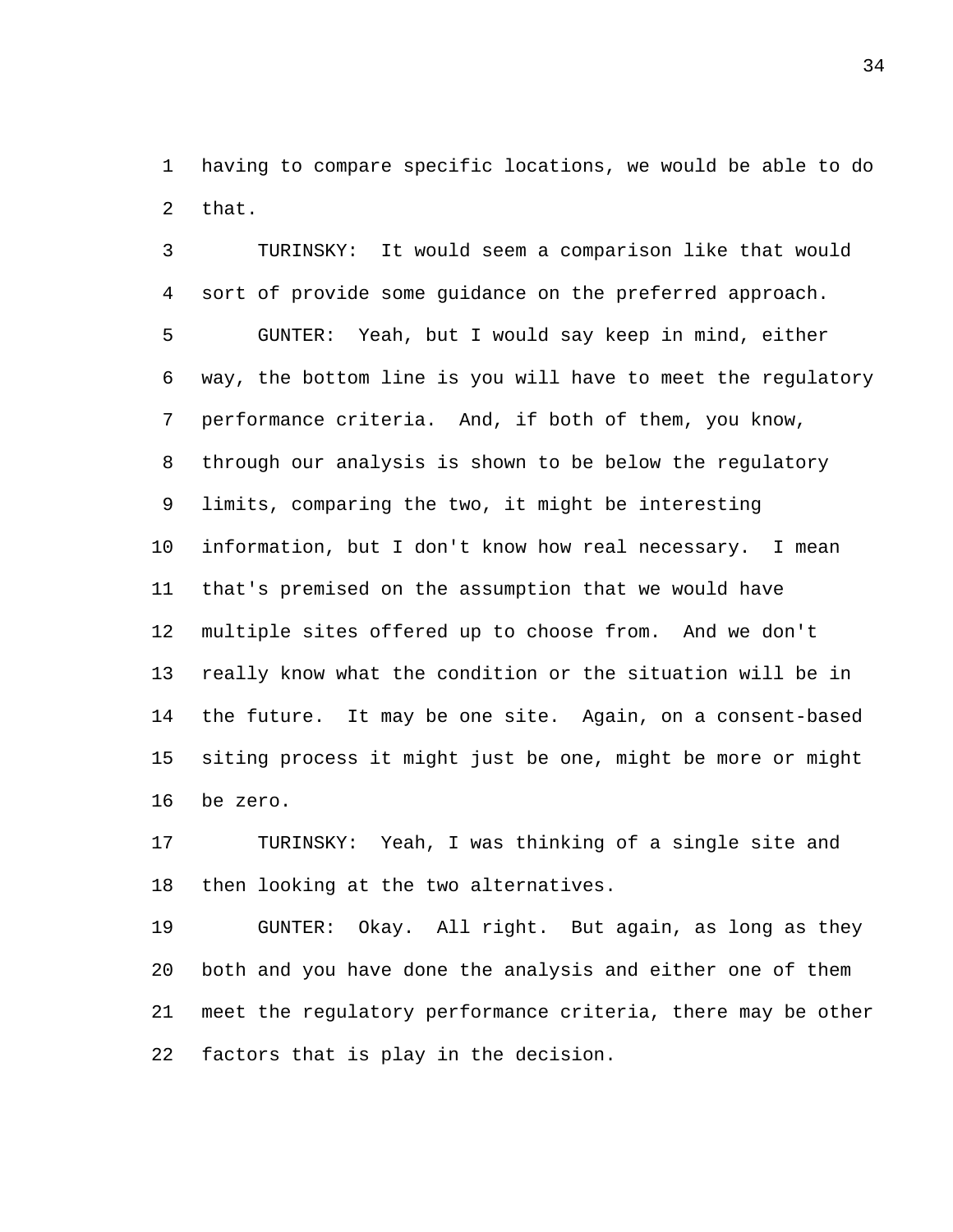TURINSKY: There are, I mean there are certain risks associated with repackaging clearly. And there are certain risks of moving very heavy packages, so it goes throughout the whole disposal packages, from basically starting repackaging to long-term performance.

GUNTER: Right.

TURINSKY: Okay. Thank you.

FREEZE: You know, just …

 BAHR: Sorry. We are about out of time, but I see Dan had a question. I think we had time for one more question before we move on to the next speaker.

 OGG: Thank you, Jean. And thank you Tim and Jeff on the presentation. On slide 7. The timeline. Tim, you pointed out you are in the conceptual evaluation step that you have the arrow pointing "we are here." And I just want to clarify this graphic. Does that indicate that you are also, in parallel, doing some early site selection work? Or is that really a sequential step and that will happen after you finish the conceptual evaluation step.

 GUNTER: Well, under the R&D side, we are not really doing any siting work at the moment. I mean, like I said this is a kind of a high-level conceptual timeline. It is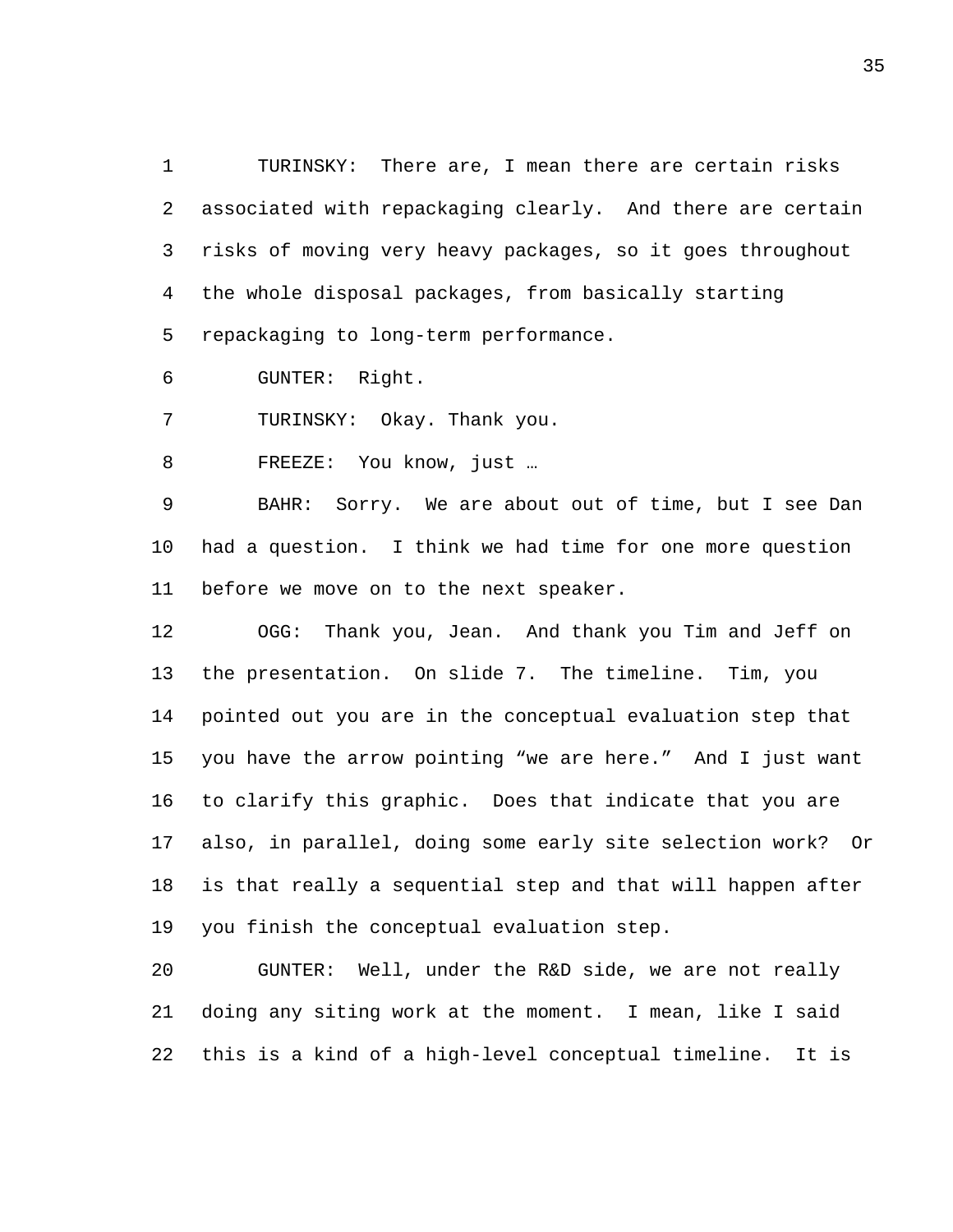not necessarily a detailed and accurate representation. The real point was to show that we are early in the sequence. But as it is laid out, at least the way it is represented, there is a bit of overlap between siting guidelines and criteria and conceptual evaluations.

 OGG: Right, but for now your group on the technical side is not doing any of that early site selection work. GUNTER: That's right.

OGG: Okay. Thank you. That's all I have.

 BAHR: Thanks to Tim and Jeff, and now we need to move on to our next speaker who is Laura Price from Sandia National Laboratories. And she is going to follow up talking about these performance assessments that incorporate post-closure criticality.

 PRICE: Yes, following on to what Tim and Jeff talked about, I will be talking about the efforts we have been making towards doing repository-scale performance assessment modelling that incorporates post-closure criticality. Next slide, please.

 This is the disclaimer that Tim talked about and so we will skip past that one.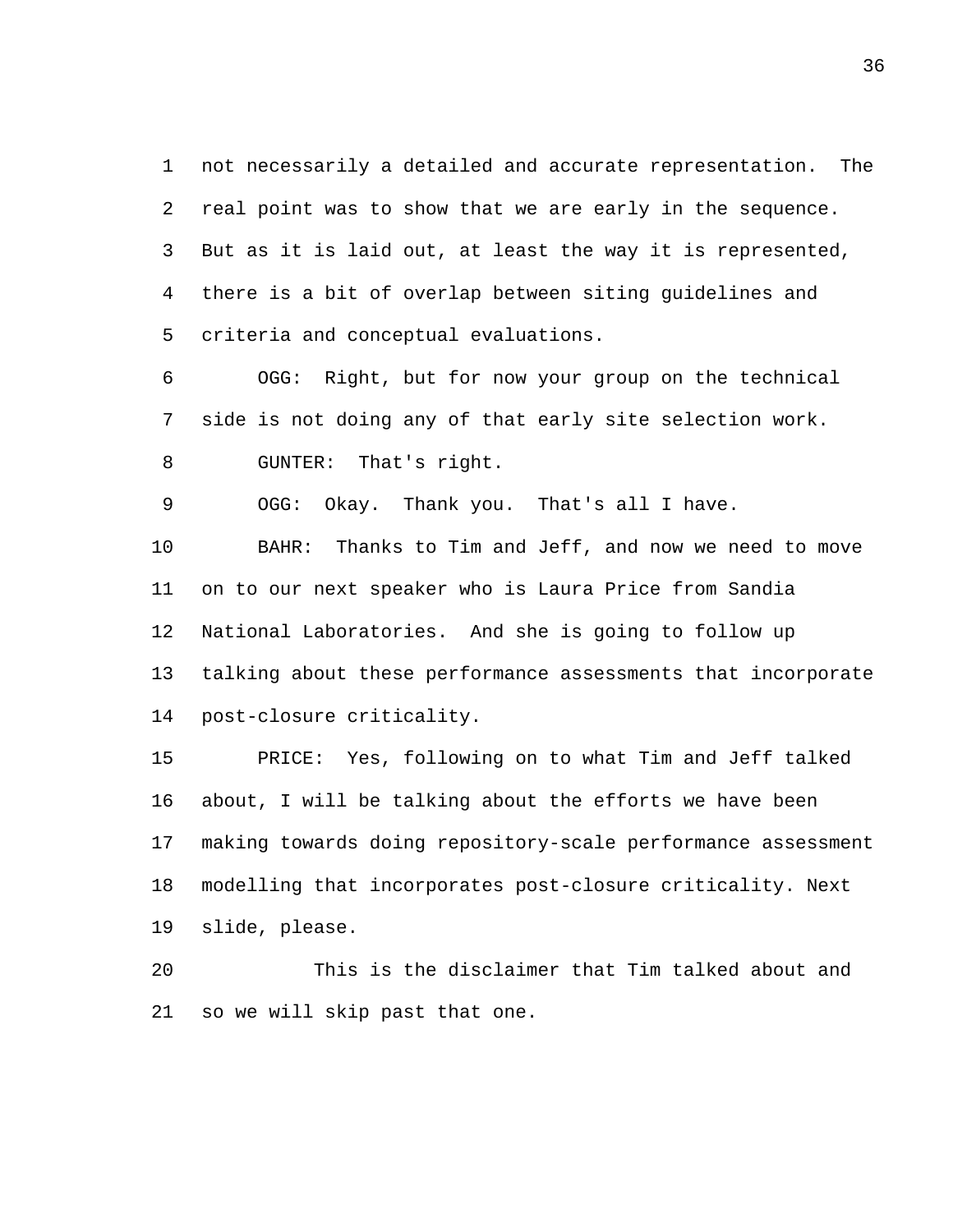As Tim and Jeff both said there is a lot of people that are working on this, and this is the list of people who have done the work that I will be discussing today. I certainly didn't do it all and as you can see there are lots of different people from lots of different organizations, and I appreciate all the good work they have done to get as far as we have on this. Next slide, please.

 So, there are four topics I will be covering today. The first topic is the objectives and scope of the DPC criticality consequence analyses to define what we cover and don't cover. Second, I will be giving an overview of the two different repository concepts and the two different post-closure consequence scenarios that were being considered in these analyses. And Jeff kind of had a short slide on those. I will of course, be expounding on those more. Third, I will give some of the recent major accomplishments and indicate how these results are informing the technical activities that we are doing now and in the future. And finally, I will talk about the probability of occurrence and uncertainty and how they are being addressed in our analyses. Next slide, please.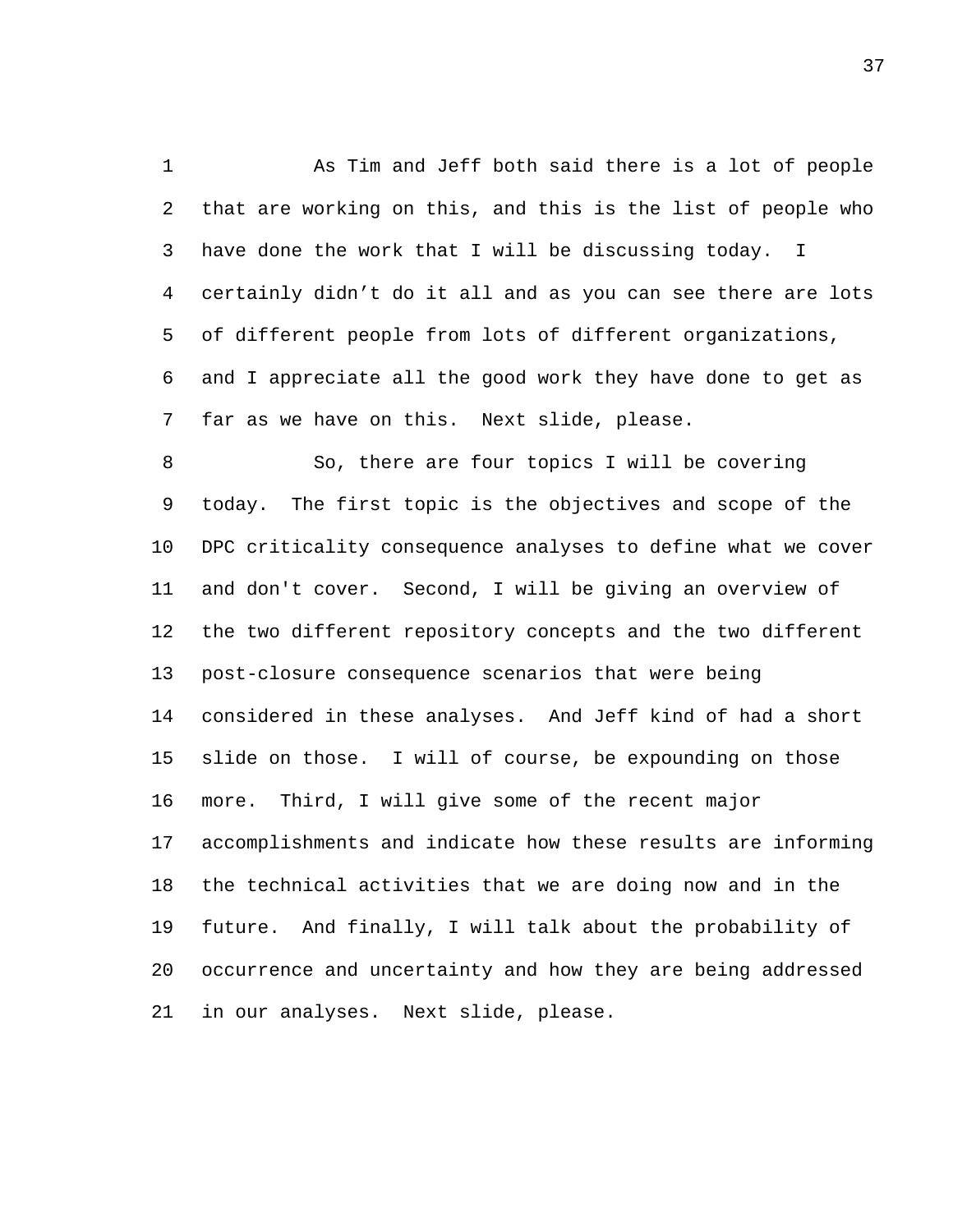So, one of our objectives was to evaluate the features, events and processes, often called FEPs, that could affect post-closure criticality or could be affected by post-closure criticality or both. The reason for this was so that we would know which processes and events to include in our models. For example, if we neglected evaporation of water as a result of the heat generated by a steady state post-closure criticality event in an unsaturated environment, we would have overlooked a very important thermohydrologic process.

 Another objective was to develop the tools we need to model the consequences of post-closure criticality. That is, we are trying to build the modelling capability to include the feature events and processes that we identified in that first objective in our models of post-closure criticality. As an example, we need to modify PFLOTRAN, which is a massively parallel computer code used to model subsurface reactive transport. We had to modify it to be able to change the inventory and heat output at the waste at some arbitrary time, midway through the simulation, to represent the inventory and thermal effects of a post-closure criticality event. Usually, the assumption for a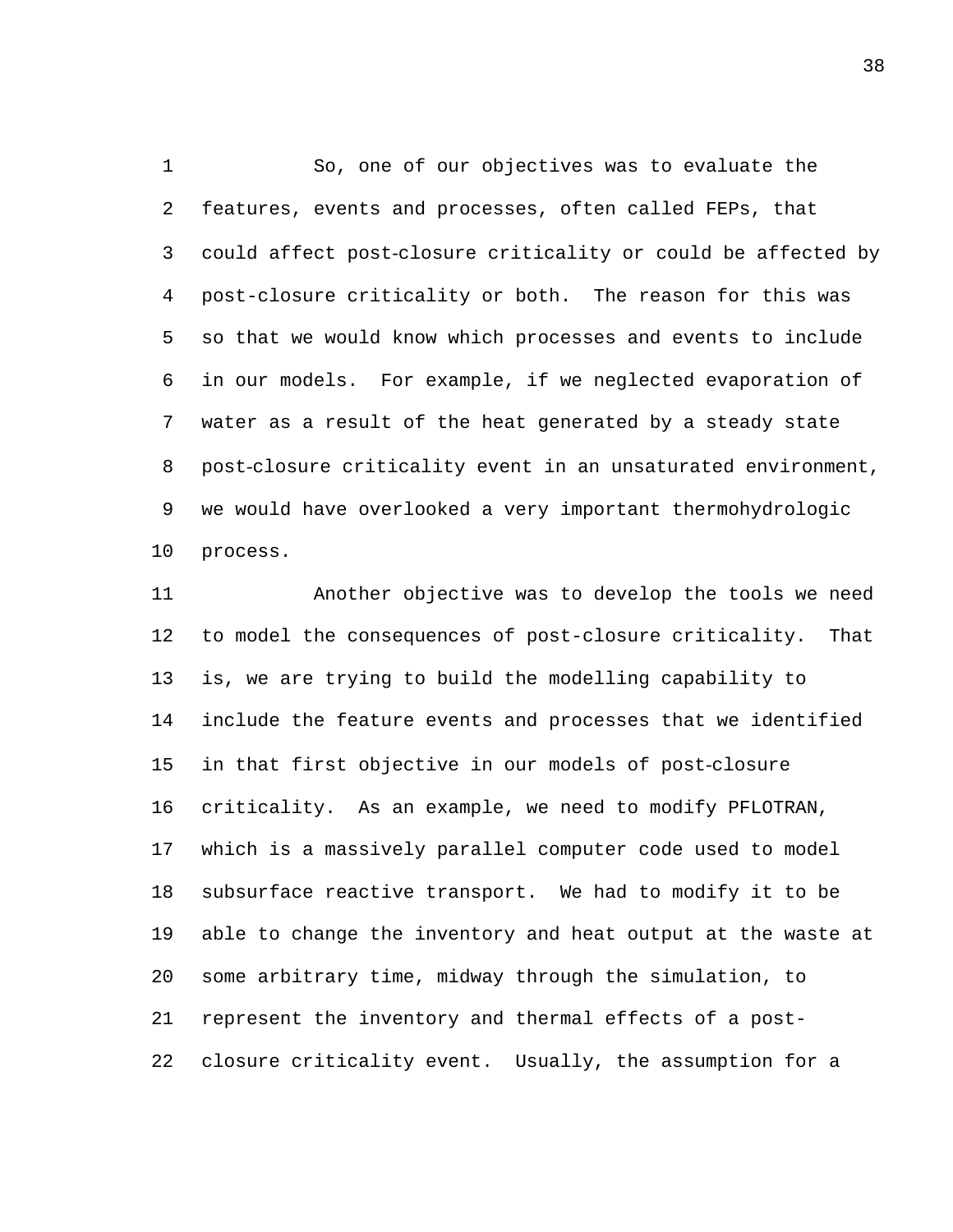criticality event is that inventory is set at the time of disposal and can be estimated in the future by simple decay and in-growth calculations and the thermal output is monotonically declining as the heat generating nuclides decay. This all changes when there is a criticality event and one of the first things, we had to do was to build this capability into PFLOTRAN. We are also refining our coupling between neutronics calculations and thermohydraulic calculations and we are building a sub module in PFLOTRAN that specifically addresses the features, events and processes that are associated with the post-closure critical event.

 The third objective is to identify the processes that could lead to permanent termination of a criticality event. It is important to be able to know the conditions under which a criticality event might cease permanently as a part of modelling the post-closure criticality. Finally, we wanted to identify areas where further work is needed.

 With respect to scope, we are considering post- closure criticality in dual-purpose canisters as Tim and Jeff talked about DPCs. We are not examining post-closure

repository that does not experience a post-closure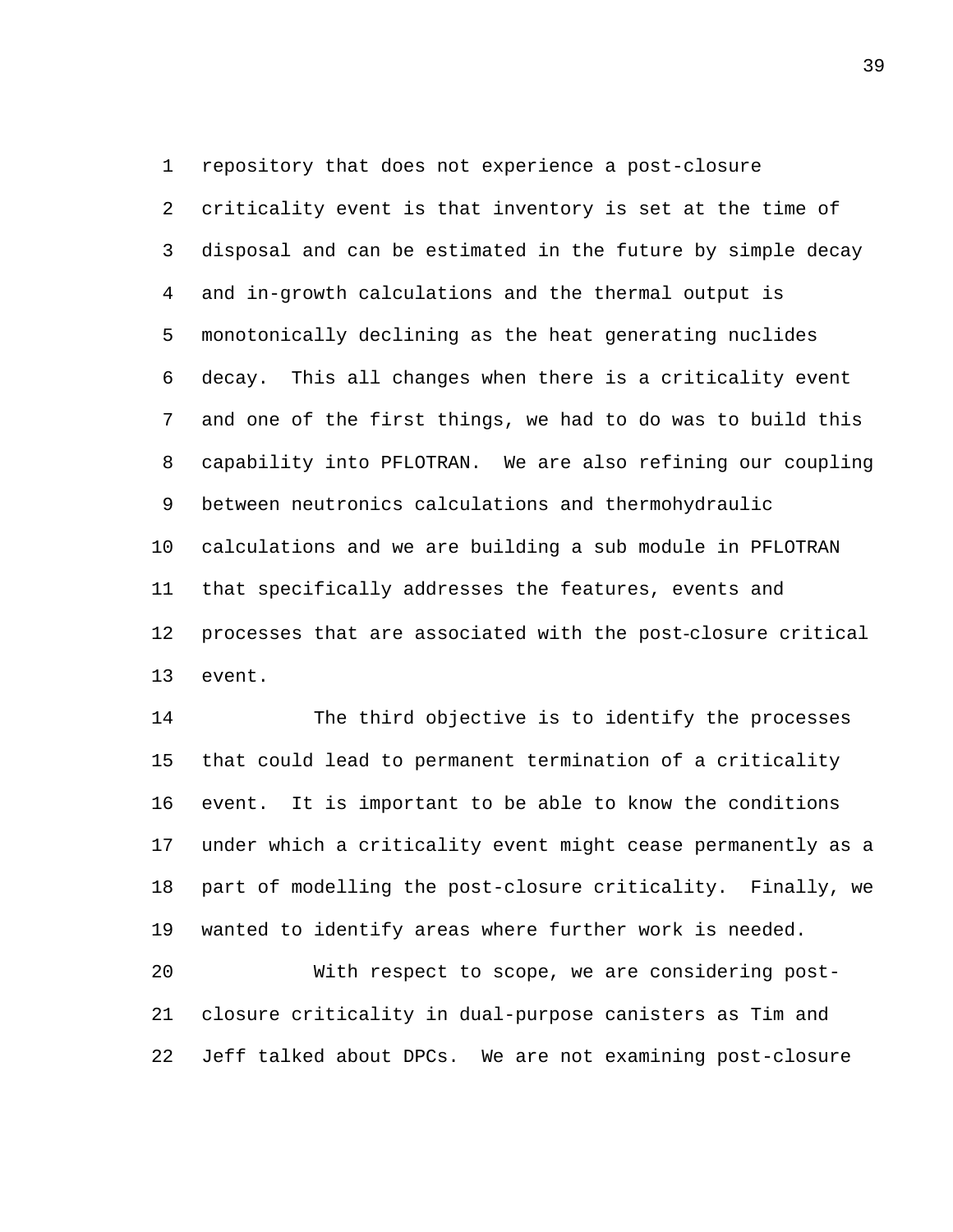criticality external to the waste package, only internal to the waste package, nor are we considering waste other than commercial spent nuclear fuel. Also, in the work I am describing here we are describing only consequences. We are assuming that a criticality event occurs; we are not considering probability of occurrence at this time. Next slide, please.

 So, moving on to repository concepts post-closure scenarios and assumptions, we'll begin with repository concepts. We considered two repository concepts. One is saturated geologic environment and one in an unsaturated geologic environment.

 We selected the hypothetical shale repository which Tim showed a picture of for a saturated geological environment based on the reference case developed a few years ago as part of the GDSA program. This hypothetical repository is a layer of shale at a depth of 500 meters where the depth hydrostatic pressure is 50 bar or 5 MPa -- megapascals. The saturation temperature at that depth is 264 degrees Celsius. This is an important number because we are assuming that the temperature in the waste package cannot exceed 264 degrees Celsius in a steady state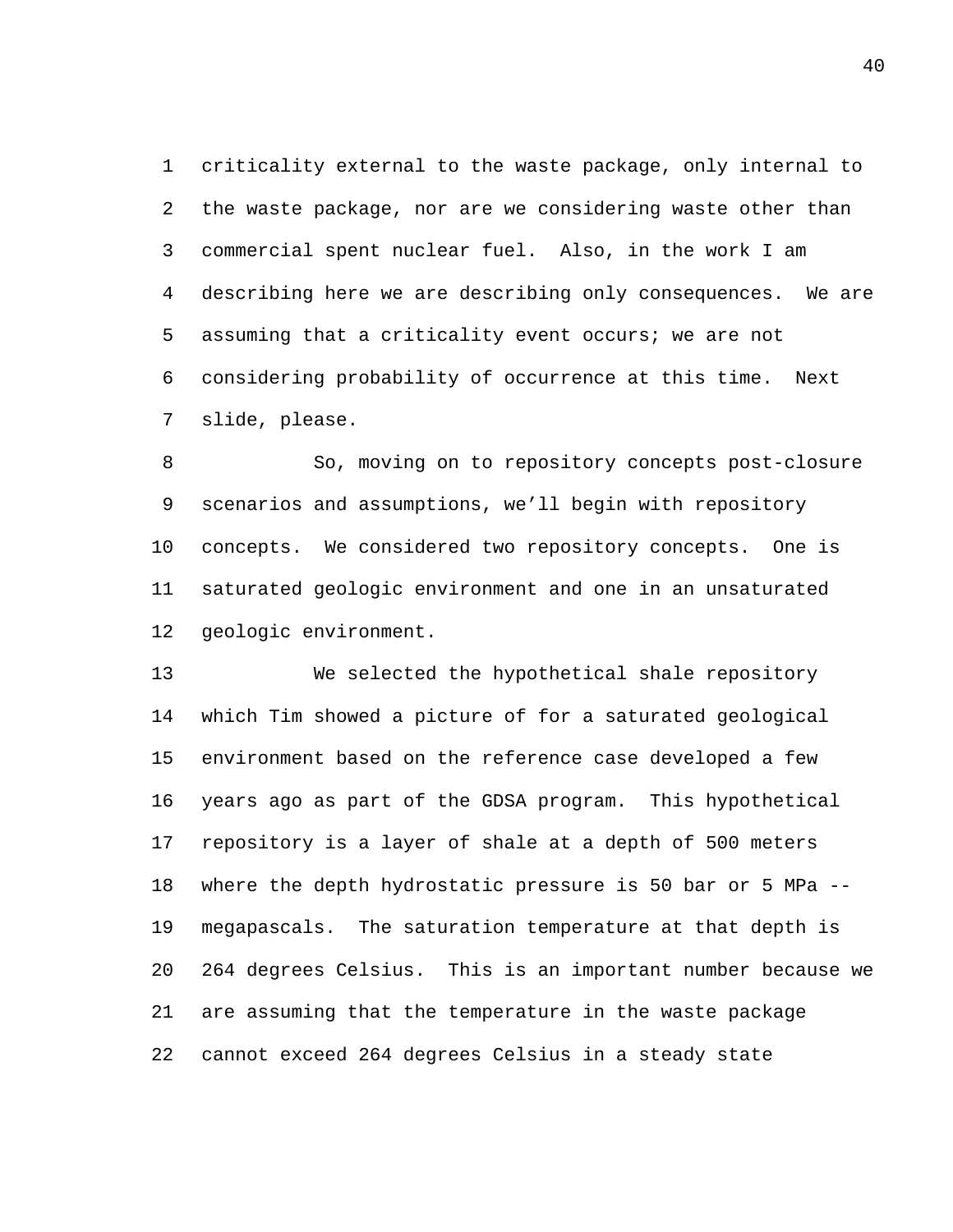criticality, which I will be describing in a few slides here, because of water will boil at that temperature and the system will become subcritical. That is our conceptual model. At least, it becomes subcritical temporarily until the water cools off and then criticality could start again. The waste packages are emplaced horizontally in long drifts that is backfilled, surrounded by bentonite, which is also a clay material. And the waste packages consist of a DPC inside an overpack made of stainless steel 316 that's 5 meters long. The center-to-center waste package spacing along the drift is 20 meters and the centerline-to-centerline spacing between drifts is 30 meters.

 The model we have is repository-scale that contains 4,200 waste packages and all the waste packages contain spent nuclear fuel from pressurized water reactors. The repository has an upper sandstone aquifer intersected by a well 5 kilometers downstream. And this well is important because it is used to calculate the dose to a member of the public. The assumption there is that the member of the public drinks two liters of water per day. And the next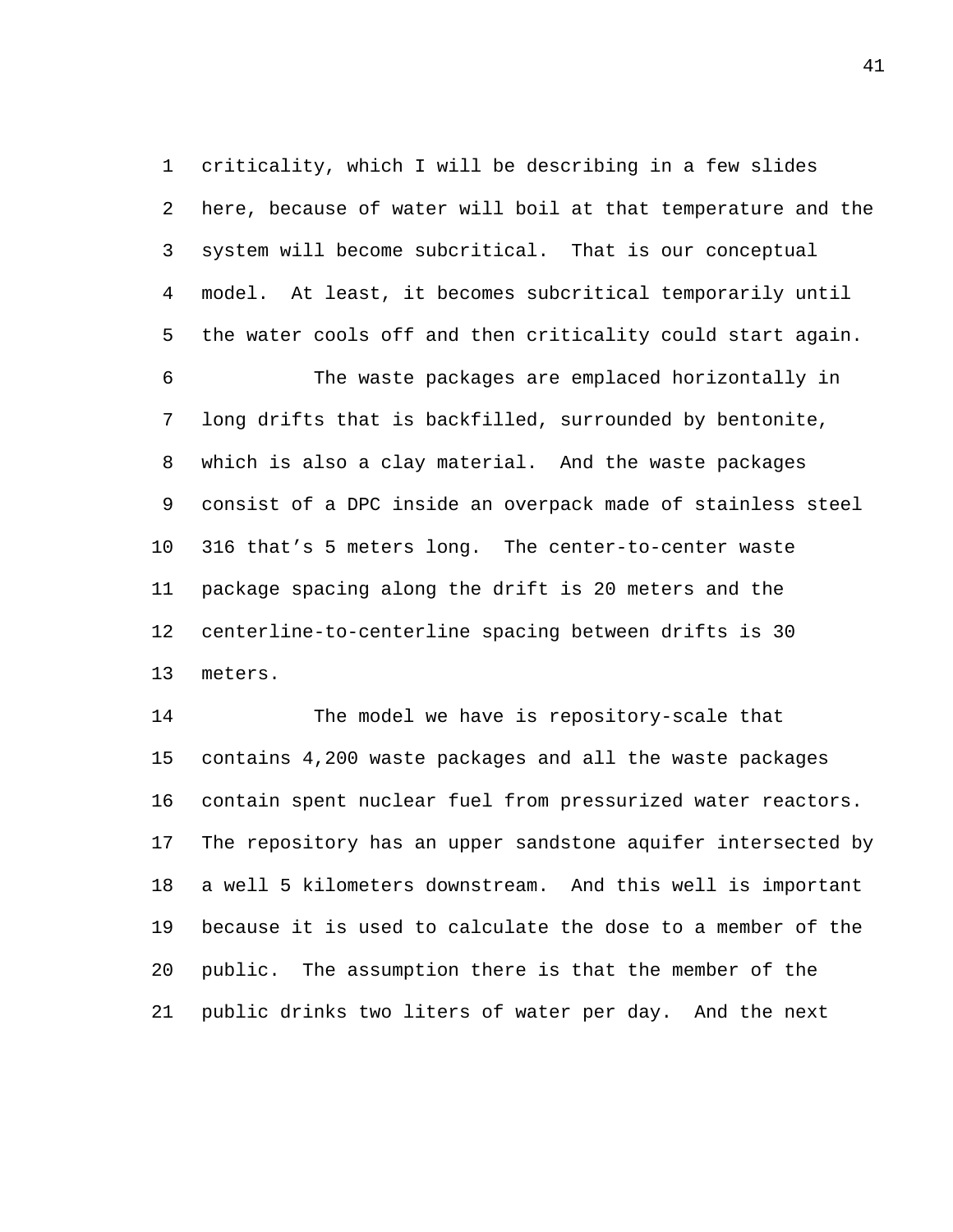slide has a picture of this repository, so next slide please.

 So, there is several different pictures here. The upper picture is the entire modelling domain. The repository is on the left side where those kind of yeah, Jeff is pointing to it right now. There is a well in the upper right-hand corner shown in turquoise. It is really hard to see. Jeff has found it right there. This is the well the member of the public gets water from.

 On the lower left picture, zooms in on the repository and you can see the drifts, those parallel lines in which the waste is emplaced.

 And the lower right you can see the well, zooming in on the well, and its location in the top of the modelling domain. This well reaches into the sandstone layer which you can see in that picture, and this becomes relevant when I show you the results because you will want to know where the sandstone layer is. Next slide, please.

 So, this is a bird's eye view of the repository. Those long lines represent the drifts. The upper picture, the picture in the upper left, shows the waste package spacing, a little hard to see, there're red dots. Those red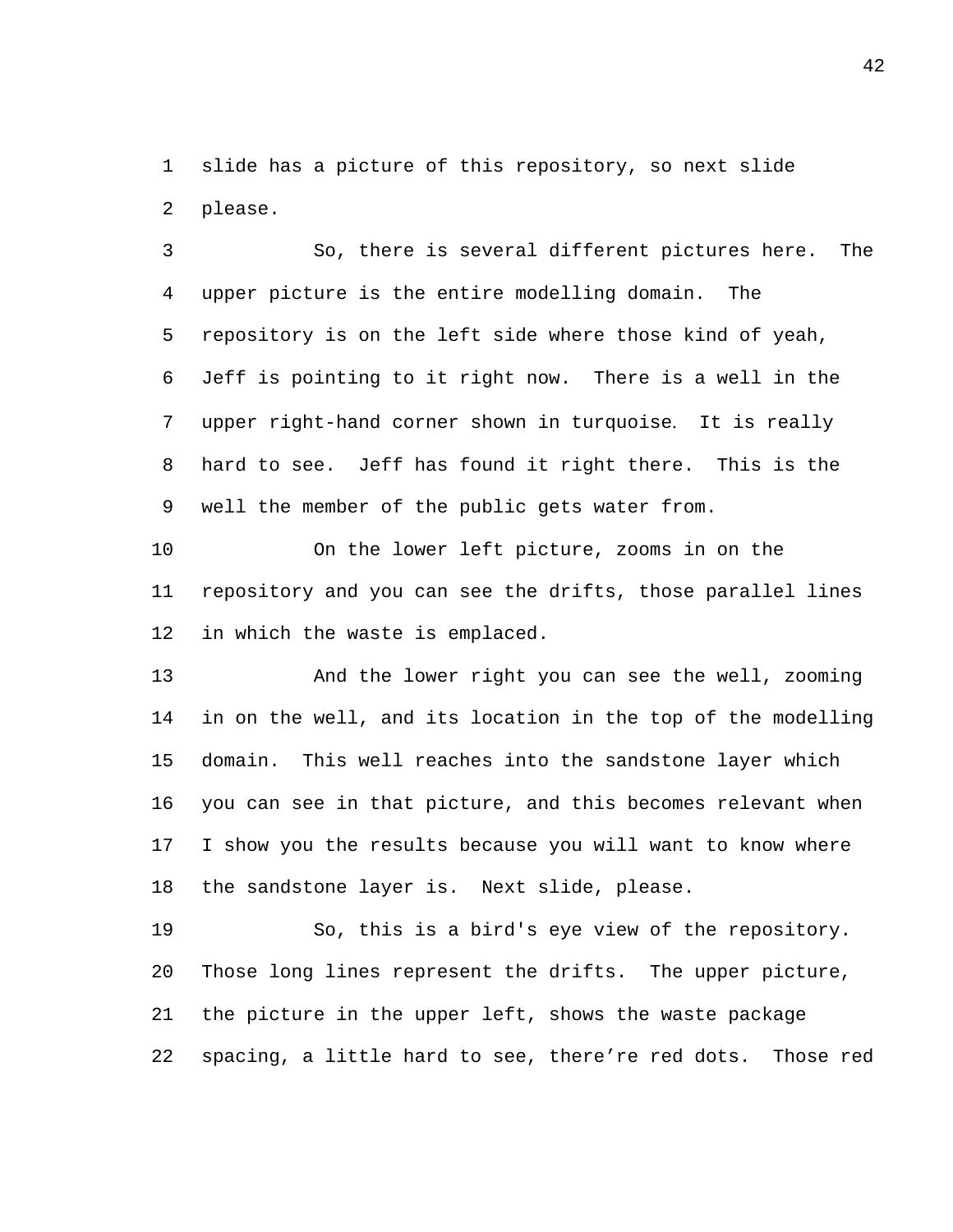dots are the waste packages. The orange is the buffer and backfill. We use those words interchangeably -- the bentonite. And those kind of yellow-orange lines along the side are the disturbed rock zone. Once again, these locations are important because when I talk about the results a few slides later. Next slide, please.

 So, moving on to the hypothetical alluvial repository, this is the environment that we chose to examine post-closure criticality in an unsaturated geologic environment. The repository concept is based on the alluvial reference case that was developed a few years ago as part of the GDSA program.

 It is a depth of 250 meters in an alluvial basin. The infiltration rate varies from 2 mm per year to 10 mm per year. As a point of reference, an infiltration rate of 10 mm would represent a very wet pluvial environment. Because it is above the water table the pressure is ambient and the saturation temperature is about 100 degrees Celsius.

 Each waste package consists of a DPC which is placed in an overpack, also made of stainless steel 316, and it is five meters long which is emplaced horizontally in drifts surrounded by alluvium. The waste package center to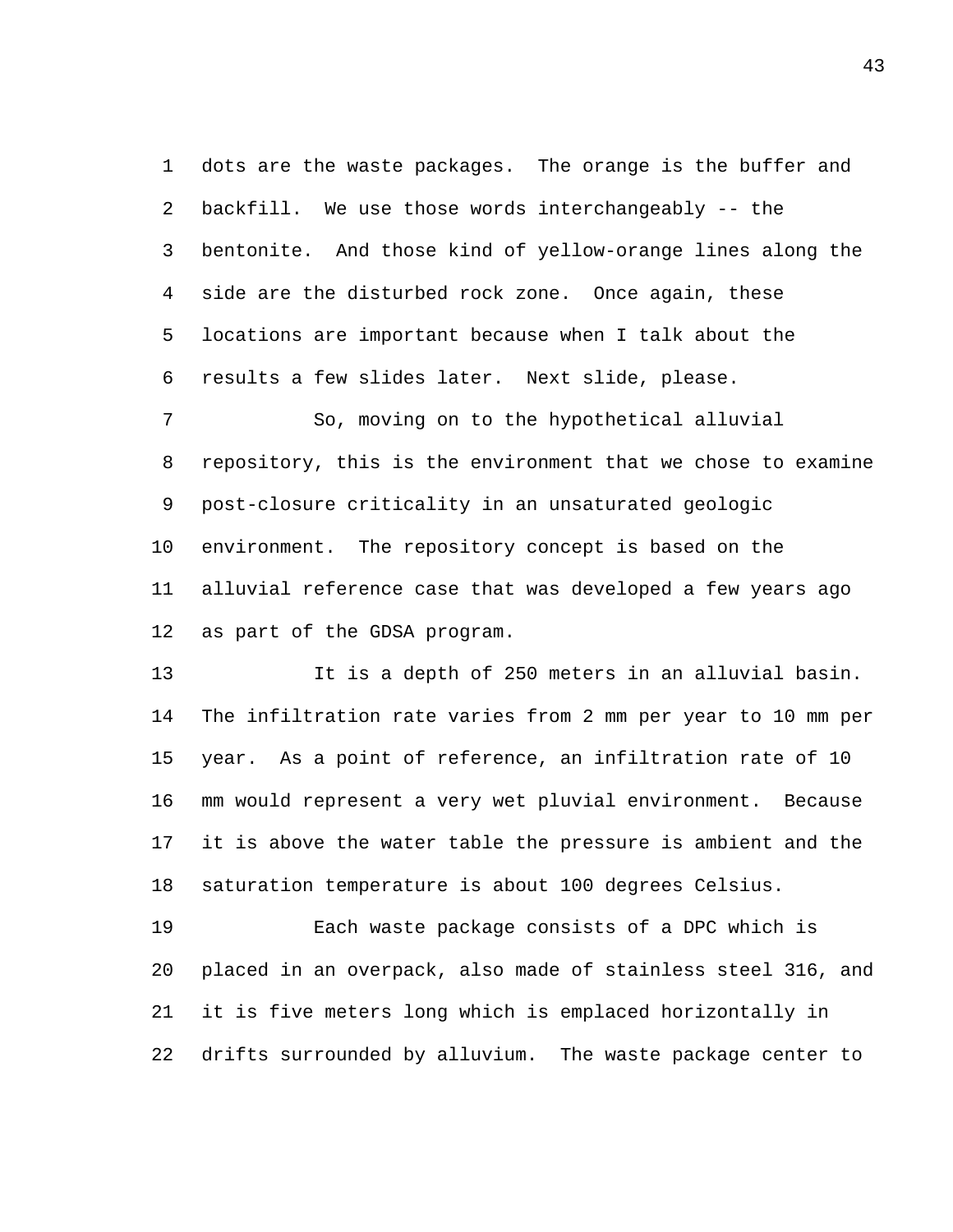center spacing is 40 meters and center line to center line spacing between drifts is also 40 meters.

 In this case, we have a model of a single waste package not a repository filled with thousands of waste packages. This single waste package is assumed to have its top removed 9,000 years after repository closure upon which time, the criticality event can begin. We will talk more about that later. Our goal is to have repository-scale model of the unsaturated model like we do for the saturated repository, and we are still working on that. I will show you a picture of the single waste package in the next slide. Next slide, please.

 So, this is one quarter scale model of the hypothetical unsaturated alluvium model. The light blue in the middle is the DPC and the contents of a DPC. The dark blue line is the over pack. Thank you, Jeff. The green is the alluvium backfill and the brown is the alluvial host rock. Next slide, please.

 So, moving on to post-closure scenarios, we consider two different scenarios for each hypothetical repository. A steady state criticality and a transient criticality. Consistent with the DOE's criticality topical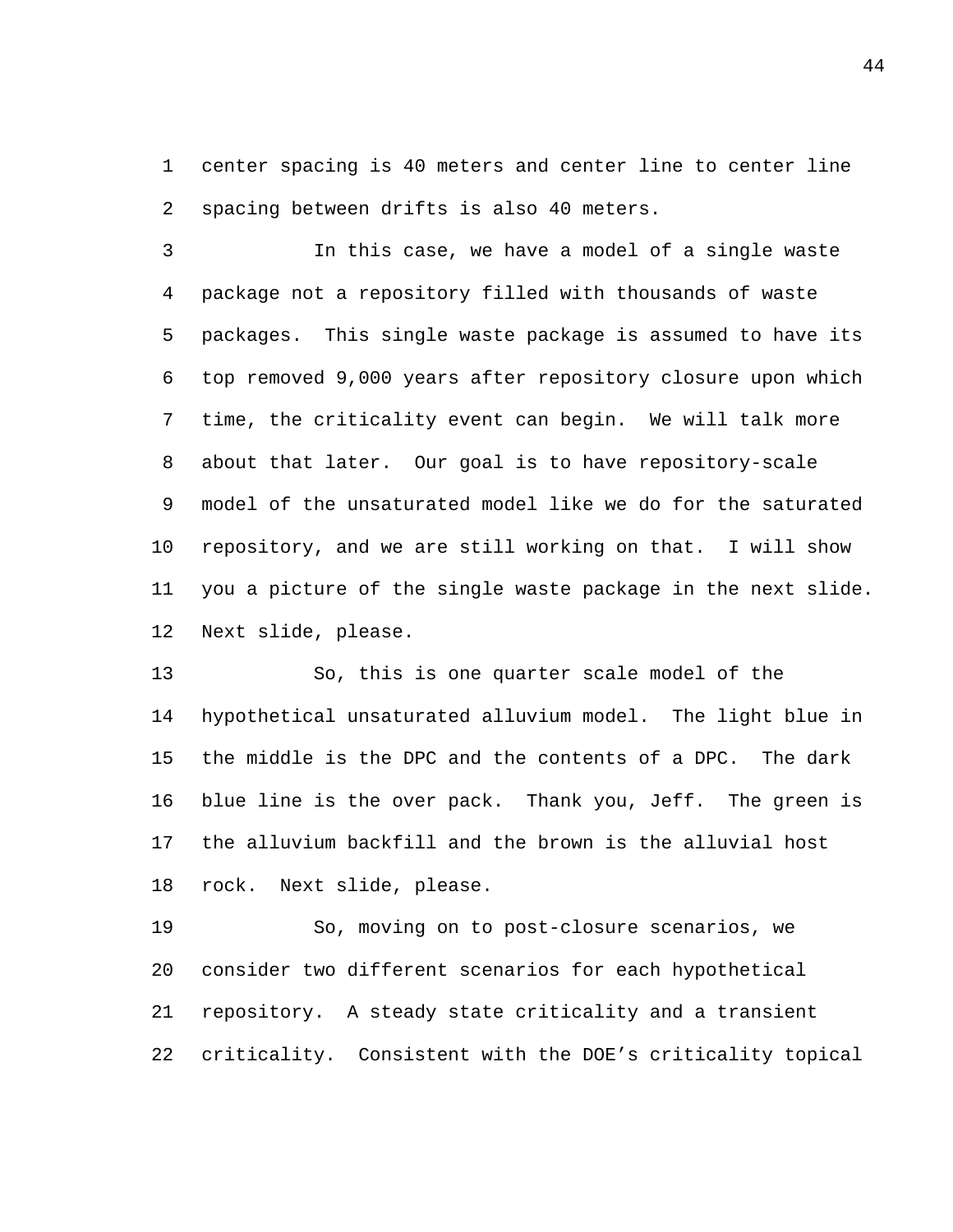report, the primary concerns with respect to steady state criticality are the thermal effects and the change in the radionuclide inventory as a result of fission. The steady state criticality event is characterized by a low power, anywhere from 50 watts to 4 kilowatts, with a higher power being associated with a saturated repository and the lower power being associated with an unsaturated repository. It is also characterized by having a long duration when I say a long duration, I mean hundreds of thousands of years. In the steady state criticality scenario, failed waste packages fill with water 9,000 years after closure.

12 12 It is important to note here that criticality cannot occur unless a waste package has failed and filled with water. Otherwise, there is no moderator to allow criticality. Criticality doesn't cause a waste package to fail. The waste package has already failed before criticality can occur. For the saturated repository, we assume the waste package fills with water when the waste package fails, which is 9,000 years. While for the unsaturated repository, filling of the waste package with water is a function of infiltration rate.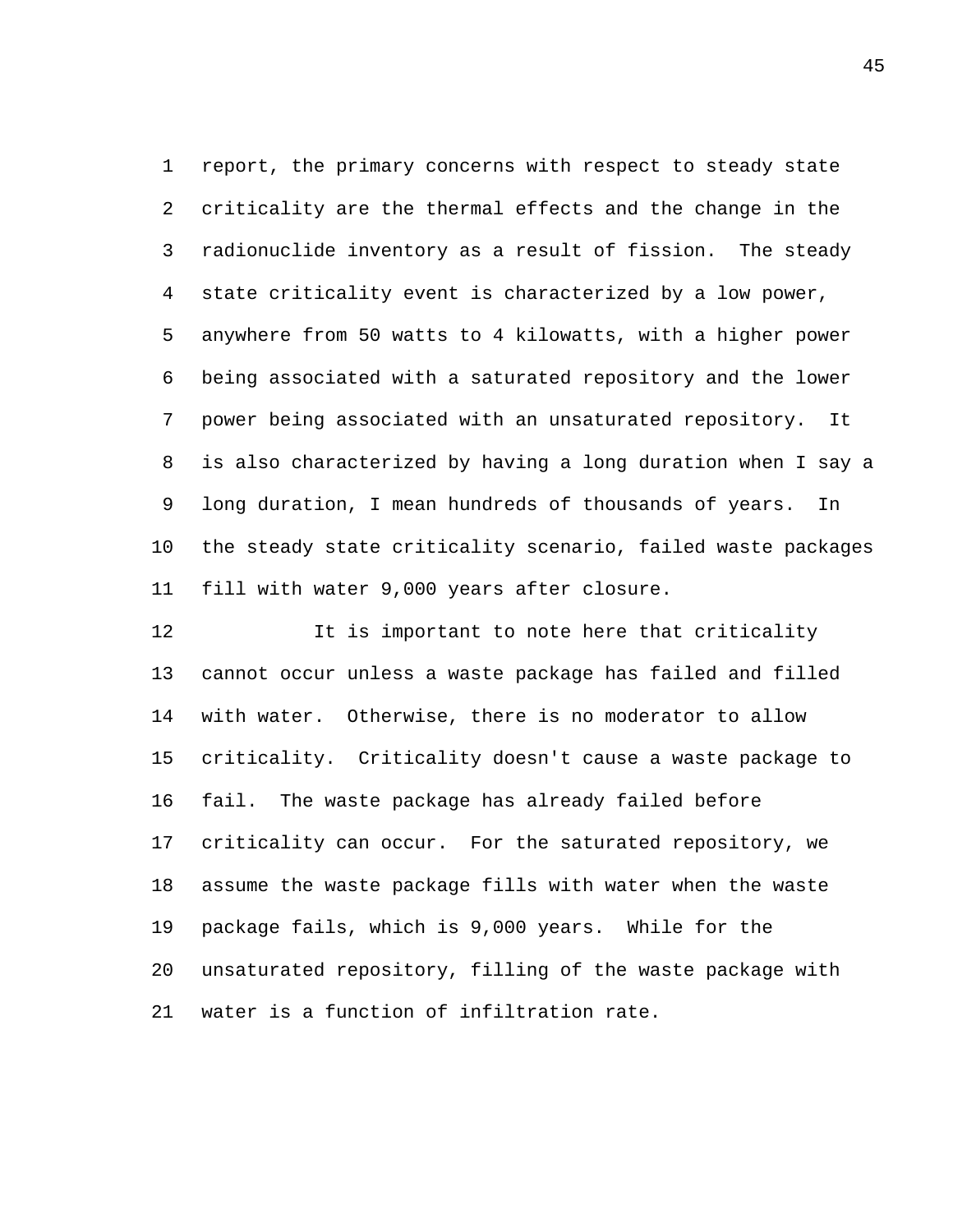It is also assumed that all waste packages become critical, which for the saturated repository means all 4,200, and for the unsaturated repository means the single waste package. This is not a reflection of what we expect to occur, it is simply a calculation of convenience, and we are working on modifying the model to allow different waste packages to experience criticality at different times in different locations. The power level of the criticality event is handled differently in the different environments. In the saturated repository it is determined by the saturation temperature which is as I mentioned before 264 Celsius. And the unsaturated repository it is varied to determine the evaporation time and refilling time of the waste package. Next slide, please.

 So, continuing with the steady state saturated shale repository, it is assumed the post-closure event lasts for 10,000 years, which is what was assumed in the past. For the unsaturated repository, the steady state criticality event lasts until the water evaporates. For the hypothetical saturated case, we also considered changes in the permeability of the bentonite buffer as a function of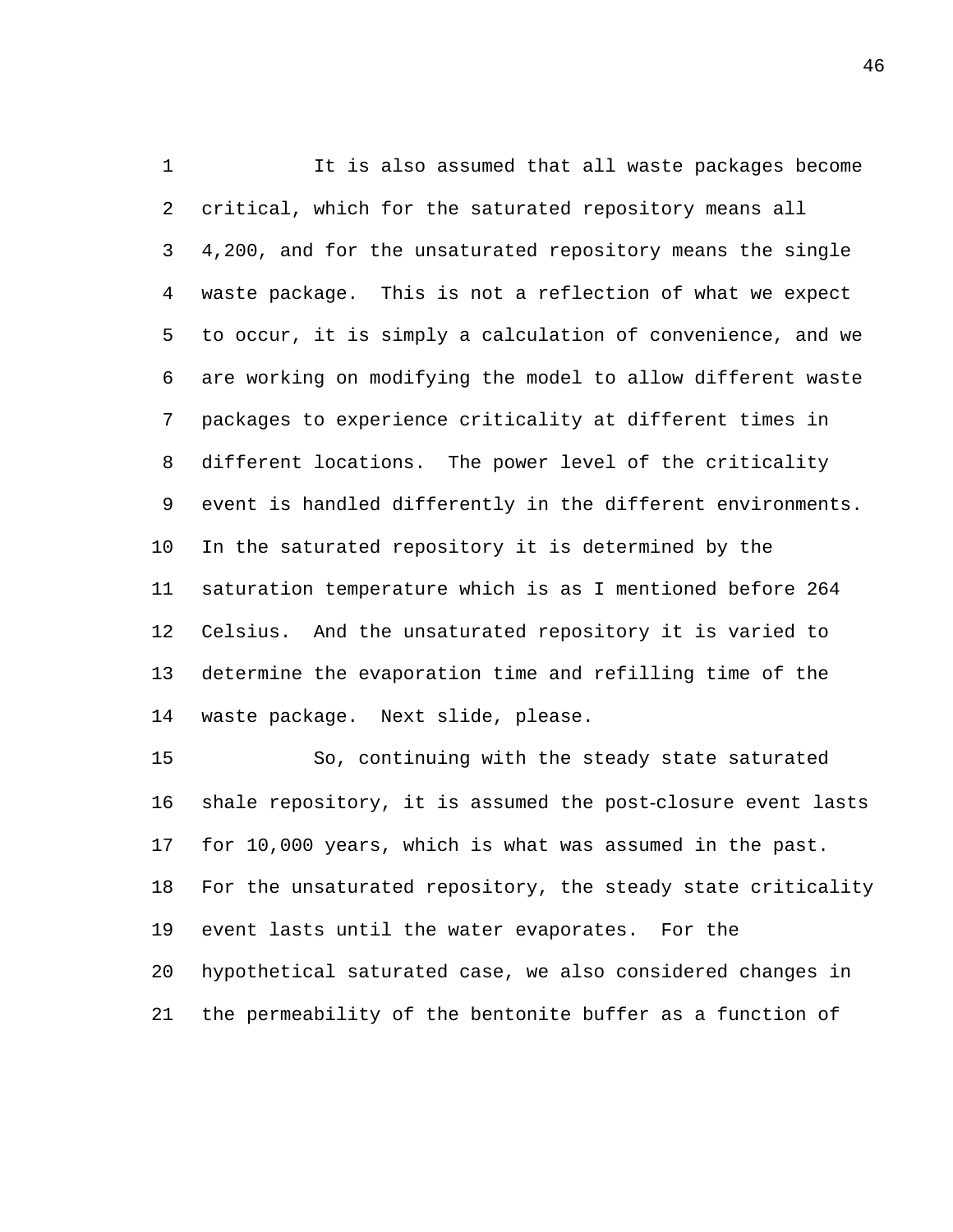temperature because the bentonite buffer stays hot for 10,000 years.

 Finally for the saturated case, the consequence is dose to a member of the public, it should be noted that the absolute value of the dose is not important here. What is important is a comparison of the dose with steady state criticality and the dose without criticality as we talked about in the discussion. So, we run two cases, one with criticality and one without criticality and we compare the dose. And that's what is important is the comparison of those two values.

 For the unsaturated case, the consequence was the power that could be supported before the water evaporates, and the time required for evaporation refilling of the waste package. And consistent with the DOE's topical report, the primary concern is a mechanical effect on barriers and their properties in the transient criticality case. These events are higher power, hundreds to 100,000 megawatts in short duration of 0.01 to 10 seconds. So that's the one main difference between the transient criticality and steady state criticality. Next slide, thank you.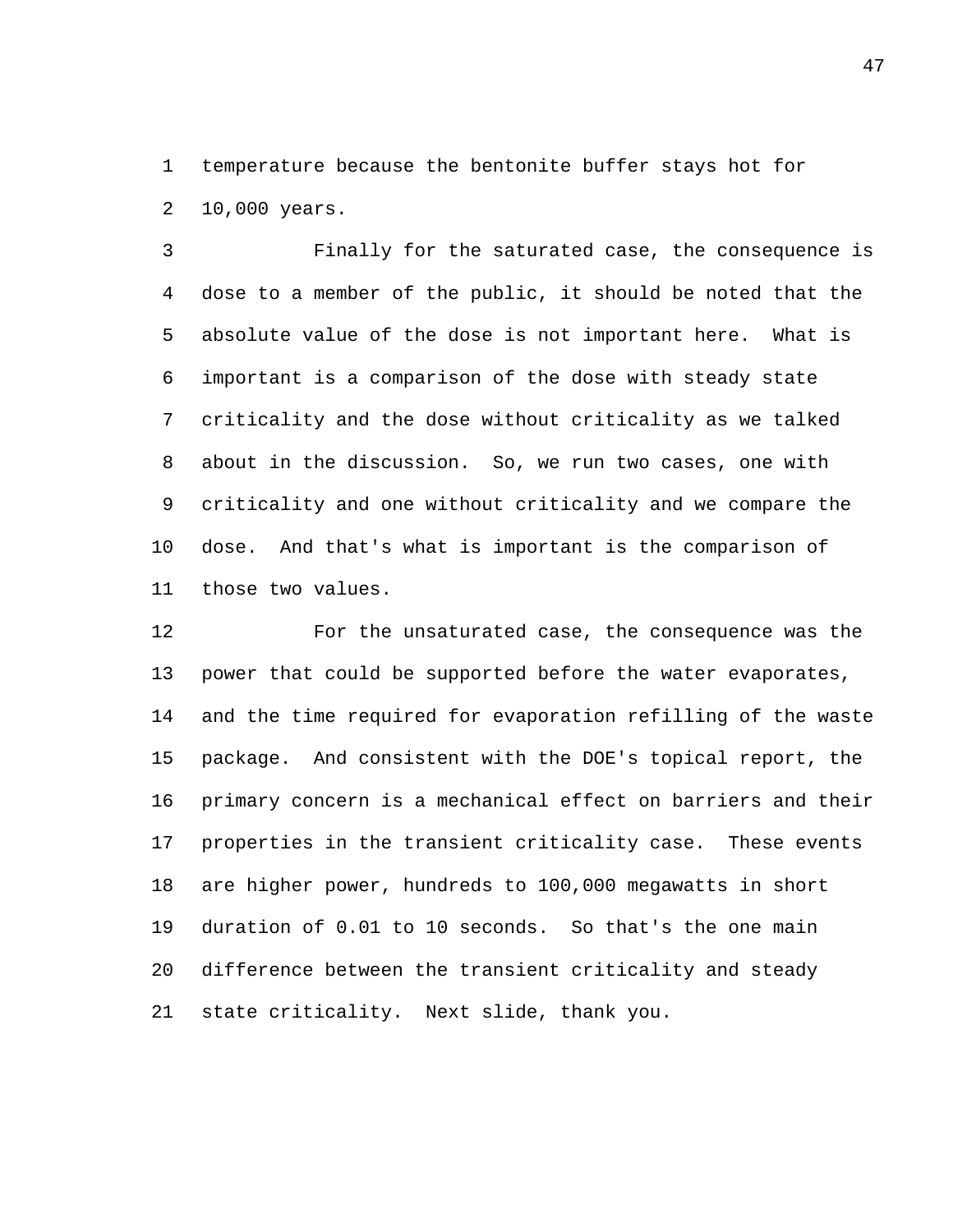Moving on to post-closure scenarios, we considered two different scenarios for each hypothetical repository, steady state criticality and transient criticality. Consistent with the DOE's criticality topical report, it went to the wrong slide, sorry.

 In our model, reactivity insertion rates in the transient criticality, reactivity insertion rates are consistent with the sudden loss of the neutron absorber and how long it might take that neutron absorber plate to fail. We used an established neutronics code to develop a neutronics model for a single waste package and we varied the insertion rates and the insertion period. We used two different codes one was Razorback for the unsaturated model, and we used commercial code SIMULATE3-K for the saturated model.

 For a range of reactivity insertion rates and insertion periods, we calculated the peak power and the power peaking factor, total integrated energy, maximum and average fuel temperature, maximum and average coolant temperatures, time of peak power, and maximum reactivity. That's what we calculated. This is all for the transient criticality scenario. Next slide, please.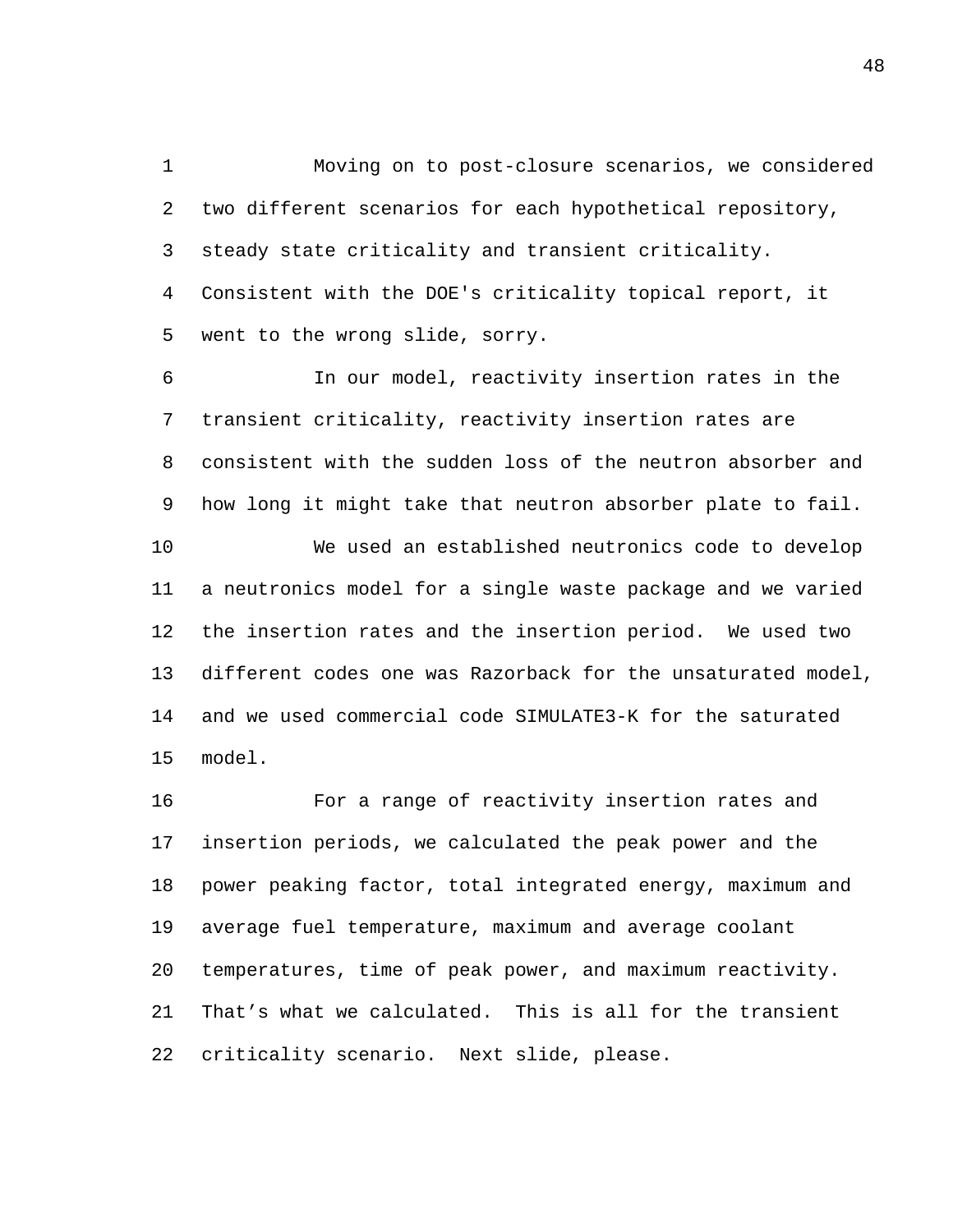So, here is our assumptions that we made. We assume the waste packages failed 9,000 years after closure and we assume criticality occurs. We don't identify the mechanism that causes criticality to occur or the waste package to fail. We simply assume that waste package is failing, and criticality occurs.

 We also assume that the fuel assembly remains intact, but the cladding has pinholes in it that permits radionuclide transport. This assumption ties into the next presentation on cladding failure, cladding degradation, because assuming the cladding degrades when the waste package fails is not conservative for the purposes of post- closure criticality modelling. If you have immediate cladding failure that would lead to reconfiguration of the fuel pellets into a subcritical configuration. So, for the purposes of this analysis, the cladding is assumed to remain intact.

 We further assume that the post-closure performance requirements are similar to those in 10 CFR 63 and 40 CFR 197 such that the dose is a relevant measure at least for this saturated repository. We will get there for the unsaturated.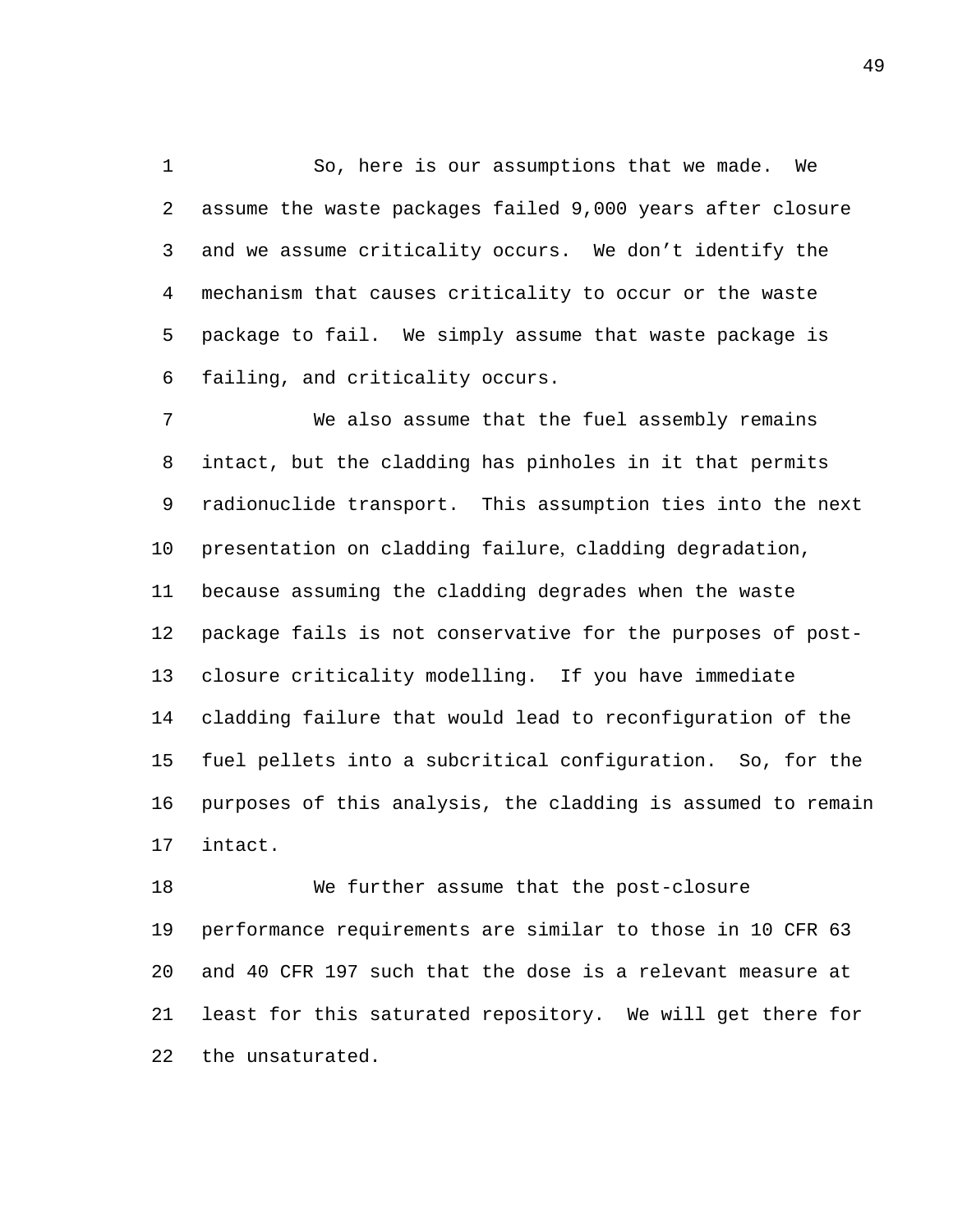We further assume that the basket neutron absorbers have degraded, which Tim and Jeff alluded to in the previous presentation, such that the system is no longer subcritical. Oak Ridge has done extensive criticality calculations using stylized scenarios for potential post- closure scenarios. And these calculations have shown that some as-loaded DPCs could become critical under these stylized scenarios under post-closure conditions.

 And finally, we assume that the steady state criticality does not oscillate between supercritical and subcritical, or critical and subcritical, as it would be in an uncontrolled environment. We assume for the purposes of the calculations steady state means steady state. That the heat remains steady at a constant temperature and is constant power output and it doesn't shut off for 10,000 years, at least for the saturated case. Next slide, please. Moving on to major accomplishments, first of all, we went through the list of features, events and processes.

 We went through several lists that have been published over the decade and we identified those that are relevant to criticality. Both those that could affect criticality and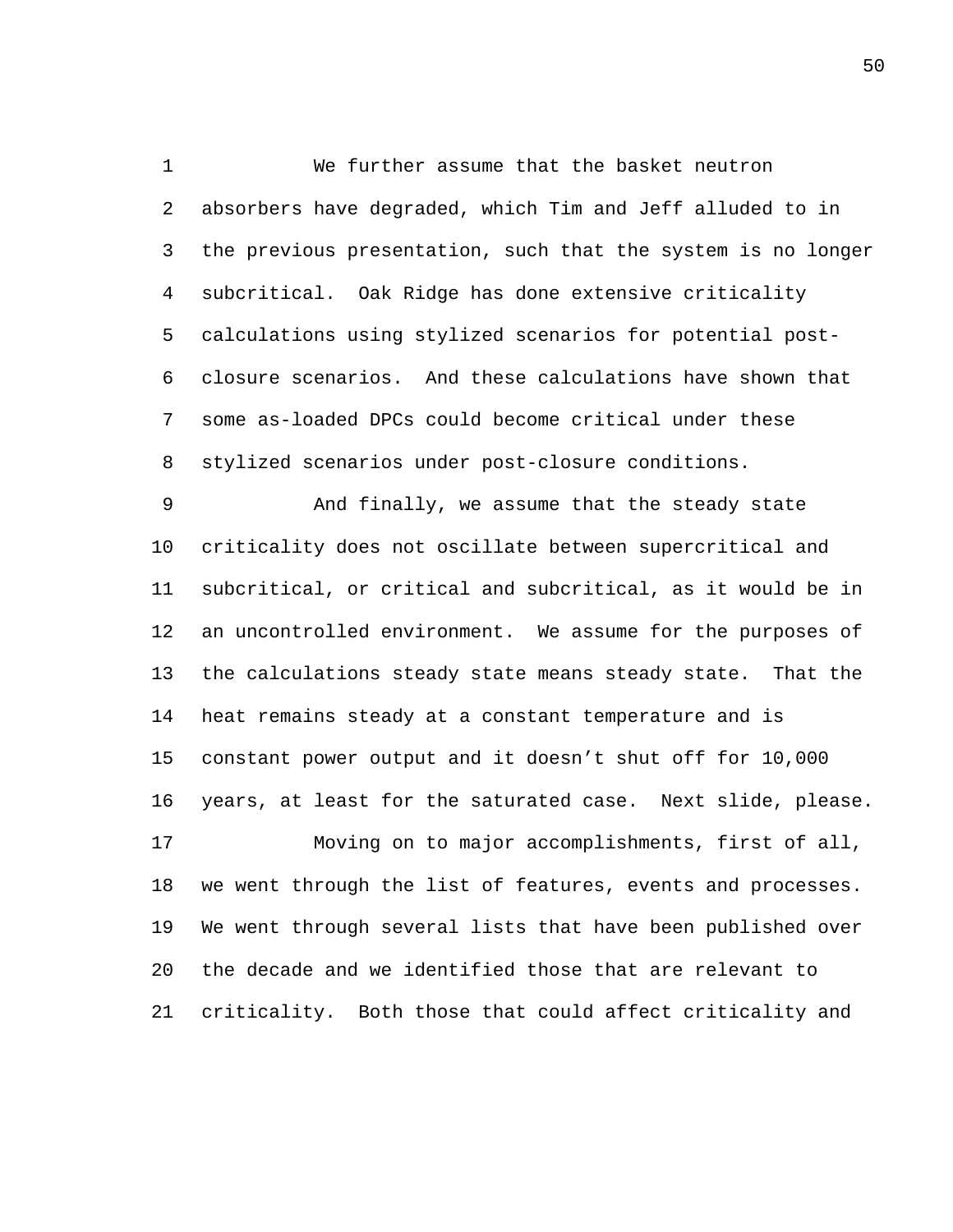those that could be affected by criticality and those that fall in both camps.

 We then started modifying PFLOTRAN to include these relevant features, events, and processes in the model of steady state criticality. Some of the examples of this are modifying the code to allow a change in radionuclide inventory and thermal output of the waste midway through the simulation, which I already mentioned. We also developed a loose coupling between neutronic and in‑canister

 thermohydraulic processes and rates of heat transfer out of the canister. And that is a complicated modeling because neutronics tend to be in time scales of seconds and length scales of inches and centimeters whereas repository scale modelling tends to be on the order of thousands of years and meters. Getting those two codes to work with each other, we are not there yet but we can some loose coupling between thermohydraulics and neutronics.

 We also identified the nuclides that might need to be included such as those with a 30-year half-life like strontium-90 and cesium-137 that get produced during the fissions that occur during a criticality event. We modified PFLOTRAN to be able to include the temperature-dependent and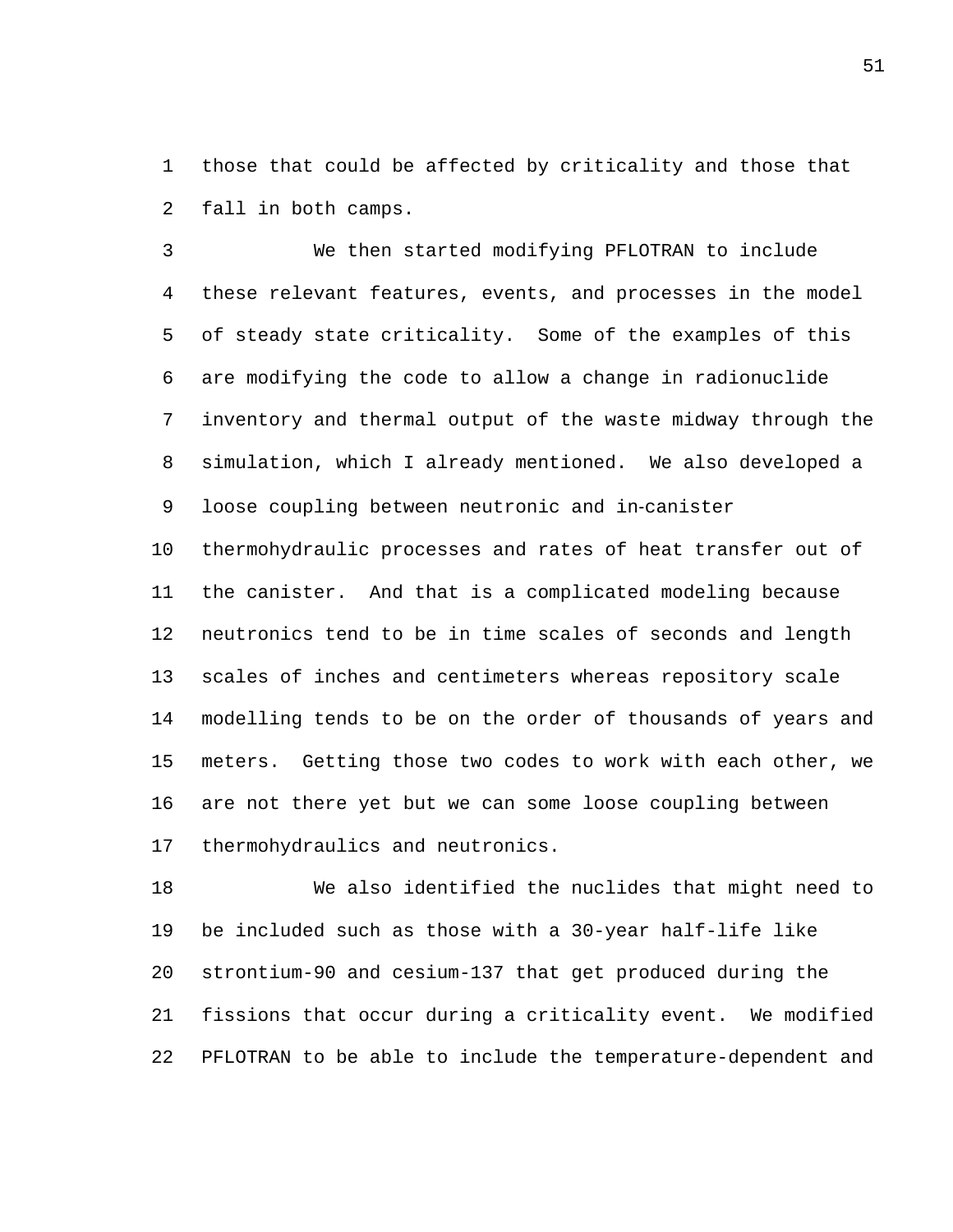anisotropy of thermal conductivity and we modified PFLOTRAN to include the change in buffer permeability as a result of thermal illitization of the backfill. Next slide, please.

 Next, after looking to the question of what makes criticality permanently terminate, we identified grid spacer degradation as a primary means for that to happen. And we started the process of implementing that in PFLOTRAN. The model of grid spacer failure is not in the results that I will be showing, but we are working on that.

 Finally, we found there was no difference between hypothetical saturated repository in which a post-closure criticality event does not occur and one in which a steady state criticality event occurs. There is no difference in the dose. That is what we mean by performance here. That's the dose.

 And I will show the results of some of these simulations on the next few slides but two important points to be made on this slide. First, the only radionuclide to reach the well which a member of the public drinks 2 liters of water per day and receives a dose is iodine-129. Second, the 30-year half-life radionuclides that are produced by the criticality event, and that don't usually need to be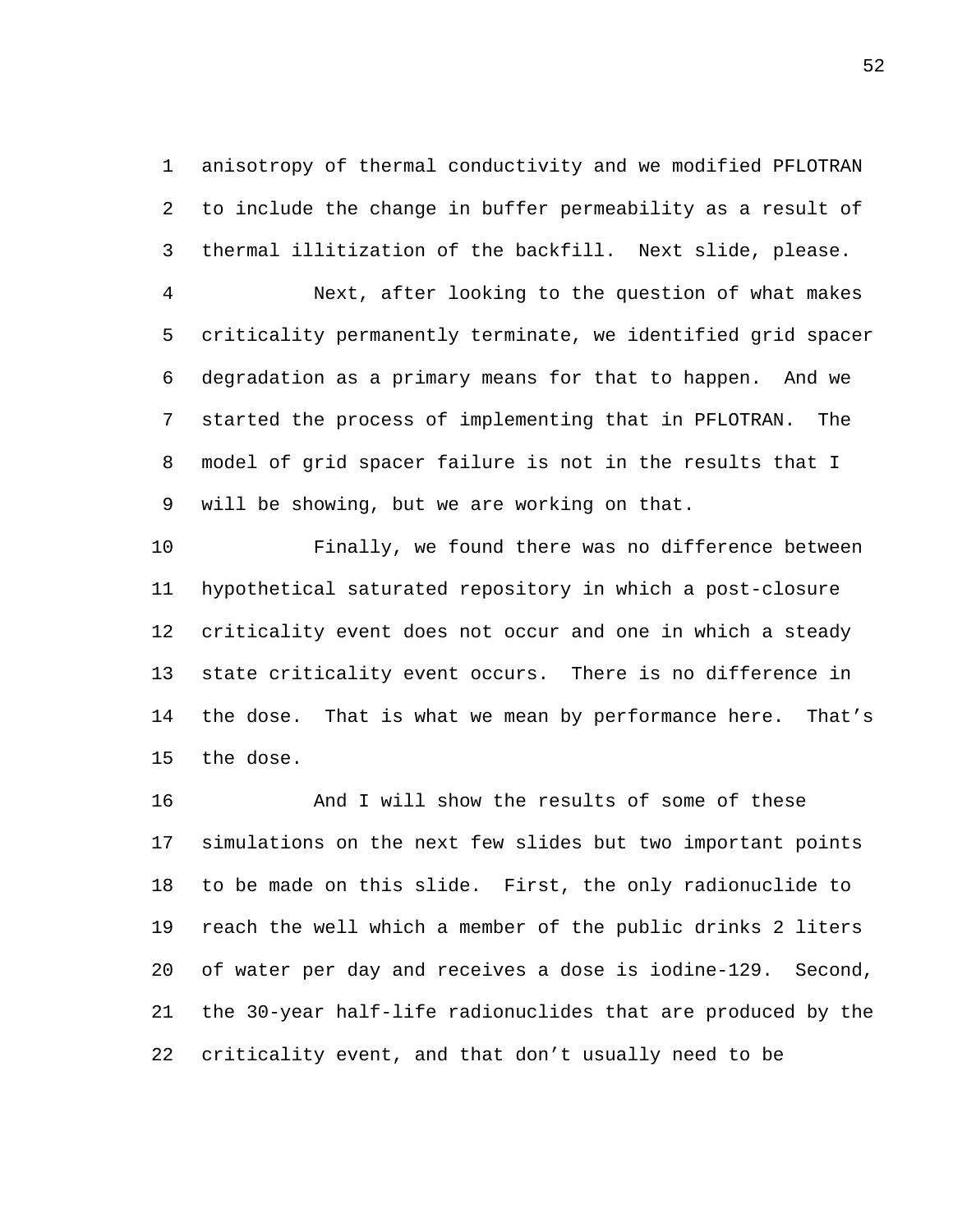considered in a performance assessment, they decay before they reach the upper aquifer, so they were not a concern. Next slide, please.

 So, these are the results of running the simulation with criticality and without criticality. They are identical within a few percentage points of each other. The point here is that the dose is the same. The point is not what the absolute value of the dose is. This is a hypothetical situation and we have not accounted for all events and processes. But at this point, we can say there is no difference in dose between a critical event and absence of a critical event. The inventory of iodine-129 increases by about 3 percent over the 10,000-year simulation assuming 4 kilowatts power output. That is ameliorated somewhat by the change in the buffer because the permeability goes down. So that's why there is very little difference. Next slide.

 So, this is cesium-137. And what you see in this slide, as you start in the upper left, it says that wp0 at the upper left. So, this is the cesium concentration at the waste package.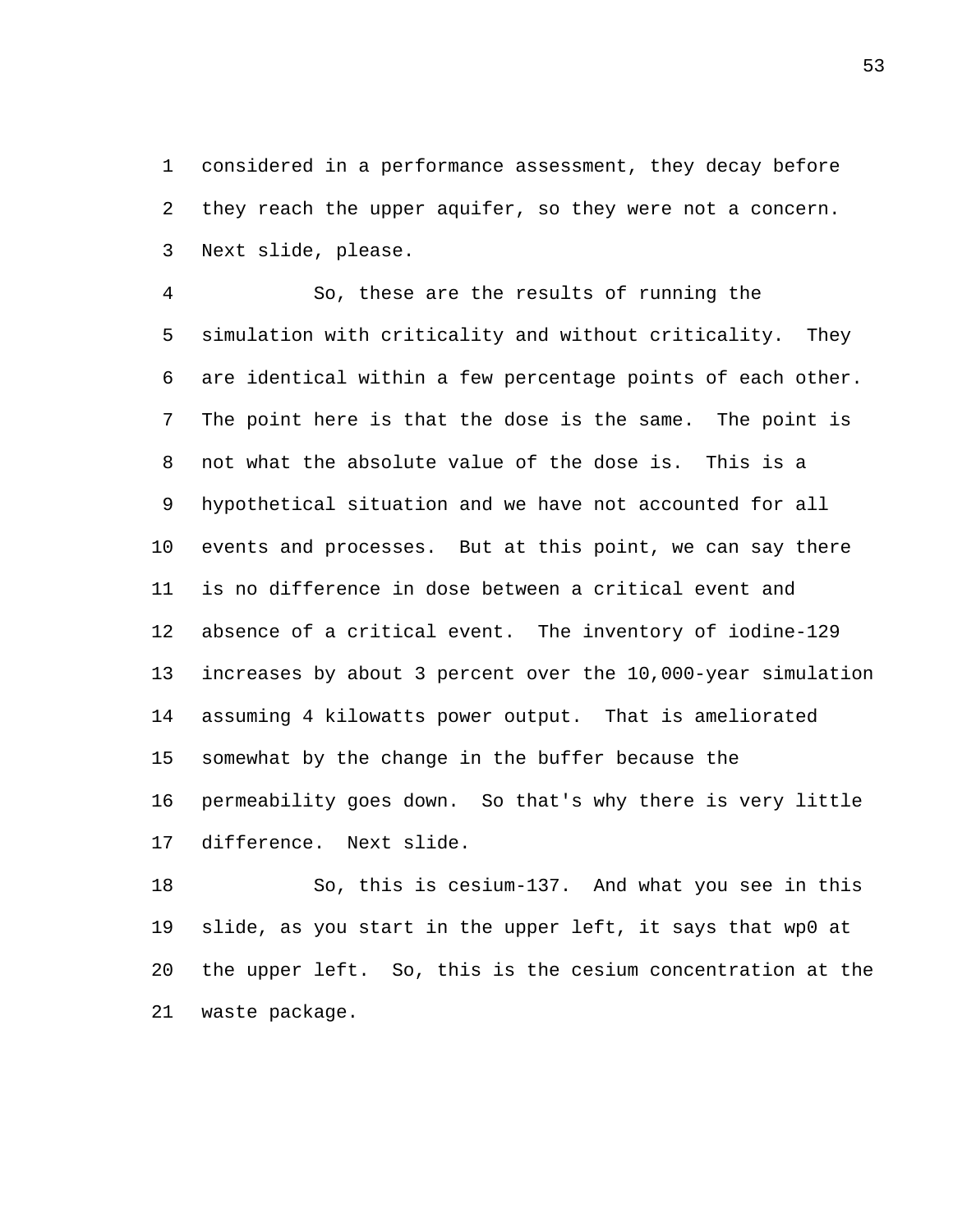As you move to the right where it says bf0 that's in the buffer. As you move and you move down to the lower left, the drz is the disturbed rock zone and the next lower left is sand. As you move to left to right across the top, and left to right across the bottom, you are moving further away from the waste package and the point of this graphic is the concentration of cesium drops by the time you get to sand layer, the concentration is zero. It is shown as 10 to the minus twenty in PFLOTRAN, that's the value to represent zero. Okay. Next slide.

 This is a similar thing for strontium-90. As you move from left to right and top to bottom, you can see the concentrations of strontium drops and by the time it gets to the sand aquifer above the repository the concentration is zero. So, the point is that by the time these nuclides reach well, they don't reach the aquifer, but they decay quickly enough they are not an issue. Next please.

 Moving on to a hypothetical unsaturated repository, one of things we found that there are limits to the power that can be generated. And the power is a function of infiltration rate. In general, higher powers are associated with a higher infiltration rate. So, for 2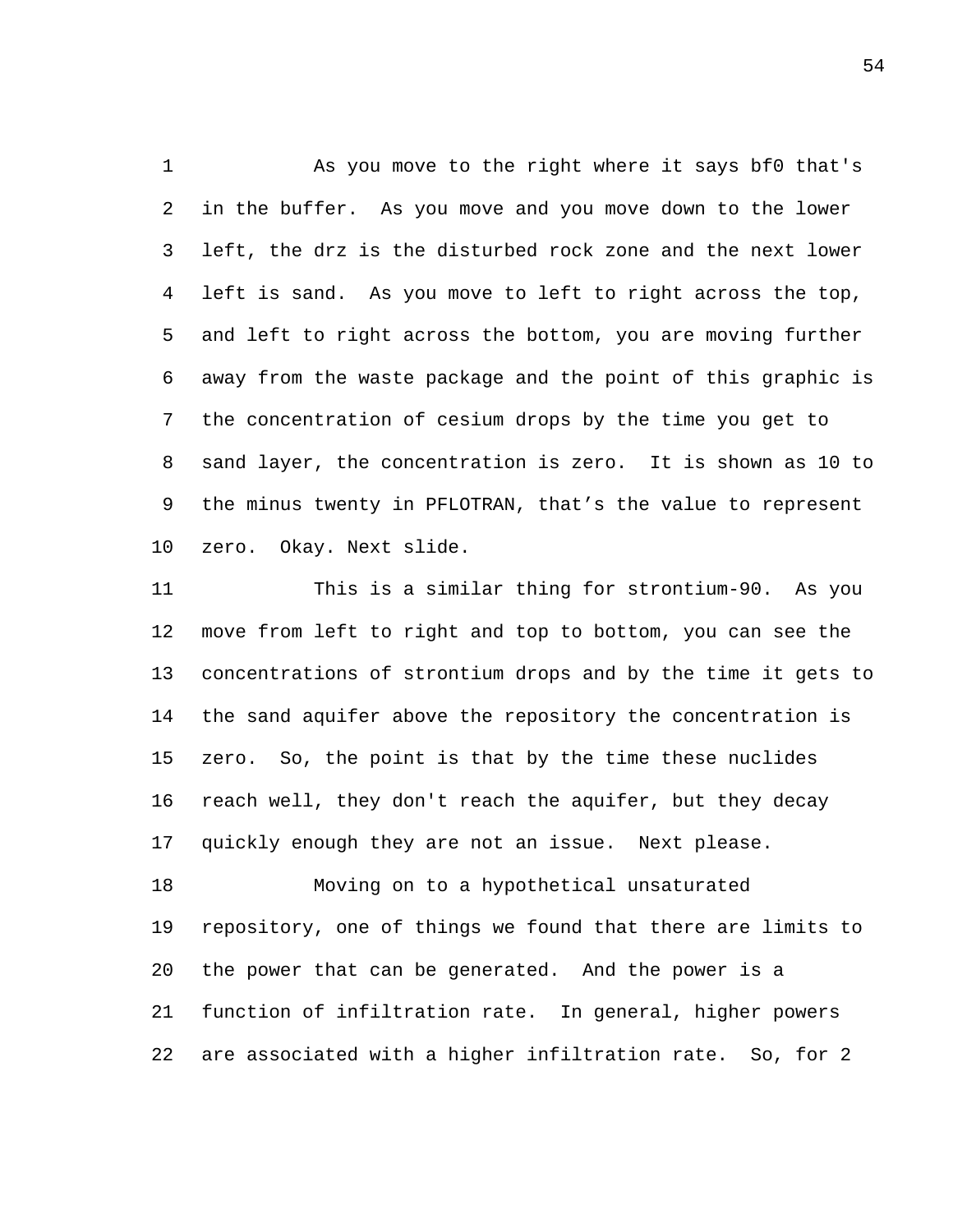millimeters per year infiltration rate, the limit is 50 watts to 100 watts. And it is 300 to 400 watts for a 10 milliliters infiltration rate per year.

 We also found that water evaporates from the waste package at temperatures well below 100 degrees, which causes criticality to cease, such that the water in the waste package doesn't boil as well. This also means the temperature rise is not that significant and these temperatures will likely not affect barrier performance over the long term or any term because the temperature rise is just not that high. Because intermittent nature and lower power associated with the steady state critical event the increase is in the radionuclide inventory is less than about 1 percent for radionuclides such as iodine-129. Next slide. Here is a summary of the results which demonstrates dependence of the power of criticality on infiltration. Starting with the reference infiltration rate, 2 milliliters per year, the power output is between 50 watts and 100 watts with the initiation time of 17,100 years after closure. Which means even though the waste package fails 9,000 years after closure that it takes another 8,100 years for the waste package to fill with enough water, which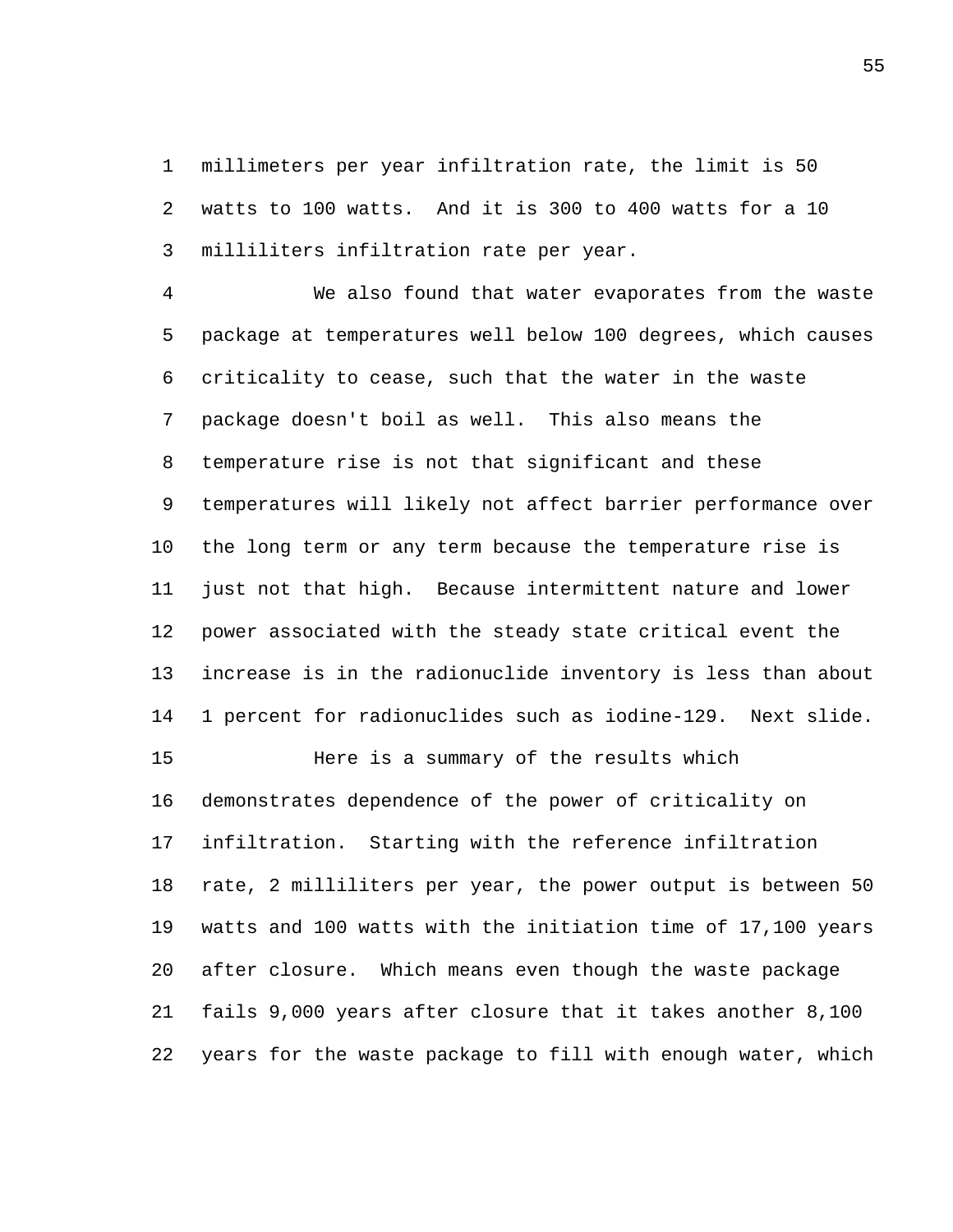for the purposes of this analysis was assumed to be 1 liter, for criticality to begin. And at 50 watts, I think the waste package stays full of water. At 100 watts, the water evaporates from the waste package within about a thousand years.

 With a lower infiltration rate, shown in the next row, 1 millimeter, the upper bound on the power output is 50 watts and the criticality event doesn't begin until 25,300 years after closure. So, it takes a long time for that 1 millimeter of water infiltration rate to fill the waste package.

 With the 10 millimeters per year infiltration rate, that leads to a power output of 300 watts to 400 watts. Once again, with the start time of 10,600 years after closure. It takes the waste package about 1,600 years to fill with enough water for a criticality event to begin. These results all assume that the top has been ripped off the waste package.

 A more reasonable assumption of a partial breach for water to fill the waste package with an infiltration rate of 2 millimeters per year leads to a power output of between 100 to 200 watts with a criticality initiation time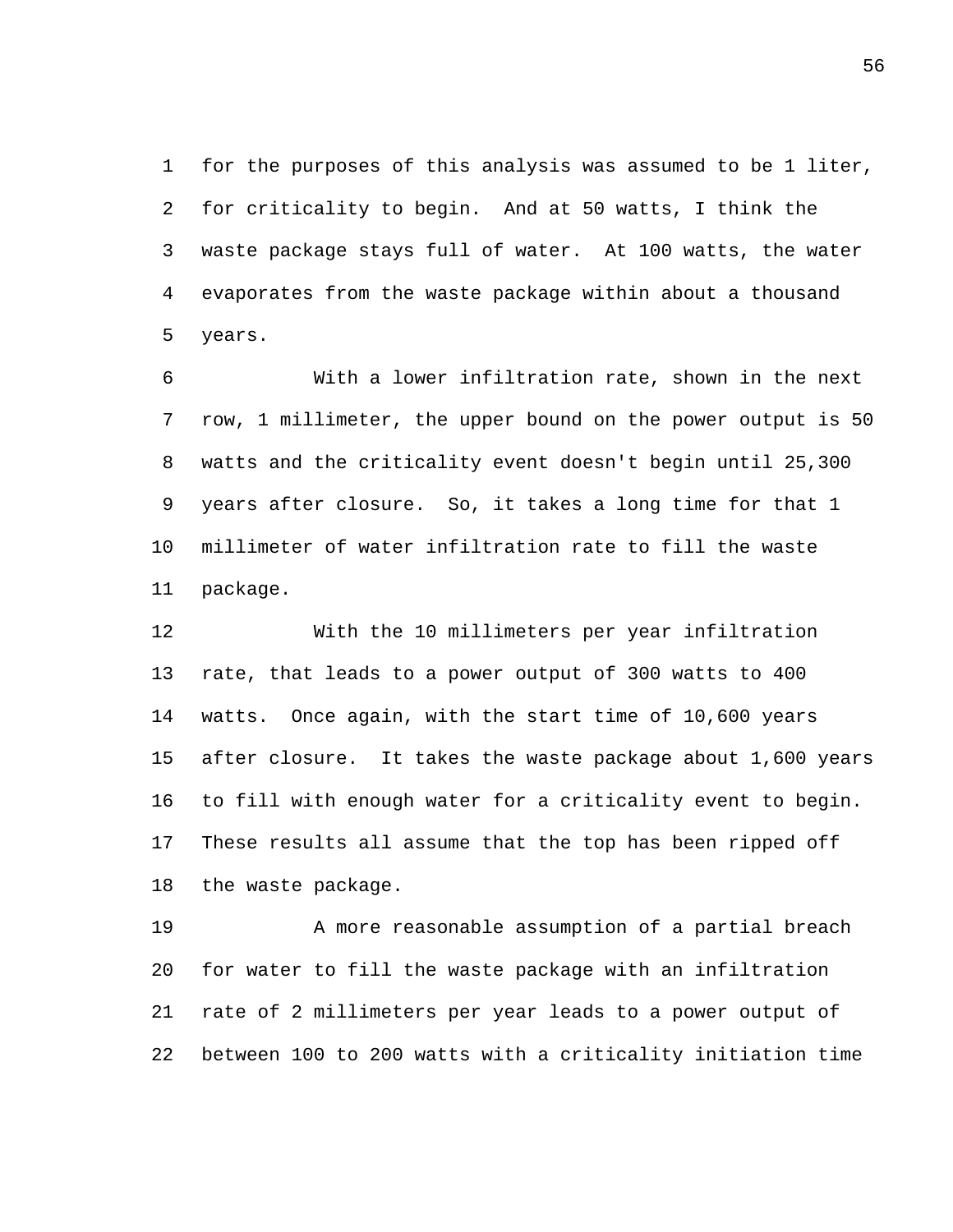of 22,600 years. With the partial breach, it takes longer for the water to fill the waste package, but a higher output can be sustained. In any case, it takes a few hundred years for the water to evaporate from the waste package so that criticality ceases. Water would eventually refill the waste package and criticality can start again and we are working on being able to model that behavior moving forward. Thank you.

 Another major accomplishment with respect to the transient modelling case, we have used existing neutronics codes, Razorback and SIMULATE3-K, to characterize the pulse from a transient criticality event. This helps us to understand the power pulse and energy that results from the event. And we have also been able to calculate some temperatures of various components in the waste packages. Next slide, please.

 With respect to future work, we have categorized this work into several categories, neutronics based activities, steady state criticality events, transient criticality events, and repository wide sensitivities and variabilities. With regard to neutronics based activities, we are working on improving the coupling between neutronics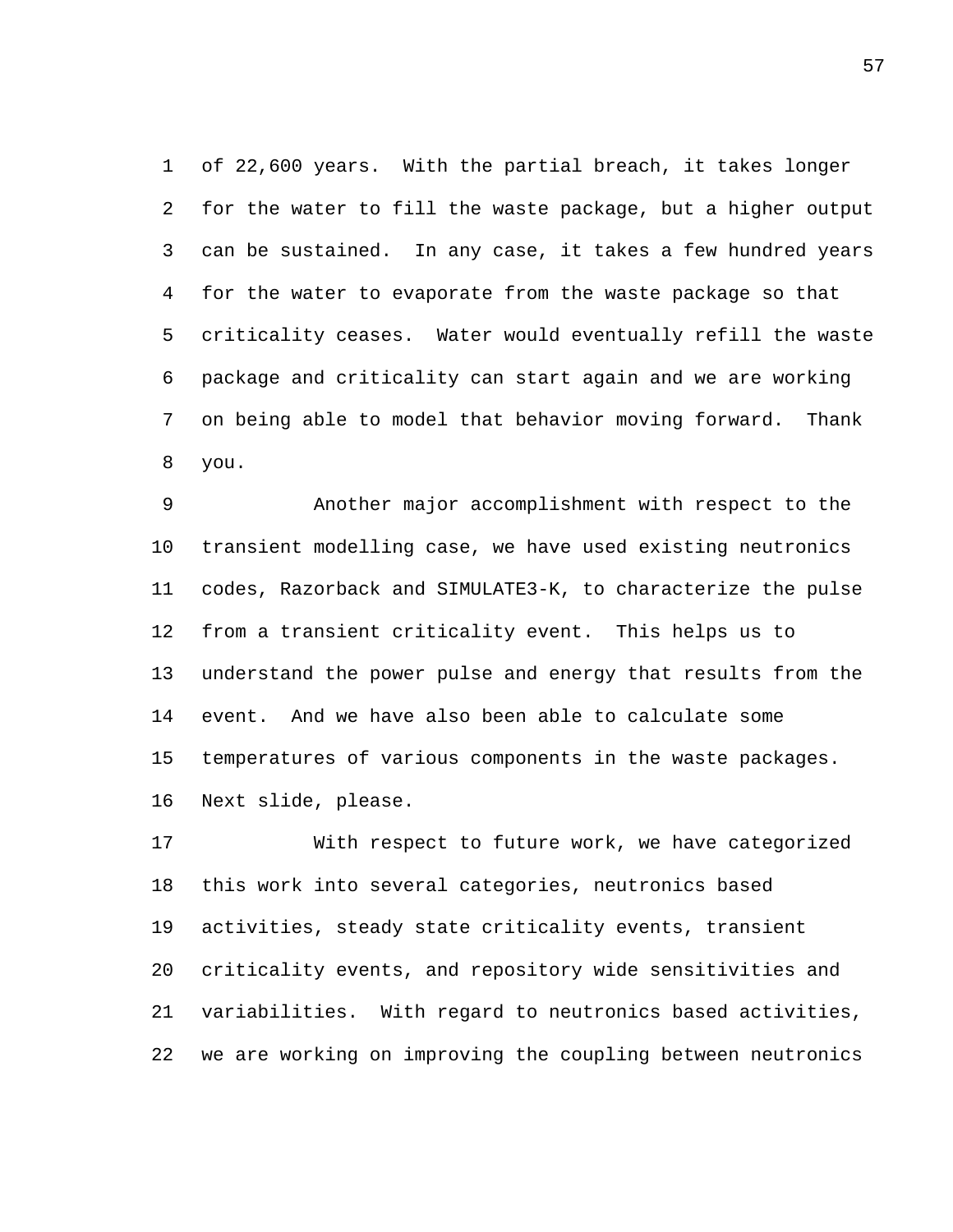and performance assessment calculations. As I mentioned, those couplings are difficult because of the time scales and length scales involved. With respect to, we are also working on developing a model that includes spent fuel from BWRs. Right now, we have modelled only fuel from pressurized water reactors we are working on including that type of fuel as well. We are looking at reactivity multiple times greater than 9,000 years up to half a million years. And we are also looking at more realistic water compositions. Right now, we assume the water composition is pure water, so we are trying to incorporate more realistic water compositions that reflect actual repository conditions. And we have started working on some of these but not all of them.

 With respect to the steady state criticality events, we want to expand our model of how the higher temperature for extended periods of time can affect the barrier materials and their properties. We want to include the effects of higher temperatures on radionuclide solubility because solubility is certainly a function of temperature. We want to continue working on implementing the grid spacer degradation model that we have included next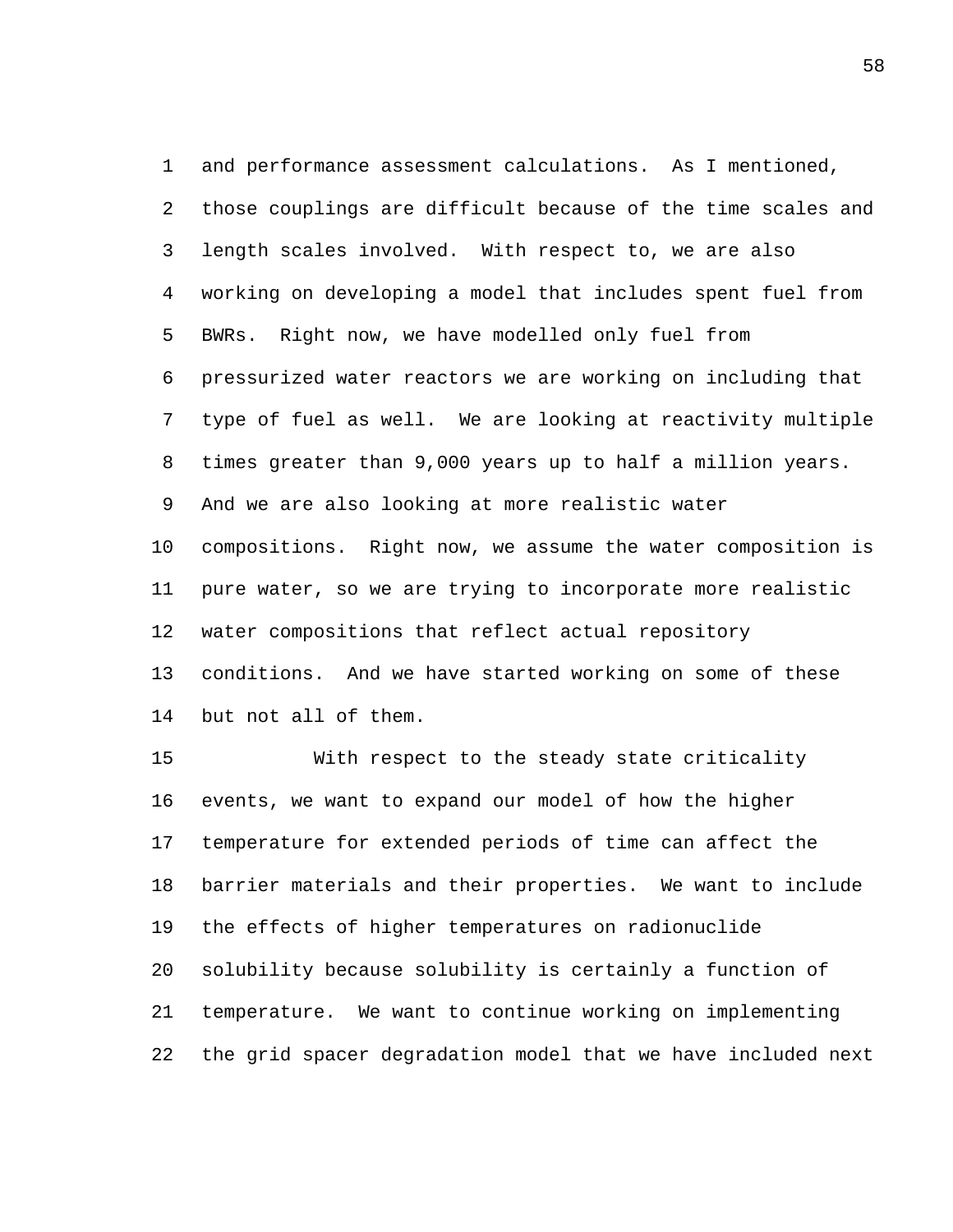time we run PFLOTRAN, and we want to look at the effects of gas generation on barrier performance. That could be an important effect from criticality. Next slide, please.

 Continuing with steady state criticality events, we want to examine the thermal fatigue of waste package materials and how that fatigue could affect their ability to act as barriers, examine the effects of criticality of one waste package on an adjacent waste package, and examine thermally-induced-stress changes in backfill.

 And I want to mention that second sub-bullet there. Examining the effect of criticality in one waste package on an adjacent waste package is of particular interest because we want to make sure the failure of a waste package in a subsequent steady state criticality event would not lead to failure of an adjacent waste package.

 Moving on to transient criticality events, the plan is to calculate mechanical damage to the fuel, the engineered barrier, and natural barriers from the power pulse produced by the transient criticality event. And we have looked at several different codes that will help us do that. We want to refine our transient neutronics calculations and get a better handle of characterizing what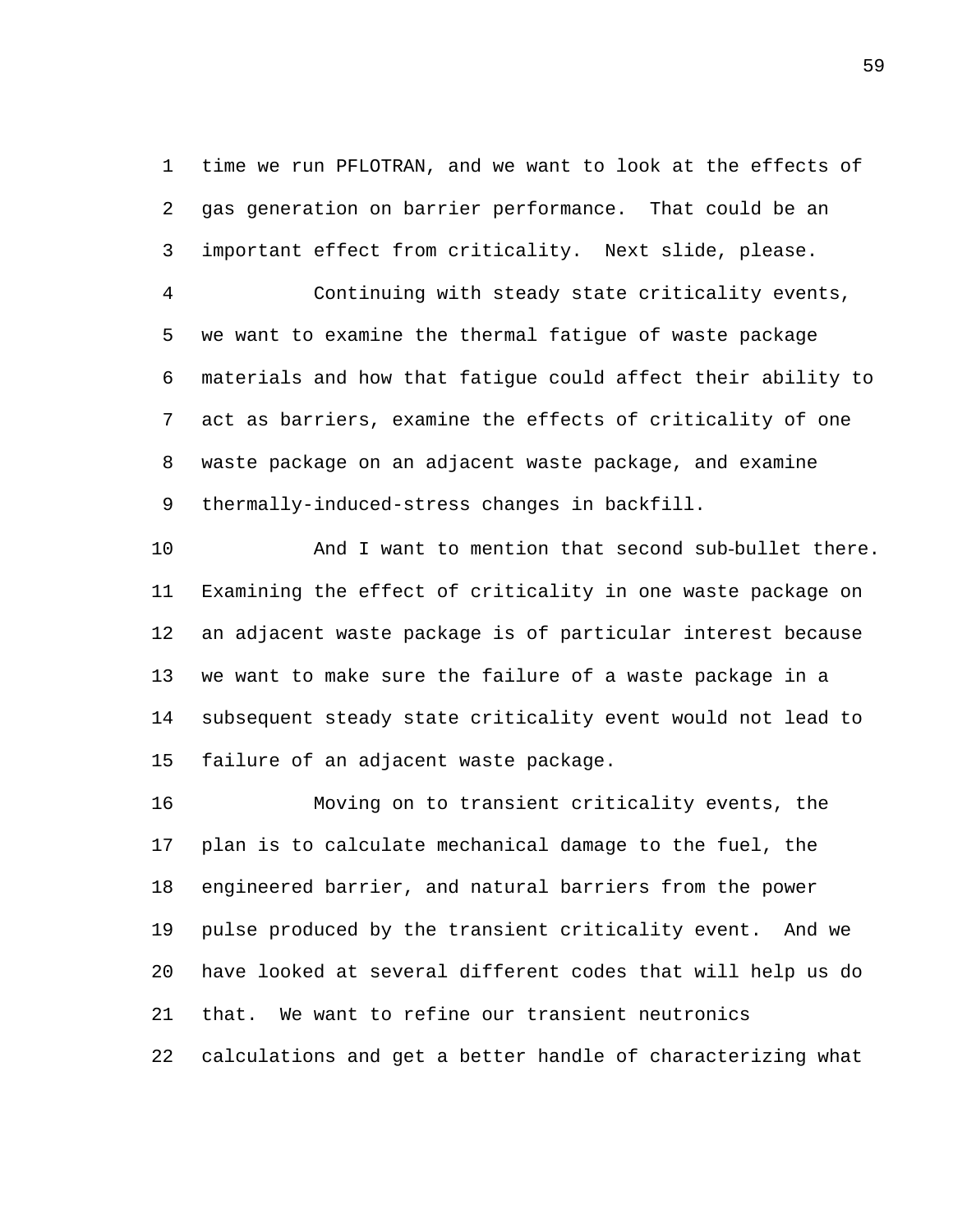that looks like. We want to examine the role of subcritical heating and want to examine thermal and mechanical fatigue of materials resulting from intermittent criticality as could happen in a transient event. And with a steady state criticality event, we want to examine the effects of one package on an adjacent waste package. Next slide please.

 With respect repository-wide sensitivities and variabilities, we are working on being able to vary how many waste packages experience criticality, when they experience criticality, and the location in repository. That means we won't have to assume as we did previously that all waste packages experience criticality at the same time. We would also like to examine the effects of varying hydrostatic pressure for saturated repository. And that would change the saturation temperature. And we would like to increase the distance from the repository to the model domain lower boundary. The purpose for that would be ensuring that we are not seeing artificial effects induced by the boundary conditions by the boundary being too close. We also want to incorporate variability uncertainty in parameter values into performance assessment calculations. Next slide, please.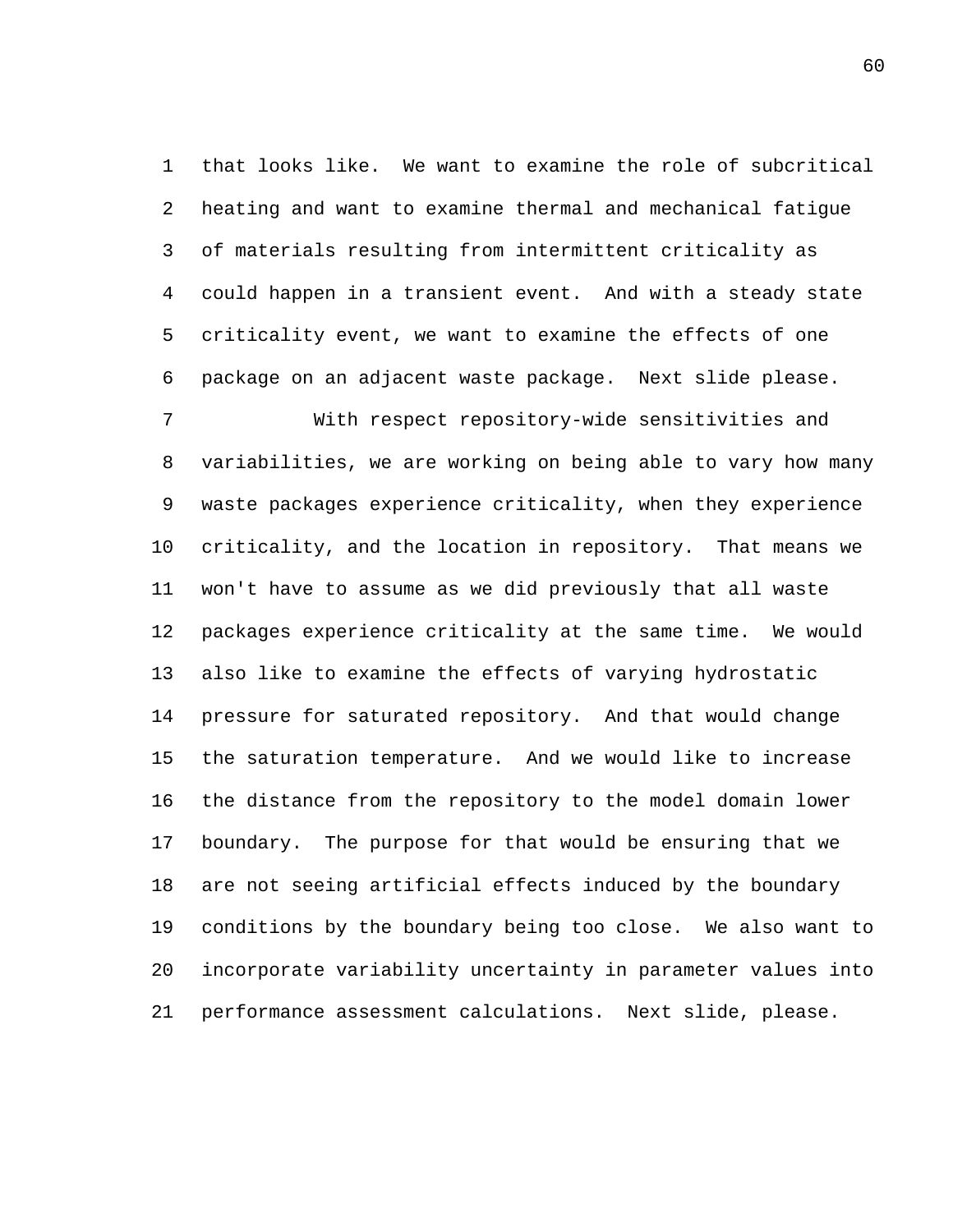With respect to probability and uncertainty is a very short answer we are not looking at the probability of criticality occurring, not at this point. For such a calculation to have meaning, we would need a specific site, specific waste package design, and specific repository design. As mentioned, we are working on incorporating uncertainty and variability in parameter values into the model. That's all I have. Those are the references. The next slide has acronyms and any questions? Thank you. BAHR: Okay. Thank you, Laura. I have a question to get started. You said that the 10 millimeters per year infiltration per year represents a wet pluvial environment. For someone that spent their career in the humid Midwest where recharge rates can be on the order of 15 inches a year, 10 millimeters per year about a centimeter doesn't sound very wet to me.

 PRICE: It is at depth. I think the point is this is at depths in a dry environment in an unsaturated environment.

BAHR: A wet Yucca Mountain.

PRICE: Correct, kind of, similar, yes, a wet Yucca.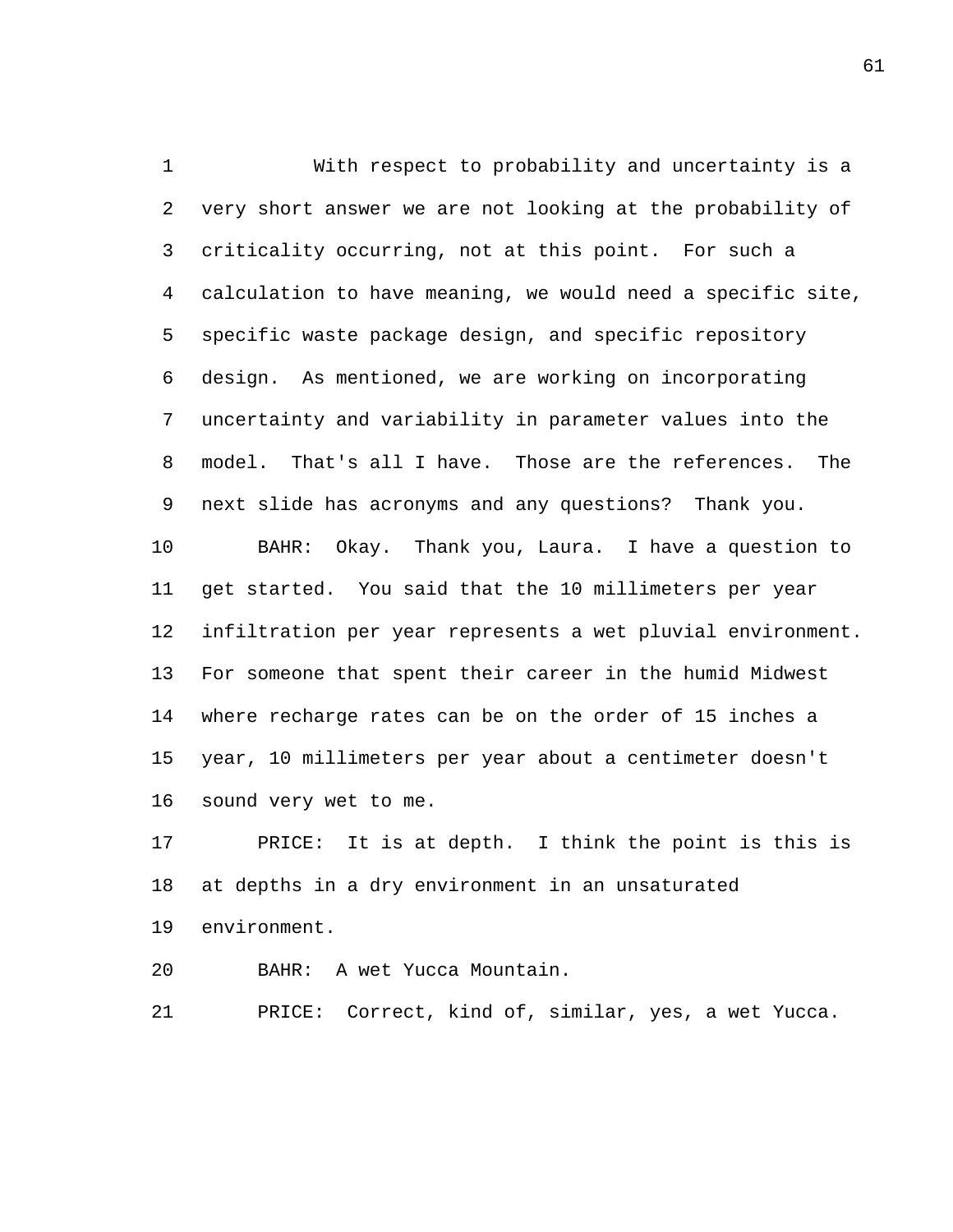BAHR: Do you have plans to look at wetter conditions. Even a wet Yucca Mountain or some place that initially has a deep water table and a thick unsaturated zone there could be situations in which you could get higher infiltration temporarily.

 PRICE: That is certainly something we could look at, yes.

 BAHR: Given the sensitivity of the power output to the infiltration rate, it would seem like it would be worth looking at that.

 PRICE: Sure, that is certainly something we could do, yes.

BAHR: I see Paul's hand up.

 TURINSKY: Laura, if you explained it, I didn't grasp it. What's the canister content and how did you select it? How, size of the canister, the assemblies that went into the canister, their composition?

 PRICE: Yes, I probably didn't describe it. I should have. So, what we do is, Oak Ridge has the UNF-ST&DARDS database. They selected one of the canisters, so we use the as-loaded contents of one of the canisters in their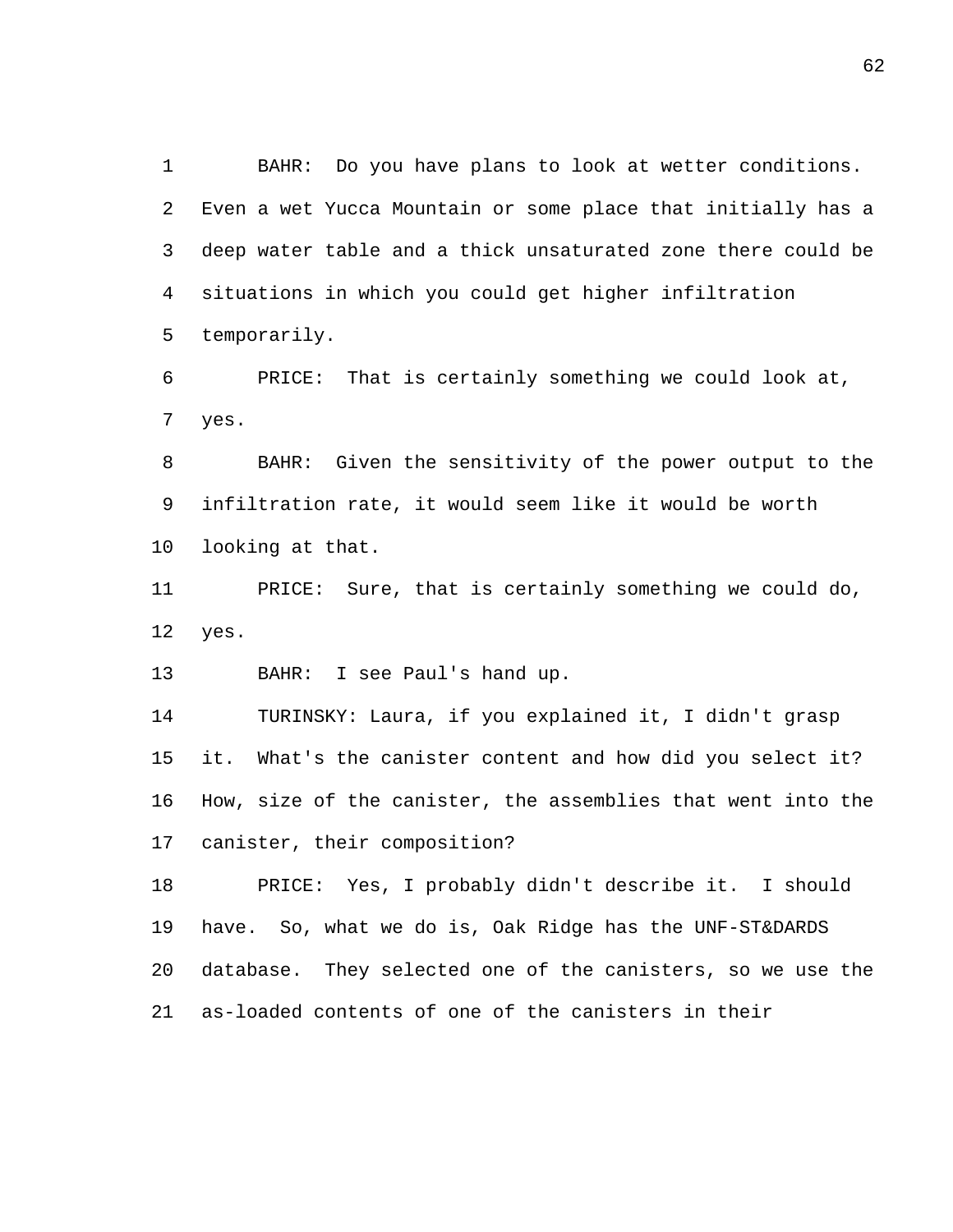database. I can't tell you off the top of my head what it was. But they could identify it for you.

 TURINSKY: I assume it is one that tends to be more easily going critical.

 PRICE: Yeah, this one, when they ran their stylized 6 scenarios on it, I forget what they came up with the  $k_{effective}$  was. But it was one that would go critical under repository conditions according to their calculations. We used the actual as-loaded inventory.

 TURINSKY: And has anybody done any validation for S3K for this geometry? That is a little diffusion theory code. A diffusion theory breaks down in small geometries due to anisotropic behaviors.

PRICE: Not that I know of.

TURINSKY: Okay, I would be cautious.

 PRICE: We realize we are stretching the capabilities and using them not quite what they were visioned for.

 TURINSKY: I saw you were doing some work with Monte Carlo. Honestly, I have to go back and read the report in more detail. And I am glad you are doing BWR fuel. The fuel, because the water to fuel ratio, is so much greater for BWR. They are designed to operate with 40 percent void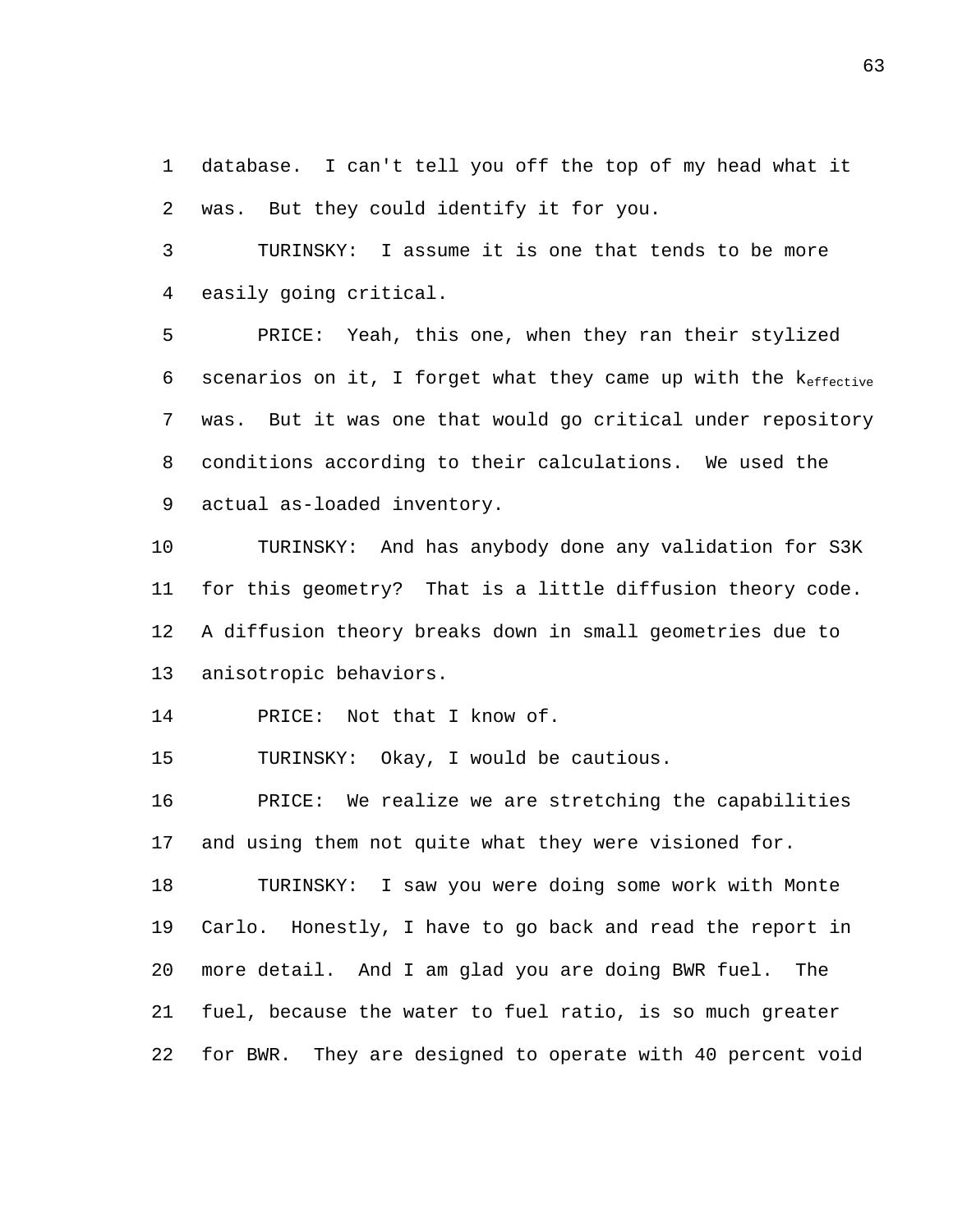fraction. I think you will get quite different behaviors when you look at the BWR.

PRICE: Could be.

TURINSKY: Yeah, okay. Thank you.

BAHR: Tissa is next.

 ILLANGASAKARE: Thank you. Actually, I'm not going to simplify the issue, it is a very complex modelling problems as I see. But my first question is in the conceptual model. The post-criticality conceptual model you are basically assuming that the backfill and the engineered barriers are affected, and the other parts of the geology remain intact. I mean that the assumption seems like, most of the criticality changes the system around the backfill material and then in that system, is that correct?

 PRICE: For right now, but that's one of the things we are working on. I guess I didn't make that clear is we are trying to include -- the heat effects go far beyond the backfill which is what I think you are getting at. We are working on changing our PFLOTRAN to be able to incorporate the temperature dependance of the host rock. Anywhere, where the temperature would change significantly.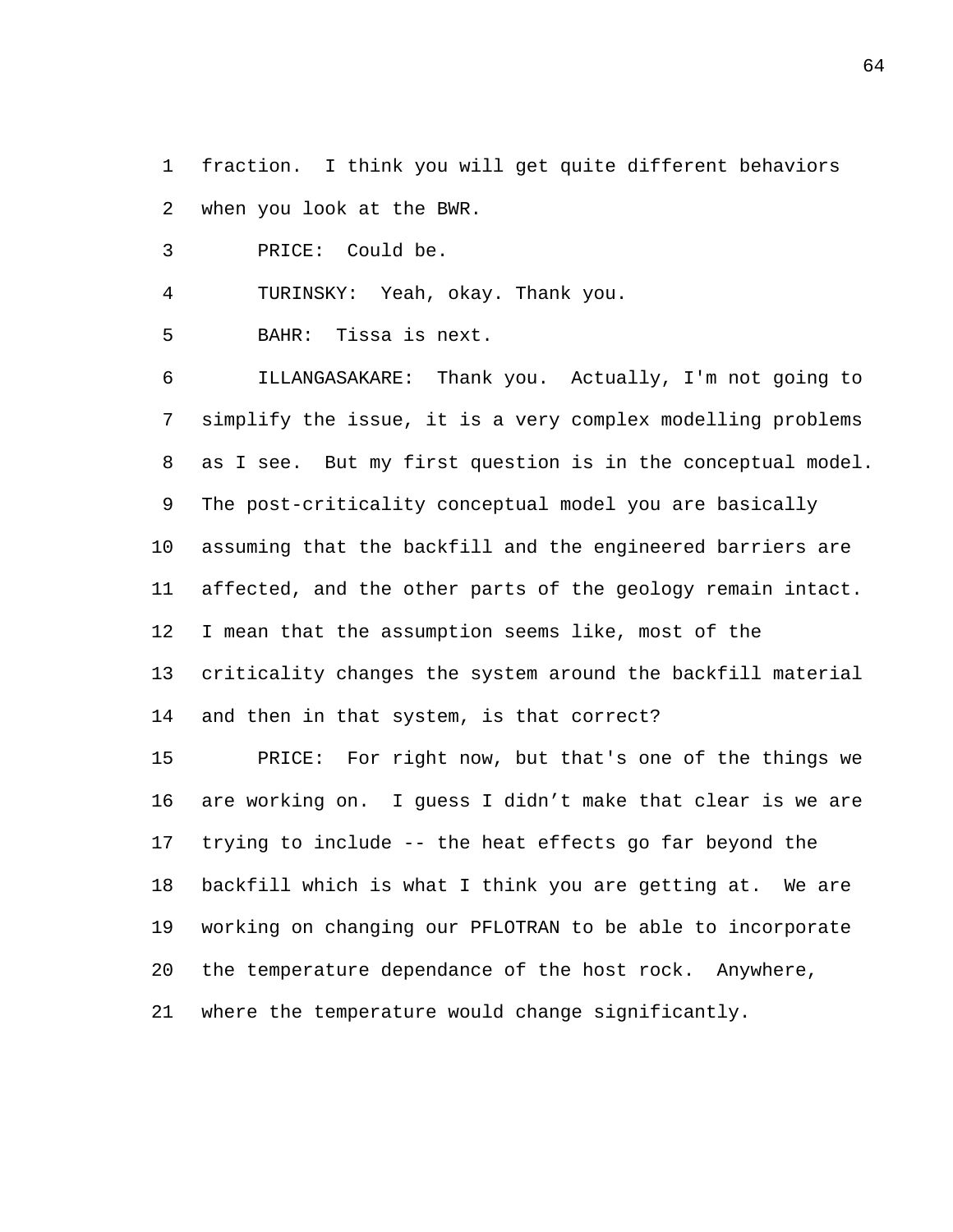ILLANGASAKARE: Yeah, yeah. That sort of brings to the next question. Looking at your simulation, it seems like your problem is still diffusion control. What happens from the source to your well is a completely a diffusion process? PRICE: That's correct.

 ILLANGASAKARE: The material is intact, that's why ‑‑ yeah so that explains. Because the landscapes are very large, and the diffusion process takes thousands of years it could be very slow.

 PRICE: Right. It is a clay environment so that's the main transport process diffusion. We have not looked at a crystalline environment where you might get convection. ILLANGASAKARE: The third one is the constitutive model. In the constitutive modeling, eventually when you simulate the coupled thermal behavior, constitutive model should have a range of the temperatures you are dealing with, the extreme temperatures you are dealing with. So, these constitutive models, you haven't really developed or

 validated constitutive models for those temperature ranges. Have you done that at a laboratory scale or a small scale? 21 PRICE: Not really. We are trying to -- right now, if I

understand your question, we are working on developing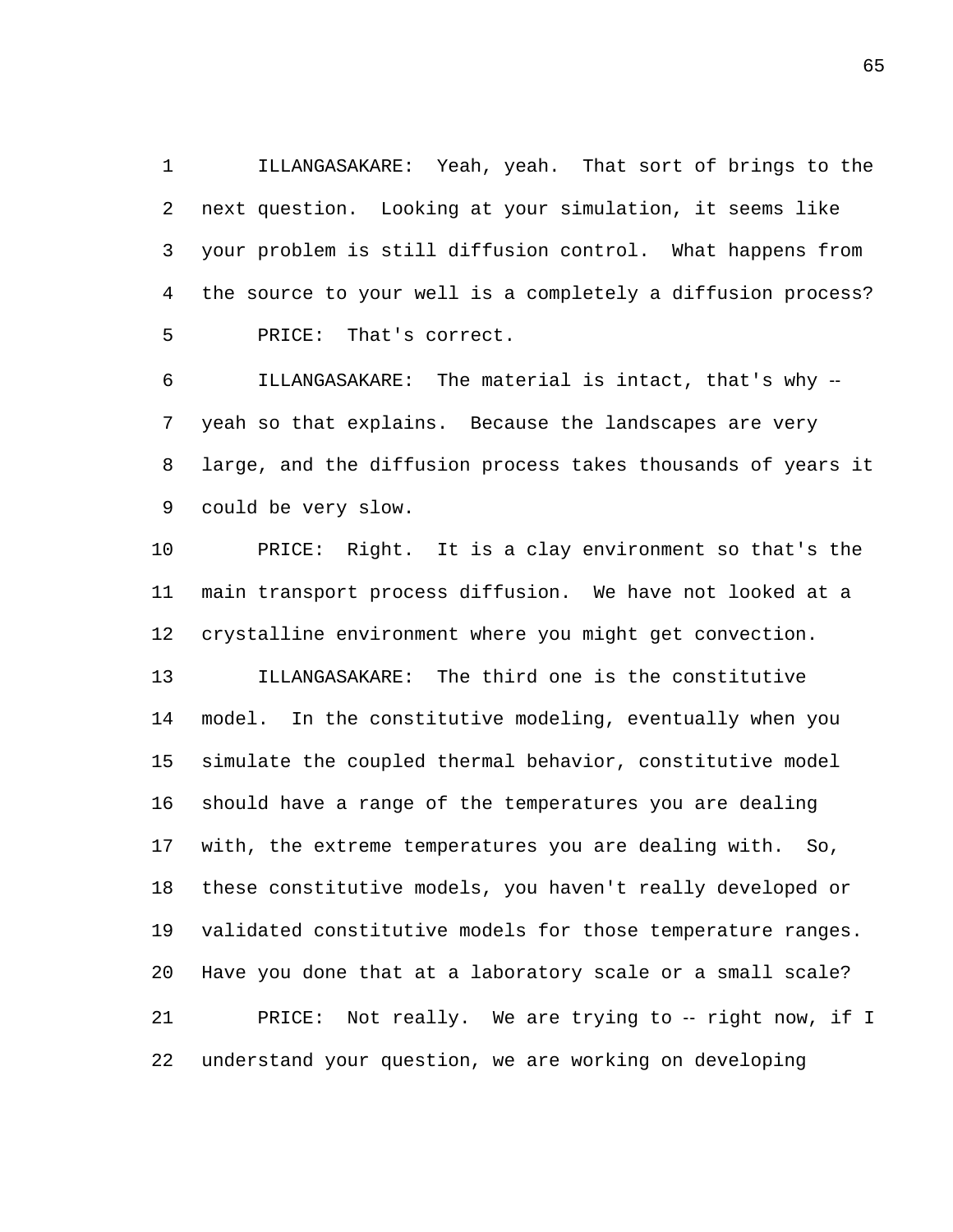lookup tables for between to make the connection between the neutronics codes and performance assessments codes. Is that answering your question?

 ILLANGASAKARE: Yeah, yeah, my question more has to do with the constitutive model which has the temperature, large temperature. I mean the constitutive model should have two things connected each other. One of them should be a temperature. Have you looked at the constitutive model validity for these large temperatures?

PRICE: Not yet. Not yet.

 ILLANGASAKARE: Yeah, again, this is -- are detailed questions I should be able to find in the reports. Thank you very much.

 BAHR: Just a follow up on your answer to Tissa that you haven't looked at conceptual models where you might have advective transport. Do you plan to do that and do similar work with the crystalline repository scenario? Or do you feel the shale and unsaturated case might present some sort of bounds on what might be expected?

 PRICE: We don't have any plans to do crystalline right now, but that could be planned in the future. And I would also point out, the increase in iodine which is one of the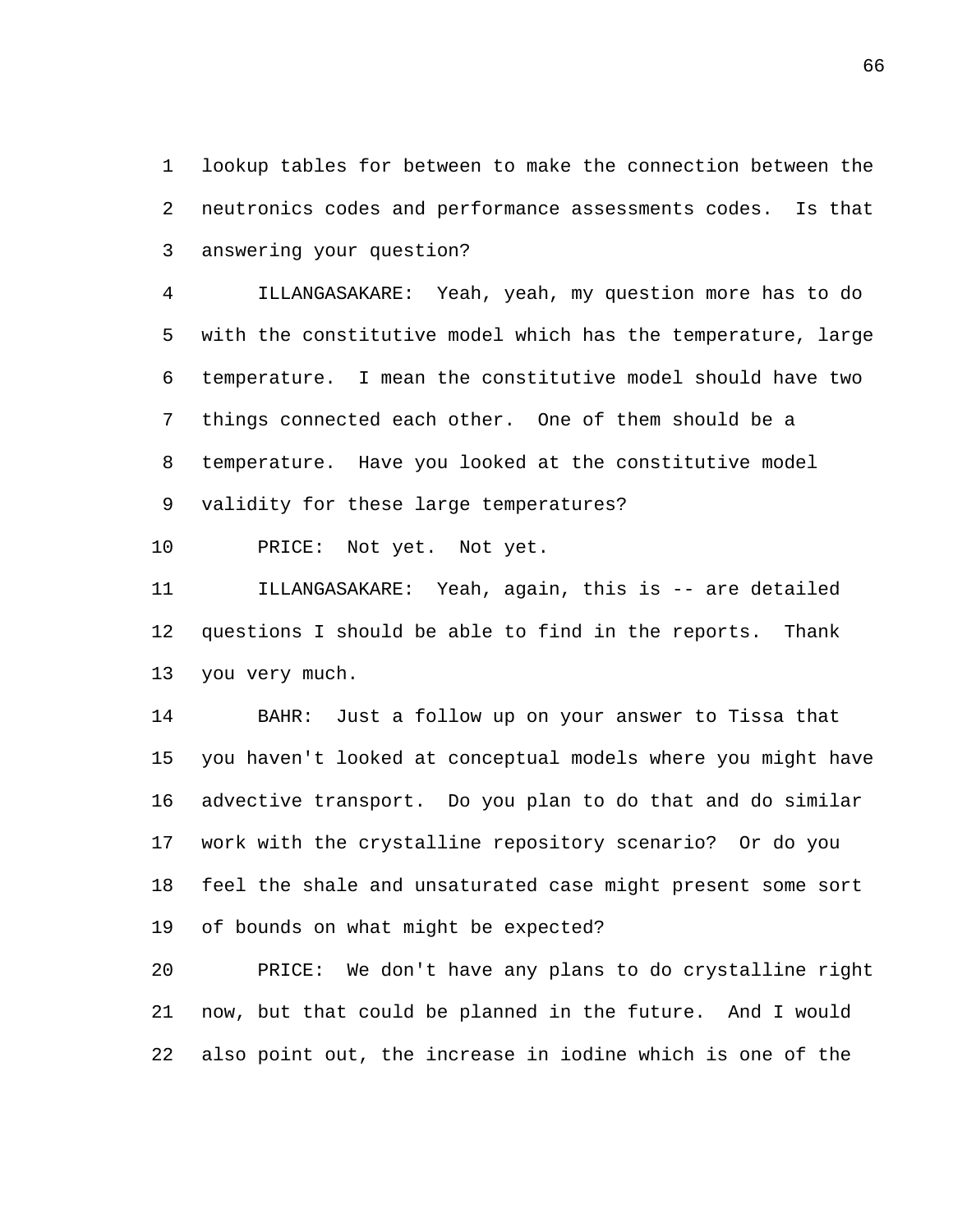radionuclides of concern in performance assessment because it is mobile and long lived. The increase in inventory over 10,000 years at 4 kilowatts was only 3 percent, which is not very significant. Unless something happened that would cause the entire repository to perform much more poorly because of the criticality event, increasing the inventory of iodine by 3 percent is not very significant in terms of overall repository performance given the other uncertainties, and inventory uncertainties that already exists. But that's just my ideas on the subject right now. We don't have any plans right now to do a crystalline repository, but we certainly could, I think.

BAHR: Thank you. I see Bret Leslie's hands up.

 LESLIE: Thank you Jean and thank you Laura for a nice presentation. Jean kind of was going where I was going to go. You didn't say insignificant, but it is certainly very low in terms of the inventory. So, if you go back to the Yucca Mountain topical report and also the language that was used for the independent technical review. It was almost like it had the consequences had to be relative to dose had to be relatively insignificant. I think that is not quite what is in the regulation, and I don't know if you went back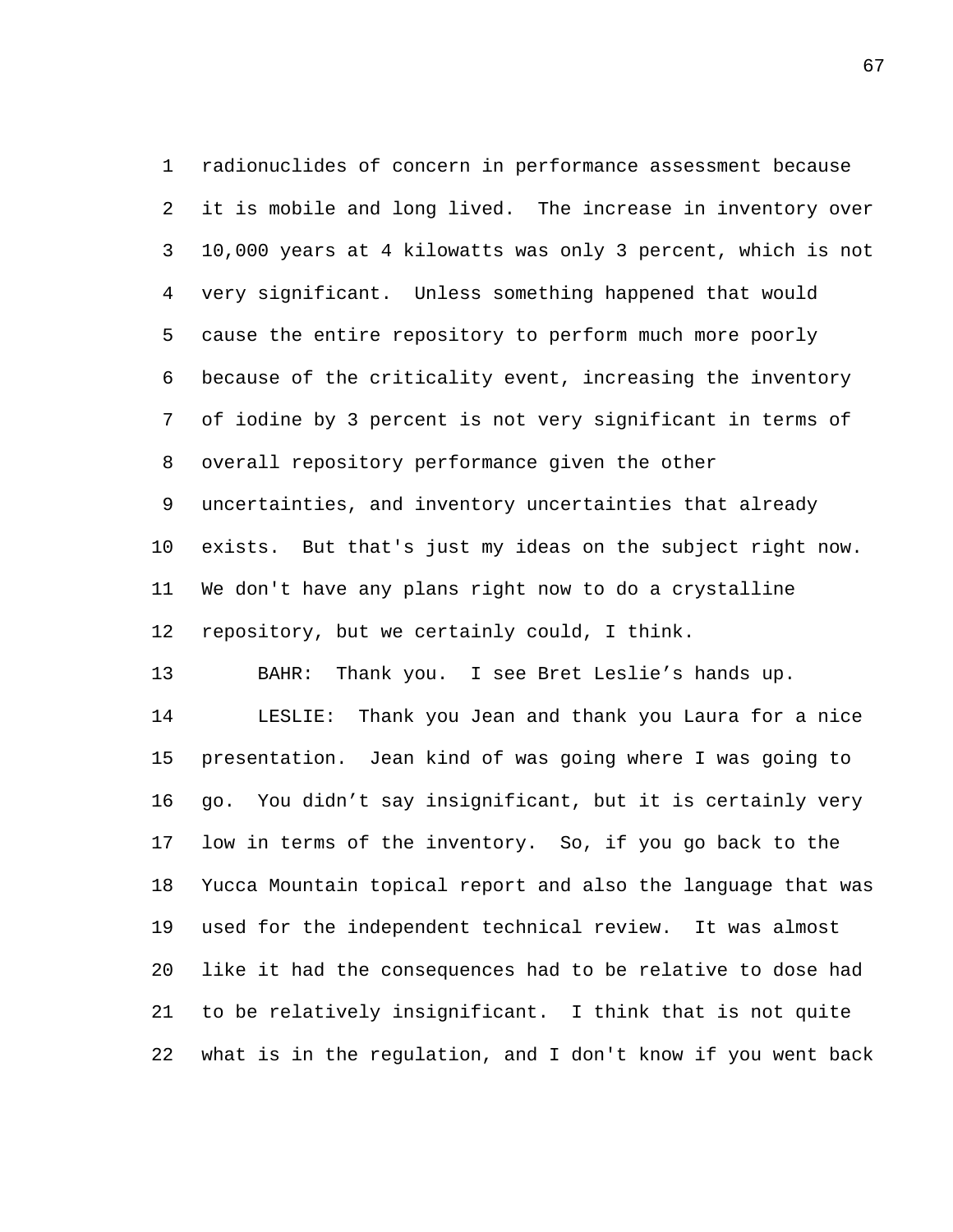to that topical report from 2003 if that language is in there.

 What I heard as you were walking through is it, even though it might not have significance to the dose, a criticality may have significance to the degradation of the barriers around them. So that's kind of the prospective and that's the reason why you want to continue to do the criticality analysis, is that correct?

 PRICE: That's correct. We have not yet incorporated all the different possible effects on the engineered barrier that might be affected by the heat of a criticality event. So, we don't know how that would affect performance.

 LESLIE: Okay. Second question which is really if you go back to the disposal criticality methodology report, you are not really following it. You are using parts of it. The way the logic outline of that is you figure out the probability first, and then you determine whether you need to do the consequences. The question about probability is if it doesn't make a difference to dose, even if you had a hundred percent probability a 3 percent change in inventory, then how important is it to know what that probability is? It doesn't real, I mean, you would have to have every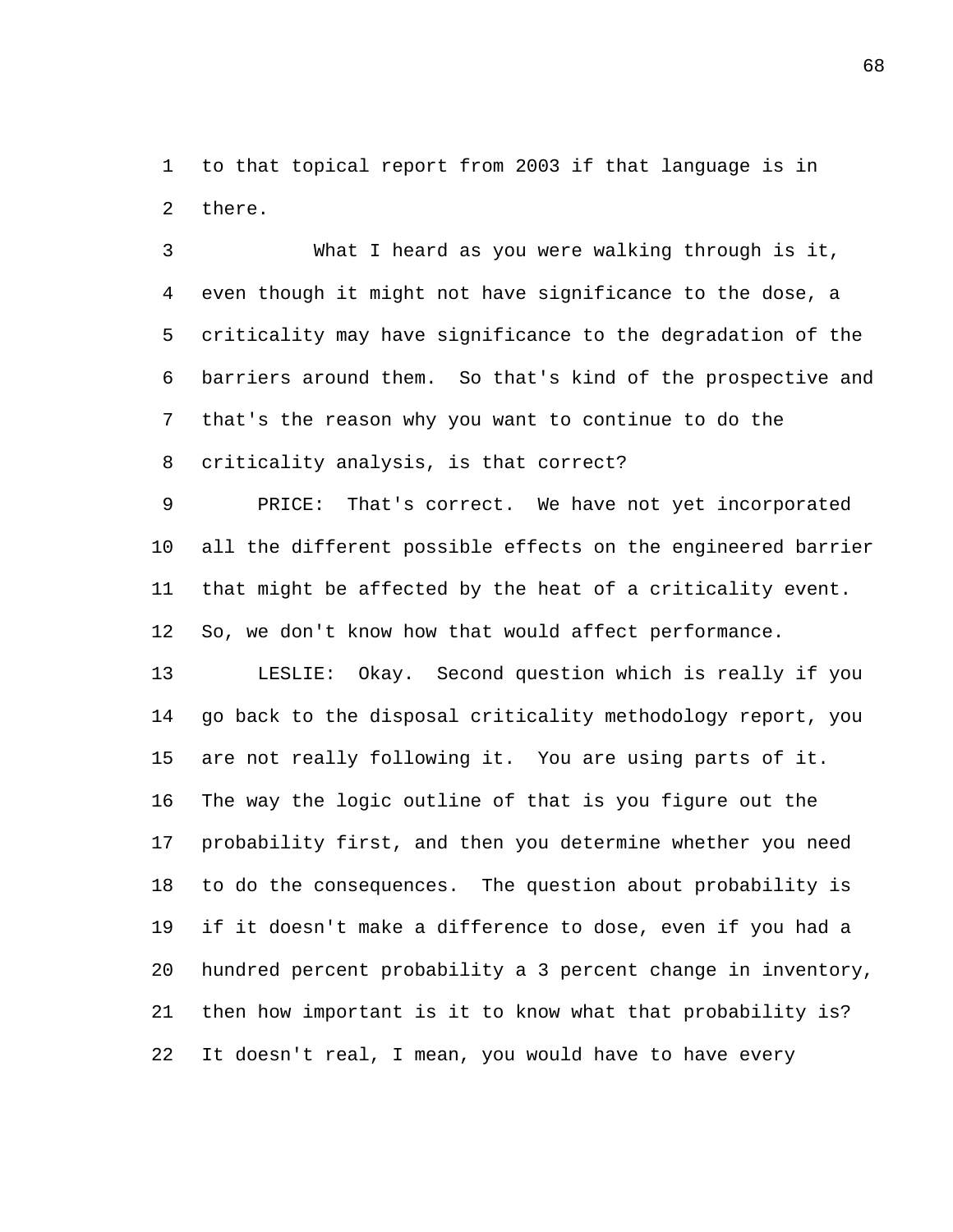package going critical more or less to have any sort of significance, is that a fair characterization or?

 PRICE: Well, first of all. A couple of things trying to keep all of this straight. It is true we are not following exactly the methodology report because that methodology report was written specifically for Yucca Mountain which is an unsaturated repository. So, it doesn't always apply to a saturated repository, and it was also written with an eye toward being able to modify the waste package design which is not something ‑‑ that is not on the table for us right now. So, that's one reason why we are looking at consequence.

 I guess I would say even if all of the waste package in the repository went critical, they would all have to fail first. So once again, you would be comparing the consequences with criticality to the consequence without criticality and if the inventory only goes up by 3 percent. I don't know if that's significant in evaluating features, events, and processes for inclusion in the performance assessment. Or the criticality could be included in a performance assessment either way. But that would be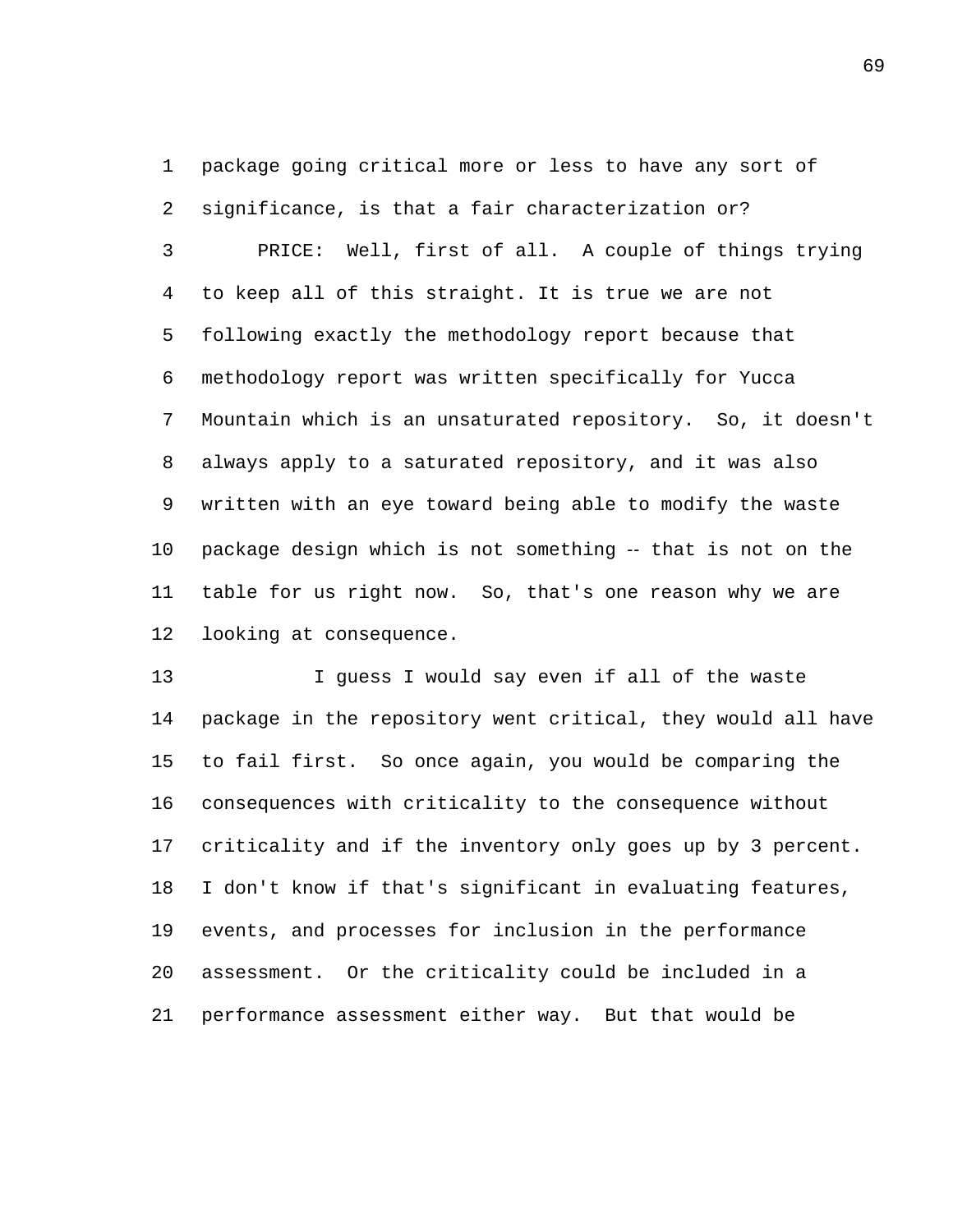decisions that have to be made later. Does that answer your question at all?

 LESLIE: It clarifies things a bit. That's fine. PRICE: It gets complicated if you don't have a real site. Yeah.

 LESLIE: Actually, let me go back to ask Jean's question in another way. Although you are not doing crystalline right now, are there processes associated with a crystalline repository that impact or would be impacted by criticality that are not considered currently in your argillite or unsaturated cases?

 PRICE: I don't know if I can answer that right now. We haven't studied a crystalline repository in that perspective.

LESLIE: Okay, thank you.

 BAHR: So, I see a comment in the chat from David Sassani who apparently has his hand up, but he is not showing up on my screen. If we are able to bring up, he may have something to add to the discussion. There we go. Thank you.

 SASSANI: Hi. Thank you. I appreciate that. All I was going to add. I am unmuted on there, but it looks like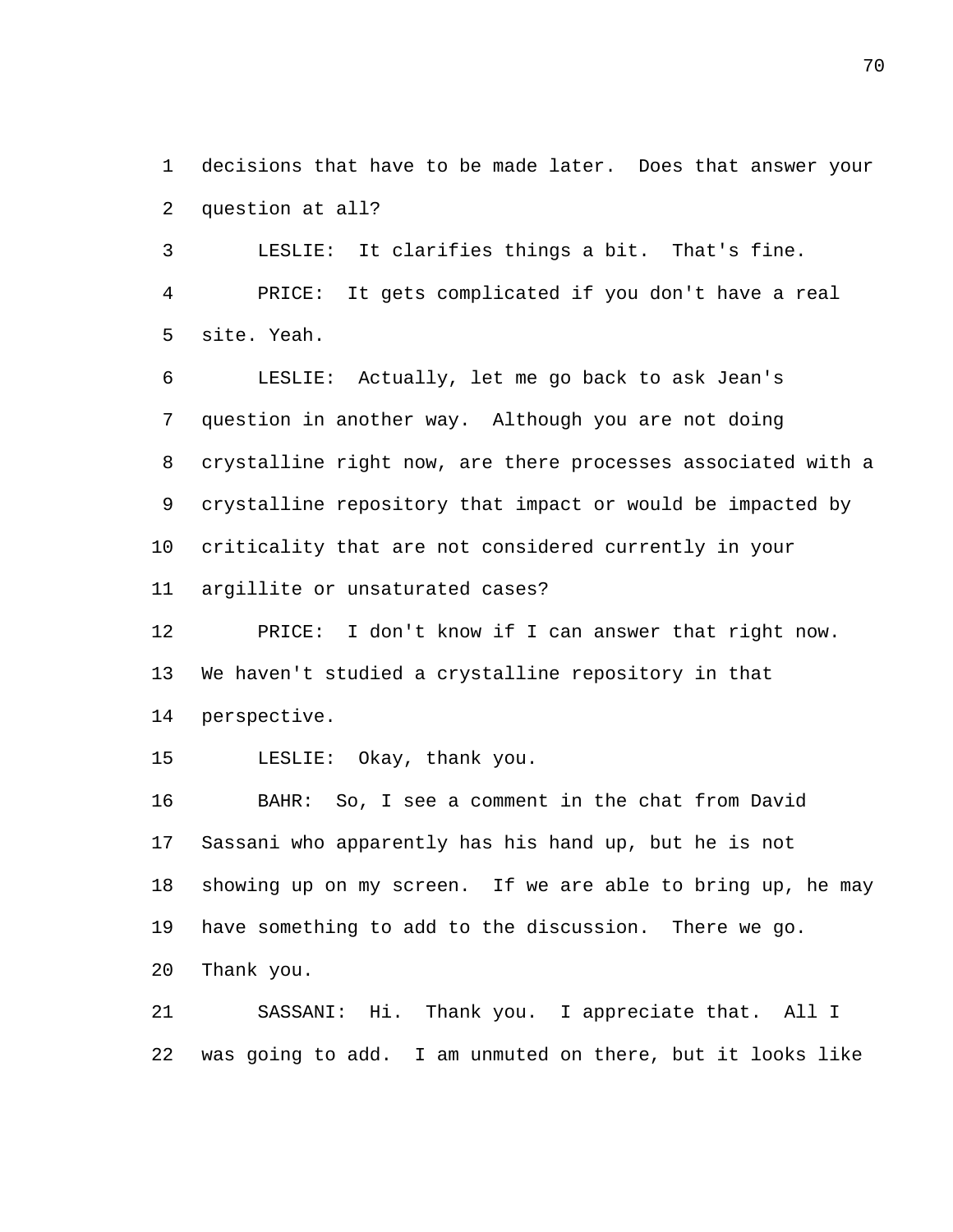my icon is muted on the image. If you can hear me, that's great. I would say Laura hit it. We are not following that process explicitly because it's for Yucca Mountain but even if it wasn't for Yucca Mountain, it is relatively site specific to determine the probability of the system and how that might play through. It is beyond the capabilities we have of looking at specific aspects of some of the pieces of the system.

 And in terms of crystalline, as Laura said, we haven't looked at that explicitly yet. But of course, the crystalline system does rely more heavily on the engineered barriers with the fractured fast flow pathways as opposed to an argillite repository system which relies more heavily on the natural barriers. So, you might expect you might look there if the ancillary effects of the thermal aspects of the criticality do have substantial impacts on the engineered barriers. I hope that helps.

 BAHR: Yes, thanks, Dave. Do we have other questions from Board members or staff at this point? I am not seeing any other hands up. If somebody has their hand up, I'm not seeing you could contact me in the chat. I'm going to give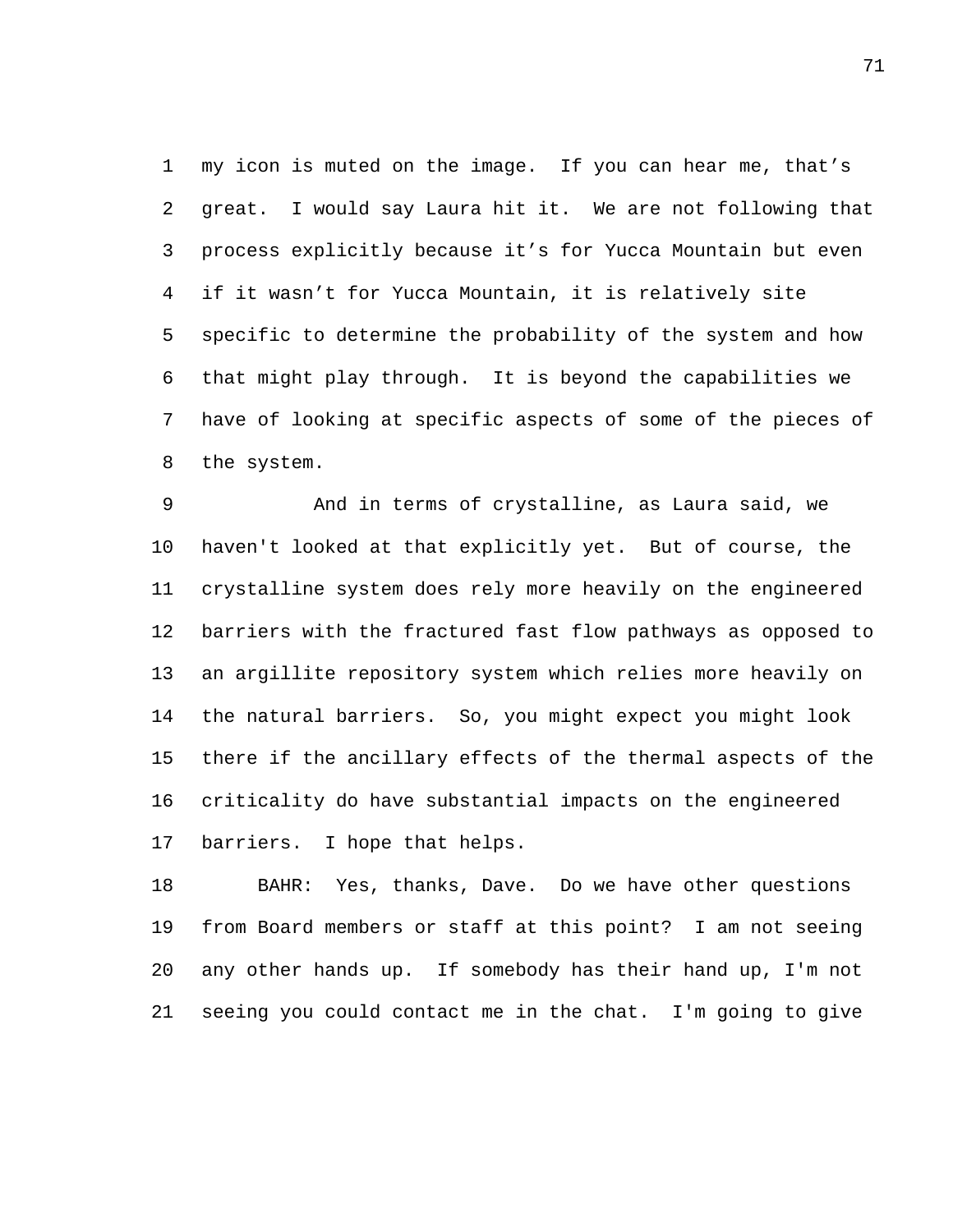it a minute or so. Just make sure ‑‑ oh Bret has his hand up again.

 LESLIE: Yeah, and this might be a question to Geoff. Which was, you had mentioned that the independent review team is going through the observations, and you said that whatever would be ready in a month or two for review. Could you explain a little bit more about that? As you know, the Board has the capability to review draft information from DOE. So, were you saying something would be made publicly available in one to two months?

 FREEZE: Yeah, Bret, so there is a combination of the observations made by the independent technical review team. That will be published and in parallel with that will be a documentation from DOE that kind of addresses or makes comments on the observations as to how those could be incorporated into our R&D planning going forward. So together, those will be ready in about a month or two. They are not quite finished yet. We would like to release them all together and they should be finished, I think, Laura jump in here if I am misstating something. I want to say the end of this month, the end of March.

PRICE: Yeah, I think that's right. That's the goal.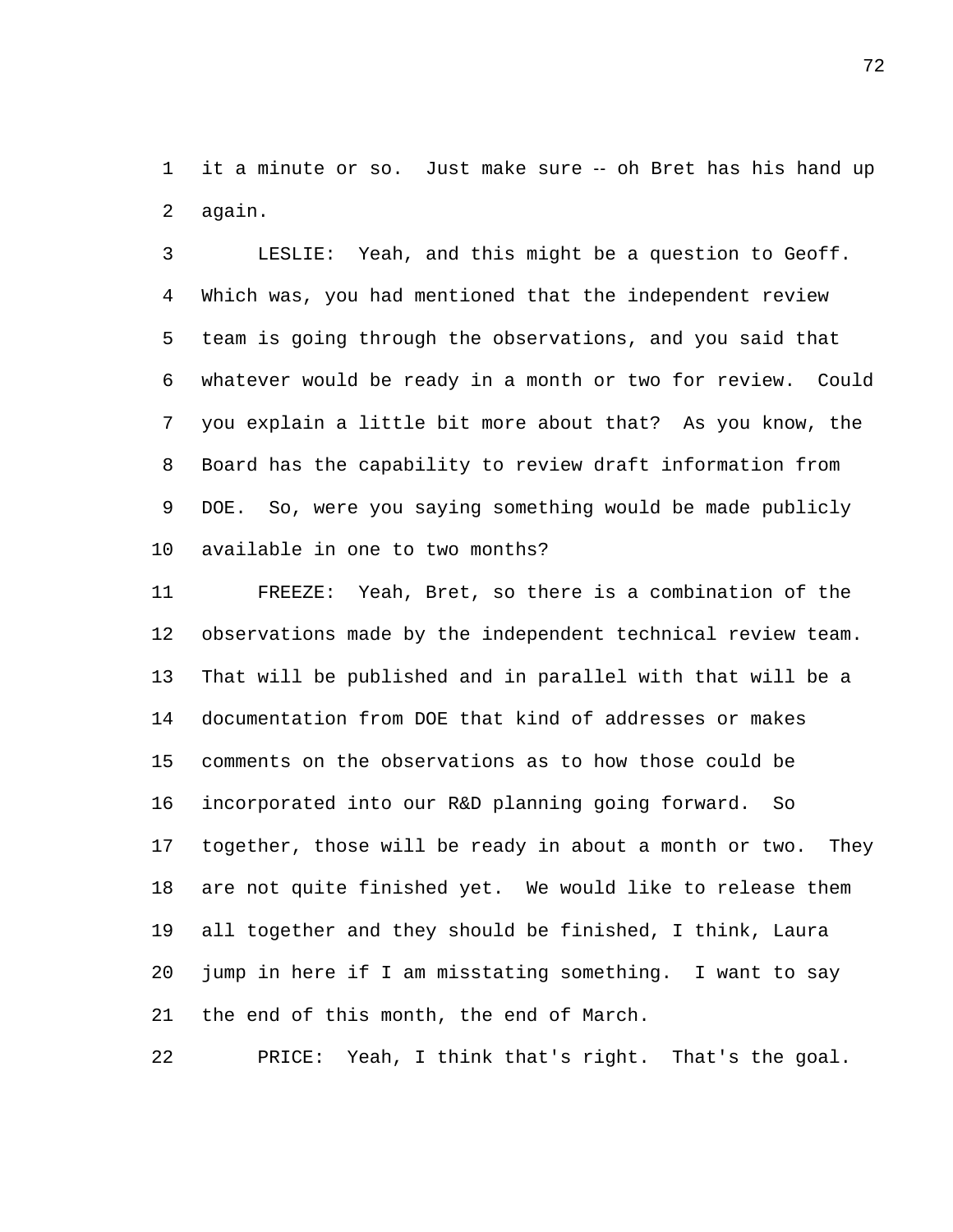LESLIE: Thank you Geoff and Laura.

 BAHR: Thank you. I see Lee Peddicord's hand up. PEDDICORD: Yes, thank you. Just to make sure I 4 understood. I may not have. Is the -- is the assumption necessary to achieve criticality that in all cases the lid on the canister comes off? Or is that only in particular cases?

 PRICE: No. So, the canisters are emplaced horizontally, so the assumption is there is a crack or a hole in the side of the canisters. And it fails in some manner and water fills the canister.

 PEDDICORD: But did I hear you say something about the lid coming off or being completely exposed in some cases? PRICE: In the unsaturated repository, in the hypothetical alluvium repository, the way the waste package 16 was modelled they removed the lid -- it was a box. And they removed the top 9,000 years after repository closure and looked at how long it took water to infiltrate that waste package given heat that was still there from decay heat. It is not the top of the DPC as you would think. It is more like it's a model convenience how do we make this thing fail and have water enter it.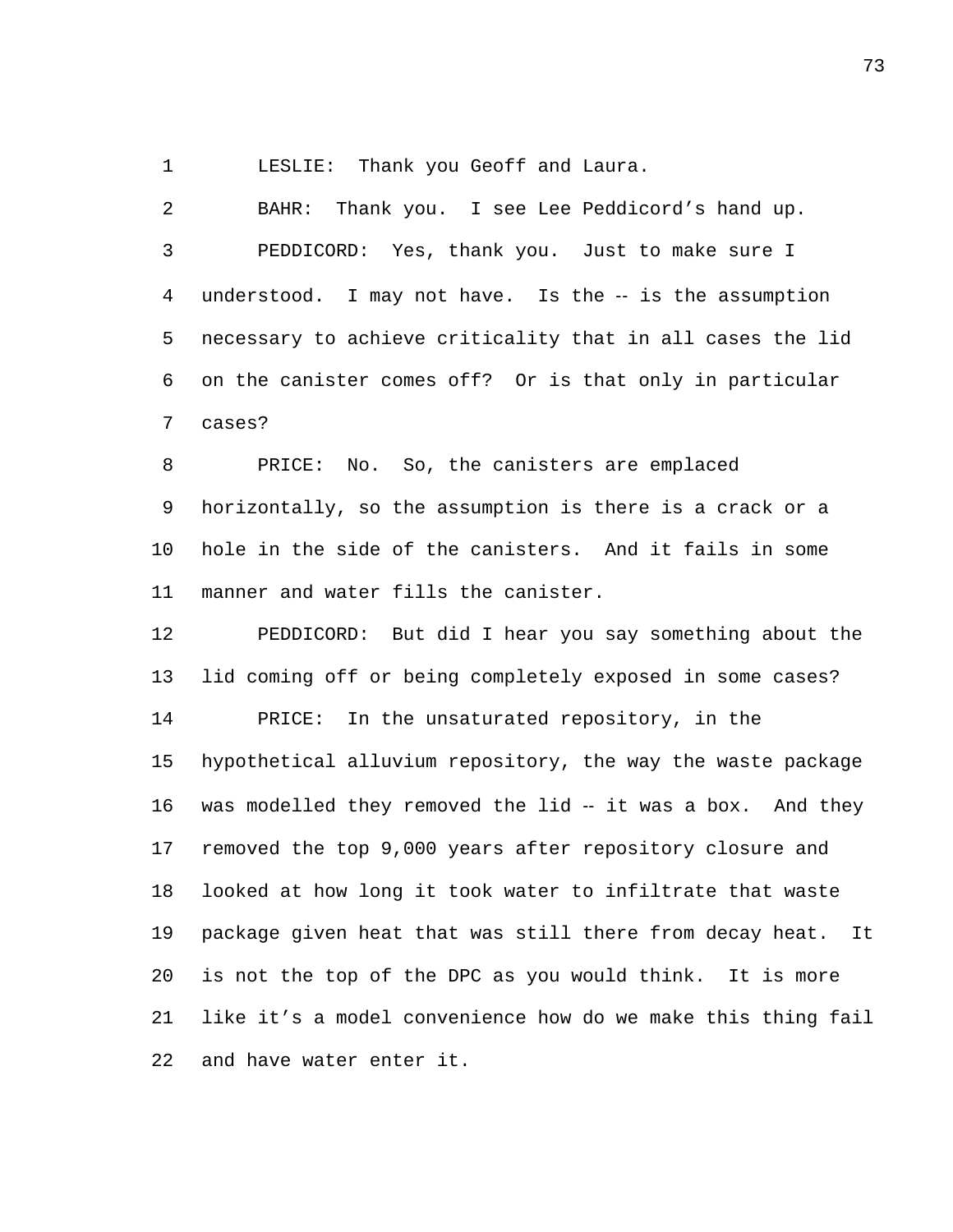PEDDICORD: Okay. Thank you.

BAHR: Bret Leslie, again.

 LESLIE: Let me go back in terms of the geometry. You are filling this as a bathtub, correct? You are not making any assumptions, if it corrodes on the top, it is not going to corrode on the bottom?

PRICE: Correct.

LESLIE: And is that realistic?

 PRICE: [Laughter] We are making the assumption because we want to look at the consequences of criticality, we have to make assumption that allow criticality to occur. That's our objective in this. Once again, we don't have a real site. We are hypothetical over packs and hypothetical sites we are making assumptions that allow criticality occur.

LESLIE: Okay, thank you.

 BAHR: Looks like Geoff wanted to add something to that.

 FREEZE: I was just going to add, Bret, in general, the conditions that lead to a critical configuration, there is so much uncertainty in the degradation, et cetera. Laura even mentioned that we need to have the cladding stay intact and our assumption is that is required to keep a critical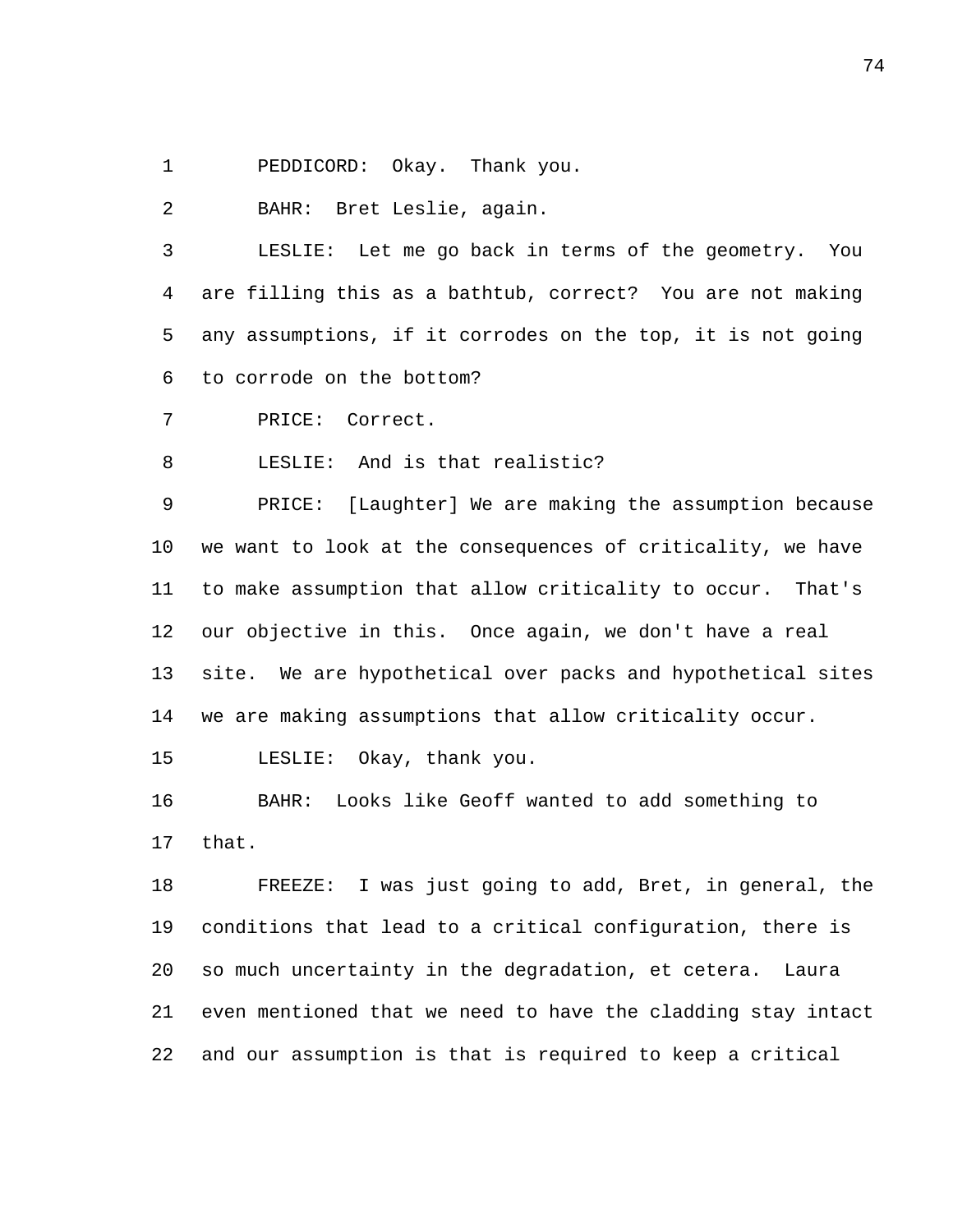configuration. So, we are kind of doing our best to create, you know, simulated conditions that would lead to a critical configuration. What the reality of this is, 10,000 years, a hundred thousand years in the future is very complicated. I will just leave it at that.

 PRICE: And Bret, to kind of go back. We don't have the analysis to support modeling where there might be a hole in the bottom, so the bathtub configuration is lost.

 BAHR: Okay. Any other questions from Board members or staff?

ILLANGASAKARE: I have a brief question.

BAHR: Is that Tissa?

 ILLANGASAKARE: Yeah. I cannot get my video back. So, when you say bathtub assumptions. From a look at the larger system, does it matter because you are looking at the source, which is a small area and then you basically looking at the performance or the risk of a well very far away. If you assume different geometry in the source, it didn't matter.

 PRICE: For the saturated case you don't have to assume a bathtub. You can have hole in the bottom of the waste package. The waste package is in a saturated environment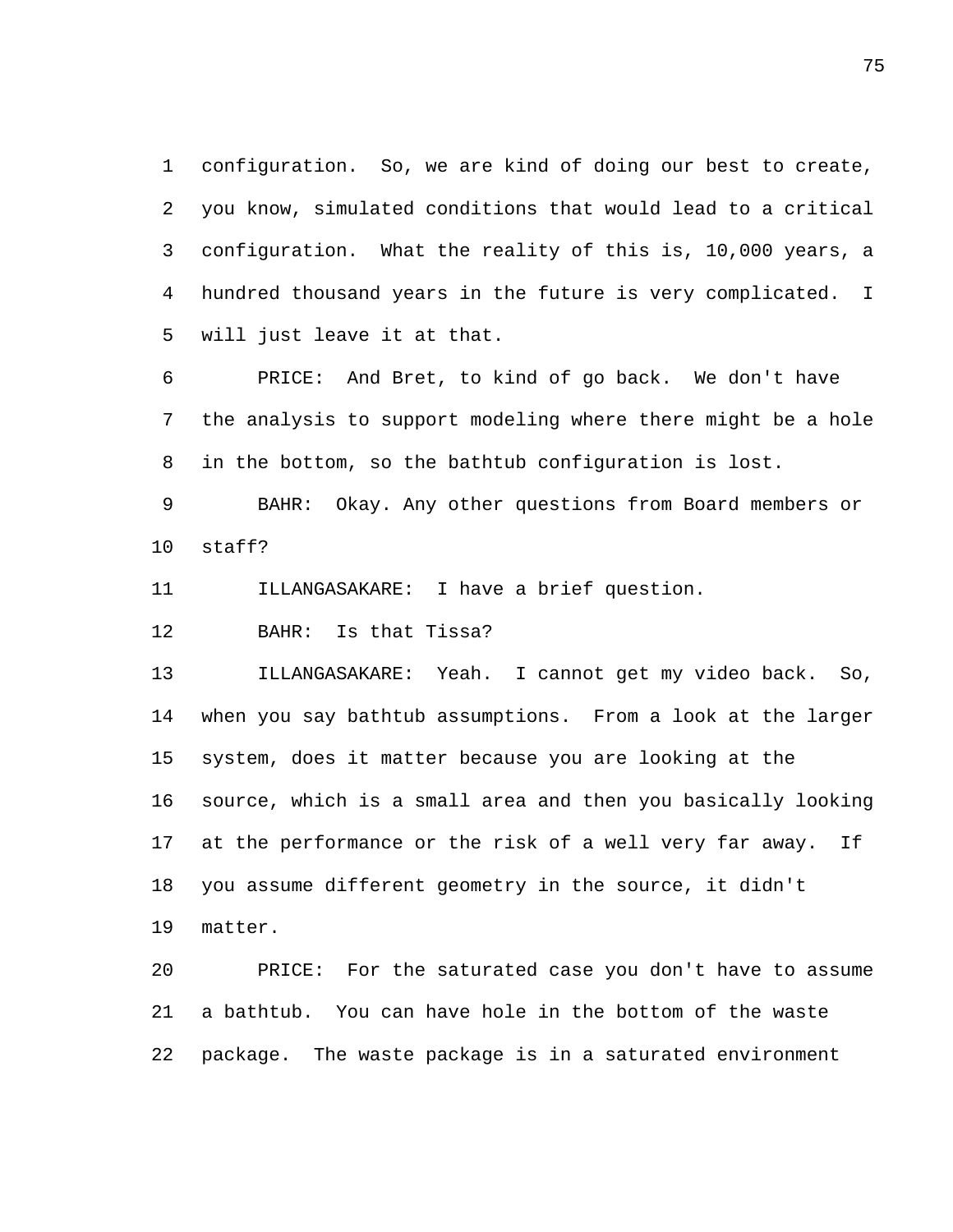surrounded by water. You don't have to make assumptions about a bathtub. With the unsaturated environment the waste package has the to remain in what was called at Yucca Mountain a bathtub because if the bottom of the waste package corrodes, then water will flow through, and the waste package can't contain water as a moderator and there will be no criticality.

ILLANGASAKARE: Got it. Thank you very much.

BAHR: Lee Peddicord had another question.

 PEDDICORD: I was going to ask what are your assumptions for U-235 concentration in the fuel assemblies? PRICE: So, we modeled as-loaded assemblies so the data we got from the UNF-ST&DARDS database. These are not 14 assumptions we are using as loaded in the DPC. As a 37 -- it is a 37 PWR DPC.

 PEDDICORD: So, is it nominally now 0.8 percent 235 now?

 PRICE: I think it is less than that. It is on the order -- each assembly is different obviously. And I don't remember off the top of my head what they were. I don't think they are close to 8 percent, there are all under 5.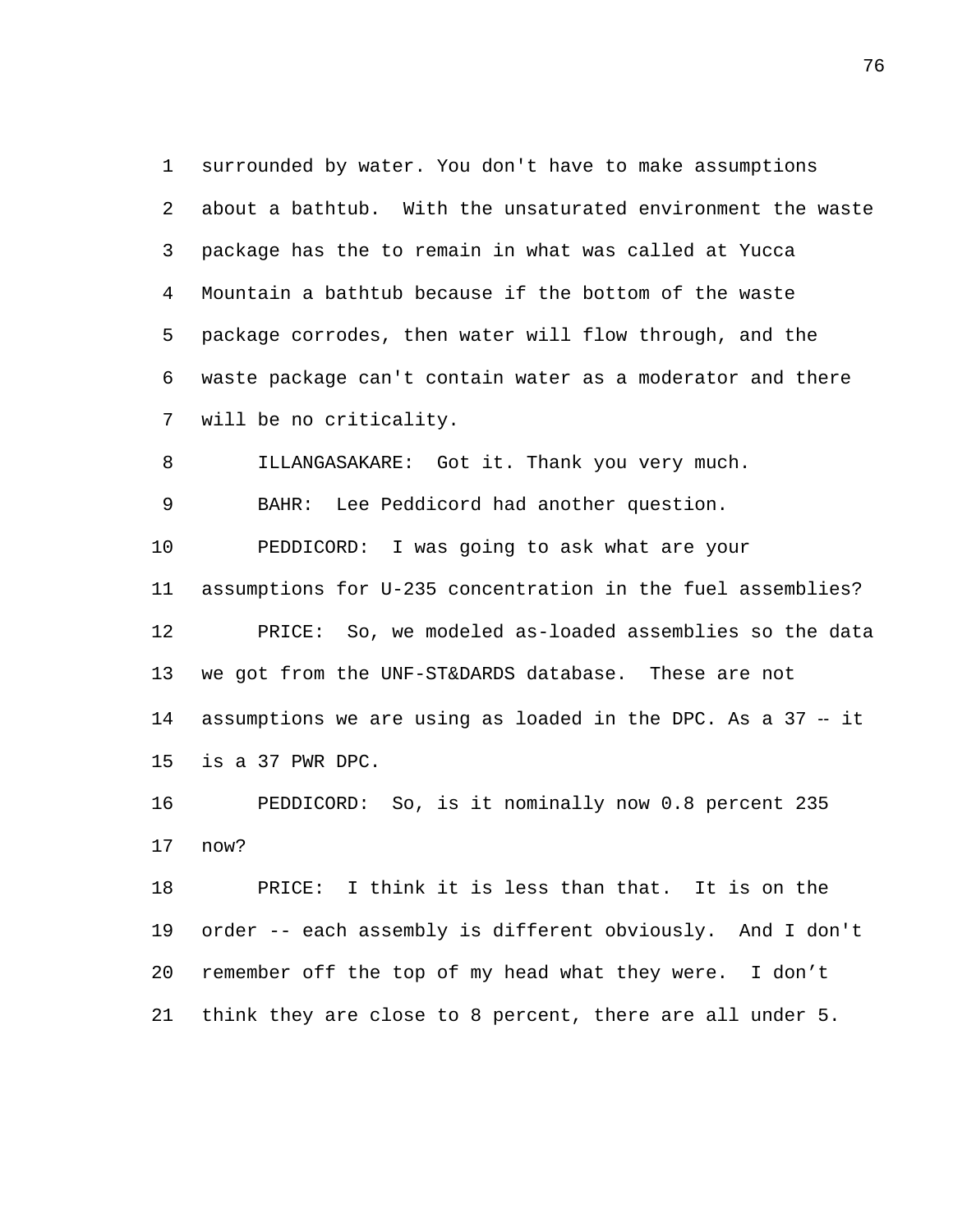PEDDICORD: No. 0.8 percent. They are burned assemblies.

 TURINSKY: More like 1 percent. Depends on the discharge burnup. 0.9 to 1.1 percent.

PEDDICORD: But you are using actual data.

PRICE: Yes, actual as-loaded data for one DPC.

PEDDICORD: Good. Thank you.

 BAHR: Anything else for Laura? At this point we are scheduled to take a break. And that break will last until 2:10 Eastern time. That will be 1:10 central, 12:10 Mountain, and 11:10 Pacific. So, I will go silent now and we will see you back in about 15 minutes. Thank you. [Break until 2:10 EST.]

 BAHR: Okay, according to my clock it is time to get started again and I see Laura is going to lead off the next presentation which is joined by Brady Hanson on degradation modeling and development. So, I see Laura. So, if we can bring Laura into the spotlight. There we go.

 PRICE: Okay. Brady is running the slides. Good afternoon, everybody. Once again, I am presenting this with Brady Hanson and we are talking about the cladding degradation modelling that we have been doing recently, he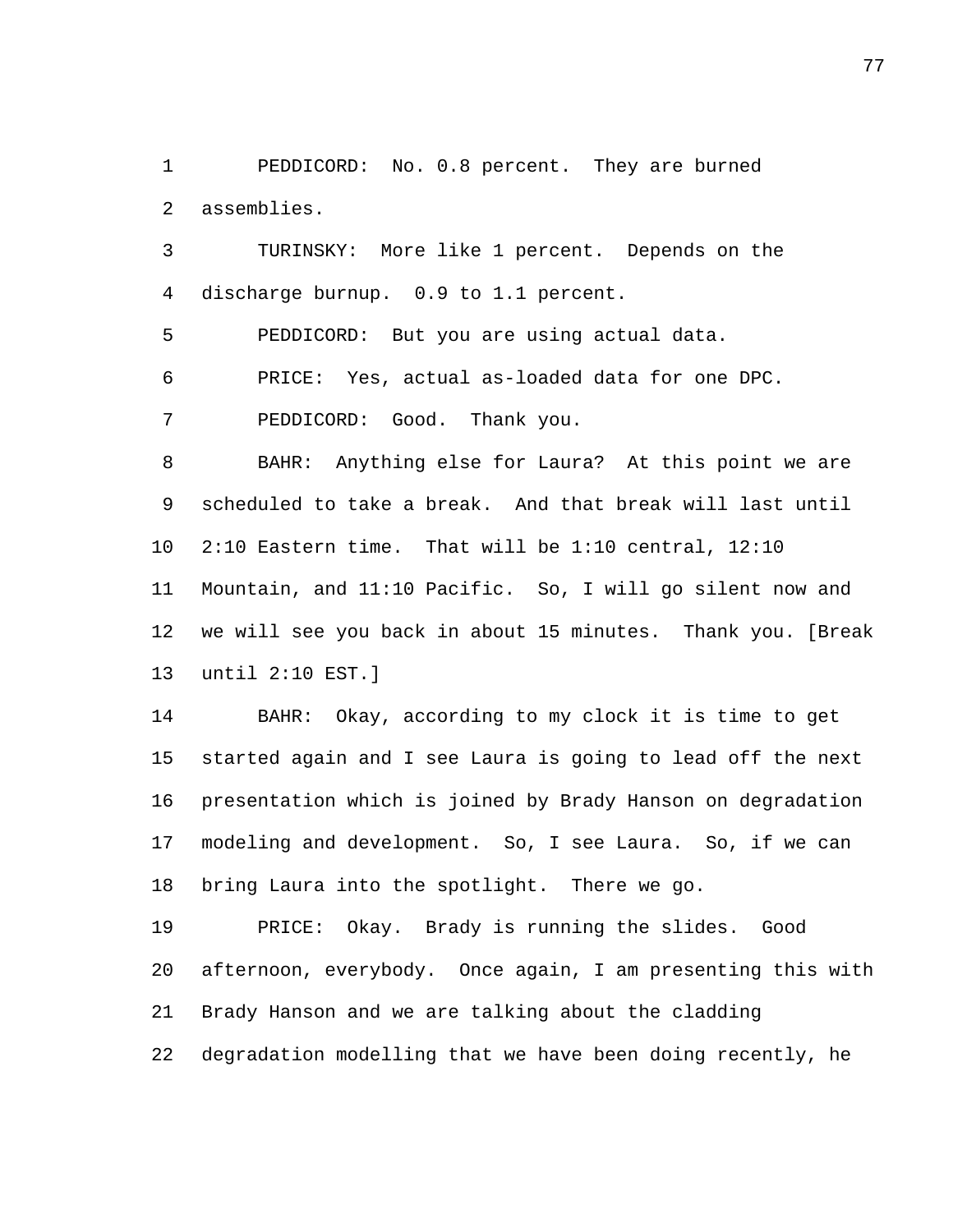and Pat Brady have been working on this. Pat Brady has since retired. But we are discussing this and how it interact with the previous ‑‑ we how this interacts with the previous work we have been doing. Next slide.

 This is the disclaimer, so we can move on. You have already seen this one.

 The first topic I will be covering today is a brief overview of the processes that are considered in the geologic disposal safety assessment framework. We talked about this earlier in the first presentation. Tim Gunter talked about this and so did Geoff.

 This is called the GSDSA framework. This is a modeling capability that has been developed over the last few years to model generic disposal facilities in different types of geologic media such as clay, crystalline, and salt. And the model has some standard source term processes and those will be summarized.

 Next, I will discuss why the renewed effort on developing a cladding degradation model. One reason which I alluded to in my previous presentation is that it was driven by the DPC criticality consequence analysis. The previous and commonly held assumption, as Brady will talk about, is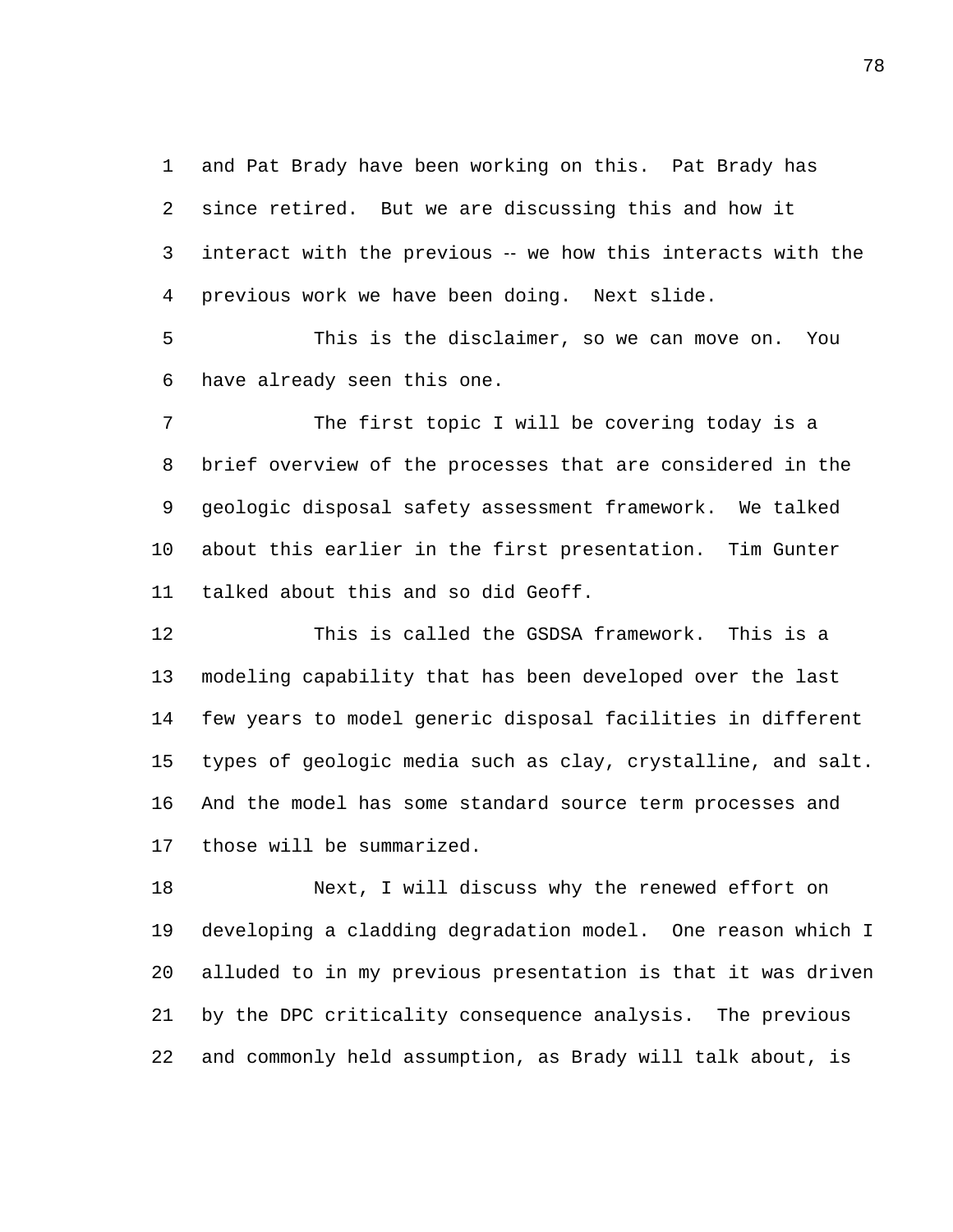that cladding unzips when the waste package fails. So, there is nothing to keep the fuel pellets in place. This may be conservative for performance assessment that does not include post-closure criticality but for a performance assessment that does include post-closure criticality such we discussed in the last presentation it is not conservative. For a post-closure criticality event to occur the fuel pellets need to stay as configured in the fuel rods. A loss of configuration such as would occur if the cladding unzipped would lead to sub critical conditions and not allow post-closure criticality to occur. Another reason is to simply improve our modelling capability as discussed in our research roadmap from 2019.

 I will also discuss the cladding degradation processes included in the model, I think there were 12 or 13 of them. Some recent accomplishments and considerations for additional work. Next slide, please.

 So, the GDSA model uses PFLOTRAN which as I mentioned earlier is a massively parallel reactive flow and transport model for describing subsurface processes to model repository performance. The GDSA framework includes several processes as shown on this slide here. The model includes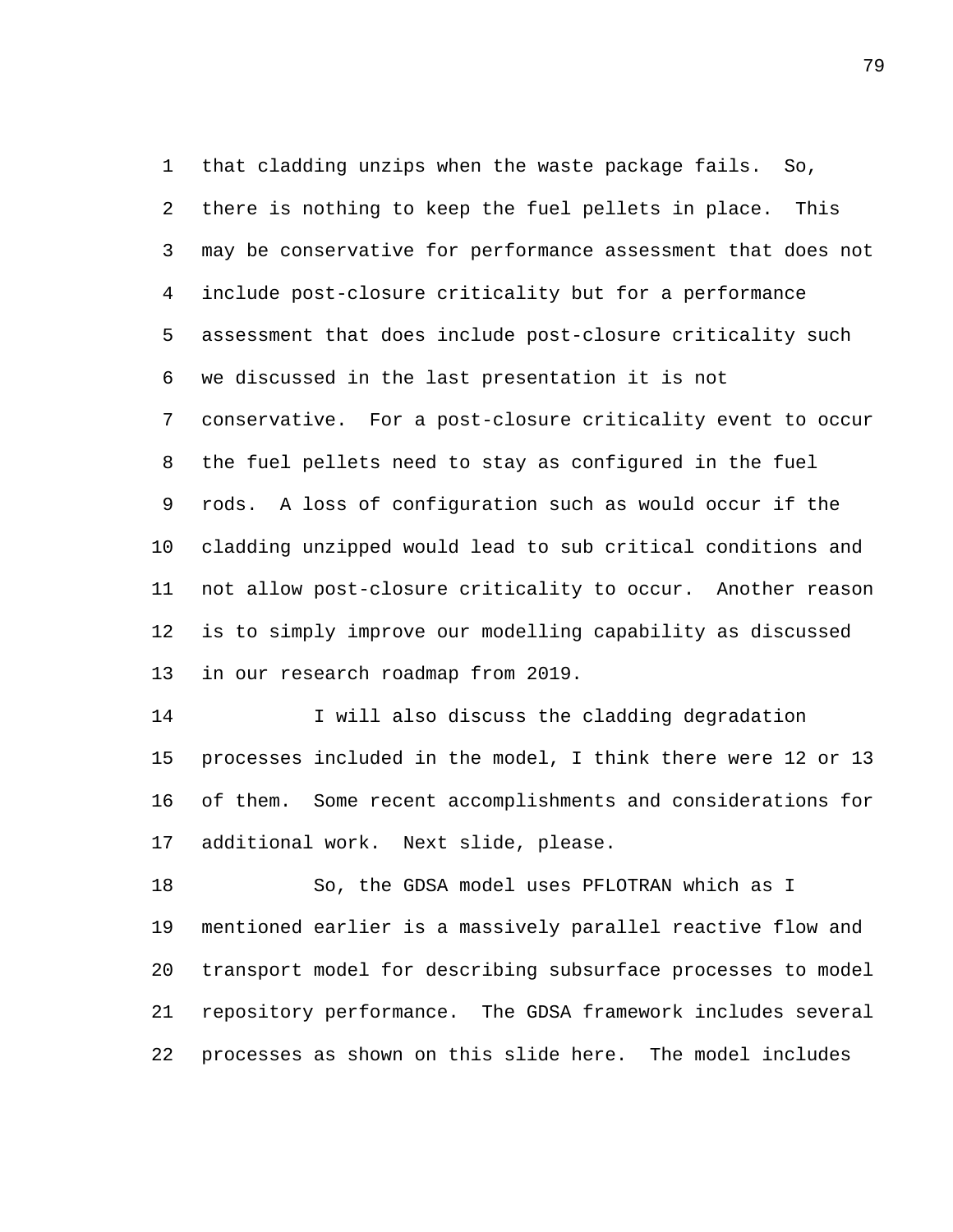inventory of significant radionuclides and allows them to decay using the Bateman equations to estimate the inventory over time as it changes from radionuclide decay and ingrowth. It allows the user to specify which radionuclides are released when the fuel fails. This is instant release fraction which you see on the screen. These are usually radionuclides that are released from the fuel pellet as it is irradiated in the reactor such as iodine, technetium, cesium, and chlorine.

 It allows the user to specify different waste form degradation rates and there are four of them shown up there. Instantaneous degradation rate in which all radionuclides are immediately available for dissolution when the waste package fails. This is usually applied to spent fuel not the glass waste form.

 There is a more complicated fuel matrix degradation model, which was developed at Argonne. And this considers radiolysis, major chemical boundary conditions, and the surface area of the fuel in calculating the fuel degradation rate. But also, some FMDM, fuel matrix degradation model, surrogate mechanisms that run a little bit faster and also custom user-input degradation rates such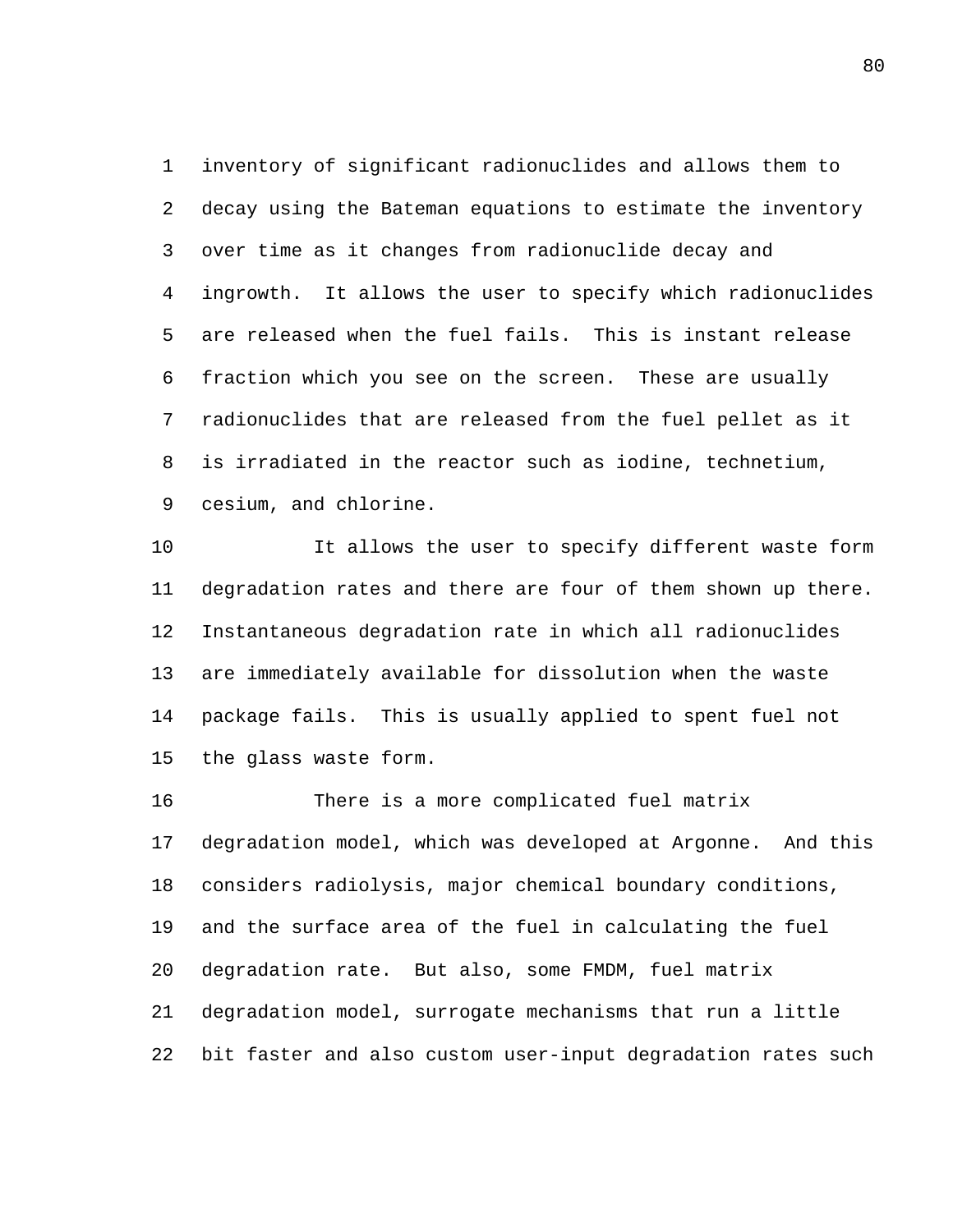as fractional dissolution rate or rate based on the specific surface area. These are usually used for glass wastes.

 With respect to waste package degradation rates there is both a canister vitality model that calculates the timing of which a canister breaches and also a canister performance model that models the performance of the canister after it breaches. The second one the canister performance model is not yet implemented in PFLOTRAN. The canister vitality model there is implemented in PFLOTRAN. It is a function of both temperature and the sample canister degradation rate. So, there is a stochastic element to this as well that provides variability in waste package failure times. You can also set a specific waste package failure time; you can say they all fail at 5000 years. Note that cladding degradation is not one of the processes considered because cladding degradation is considered to be failed upon waste package failure. Next slide, please.

 So, this slide describes the nexus between DPC criticality consequence, which was my previous presentation, and the cladding degradation. This is because the occurrence of criticality dependence on the configuration of the spent nuclear fuel. As I mentioned earlier, assuming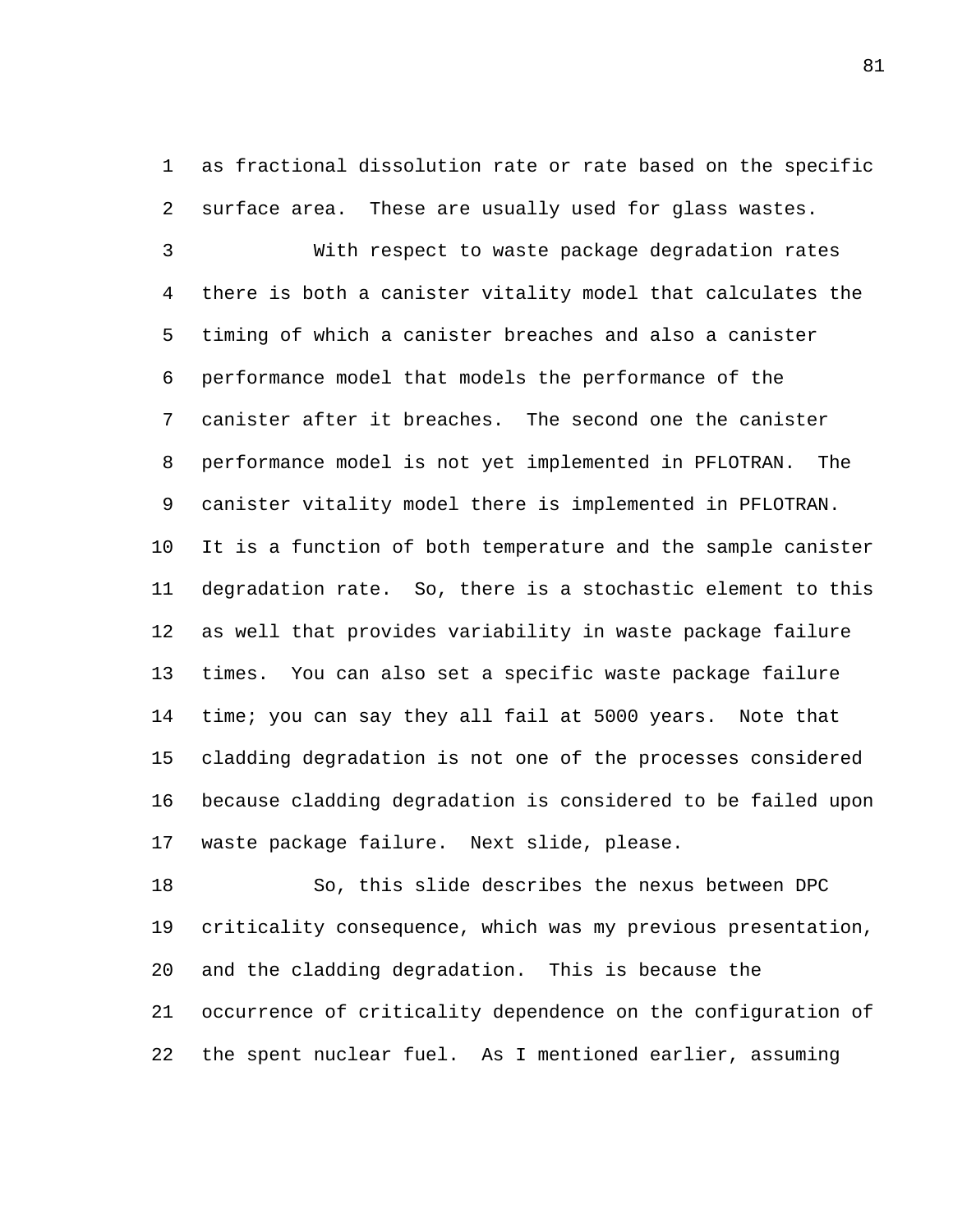the cladding fails when the waste package fails is not conservative for analysis that involve post-closure criticality. Therefore, we need assess a reasonable time for loss of configuration that would lead to termination of the criticality event. So, we evaluated a variety of cladding degradation mechanisms, which I will present on the next slide, and look at the longevity of the basket hardware that keeps the fuel rods in their positions, namely the grid spacers. It's important to note here that grid spacers are often made of the material as the cladding, namely Zircaloy. The result of this evaluation was that the degradation of the grid spacers was identified as the primary mechanism for configuration loss and for permanent termination of post-closure criticality. This is important to know this. We developed a model for failure of Zircaloy grid spacers as a result of general corrosion -- developed a model for failure of the zircaloy grid spacers as a result of general corrosion based on the cladding degradation work. And we are working to implement that model in PFLOTRAN this year because it is complicated to do that. So that's the nexus between cladding degradation mostly because the

cladding -- the grid spacers are made of Zircaloy, which is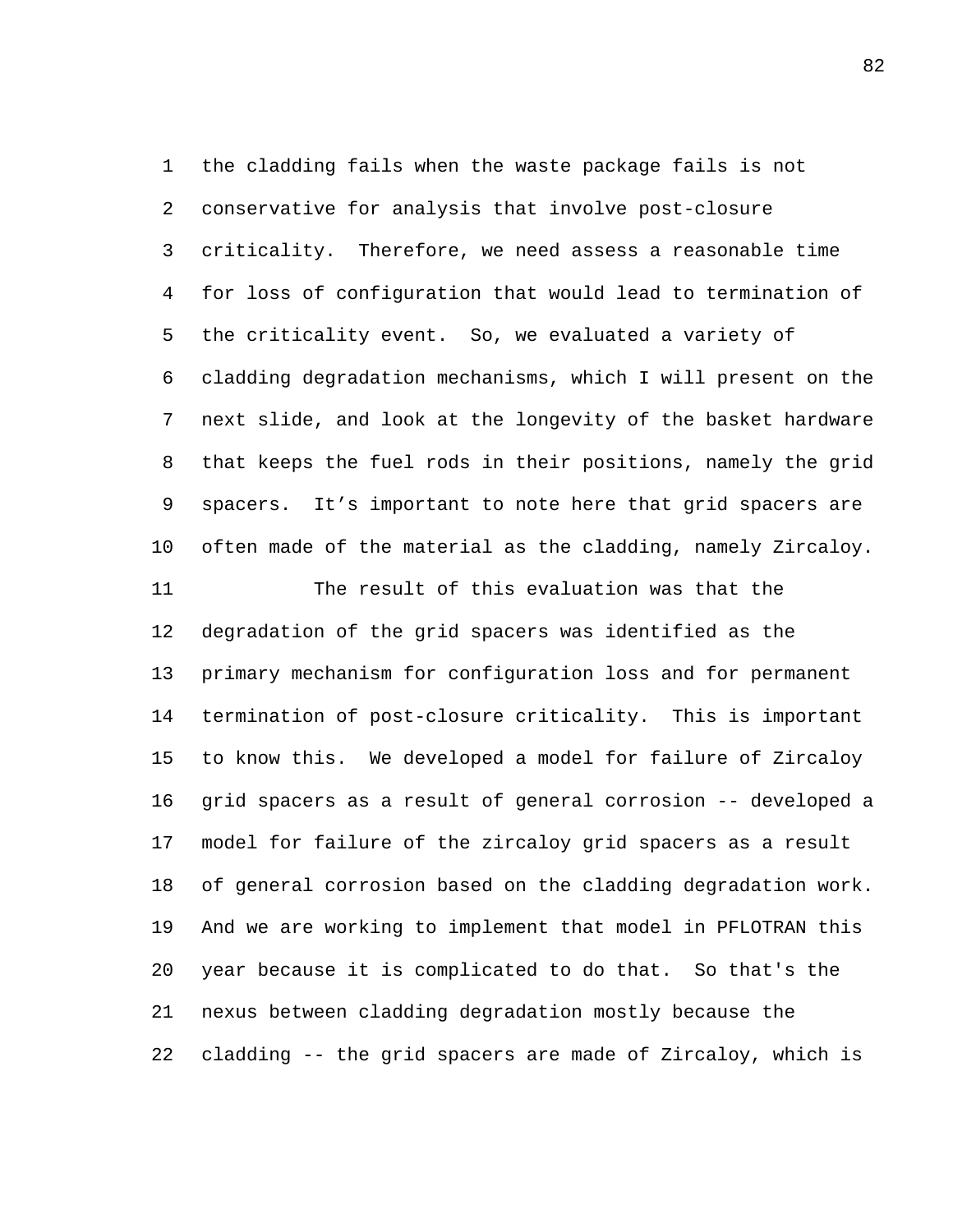the same as the cladding. As the grid spacers fail, the criticality terminates. That's the main nexus there. Next slide, please.

 So, this is the results of the study by Pat Brady and Brady Hanson. Brady will be giving the rest of this talk after a few more slides. The cladding degradation processes -- on the left is a list of the 13 degradation mechanisms considered. And as these results demonstrate most mechanisms are unlikely or have little to no effect on cladding or on Zircaloy grid spacers in either hypothetical alluvium repository, which is shown in the left two columns or the hypothetical shale repository. For the hypothetical shale repository, the only mechanism of cladding degradation and hence grid spacer degradation that was found to be important was general corrosion.

 As you can see by the dot in the upper right-hand corner. Therefore, general corrosion of the grid spacers is the only grid spacer mechanism considered for the hypothetical shale repository. General corrosion is described by two Arrhenius type laws. One for the first phase of the general corrosion, which lasts for a few years,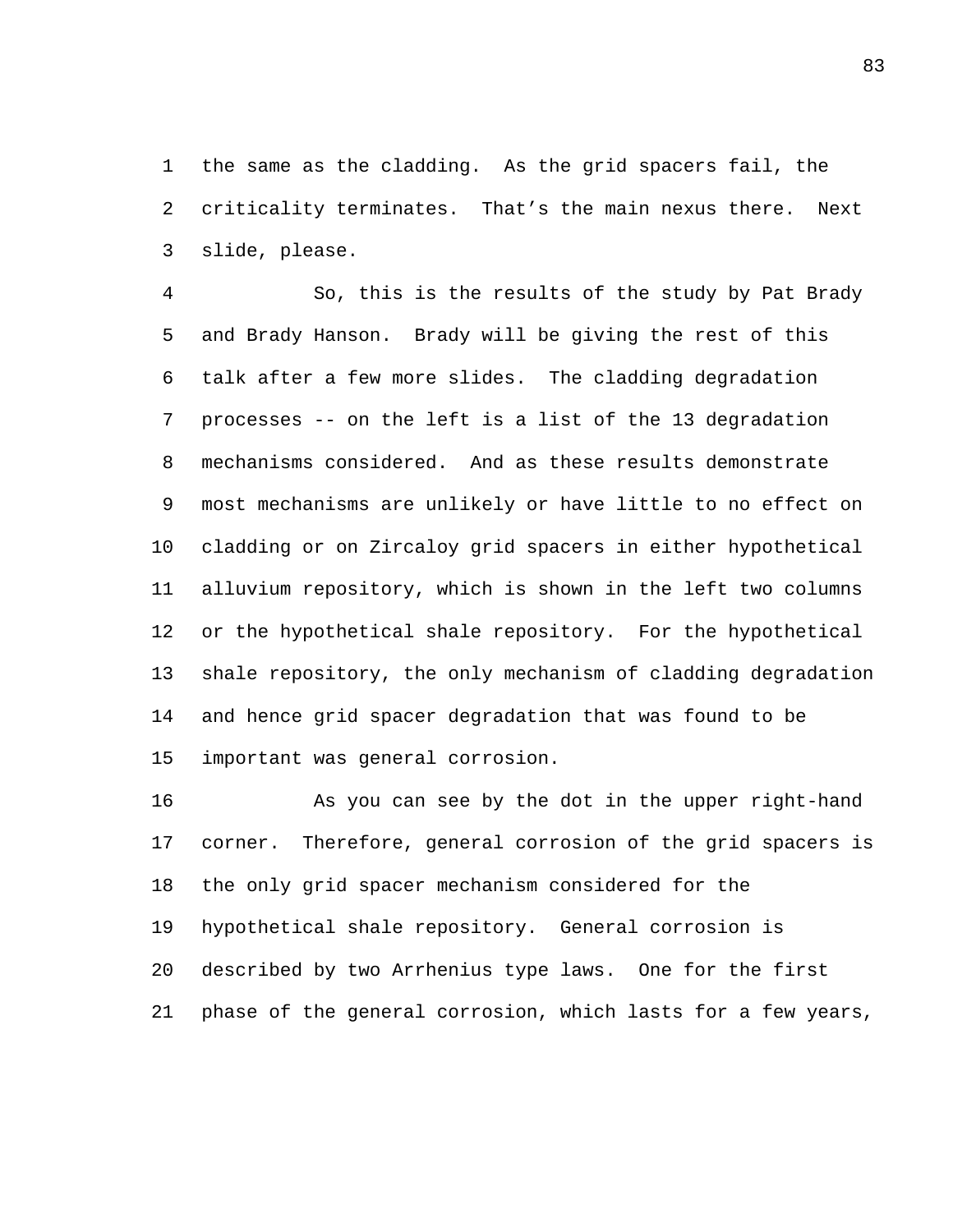and the other for the second phase of general corrosion which lasts after that time period.

 These rates are based on data collected by Hillner et al. over 29 years. The data were not collected in a radiation environment. Other studies have shown that radiation can increase the general corrosion rates by anywhere from a factor of 2 to 20. So, for our model, the general corrosion rates from Hillner are multiplied by a factor of two to account for the effects of radiation.

 For the hypothetical unsaturated alluvial repository, which is two columns on the left, localized fluoride enhanced corrosion was identified as an important mechanism and we are still investigating that process. I have nothing to present on that at this time. Next slide please.

 This table gives the failure time in years for three different components: cladding, grid spacer walls, and guide tubes assuming a constant temperature of 250 degrees Celsius. The component is assumed to fail when the material has a thickness of zero. So, failure from mechanical loads as material thins are not accounted for. And the reason why 250 degrees Celsius is relevant temperature is that it is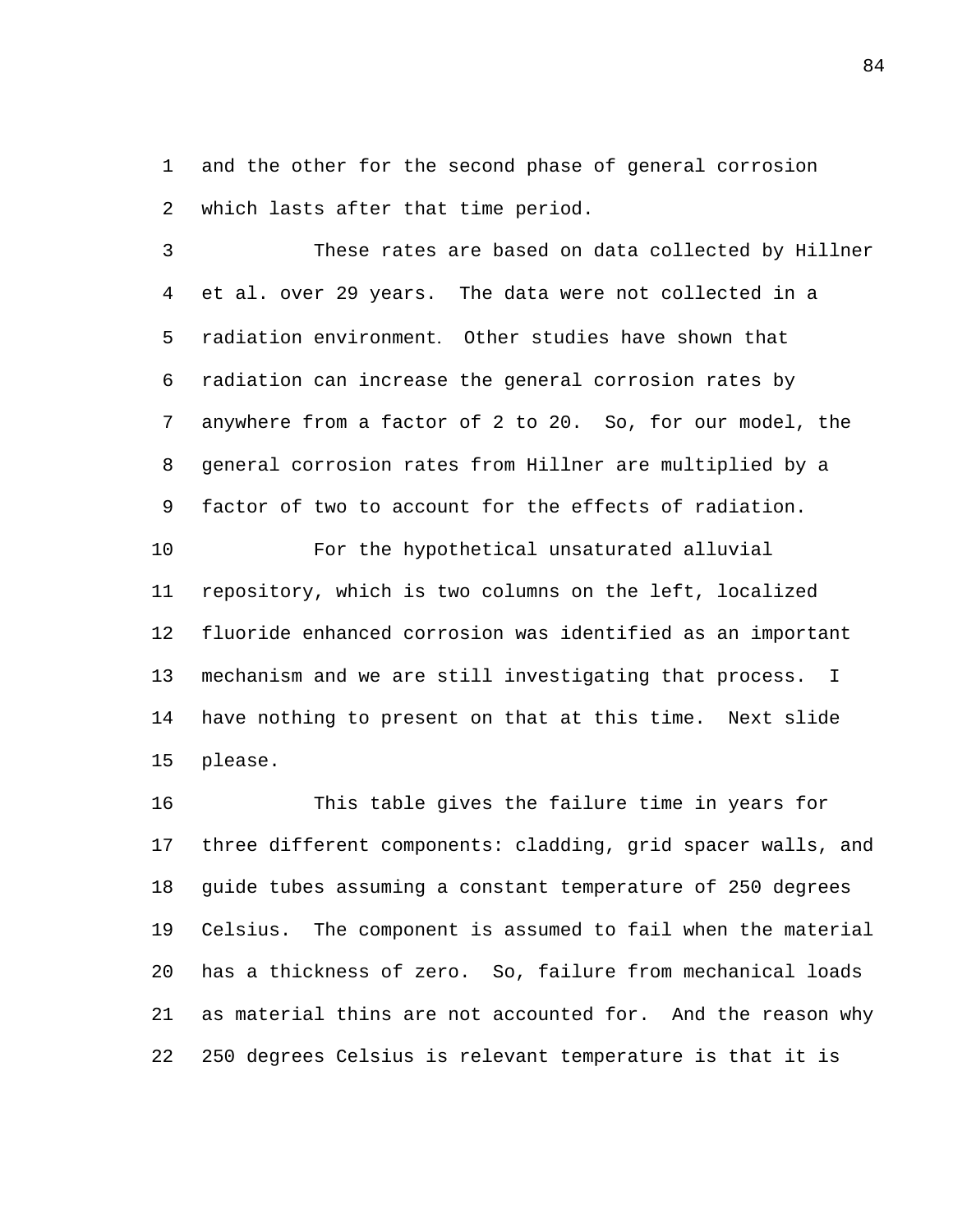pretty close to 264 Celsius, which if you remember from the previous presentation, is the saturation temperature of the hypothetical shale repository at the depth of 500 meters where the hydrostatic head is 5 MPa.

 So as discussed in the previous presentation in our conceptual model of a steady state criticality in the hypothetical saturated shale repository the temperature does not exceed 264 C, otherwise criticality would cease because water would boil creating subcritical conditions. So, each of those components has a different thickness as you can see in the column there. The cladding experiences corrosion on only one surface because it is enclosed, while the grid spacer walls and guide tubes experience corrosion on both surfaces. As you can see from this table, at 250 C grid spacers will fail first after 366 years followed by guide tubes and then cladding. Our theory is that criticality will terminate permanently once the grid spacers fail. The corrosion rates are very dependent on temperature as you will see on next slide. Next slide, please.

 So, this is a visualization of the general corrosion rate of a 10-mil-fit Zircaloy grid spacer. This has been plotted in terms of time to complete corrosion of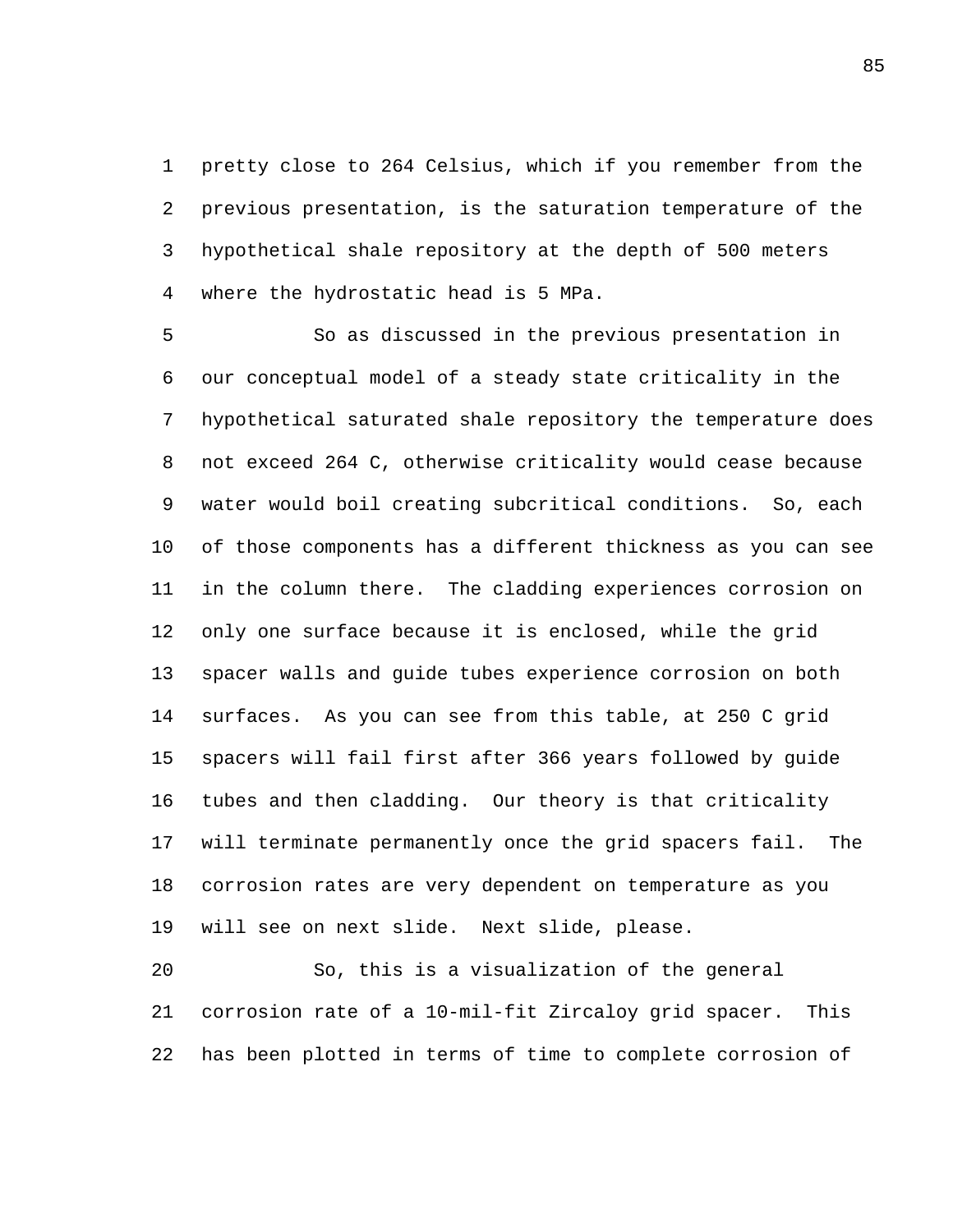grid spacers. The blue line is first stage rate from Hillner, multiplied by two to account for radiation. The orange is second stage rate from Hillner, also multiplied by two to account for radiation. The first stage lasts a few years, so it seems appropriate to use the rate law for the second stage in the grid spacer degradation model.

 Note the temperatures associated with hypothetical unsaturated repositories, such as 100 degrees or less, the 9 grid spacers will last more than 1 million years, 107 to 108 years, which is why the general corrosion of grid spacers is not an important grid spacer degradation mechanism for an unsaturated repository. And you can see at 250 degrees, it is consistent with a number on a previous slide of about 366 years. Next slide, please.

 So, for criticality analysis at higher temperatures, degradation rates for the different hardware components are necessary. You can see some of these 18 components in the picture here. On the left-hand side you can see the grid spacers. The green arrows point to those grid spacers. Those are the components we think, if they fail, the fuel will lose its configuration because the fuel will no longer be kept in place. And that middle picture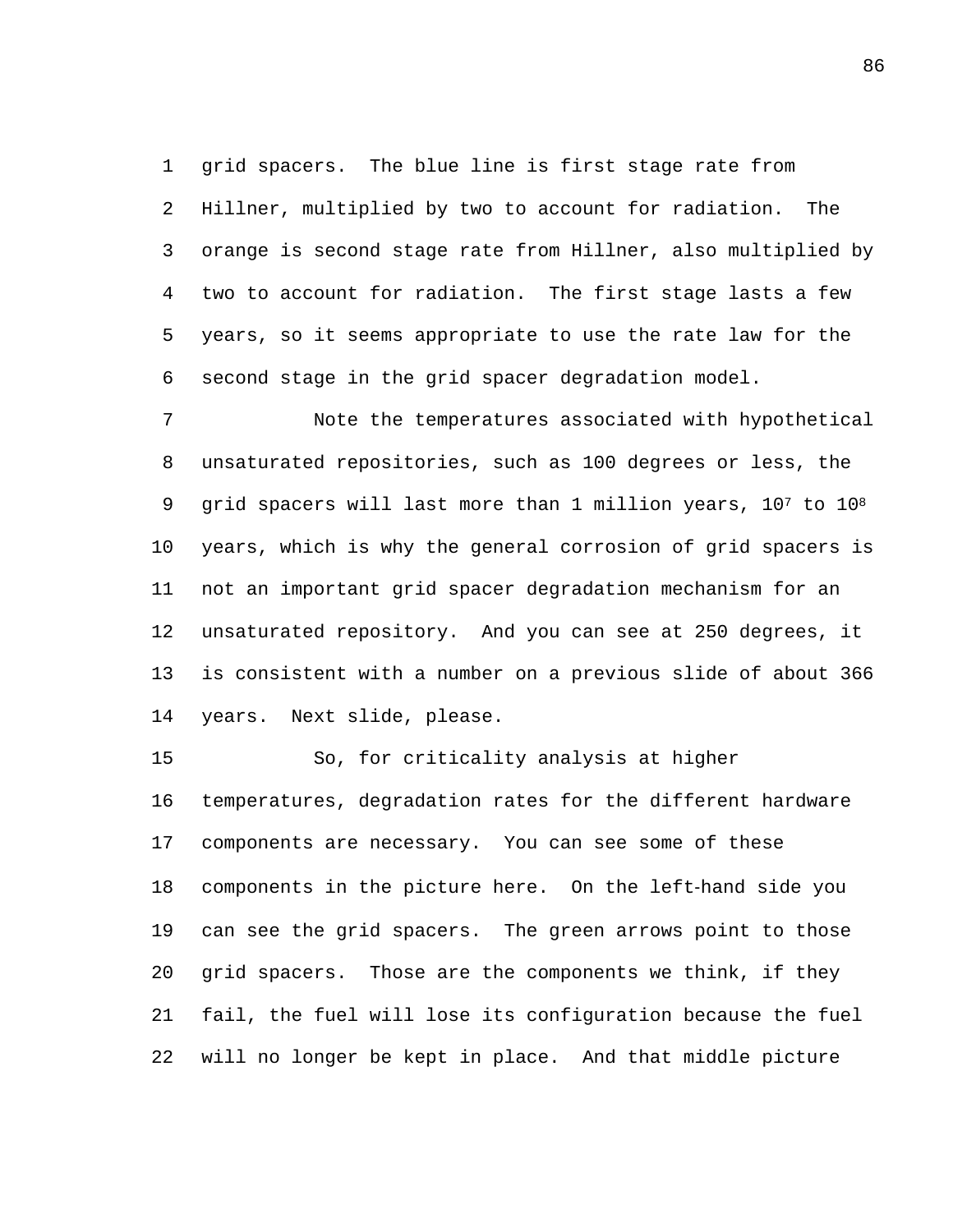there, you can see a close-up of the grid spacers with the guide tubes. On the right-hand side, you can see the green arrow showing the guide tubes these are typically made of Zircaloy or Inconel and our working theory, as I mentioned, is that relocating the rods, thereby reducing the pitch, can terminate criticality. And with that, I will hand it over to Brady to continue the discussion.

 HANSON: All right. So hopefully, you can hear me and see me. So, thank you Laura. As Laura just showed, corrosion of the either cladding itself followed by fuel pellet relocation or of the grid spacers allowing rod relocation could result in termination of the criticality event. And she showed that those corrosion rates are very sensitive to temperature.

 Right now, I want to go through a little bit of the history to help us understand better how to develop a test plan for assembly hardware and cladding degradation. And first, is the overall discussion of what is meant by cladding credit either for the safety case or for clad credit or for criticality. So, there are two options. The first, when you take cladding credit, is to

recognize that only a very small fraction of cladding is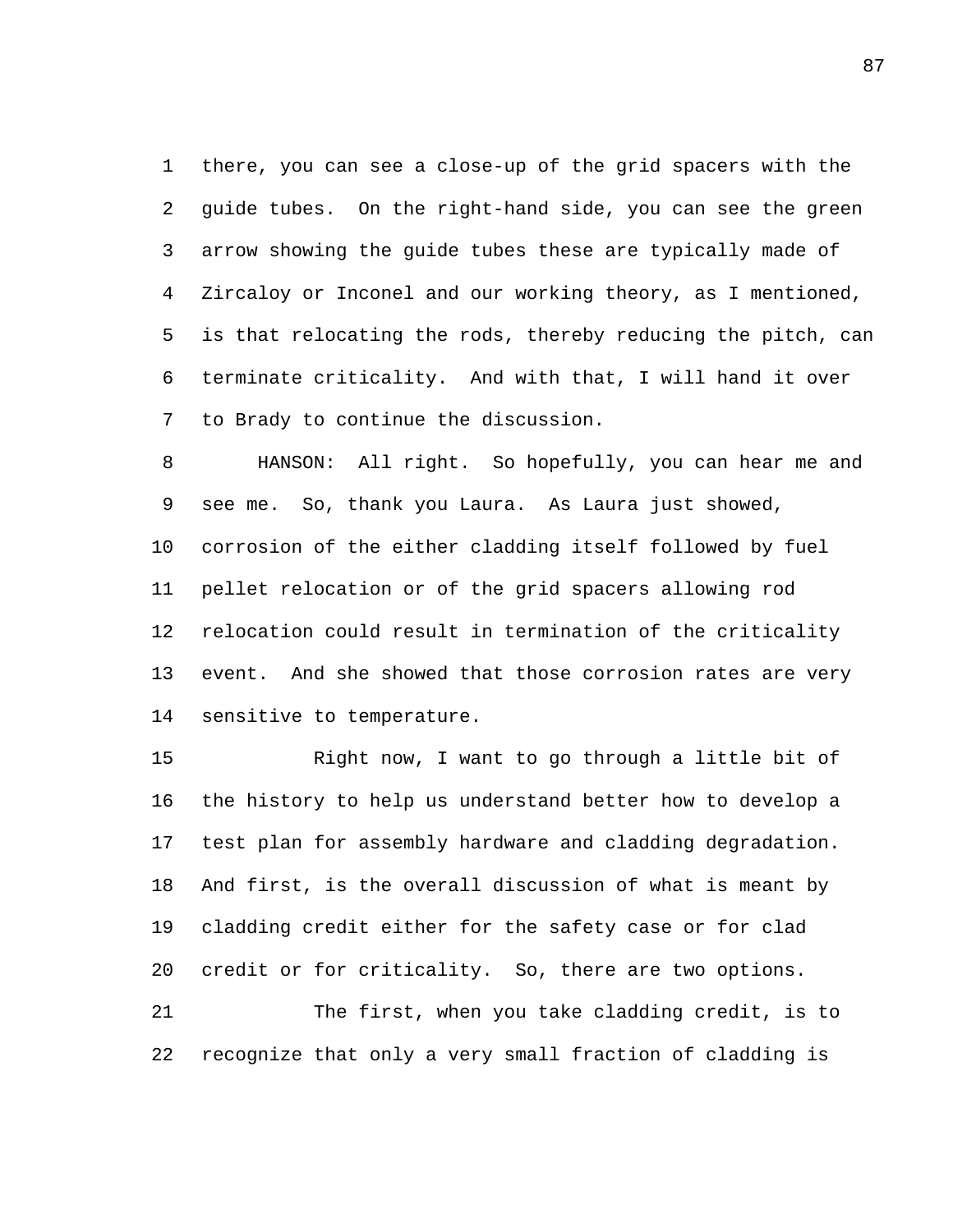actually failed, meaning a through wall breach when placed in a repository. These failures occur almost exclusively in-reactor. Additional failures can occur in the repository as a result of external mechanical forces such as rock fall or a severe seismic event or from internal forces largely related to the hoop stress created by the internal pressure of the rod or lastly from corrosion. It is necessary to understand, and then to be realistically bound, both the initial failed fraction as well as the rate of new failures over time due to these other mechanisms.

 The second option is to simply assume that all cladding is failed upon on placement, or what we call the no cladding credit case. This case is conservative for dose calculations as the entire fuel surface area is assumed exposed to water as soon it enters a failed waste package. However, as Laura said it could be nonconservative for criticality assessment in that it would presume much faster waste form degradation and relocation than would really occur.

 So, to provide some international perspective on cladding credit we look at how other countries are treating the cladding and associated materials. Finland assumes that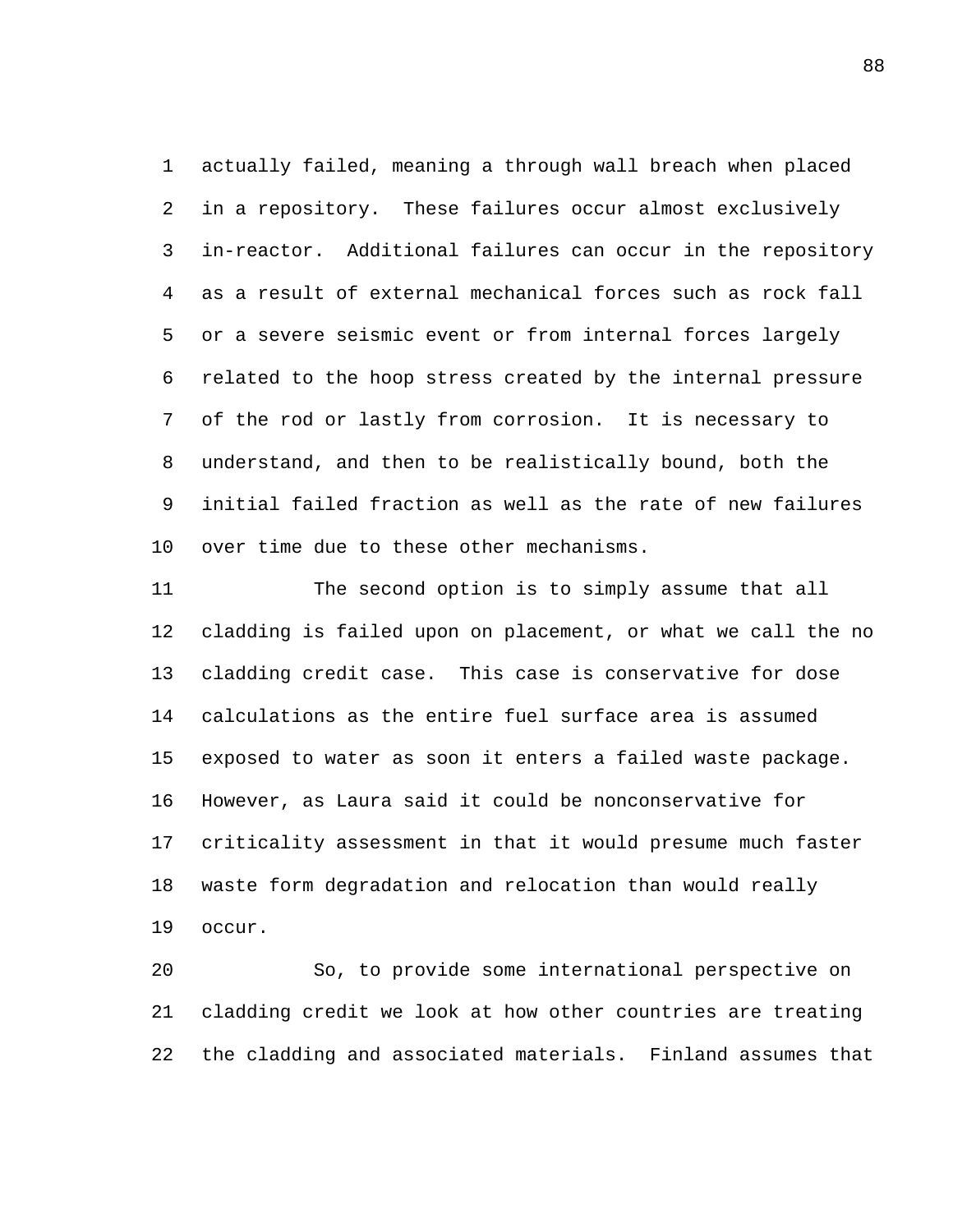one thousand years after water breaches the copper waste package or canister, both the canister insert, made of cast iron, seen here on the right, and the cladding itself is breached. This is again conservative for radionuclide release and those calculations. But, if you look the much smaller packages, the thicker walls, and separation between assemblies helps to limit the potential for criticality by limiting the quantity of water that can be in a failed package.

10 10 In the photo we see their 12-BWR assembly insert, and you can compare that with the dry storage canisters in the U.S. that we are currently analyzing for direct disposal, and they contain somewhere between 52 and 87 BWR assemblies. Similarly, the Finnish PWR insert contains four assemblies compared to the 21 to 37 assemblies in a U.S. PWR DPC. But as was said earlier by Geoff and others, the most important factor is the DPCs were not designed for disposal. In Canada, there are no plans currently for taking cladding credit. Of course, they have the CANDU fuel, which is only naturally enriched, so the criticality analyses are much different than for the DPCs.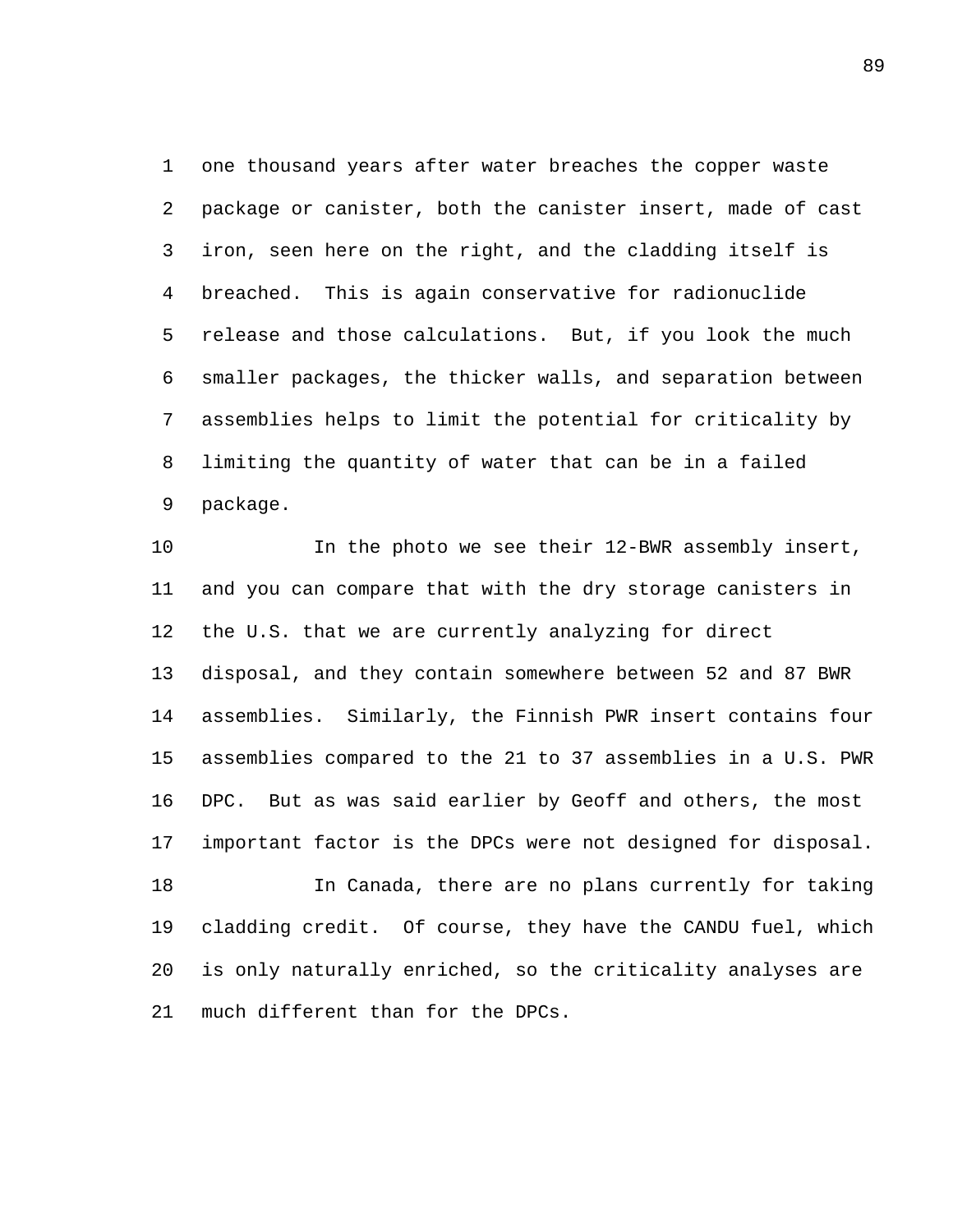Finally, Sweden also takes no cladding credit. Their package design is the same as the Finnish one. It is interesting to note a few of the points they made in their analyses. First, they, like other countries, have not done any testing to determine the corrosion rate of zircaloy under repository conditions.

 Second, they postulate that cladding lifetimes are on the order of hundreds of thousands of years. And lastly, most cladding failures would not automatically expose all of the fuel to water but would rather serve to limit water ingress and radionuclide egress. So as Laura said that is an important thing to consider moving forward. Even if you do fail, how big is that failure and does it allow pellet relocation?

 So now, we will take a brief look at the history of cladding credit in the U.S. program. Prior to the viability assessment, the U.S. program was similar to the international programs in that all cladding was assumed failed or the no cladding credit case. Then as soon as the waste package failed that allowed water to contact the fuel rods and the fuel was able to dissolve or to relocate.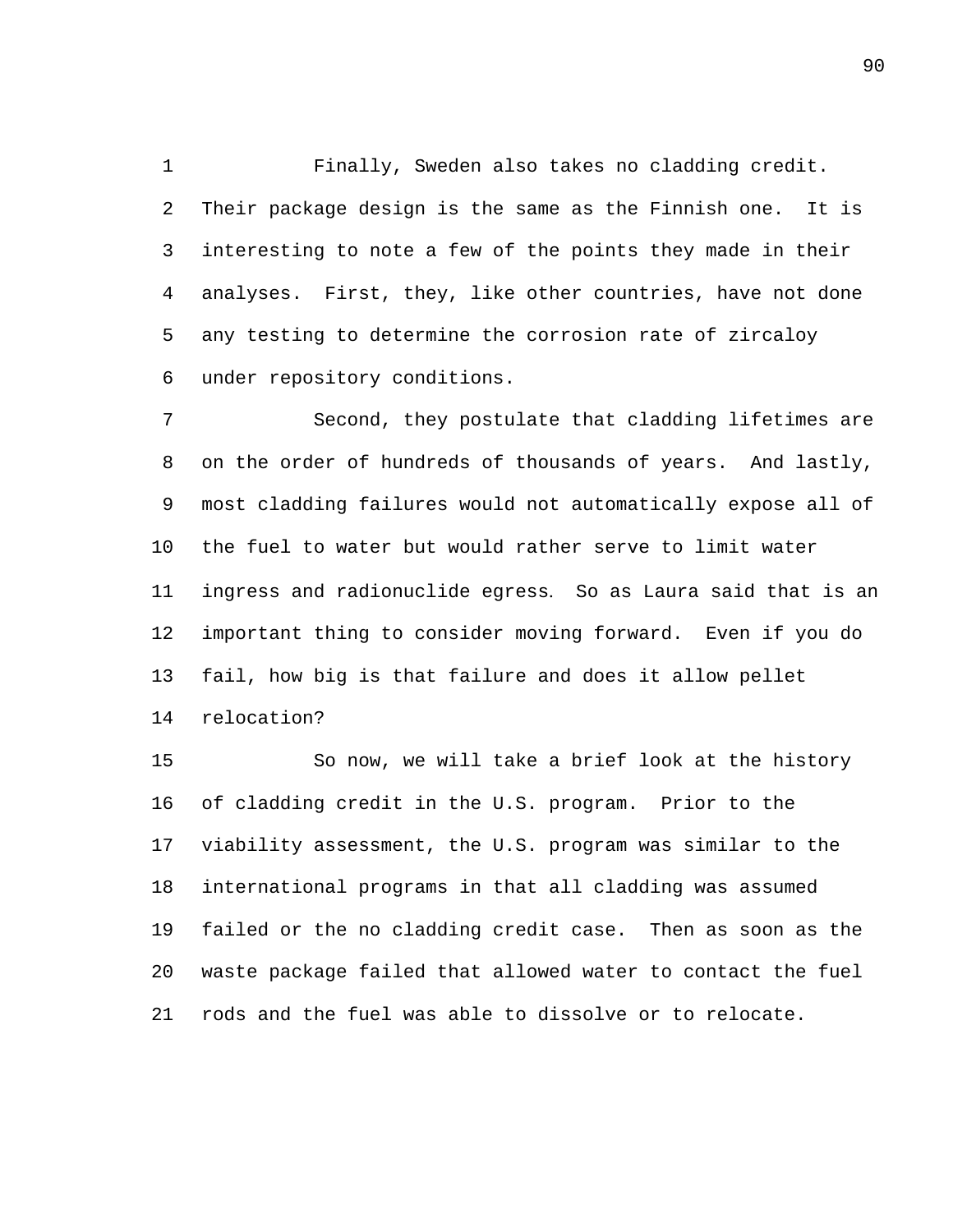For the viability assessment cladding credit was taken by first replacing that assumption of all cladding has failed, with only one and a quarter percent has failed based upon reactor record and that percentage is skewed high because of the relatively large number of failures on the order of three to five percent that occurred early on in the 1970s. The only cladding failure mechanisms considered under the VA were mechanical from rock fall and then general corrosion. And even then, there was no research on the corrosion rate of the Zircaloy. Rather it was assumed to be 1-3 orders of magnitude smaller than that of alloy 22. The TSPA-VA was subject to a peer review, and they found this approach to cladding credit may be optimistic because it did not consider other forms of degradation. But their key recommendation and finding was additional experimental data with a high pedigree under appropriate environmental conditions needed to be obtained to reduce uncertainties and provide the necessary confidence in the models.

 So, next came the site recommendation. Here a more detailed examination of the initial fraction of failed rods was performed and estimated failures following in reactor operations including handling dry storage and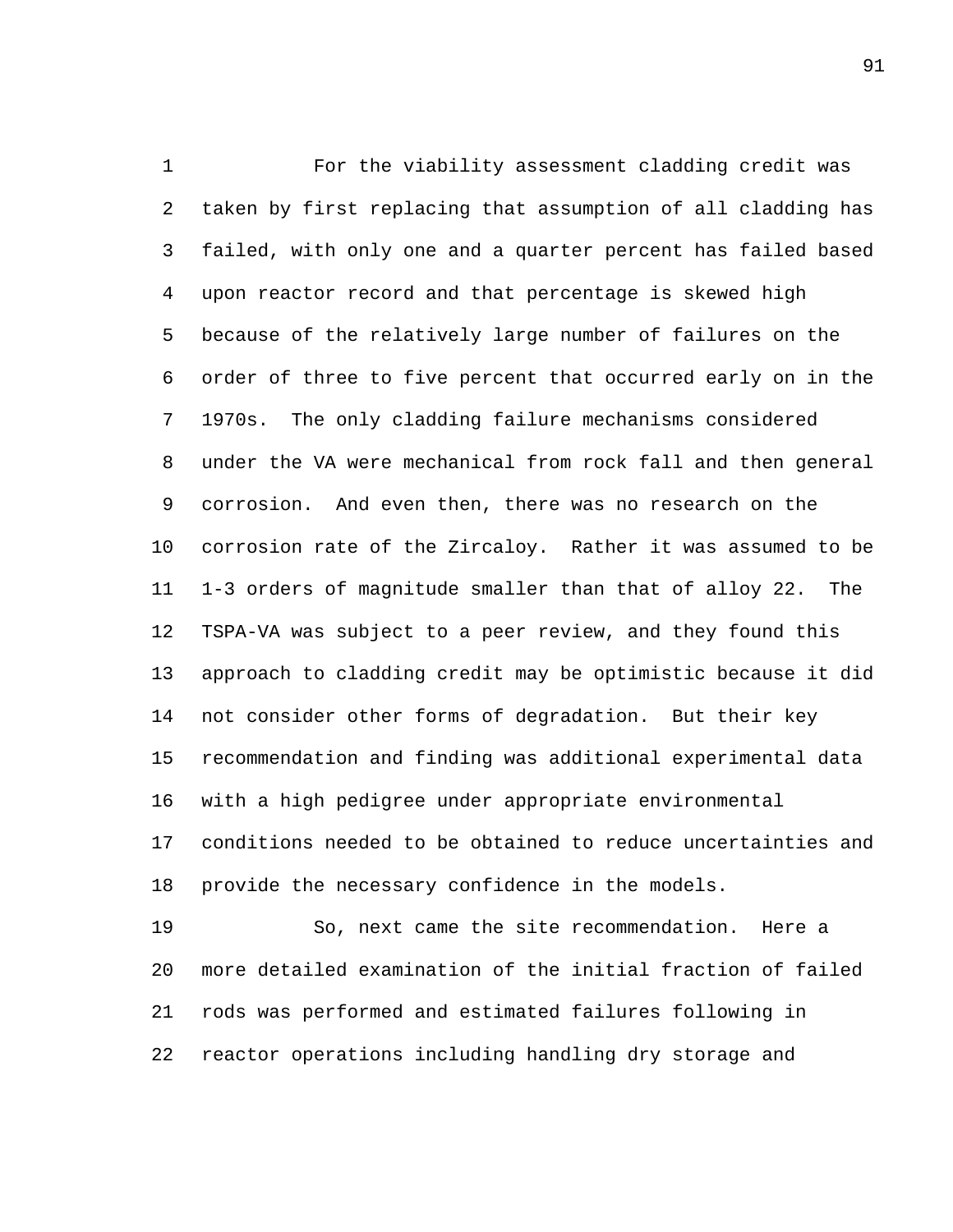transportation were added. Operationally, it was assumed waste packages would be loaded with a mixture of old and young spent fuel so we would have relatively consistent heat loadings and temperature distributions amongst packages. This loading results in the range of failed fuel shown here in the first sub-bullet, and based on the data at the time, it was estimated that there were on average 2.2 failed rods in every assembly that contained failed fuel.

9 A much more rigorous examination of cladding failure mechanisms was performed. However, the increase in temperature associated with criticality were not considered. Under the FEPs, features, events, and processes analysis, many mechanisms including the ones in the peer review of the viability assessment were analyzed. Mechanical failures remained important and failures from seismic events were also included. Creep failures and those from stress corrosion cracking were also considered. And the mechanism of the potential of localized corrosion of Zircaloy occurring as a result of dissolved fluoride in the groundwater was included as Laura indicated in that previous table.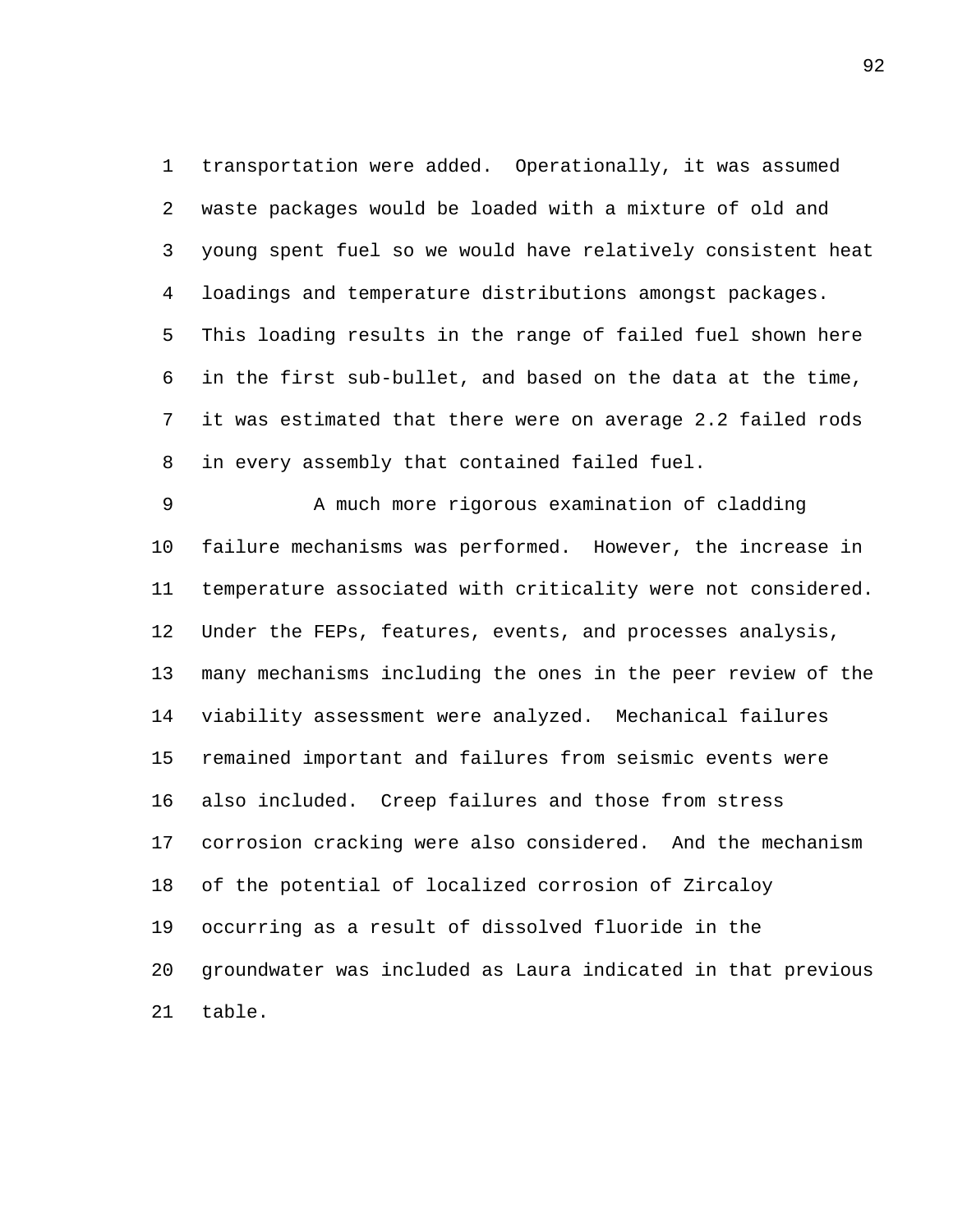Still, it was found cladding would remain a significant barrier beyond a hundred thousand years, which is what the Swedish program agreed with. A peer review of the TSPA site recommendation was performed by a team from the IAEA and NEA. And their two main conclusions with respect to cladding credit were that the mechanical and chemical effects of degradation of the basket components had not been accounted for. And there is still this feeling that the model and the approach to taking cladding credit was optimistic and additional efforts, both experimental and modeling, would be needed to reduce uncertainty and strengthen confidence.

 Because of those concerns about optimism for cladding performance, and the limited amount of quality data under applicable conditions, and because the overwhelming majority of spent fuel was to be loaded into the TADs, the transportation, aging, and disposal canisters, the license application took a different approach for cladding credit. A log uniform distribution between .01 and 1 percent was assumed failed upon emplacement. And note that the percentage of failed rods has been decreasing as we move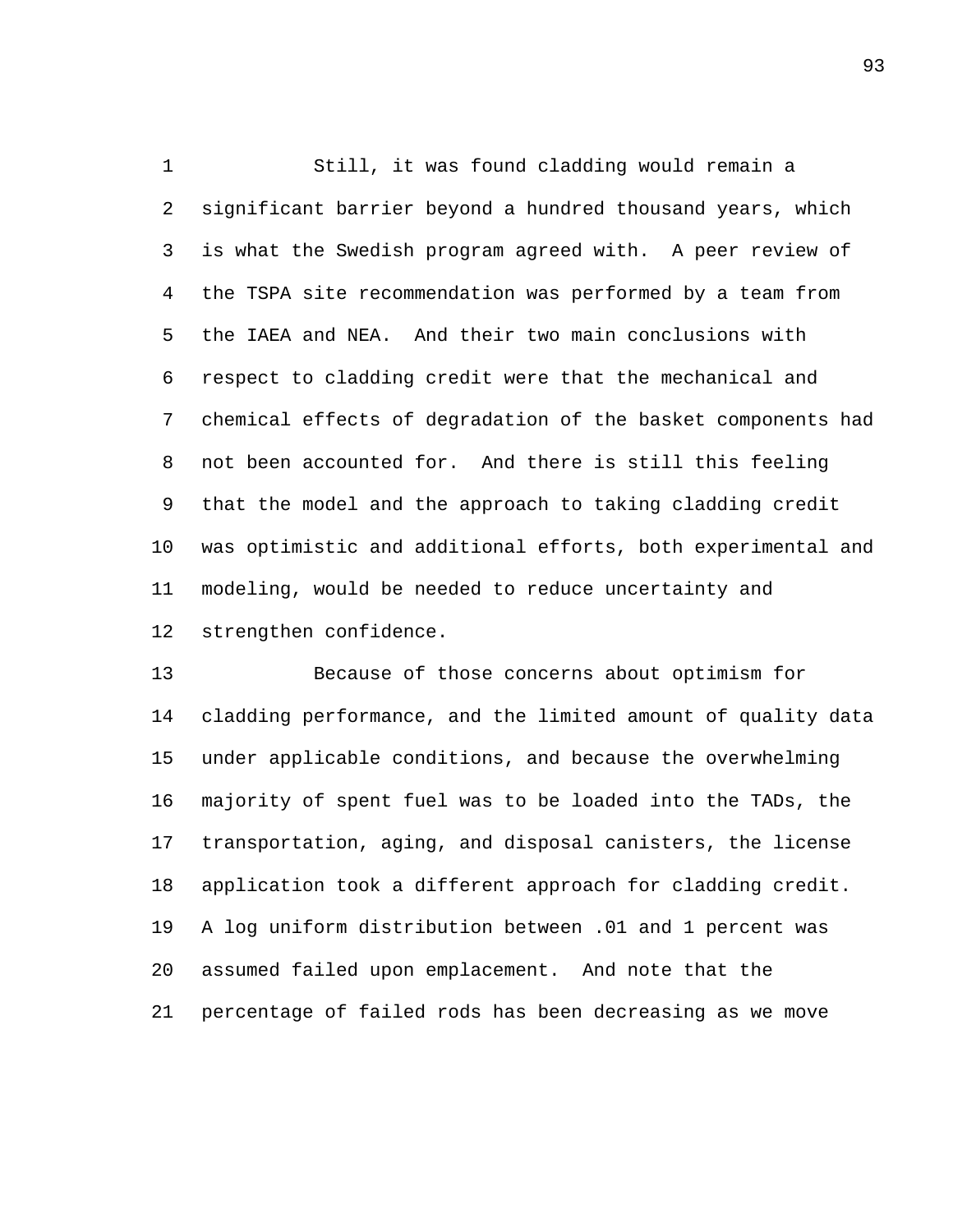from viability assessment, to site recommendation, to license application.

 Once a waste package failed and allowed water or air to contact the failed fuel rod, it was modeled that the cladding would split or unzip from end to end instantaneously, given the oxidizing environment and the conservative waste form degradation rates. That is a reasonable assumption for the geologic time scales and the time steps within the TSPA model.

 But now, instead of worrying about other failure mechanisms, it was simply assumed as soon as an area or patch of the drip shield and waste package failed, accounting for 20 percent of the area, the cladding under that patch was assumed to fail from static loading of rock fall. This then increased with the uniform distribution up to 50 percent of patch failure, and then after 50 percent, as the patch area increased, the cladding beneath would also fail, and the percent of rod failures increased linearly until you reached 100 percent.

 However, as we have pointed out, again, what is conservative for radionuclide release and dose calculations for safety assessment is not necessarily conservative for a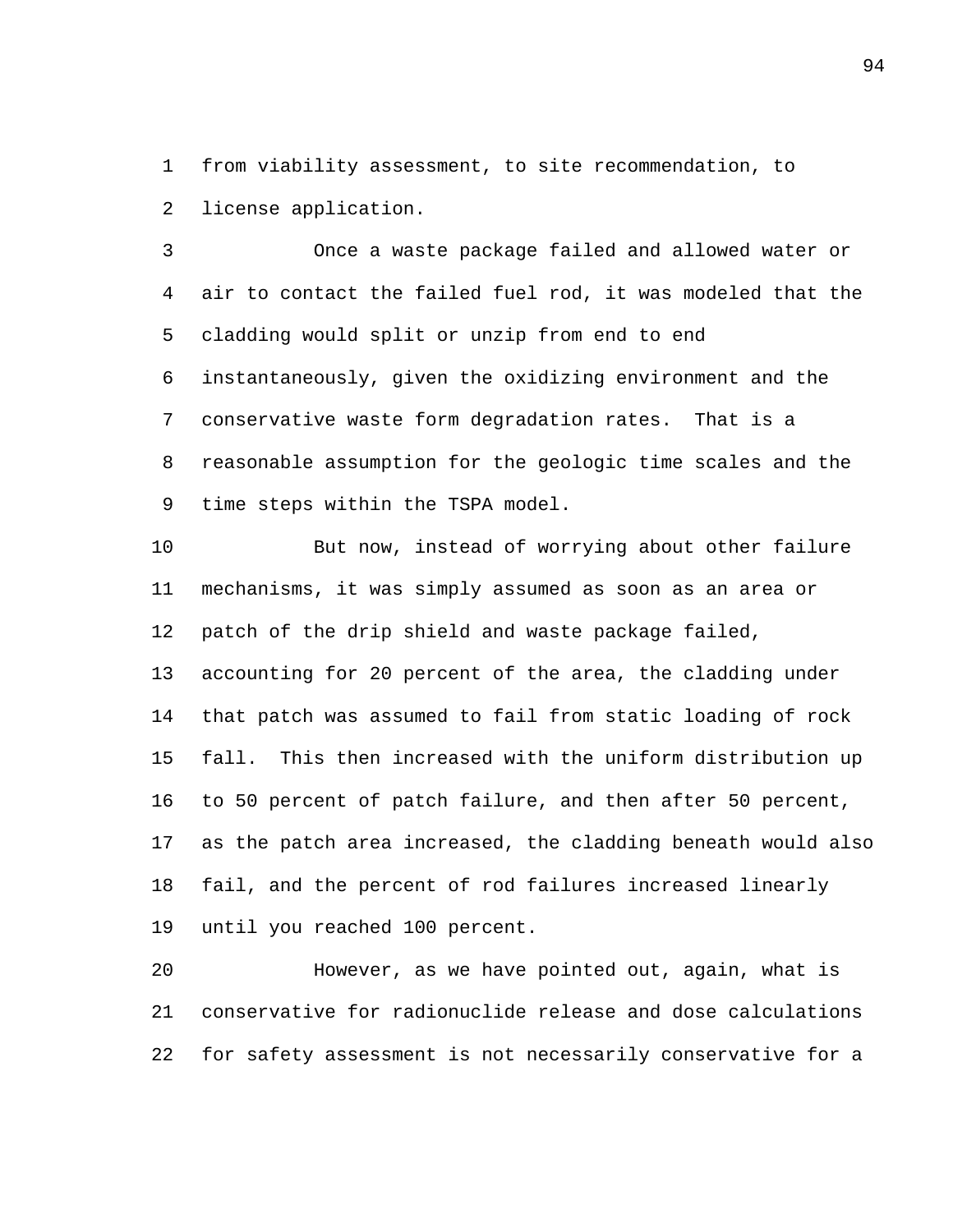criticality assessment. In this case if the cladding and fuel are modelled to degrade or relocate more rapidly than what would really happen in reality, that incorrectly reduces the likelihood of a criticality event.

 So, in order to better understand cladding and assembly hardware performance with either the safety case or criticality assessments we need to understand what has changed in the past two decades since most of that work was done. First, the development and deployment of more corrosion resistant alloys, starting the early 2000's. These new alloys such as M5, ZIRLO, and optimized ZIRLO, were designed to reduce the general corrosion or oxidation of the cladding during reactor operations. This is done through a combination of adjusting the alloy chemistry to include about 1 percent niobium as well as changes in the cladding texture or grain orientation. For reference, corrosion of Zircalloy 4 would basically be along the upper edges of this ZIRLO data and would be significantly higher than the M5 data points. One of the current limitations to burnup is that oxide thickness, which corresponds to thinning of the metal cladding, is limited to 100 microns.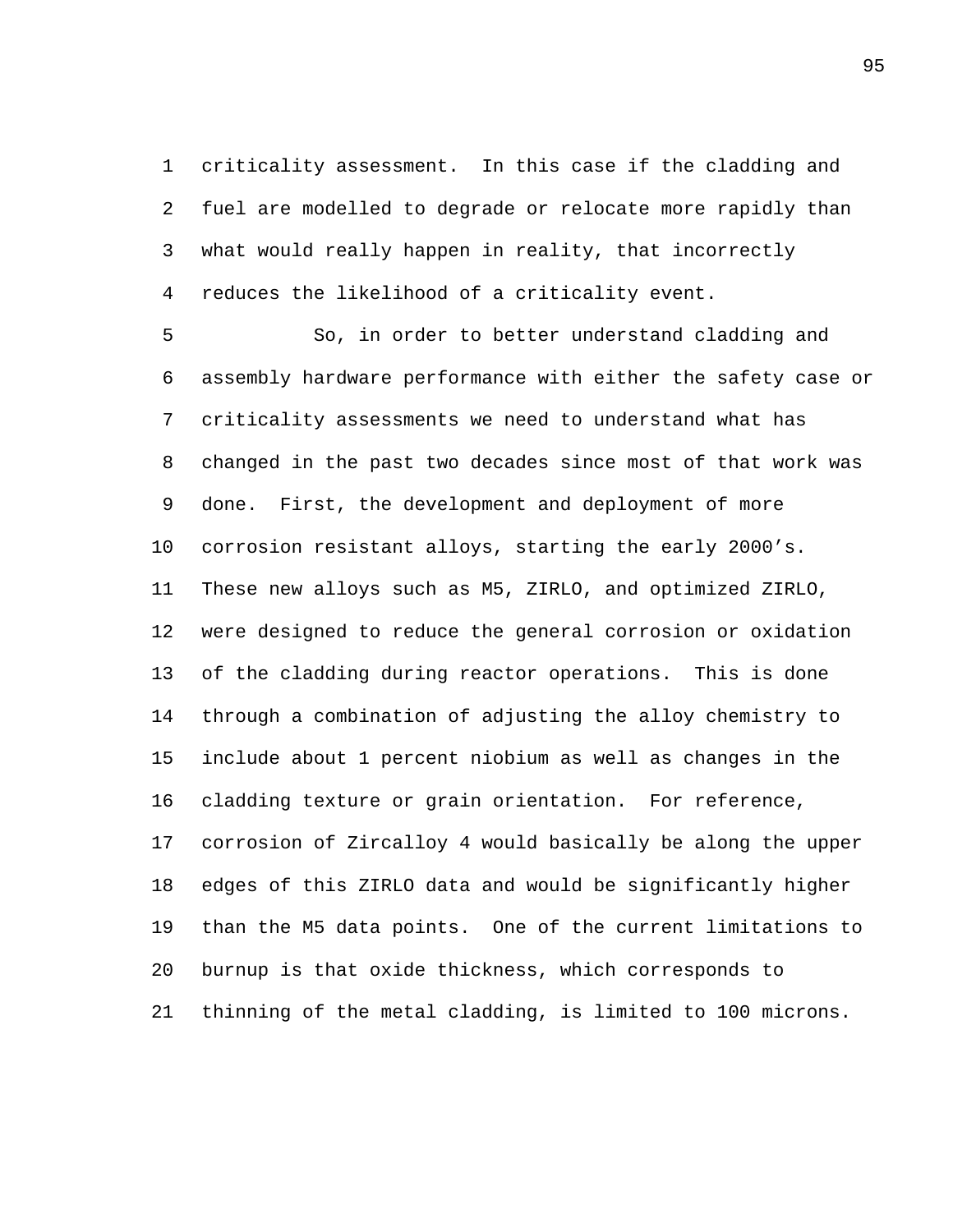In the push to provide more margin and go to even higher burnups, industry is now developing and deploying accident tolerant cladding, designed to further reduce oxidation and production of hydrogen as was the issue at Fukushima. Some of these design changes include a thin layer of chromium on the outer diameter of the cladding to resist oxidation and corrosion. In combination with these alloy developments has been a concerted effort by the nuclear industry to further reduce fuel failures.

 So, we see here on the figure on the left, the number of fuel failures has been trending downward since 1980. In the early 2000's the new cladding alloys were introduced and began to replace Zircaloy 4 in PWRs. In 2006, the Institute of Nuclear Power Operations set a very ambitious goal of zero failures by 2010. Together with utilities and vendors, a number of operational changes were implemented, such as increased surveillance and inspections, preventing reloading identified failed fuel back into a core, and better understanding the cause of failures and how to prevent them. We see that those efforts, while they have not yet achieved that goal of zero failures, combined with the new alloys has led to decreasing failures in the U.S. in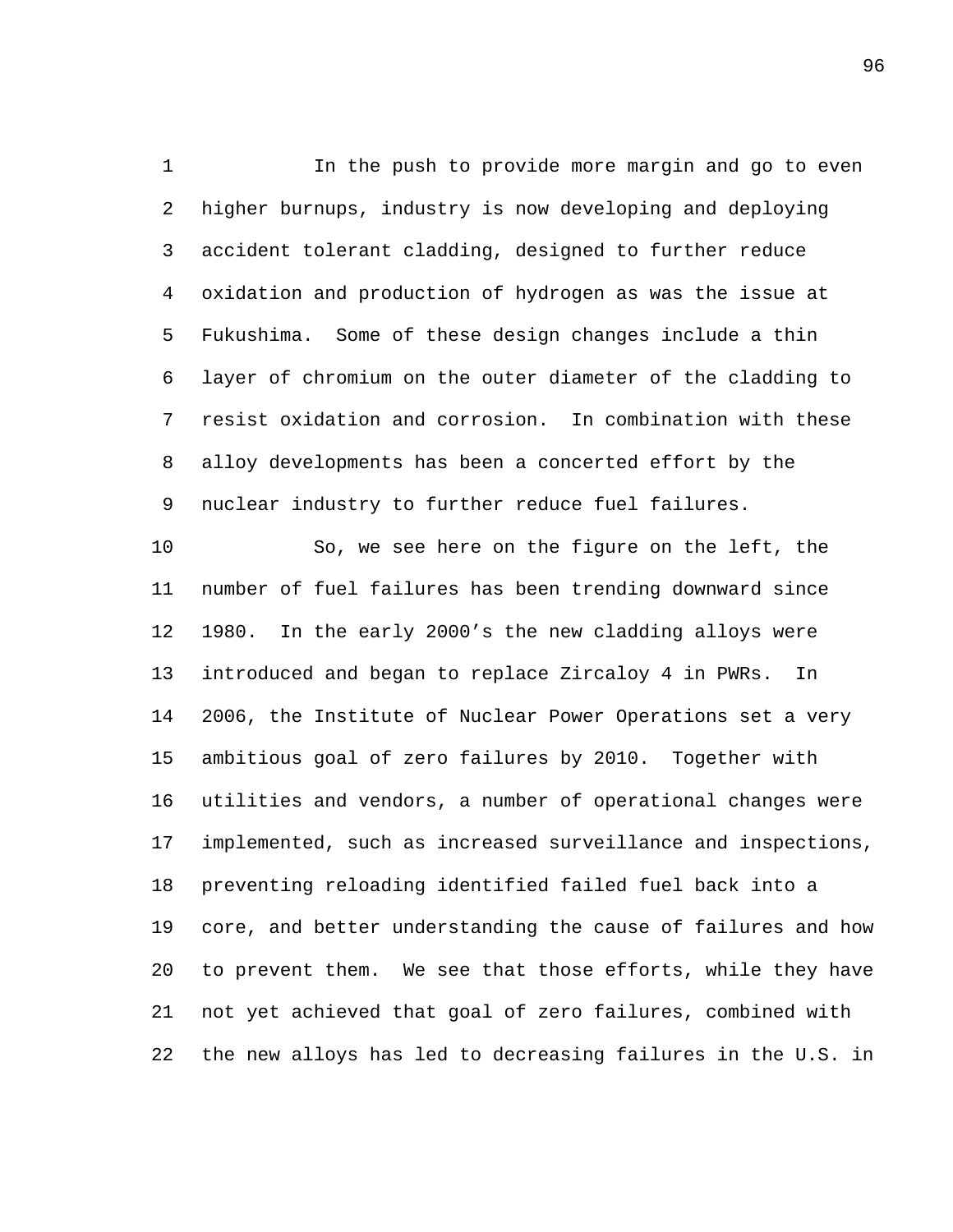both PWRs and BWRs. This upper graph shows the failure rate per million rods in PWRs with the U.S. in green, and the lower graphs shows the failure rates in BWRs with the U.S. in red.

 It is important to note that between 2010 and 2015, the PWR failure rate in the U.S. dropped by more than an order of magnitude. It is worth pointing out that the utilities also have excellent procedures to determine which assemblies contain failed fuel rods. And while it is not regulation, it is not guidance, it is common practice to load the dry storage canisters with intact fuel first and save the failed fuel towards the end often after the reactor has shut down. Thus, the overwhelming majority of canisters have no failures in them. Assemblies that do have failures, if the defect is known or suspected of being larger than 1 millimeter in any dimension, are placed in what is called a damaged fuel can. The number and location of damage fuel cans within a canister are limited as defined by the certificate of compliance for that system. So you won't have a canister full of nothing but failed fuel. And even for assemblies that do have failed fuel, that average number of failed rods per failed assembly has decreased from the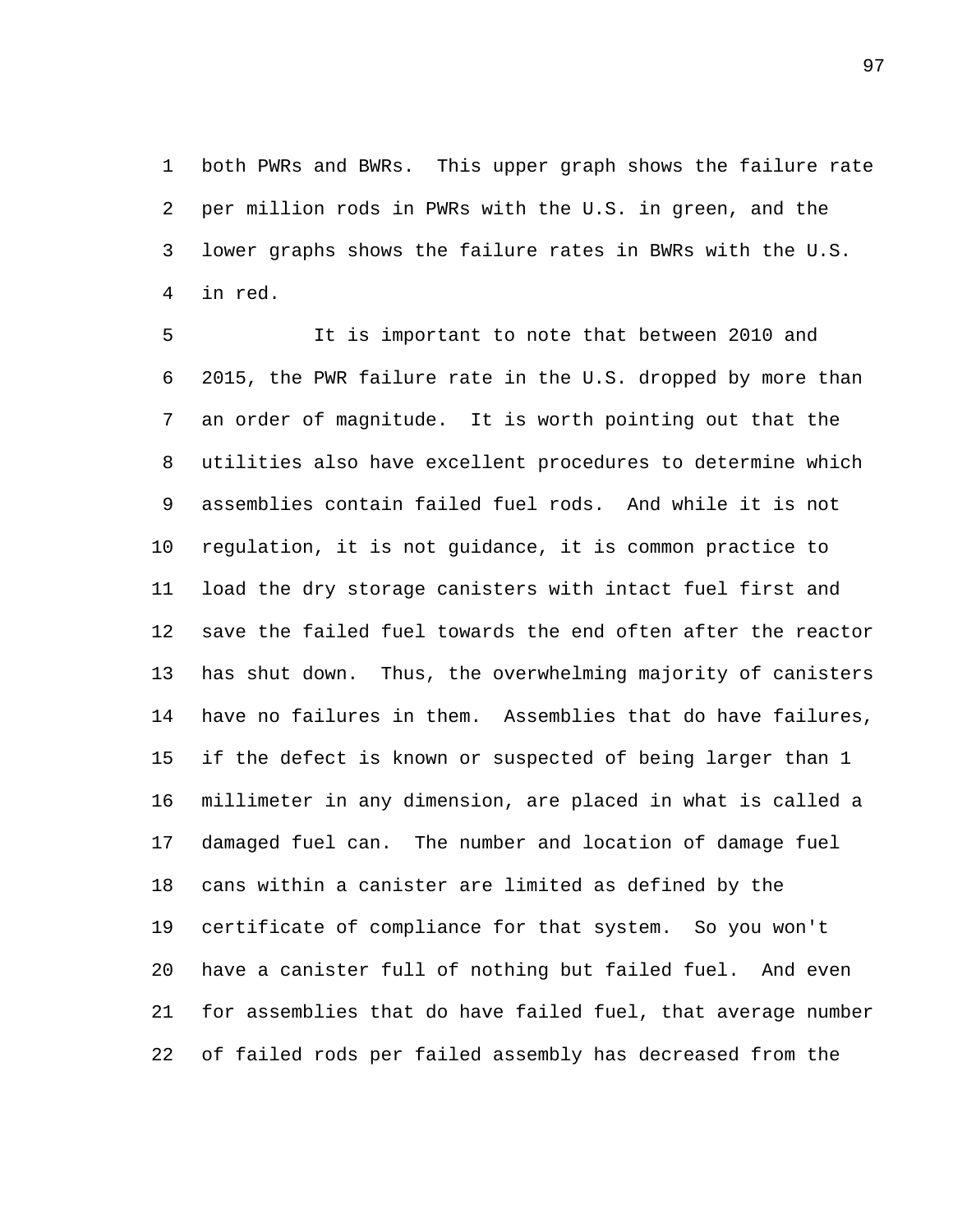2.2 that we had in the TSPA site recommendation to between 1 and 1.5, as recently reported by IAEA.

 Now we want to shift gears a little and take a look at some of the lessons we have learned from the storage and transportation work over the last decade within the spent fuel waste and science and technology program.

 We have previously reported on the high burnup spent fuel data project and the demonstration cask that was loaded in November 2017 at the North Anna nuclear generating station. Thermocouples inside that cask measured temperature during drying and they continue to monitor temperature as that cask sits on the pad. Those measurements, together with modelling performed by the program and international round robin sponsored by the EPRI Extended Storage Collaboration Program, showed that cladding temperatures were much lower than those predicted using the conservative methodologies employed by the vendors and utilities. The peak cladding temperature in the demo cask was only 237 degrees C well below the 348 degrees C modelled using standard conservative methodology. More importantly, the realistic rather than conservative models showed only a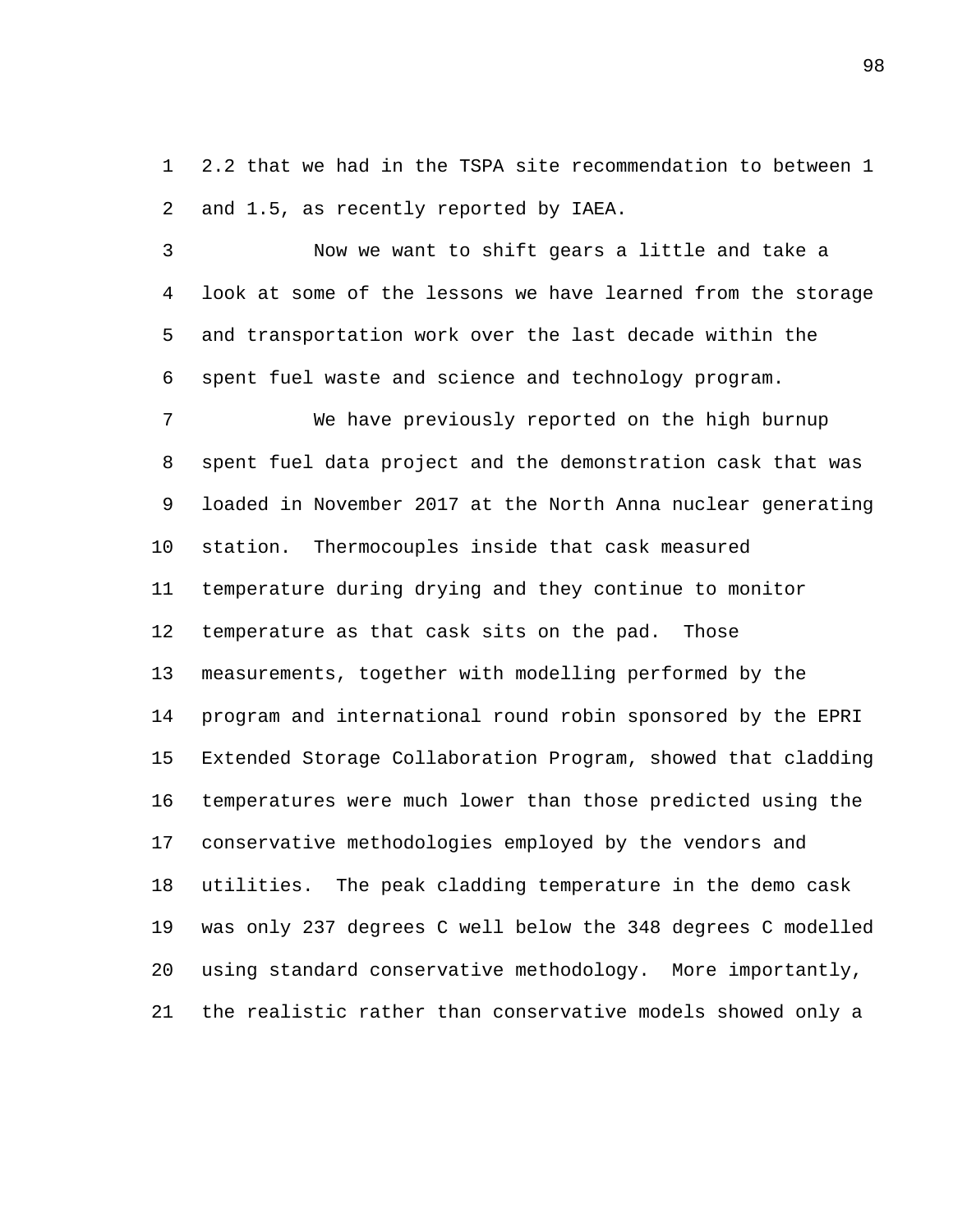fraction of percent of the cladding was at this peak temperature, barely visible in this figure on the left.

 When you account for the radial and axial temperature variations in a cask or a canister you get the broad temperature distribution shown here. A similar modeling effort was undertaken for a high heat load vertical canister system. Again, the peak temperature was well below that predicted using the conservative methodology used by vendors and utilities. And again, the radial and axial variations show that most of the cladding is significantly below the peak temperature. The applications and implications to a repository environment is that we can assume a conservative temperature for a safety case but if we assume a high bounding temperature or assume that all cladding and assembly hardware in a canister is at this bounding temperature, we will predict degradation or relocation faster than will occur in reality. And this would give a false conclusion that criticality would be terminated permanently based on this relocation sooner than it really would occur.

 The next thing we learn from the storage and transportation program, and specifically from the sibling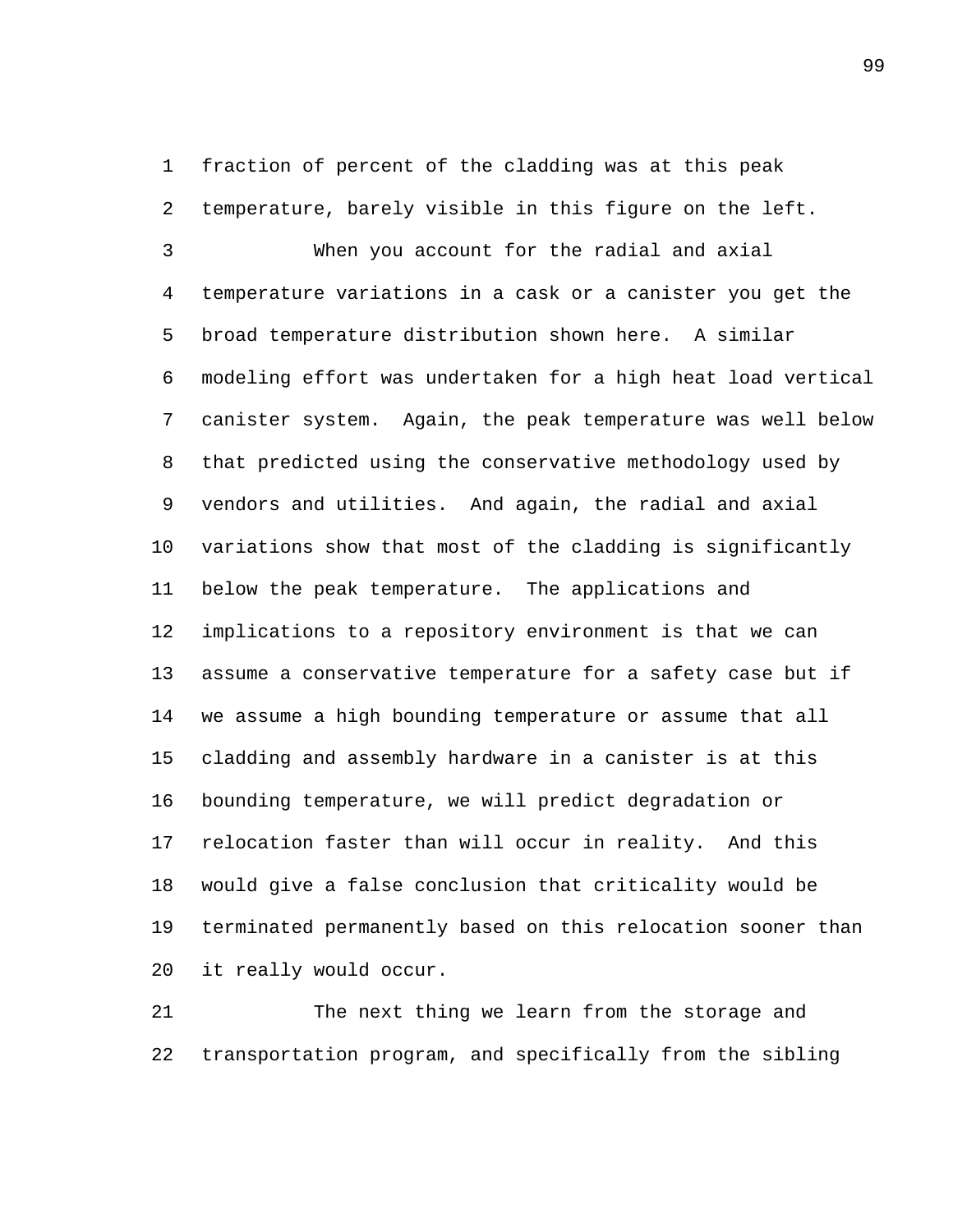pin testing, is that modern fuels have much lower end of life rod internal pressure than had been assumed for many years. These red squares and circles are data from rod puncture of the 25 sibling pins performed at Oak Ridge and Pacific Northwest National Laboratories.

 We see that the pressure is less than or equal to 4 megapascal for all rods except a few of much older Zircaloy 4 rods, which had higher initial helium fill pressure. Even when we consider this maximum of around 5 megapascals, and then we conservatively assume a uniform 400 degrees C temperature of the rod, the hoop stress is well below 90 megapascals. And 90 megapascal is almost universally acknowledged a threshold below which creep, stress corrosion cracking, and especially hydride reorientation is limited enough not to effect material properties and cladding performance.

 At the typical temperatures expected in a repository this hoop stress would be substantially lower. And as Laura said, for a postulated post-closure criticality in a shale environment with a peak temperature of 264 degrees C, even under a criticality, this hoop stress will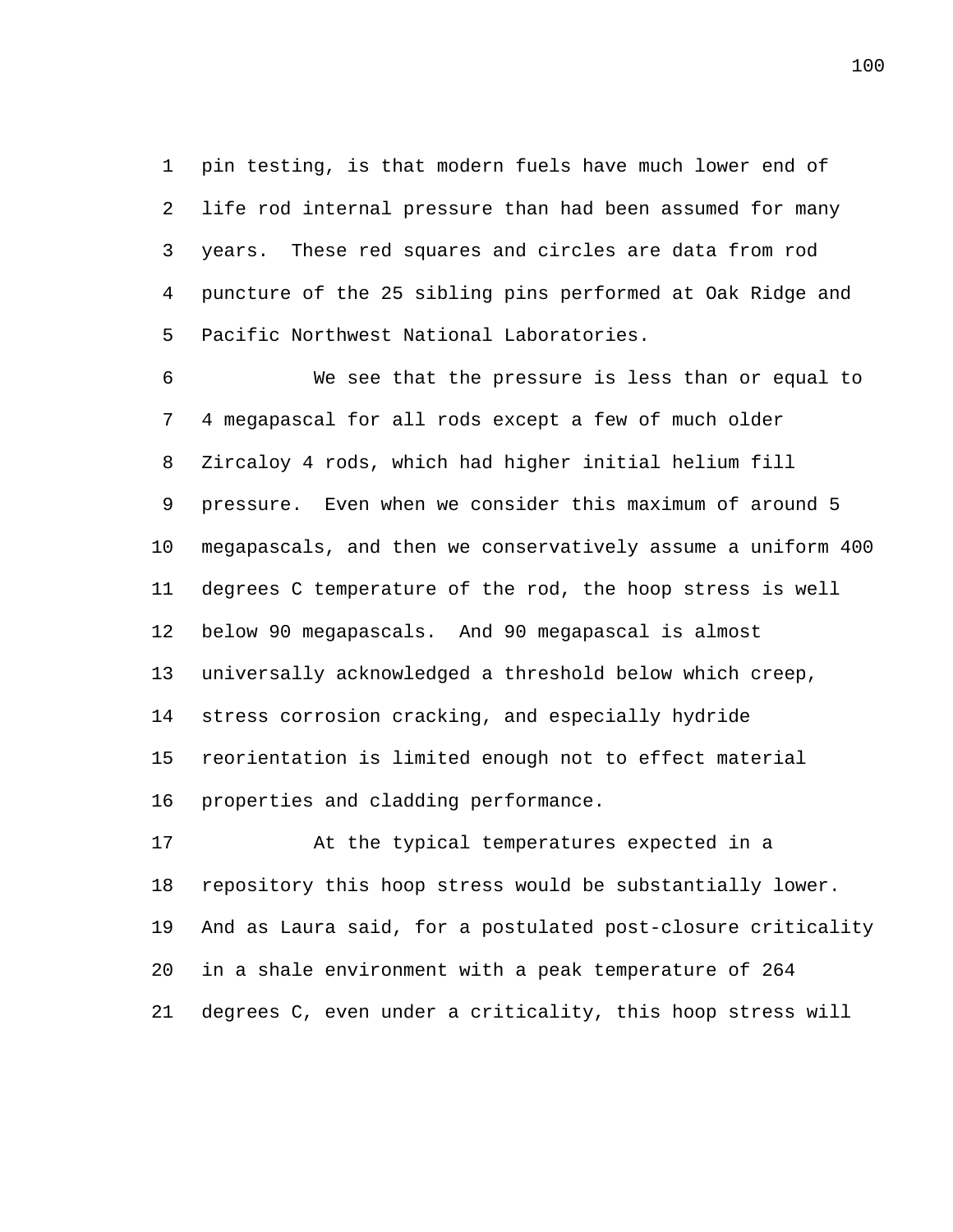be very low and so these mechanisms associated with internal pressure and hoop stress aren't considered important.

 And finally, the storage and transportation program has examined the effects of external loads on cladding. In previous Board meetings we have highlighted the multimodal transportation test that was performed in 2017. The test included handling, truck, ship, and rail testing. The maximum shock event from coupling two rail cars at 8 miles per hour had the kinetic energy equivalent of one rain drop hitting a rod. Similarly, the total accumulated damage from vibrations in a 2,000-mile rail trip 12 was less than 10 to the minus  $10^{th}$ . So, that means it would take over 10 billion trips of 2 thousand miles before fatigue failure would occur. The application to disposal is that failures during normal conditions of transportation are considered nil and we also believe we can take these models and extend them to look at mechanical loading and seismic events in a repository.

 Just briefly on this slide I show some reports and references to show there has been significant efforts by industry and the NRC over the past few years examining some of these same issues that I just described. It is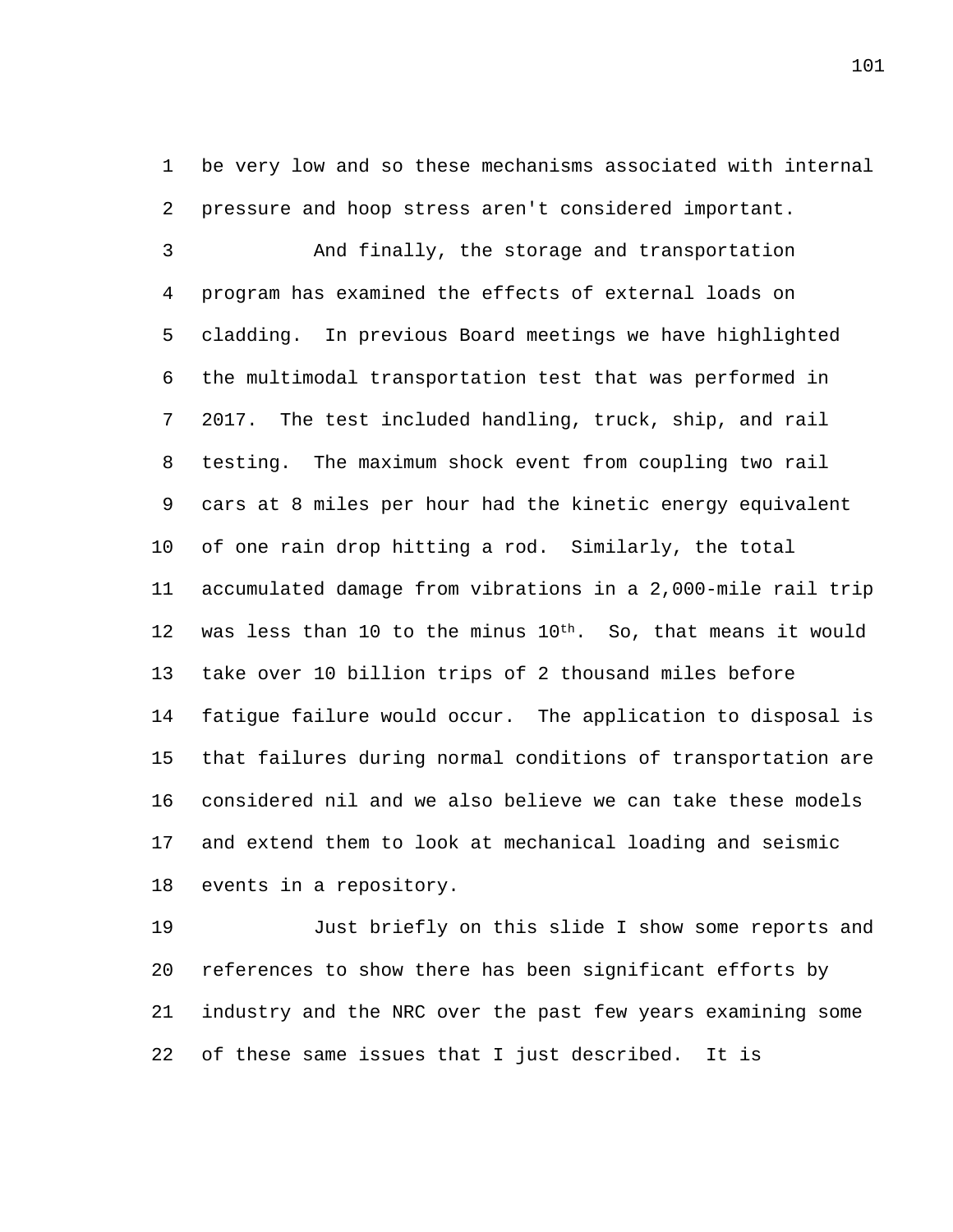recognized that the way decay heat is calculated is way too conservative. That thermal modeling practices also result in artificially high temperatures and more importantly, again, because of these lower temperatures and hoop stress very few degradation mechanisms are of concern during dry storage, including extended dry storage, and normal conditions of transport.

 So where does that leave us? First it is important to understand as Laura pointed out that those equations from Hillner was work performed by Bettis Atomic Power Laboratory on Zircaloy 2 and Zircaloy 4 not on any of the newer cladding alloys. Bettis performed 22 static autoclave tests, with each test containing between 3 and 71 unirradiated specimens or coupons, of either Zirc-2 or Zirc- 4. The tests were conducted at five temperatures between 271 and 360 degrees C, with almost half the tests performed at the highest temperature.

 Oxidation was determined based on weight gain of the samples, and the maximum weight gain for any specimen corresponded to corrosion of about 0.11 millimeters or halfway through the thickness of grid spacer wall or 20 percent of the wall of a typical 17 by 17 PWR fuel rod. And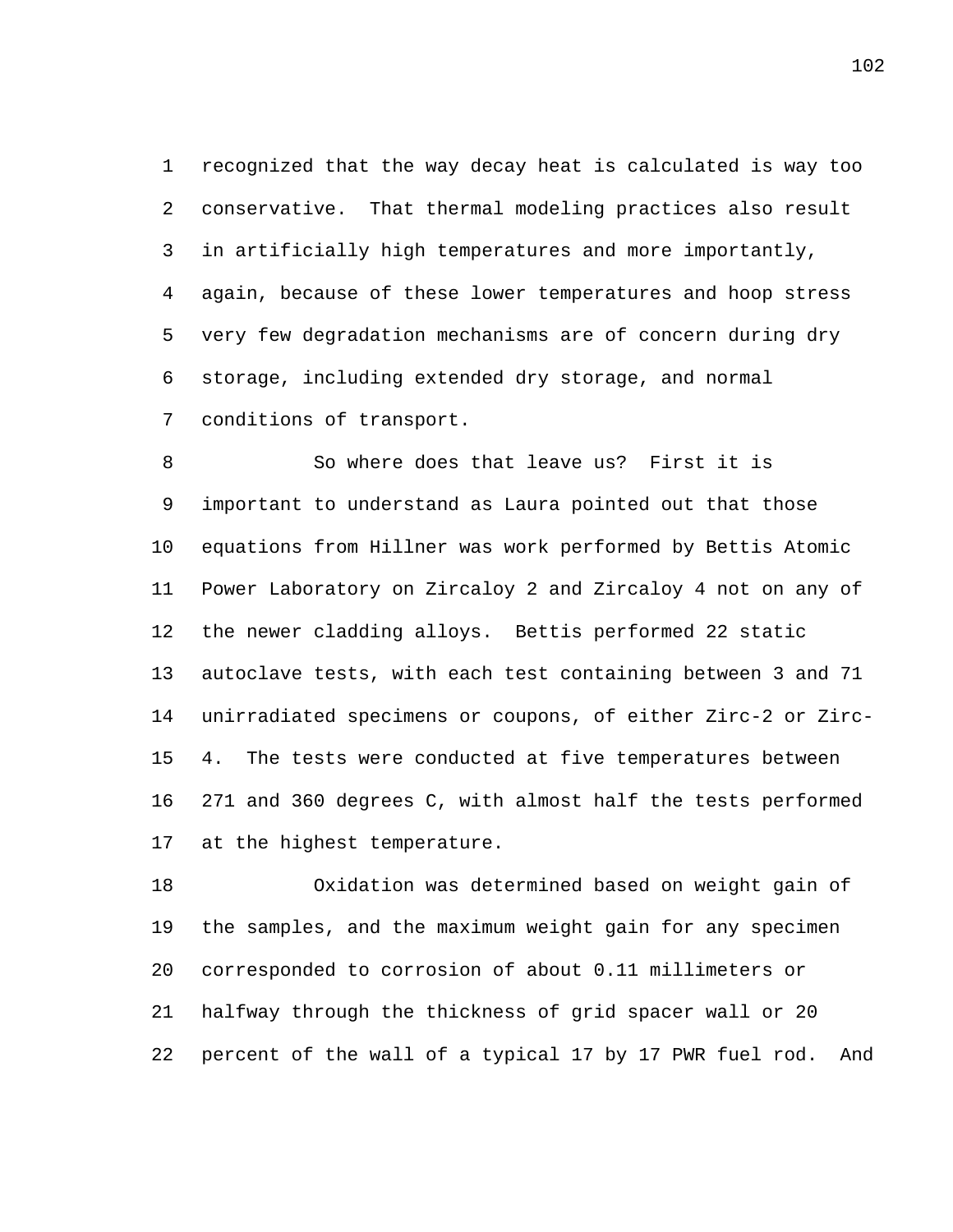this was exposure for 17 and a half years at 338 degrees C. The maximum exposure, as Laura said, was 29 years for two of the tests conducted at 316 degrees C and that resulted in only 6 to 7 percent of the cladding wall thickness corroding.

 There was only one test run at 271 degrees C, which again is just slightly above that estimated peak temperature of criticality in a shale environment. It was performed only on four different coupons of Zircaloy 2 and had a weight gain corresponding to a corrosion of about .5 percent of the cladding wall thickness, so about 1.2 percent of the grid spacer wall thickness over 8 years. And Hillner et al. noted in that test, they were still in the stage one corrosion regime. Starting this fiscal year, we have been putting together the high-level ideas for a test plan needed today either take cladding credit for the safety case or to determine if grid spacer degradation will result in termination of a criticality event. Work by Bettis will need to be expanded to include the newer alloys, as shown here, especially those used to manufacture grid spacers. The alternative is we have to assume that the assemblies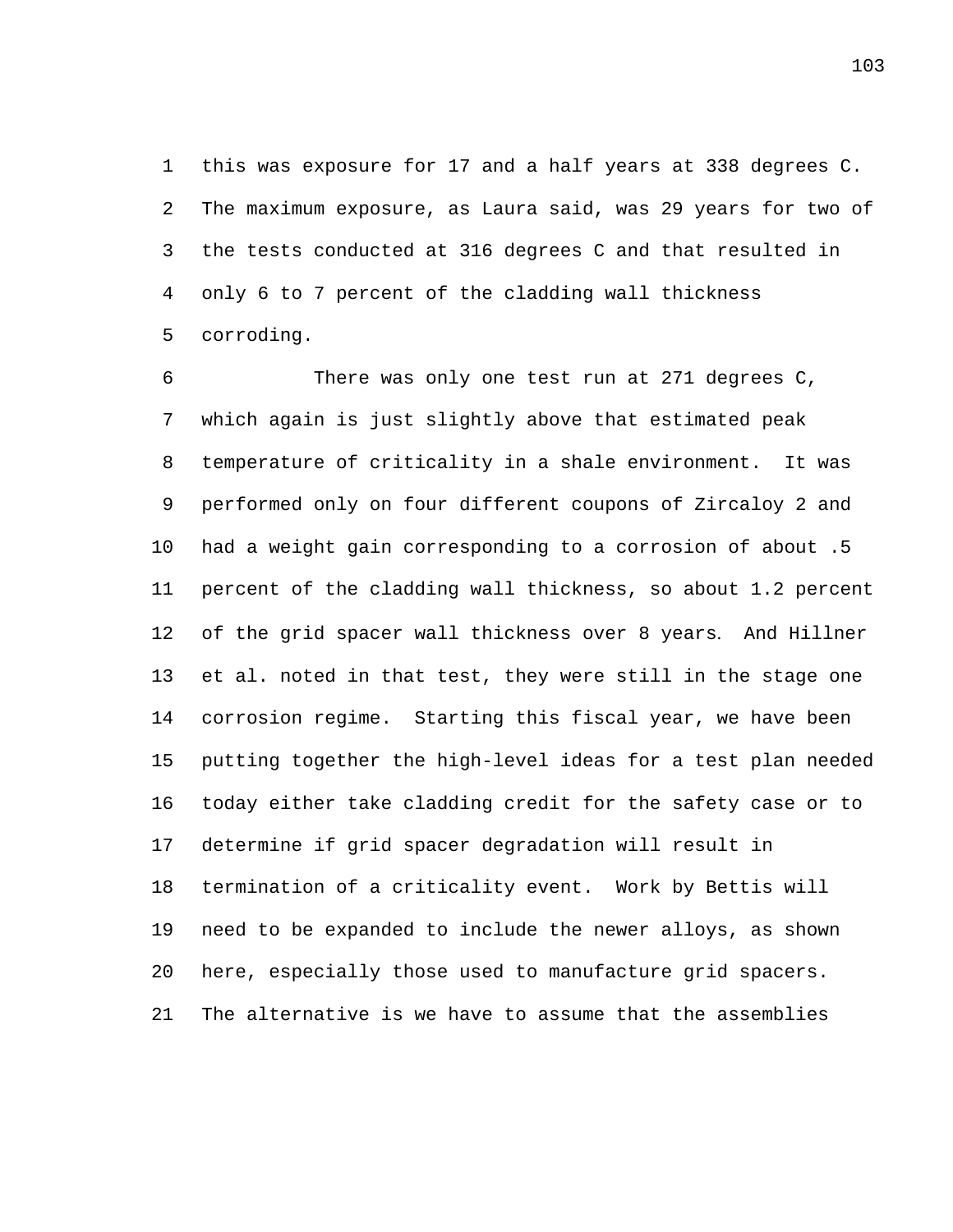made with these alloys remain critical until conditions other than rod or pellet relocation result in termination.

 Second, we see from the Bettis tests that long term tests need to be performed over a range of temperatures but especially in the range of interest, which for us is 150 to 275 degrees C. So that we can verify this Arrhenius temperature dependance and accelerating the test may not be possible. You can't just increase the temperature and expect to have the same result. Or artificially increase it. So, what we are looking at is the possibility of growing the initial or stage one oxide layers at a higher temperature and then decreasing the temperature so we can determine the stage two corrosion rate in a much shorter time period. It is also unknown if the rate increases, decreases or remains the same after corrosion beyond the 20 percent maximum that was observed in the Bettis test. That is, is there a stage three rate?

 And third, as shown as Laura said this report by IAEA based on limited data says that the corrosion rate is faster by a factor of 2 to 20 for irradiated materials in a reactor than for similar materials tested under similar conditions even including a radiation field when this is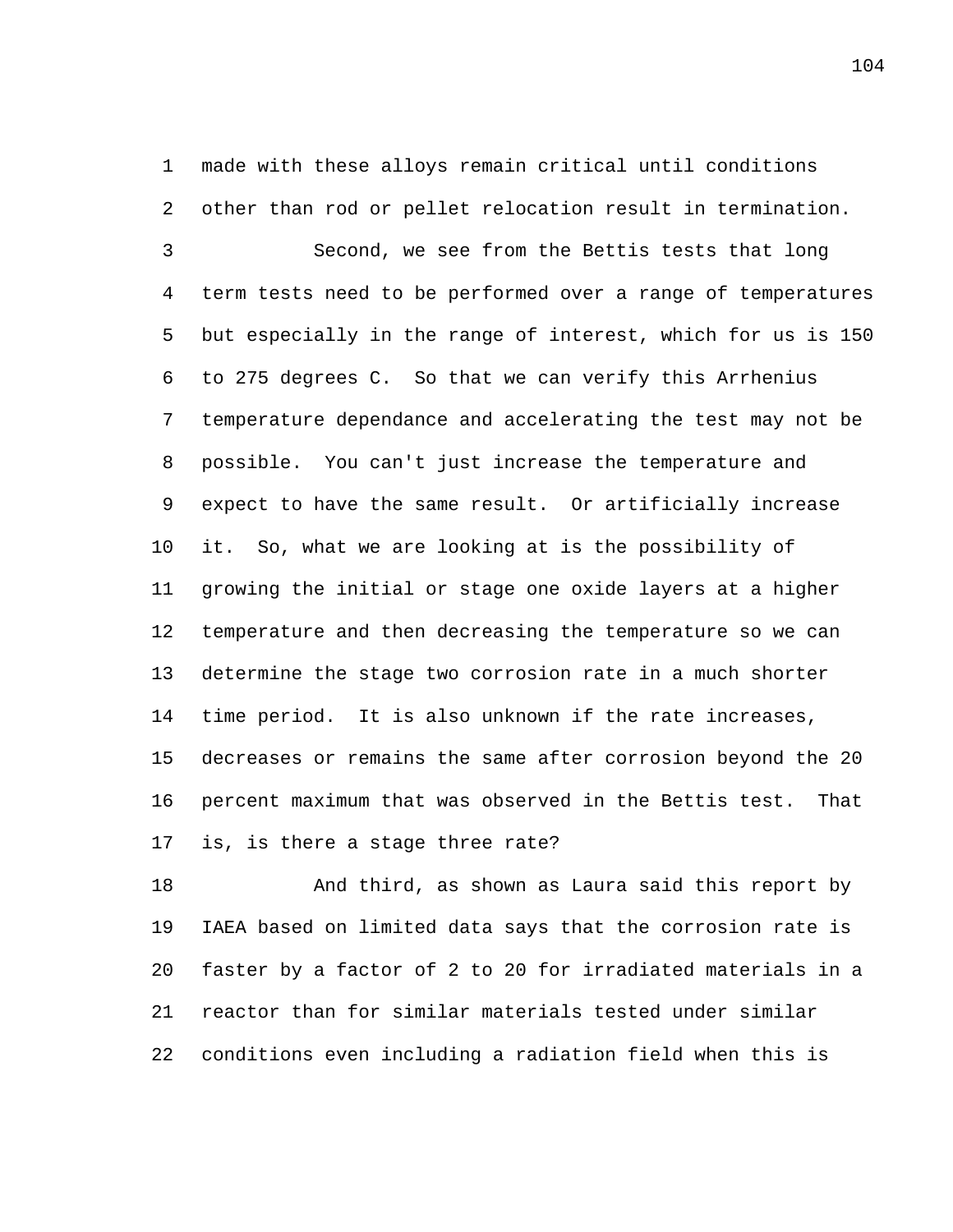outside of the reactor. And that is why, as Laura said, the rate was multiplied by a factor of two.

 A recent book published by Olander and Motta, lists some of the possible factors why in-reactor corrosion is faster than ex-reactor under similar conditions. Some of these include the internal heat flux from within the rod as opposed to an externally applied temperature like in an autoclave test. The effect of the hydride rim on the cladding outer diameter might have some sort of effect on the corrosion mechanism. Radiation damage to metal and oxide layers and the effects of water radiolysis creating radicals and highly oxidizing species.

 It will be necessary for a test matrix to consider these effects and determine the difference between the un- irradiated and irradiated conditions. One other factor is that lab tests including the Bettis test are traditionally performed statically as compared to the high flow rates in a reactor, and if the high flow rates increase the corrosion rate, then a static test would be much more applicable to what is expected in a repository, even during criticality events.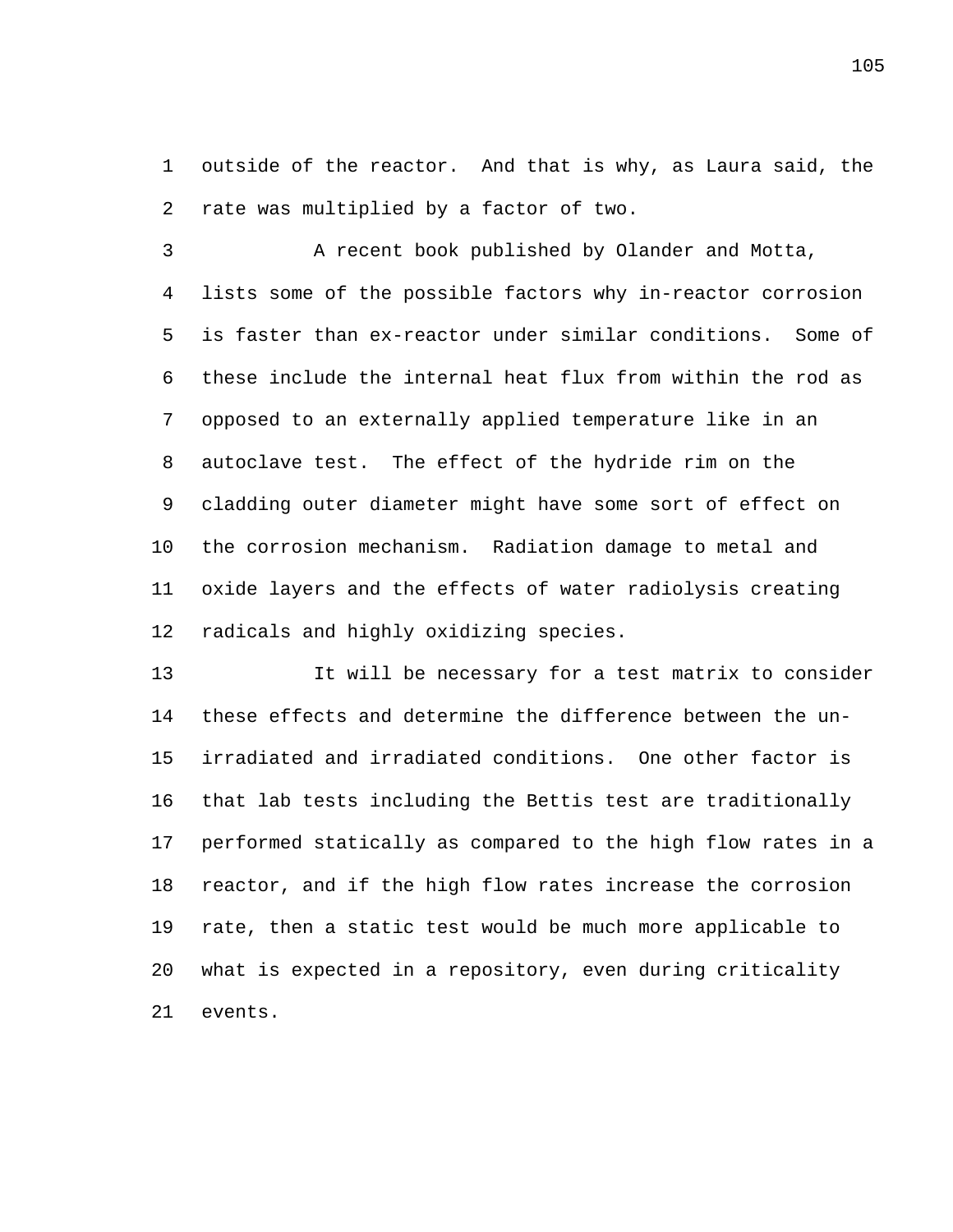So lastly, as noted by the peer review of the TSPA site recommendation, as well as one of the questions posed by the Board, it is also important to understand the effects of water chemistry and how it changes over time and possibly effect the corrosion rates of the cladding and the assembly hardware. These changes could come from degradation of the canister, the basket, the spent fuel, in addition to contributions from other engineered or natural barriers.

 The figure here shows the basket for one of the canister systems made by NAC international. And if you picture this lying horizontally in a repository, then as the basket walls corrode and weaken, they are stainless steel aluminum so they will degrade relatively quickly, the upper assemblies could collapse down on the lower assemblies and the question becomes if the mechanical impact and load could accelerate the relocation of fuel rods, so the geometry is no longer supportive of a criticality. And again, as Laura pointed out generic studies on a repository environment in alluvium has identified that fluoride enhanced corrosion may be possible. So, the test matrix needs to examine the condition described here as well.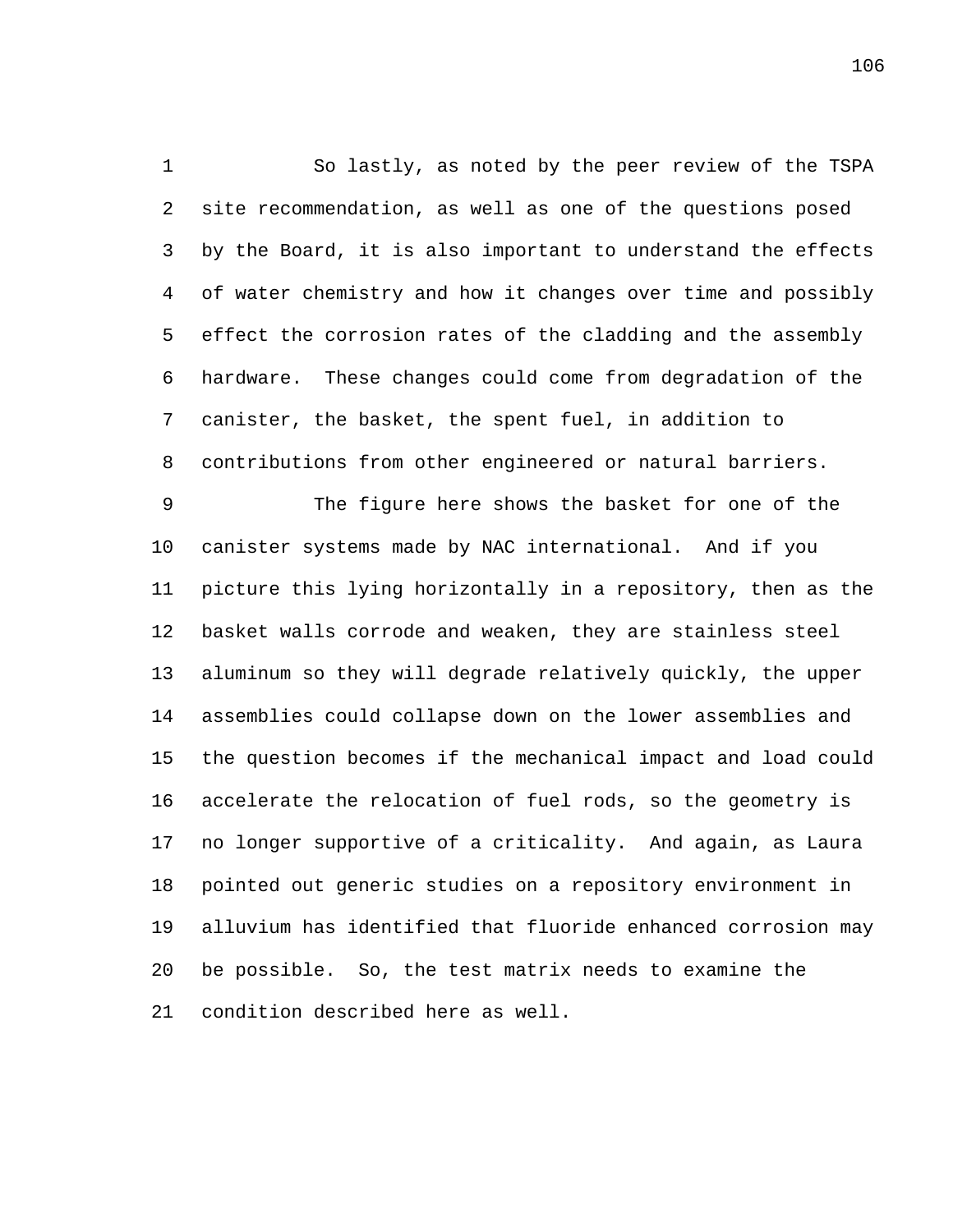Very quickly to summarize, it is fairly well accepted that cladding and assembly hardware, made of similar materials, will have lifetimes on the orders of hundreds of thousands of years in a repository under normal conditions namely temperature around 100 degrees C or less. However, there is minimal experimental data under relevant conditions to provide the confidence needed. Cladding failure rates in the reactor are decreasing and are expected to continue do so as the industry moves to higher burnups because of the implementation of these new alloys, accident tolerant fuel design and other improved designs and practices.

 Testing today by the SFWST program shows that cladding integrity won't be challenged in storage, wet or dry, short term or long term, or under normal conditions of transportation. We are starting this year to develop this framework for a testing and modeling program focused mainly on the effects of potential criticality, specifically the higher temperature between 150 and 275 degrees C, as well as the potential concentration of elements, such as fluoride, to determine if cladding and assembly hardware corrosion may result in relocation that would permanently terminate a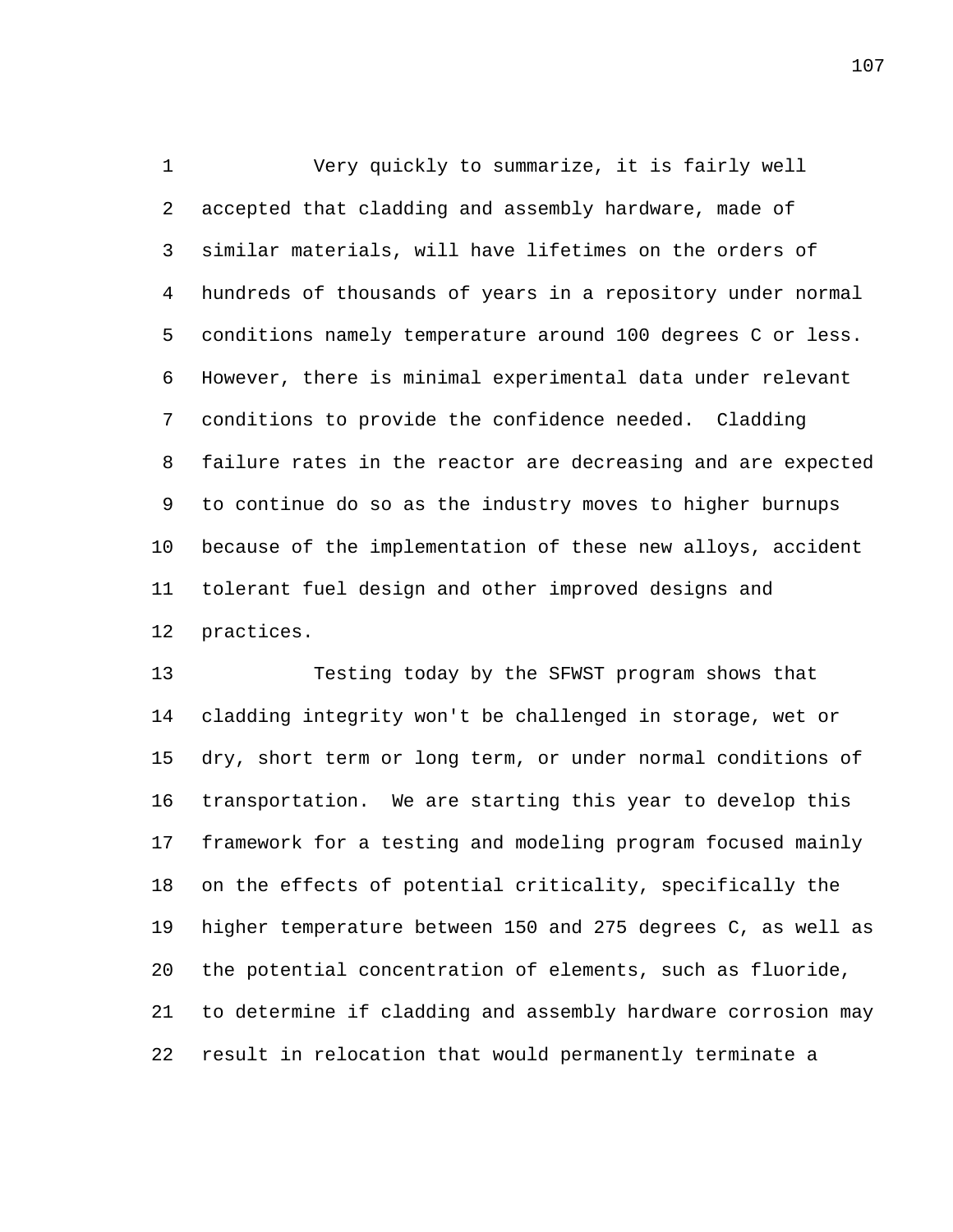criticality. And as you have seen from the data, a testing program would need to be very long term and look at the differences between in-reactor versus ex-reactor.

 Lastly a slide where we have the references for all the data mentioned in this report. With that, are there any questions?

 BAHR: Thank you Brady and thank you Laura. Just Brady you talked about the newer cladding compositions. What 9 percentage of the inventory of spent fuel that we have -- has those newer compositions versus much older fuel?

 BRADY: I don't have the exact numbers but in PWRs the M5 and the ZIRLO, took the place of Zirc 4 almost exclusively very early on in the 2000s. Everything since then in PWRs is newer.

 The BWRs still basically use the Zircalloy 2 although that is changing as well. And I do want to point out even separate from accident tolerant fuels there are other alloys currently being developed and other designs. It is constantly changing and improving. But I can look in some of the reports and get that number to you of what the percentage is.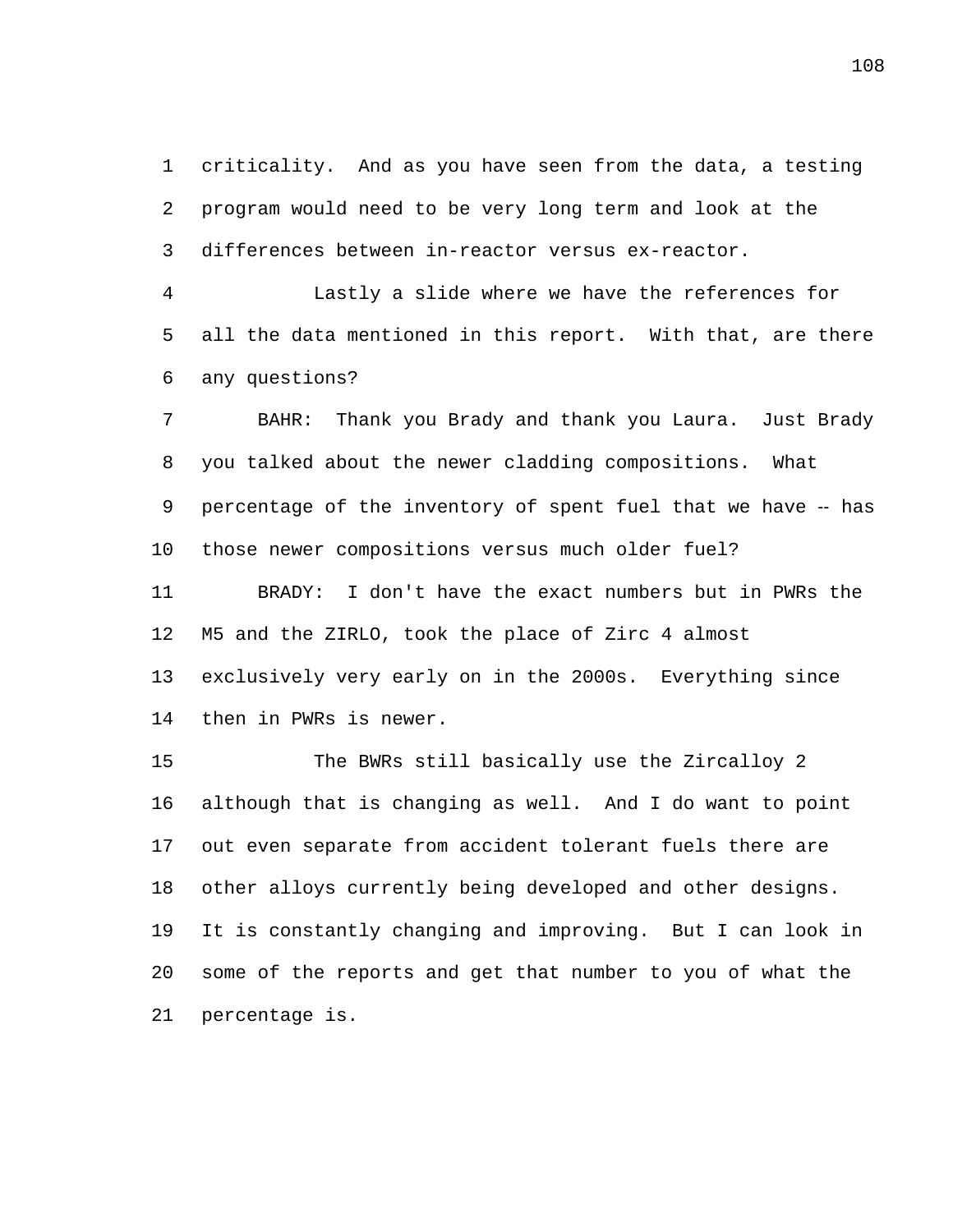BAHR: I guess the bigger question is what is the implication of the fact that ‑‑ we can't make all of these analyses based only on the newer fuel types because we do have a lot of fuel that is older that will go into a repository, might go into a repository first because it would be older and colder.

 BRADY: Correct and I will echo what was said earlier about the use of the UNF-ST&DARDS database. So that looks at each canister that is loaded and looks at the inventory of it. We will actually know for each canister what material the assemblies are made out of and be able to judge accordingly.

 BAHR: Okay. Thank you. Do we have questions from Board members? I see Lee Peddicord's hand up first.

 PEDDICORD: Yeah, Brady and Laura thank you very much. Very interesting stuff. The takeaway seems to be at the end of life we have a hard time to make the stuff critical to reactor when you have all spent fuel it is even tougher. The question kind of building on your last point and what Dr. Bahr was discussing. So, everything going forward appears to make the issue less and less likely is the takeaway. As we pull the string and go backward in time.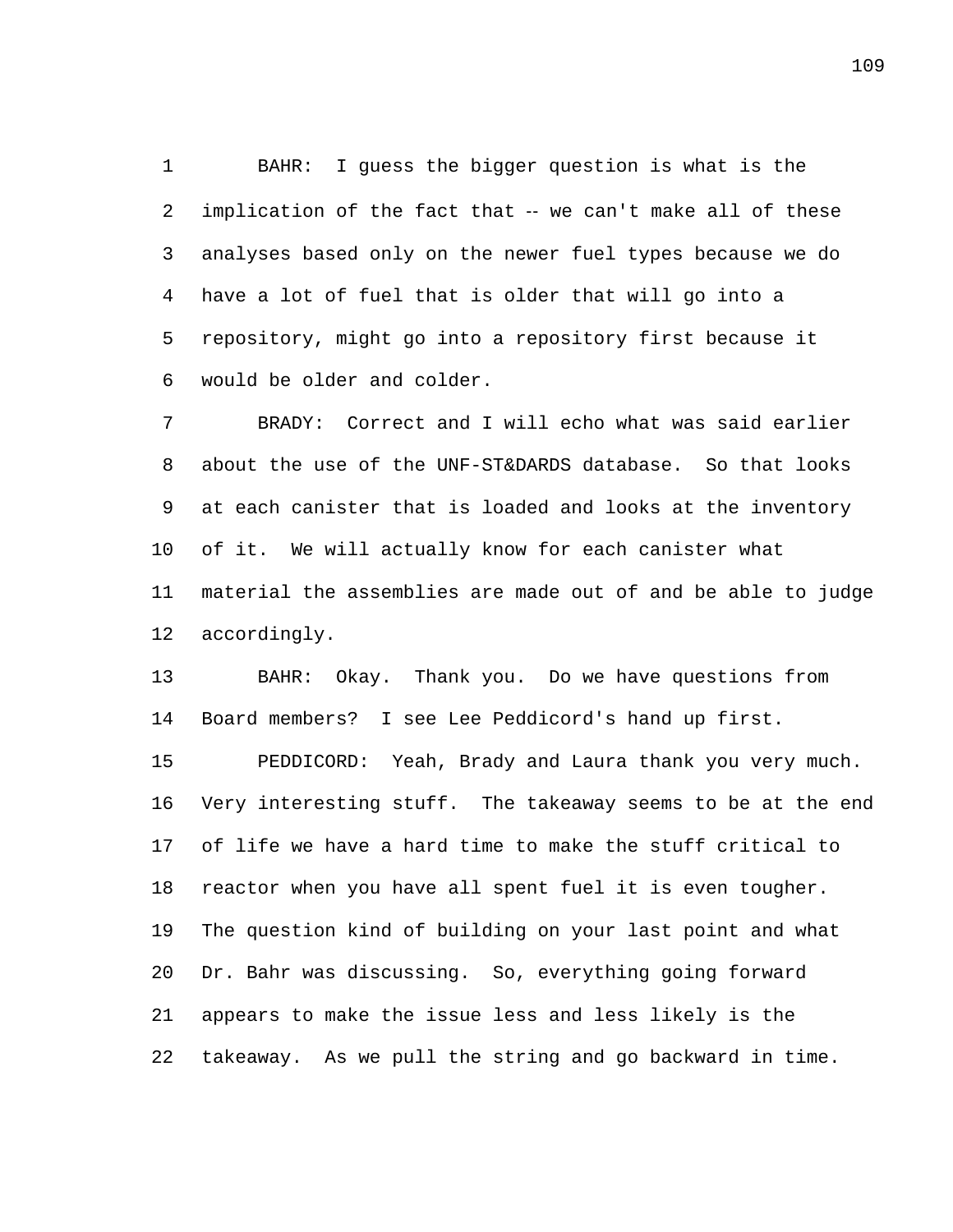1 Do you find there is increased -- I don't want to say vulnerability but a possibility of criticality or these effects as you get back into the very early fuel designs? I am thinking about PWRs when these were 14 by 14 arrays, larger diameter fuel pins for the boiling water reactors 7x7. Is criticality analysis sensitive to any of those parameters or does it not make much difference and mostly depend on these materials used?

 BRADY: So, I was not directly involved in that analysis. Laura, do you have that.

 PRICE: I was not directly involved either. I couldn't give you the answer to that. I am sure it could be Oak Ridge might be able to tell you. People who did the calculations on those DPCs containing those fuels could probably tell you the answer to that, but I don't know. PEDDICORD: Where I was going with this maybe there is a small subset that might need a little more attention. We heard about these possible counter measures and injectable foam and stuff like that. So, maybe it would be really just the DPCs that would have these things early in use of nuclear energy that need the most attention. But that's speculation on my part.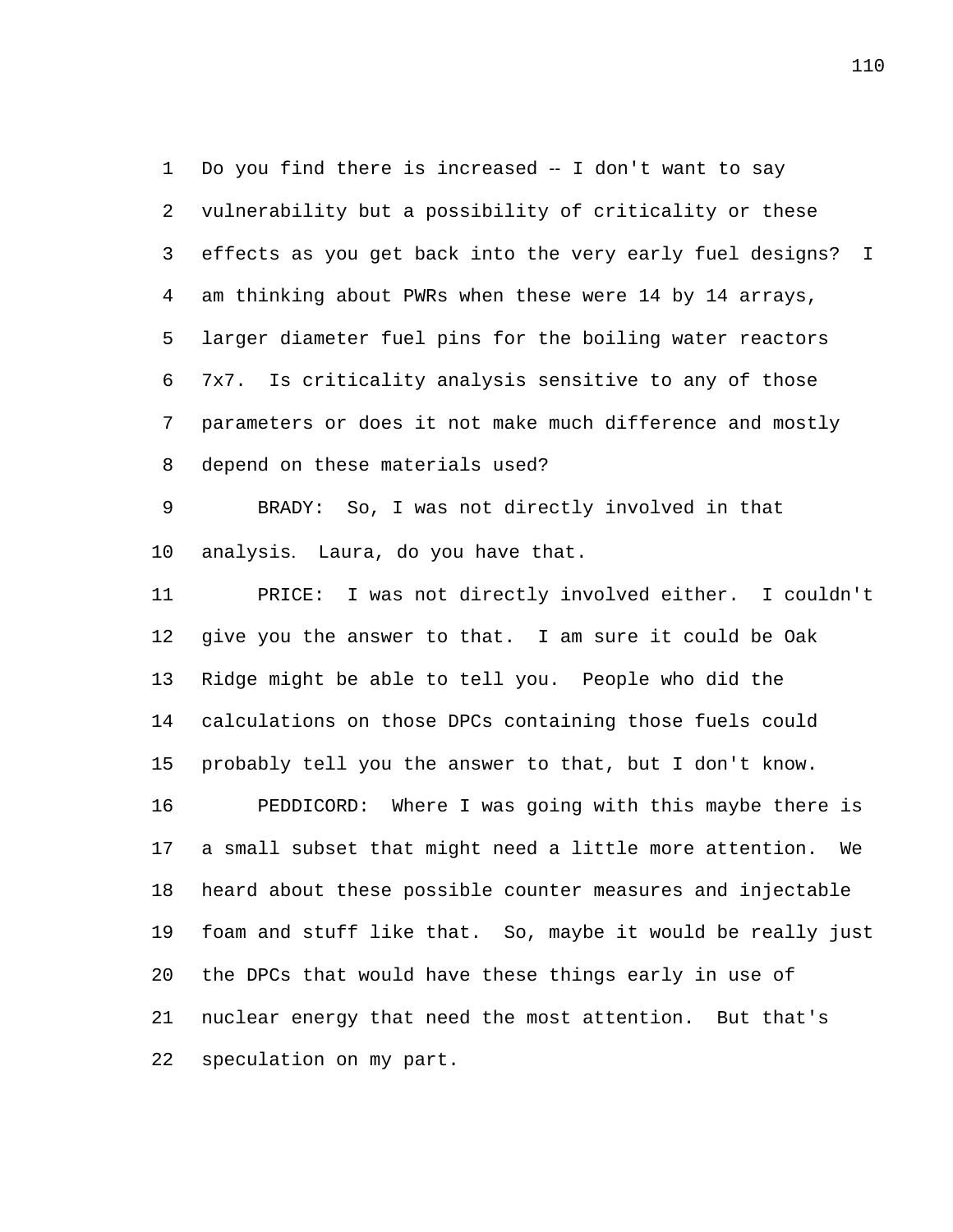PRICE: Right, that is one advantage I suppose. One thing that could be gleaned from using the UNF-ST&DARDS database. They have the evaluated reactivity of several hundred canisters. So, they can probably identify the ones that are more likely to go critical post-closure than others.

PEDDICORD: Okay. Thank you.

 BAHR: Are there questions from Board members? If not, we will go to Bret Leslie of the staff.

 LESLIE: Thanks Jean, and thanks Brady and Laura. Interesting presentation made me think quite a bit. So, you are talking potentially about some experiments, but it is mainly on the cladding materials and as I understood the five-year disposal R&D plan originally, the experimental plan was more looking at the fuel itself rather than the cladding. Are these two separate things or are they the 17 same? Or what's one of the -- we had asked to hear a little bit about the spent fuel experimental path forward, but we haven't really heard anything. Is the cladding in these experiments a path forward?

 BRADY: I think it is both. So, under the program as Laura said originally it was Pat Brady and I working on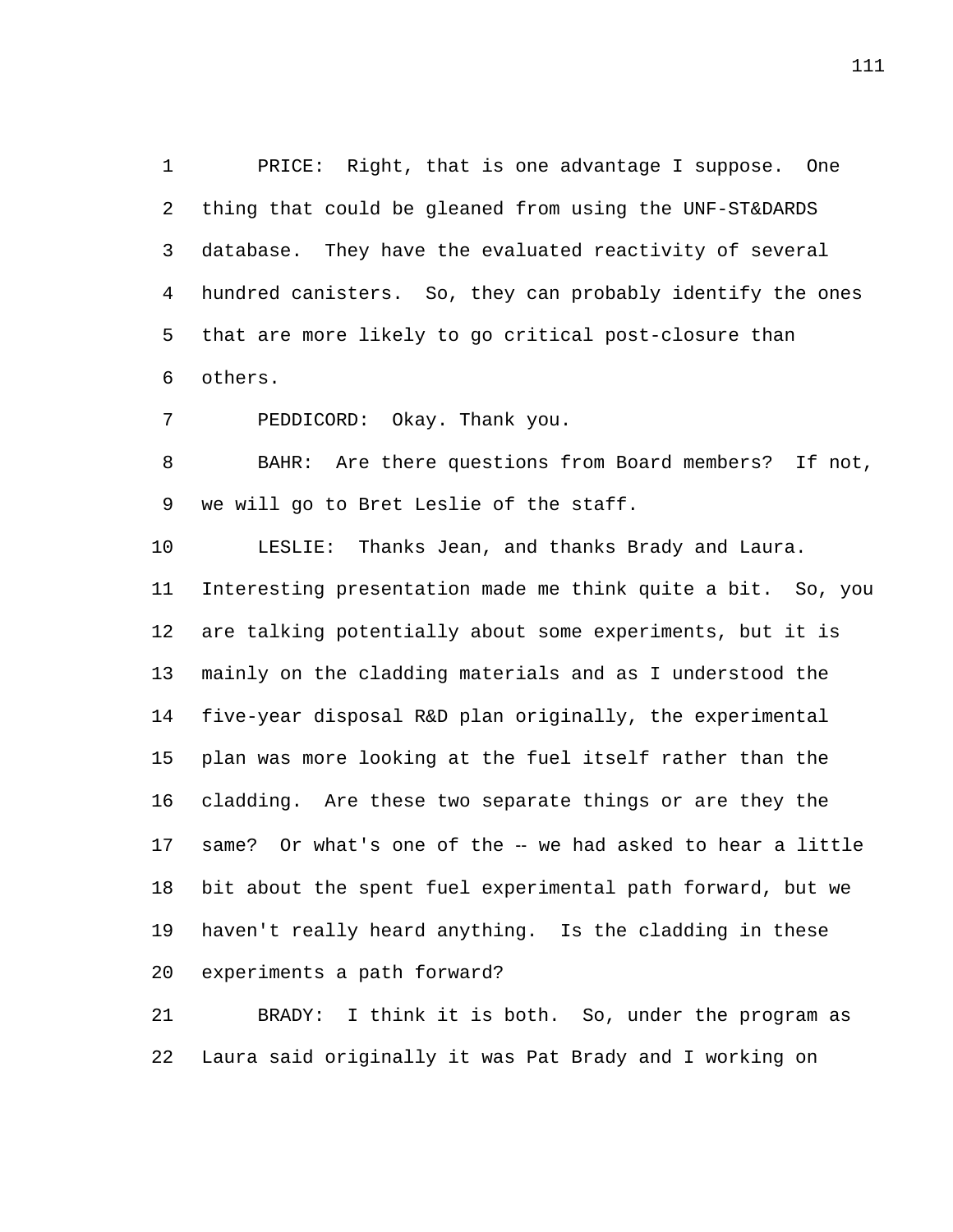this. Under the disposal research side there is currently a consortium of the national labs working on a test plan for the fuel itself. I see, Dave, you probably have a better answer than I do.

 DAVE: Well Brady, you certainly hit on the answer. And, Bret, there are two thrusts that are going on. Brady is part of both of those. Brady is one of our personal integration resources because we have him integrating from storage and transportation, R&D across into disposal research and anything that has to do with fuel, Brady is likely going to be involved with because of his background and expertise.

 So, the cladding modelling development was the higher priority for cladding because we didn't have anything in place. Putting that in place and figuring out what are the gaps and where to go experimentally is proceeding, along in a slightly offset but integrated fashion, with the spent fuel degradation work which will look primarily at what is going on with the fuel pellet. But those two will be integrated at some point.

 BAHR: I see Paul Turinsky's hand up. Maybe we can go to him.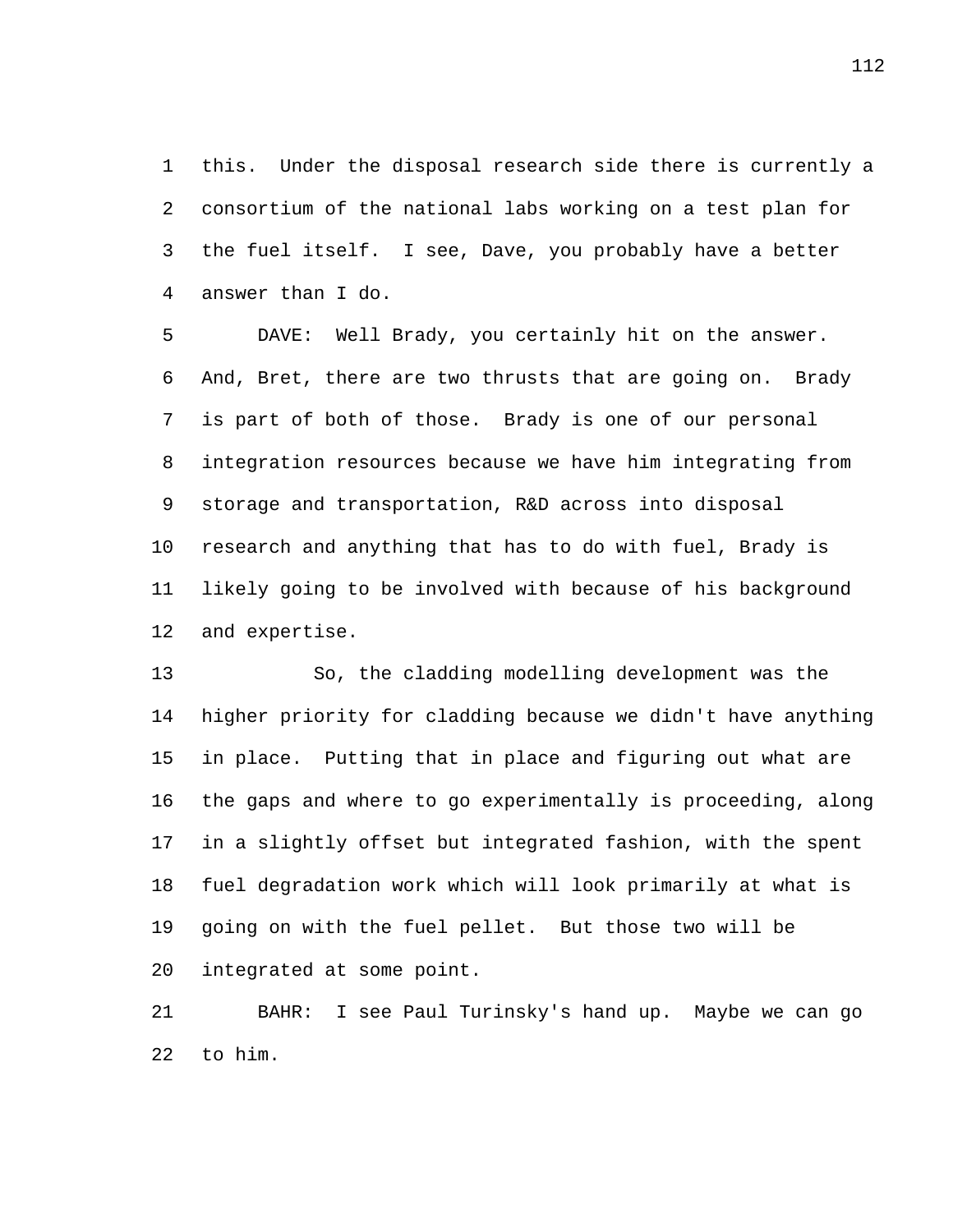TURINSKY: I am struggling a little with this Laura and Brady. There is two ways to terminate the criticality event, I guess. One is the grids collapse, and the second is the cladding itself opens up. And both of them would result in termination of it.

 I didn't hear anything about grid materials which have different irradiation history than the rods themselves. Their oxidation is quite different. They get very brittle, which the NRC is now concerned about from blow downloads on them. Are those ‑‑ are the grids themselves going to be considered? What about Inconel?

 What about the new fuel assemblies? They have Inconel grids at the top and bottom still, and all the in between grids and the ones for D&B grids the shorter grids, they are all Zirc. The top and bottom grids are still, I think, Inconel for structural reasons. They are in low neutron flux regions so they can do that. So how does this all come together?

 And BWRs basically grids can go away, the rods are supported on the top and bottom by what I'll call upper and lower nozzles, the BWR people call them something else in that. The rods will clearly sag at that, but they are, you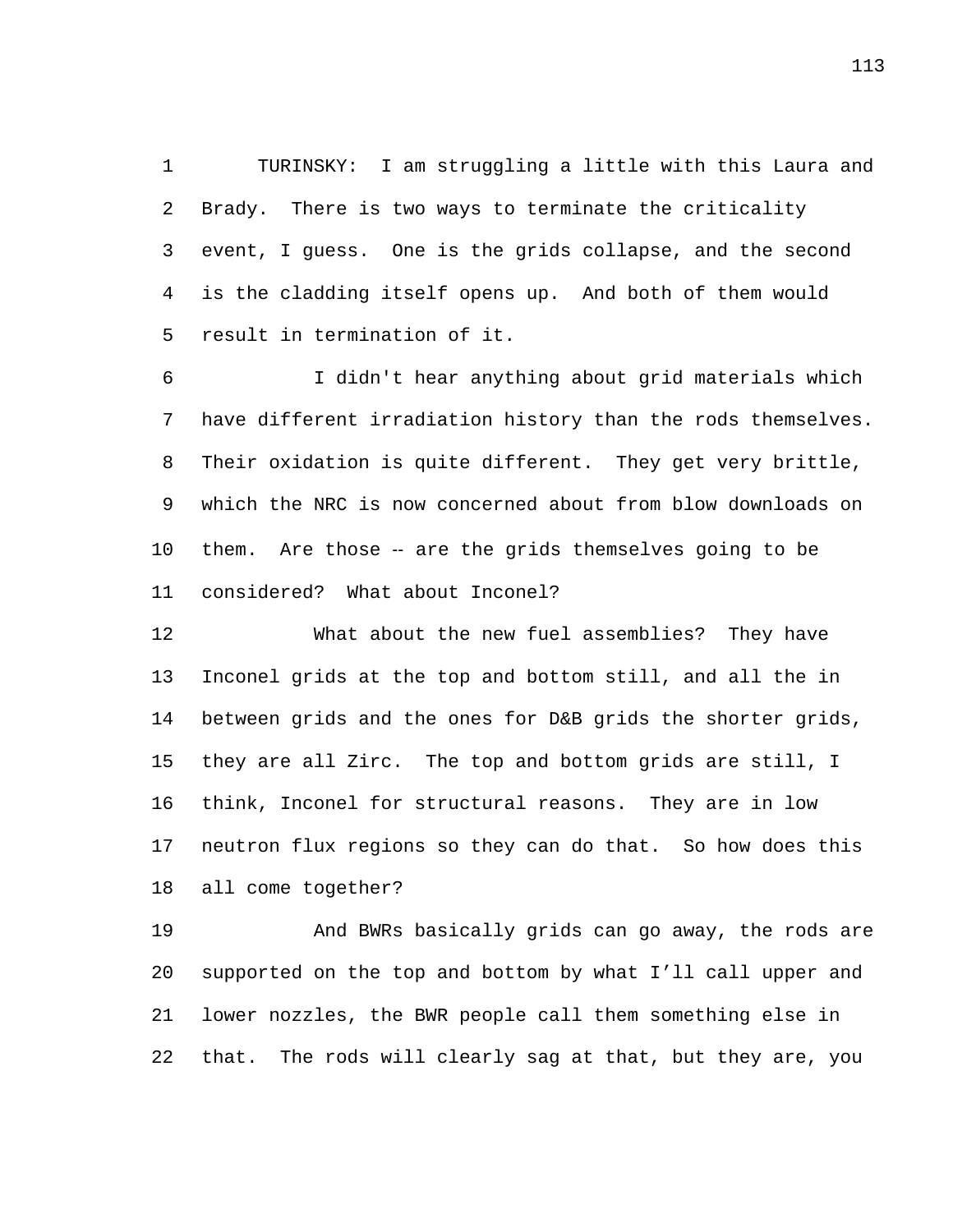know, grids are gone. But what you will have that sagging rods at that point. Not complete collapse. Lots of thoughts there and how they are going to be addressed? BRADY: You are absolutely correct. It is a very broad range of materials that would need to be looked at. I think as Laura said, what we want to do to narrow the scope of this is to look at the models to say which packages are assumed and modeled to have the biggest likelihood of criticality and start with the focus on those materials to see if degradation will result in termination. Yeah, there is a lot more work to do than what was done by Bettis back in the 80s and 90s.

 TURINSKY: Are you going to look at the grid materials? Does Inconel corrode so much slower that it is not an issue? You know what it is going to be there? Or don't we even know that?

 BRADY: We have actually started procuring unirradiated grid spacer materials. We want to get our hands on radiated ones. That's much difficult than getting our hands on rods because utilities don't really like taking their assemblies apart and we also don't want to necessarily have to take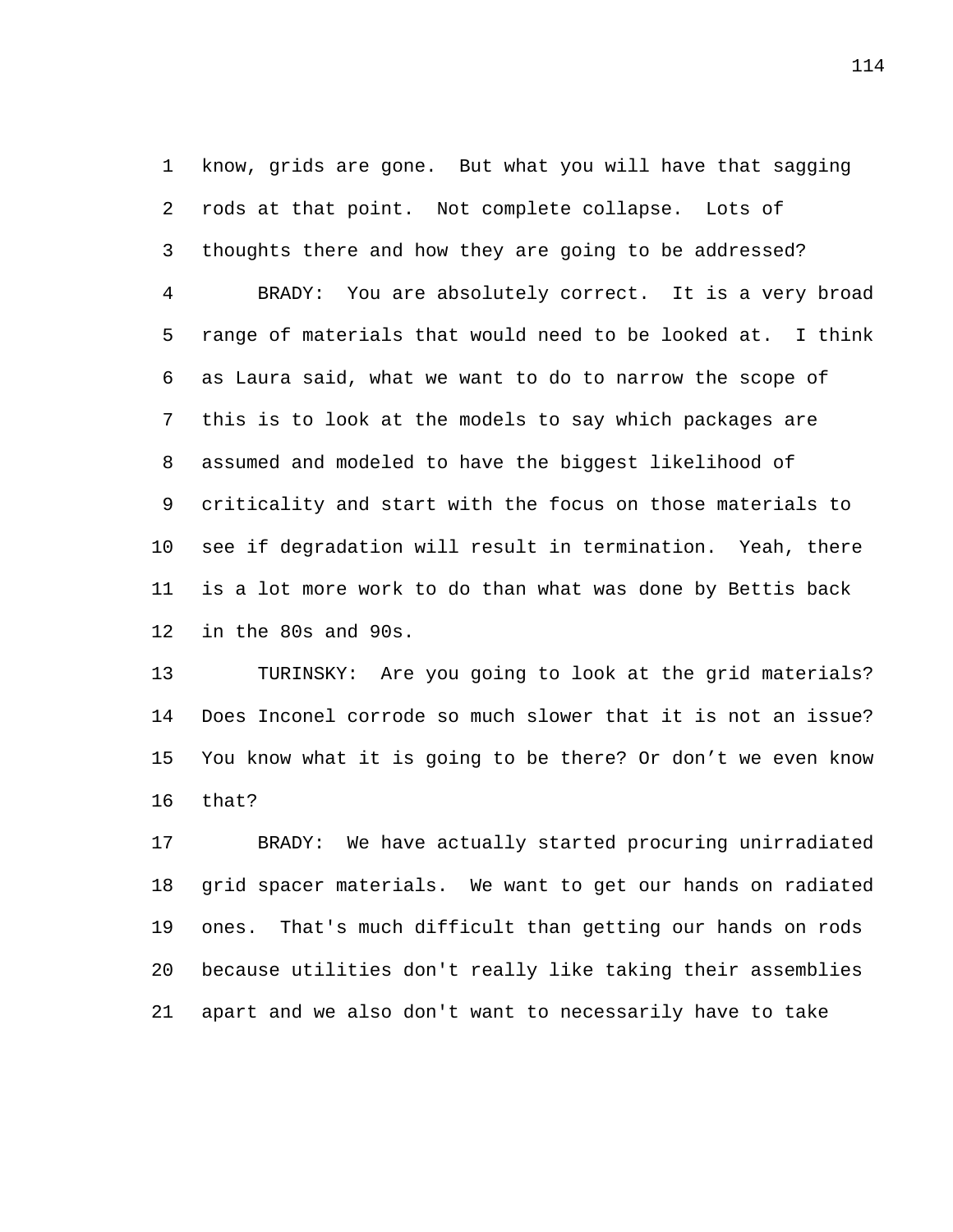ownership of a full assembly just to get hands on grid spacers.

 So, we do have some potential. For example, on an INERI Project we are working with South Koreans who have done a fair amount of work on the grid spacers. One of the biggest issues is, even more so than the cladding, those grid spacers are proprietary information to fuel vendors, and we are still trying to get nondisclosure agreements and things like that in place.

 TURINSKY: When they collapse, if it is a BWR, there are water tubes and water crosses that are still in there full of water. Thank you.

BAHR: I see Dan Ogg's hand up.

 OGG: Thank you Jean. And thank you Brady and Laura for the presentation. Brady, you presented a lot of data, historical data from years ago, as well a lot of the information coming from the HDRP project, and I assume that all of that data can be used to inform future modelling scenario or effort. Do you have models now in mind to use or you are already using or are you considering a number of different possible models and if so, what are those?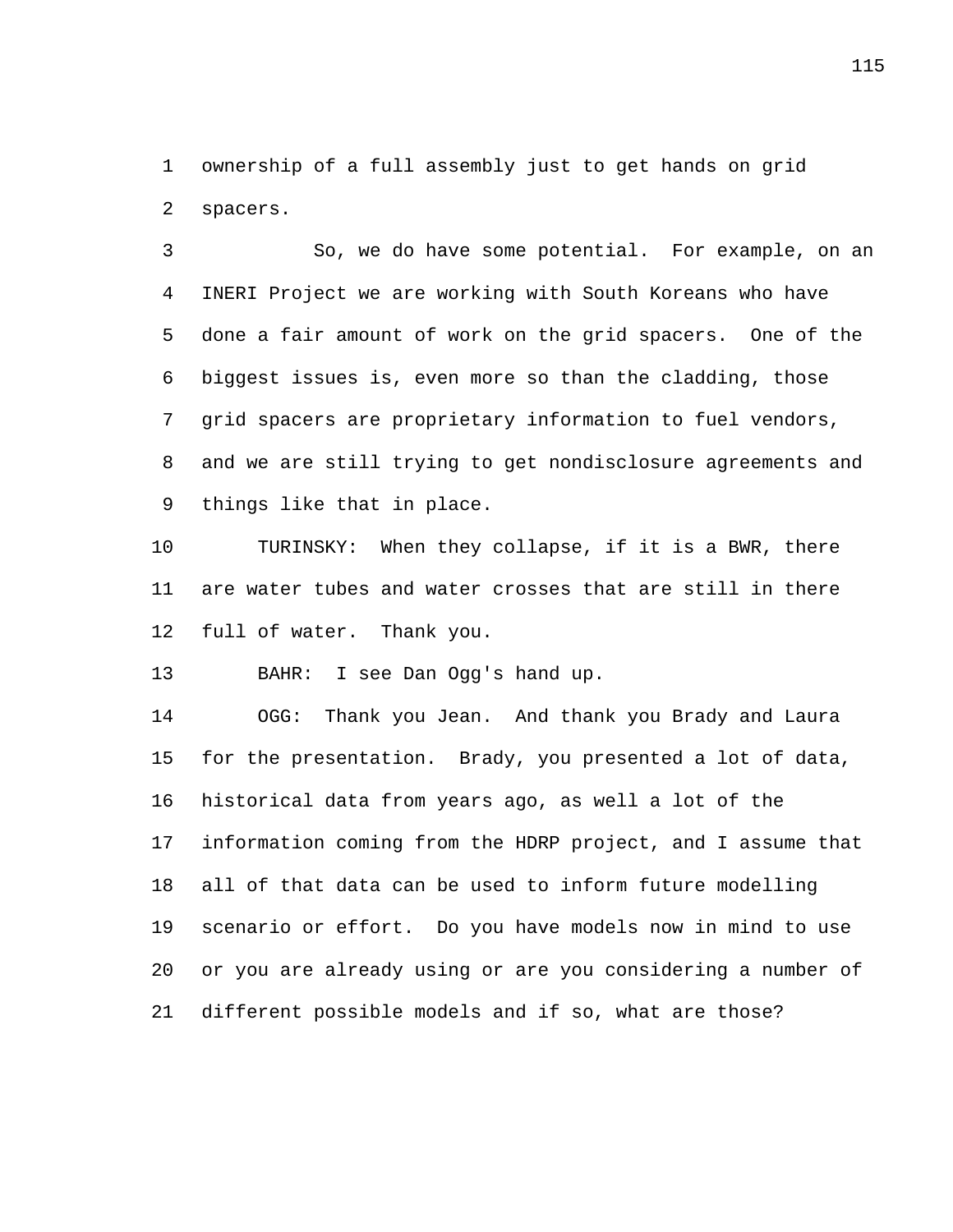BRADY: Right now, the main focus is on the oxidation equations that Laura showed that Hillner showed. Again, the biggest issue with them is their lowest temperature was higher than what our highest temperature is. Trying to obtain data in the lower temperature range to make sure that Arrhenius activation energy is correct is one of the initial thoughts of what we need to look at. The lower you go in temperature the much longer you need to test in order to even see anything. That's some of what we are working through and struggling with.

 OGG: All right. And will those like the Arrhenius equations will they be able to capture other characteristics of the cladding for example the hydride reorientation type effects or other effects that may be present?

 BRADY: I think we could if we have a large enough test matrix. Part of what we need to go through is, again, how much needs to be done. As Laura showed consequence appears to be fairly small as she said. And we do have to look at effects on other engineered and natural barriers. And depending on those consequences that will dictate kind of how far do we need to go with this type of testing? OGG: Okay. Thank you.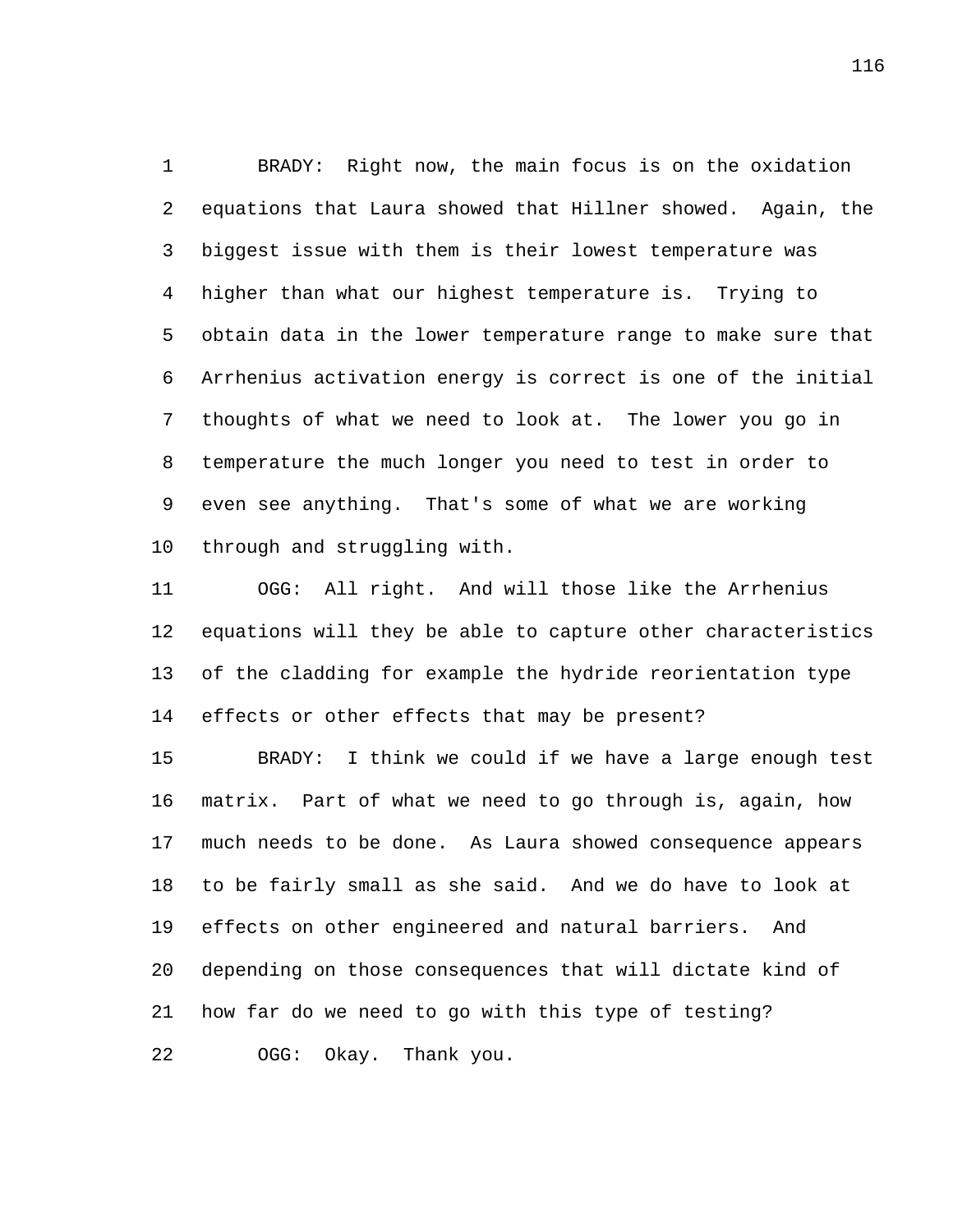BAHR: I see Bret Leslie's hand up again.

 LESLIE: Thanks. This is probably a follow-on question. But I am trying to get a better handle on the things that you have been describing and discussing recently in this presentation. Were these the same types of things the independent review team heard or is this beyond the scope of what the independent review team heard. Again, I am trying to understand the charge for that group and the scope of that group and kind of where that might be leading. PRICE: I would say I don't think the independent technical review team heard any of the information you just heard about the cladding degradation work. With respect to the post-closure criticality, the presentation I gave earlier, they heard some of that, but they didn't see the results that I presented because those came out after they did the review. They did the review last summer and these came out in September of last year. They saw some of the earlier work we had done and could see the direction we were headed in. They also looked at our fillers work that is not being presented today and some of the other work we are doing that which Geoff alluded to which is not being presented today. Did that answer your question?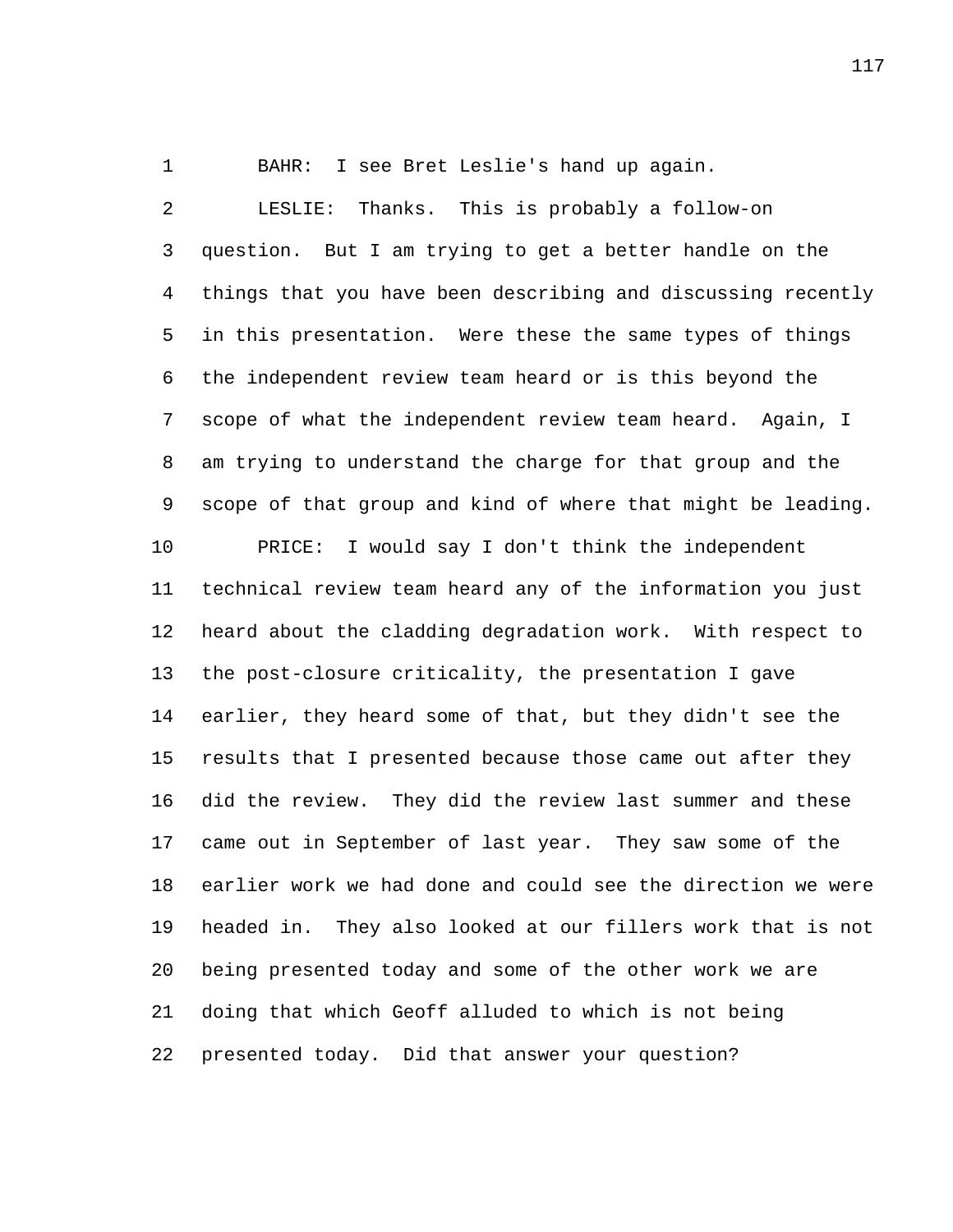LESLIE: Thank you for the clarification, that's quite helpful in fact.

 BAHR: Okay. Other questions from Board members or staff? Okay. Well, seeing none, we are pretty much on time 5 here. So, why don't we get started -- move on towards the next speaker who is going to be Ned Larson who will give us a summary and status of storage activity. I see Ned, do you have slides? I see Ned, but I don't hear him.

LARSEN: Yes, do you see the slides?

 BAHR: I see them coming up now. I see you have started screen sharing.

 LARSEN: Very good. I will talk about the progress and summarize what we have been doing and working on. There we go. The standard disclaimer. I will save you some pain by not reading it out loud, but you have seen it once you will see it again. This material I am going to cover fall under the same items that the disclaimer covers.

 What I want to make clear is when we do our research the NRC is responsible for dealing the cask and cask systems and issuing certificates of compliance on how they work and how they do. We believe NRC is doing a great job. We have no reason to question any of the casks or cask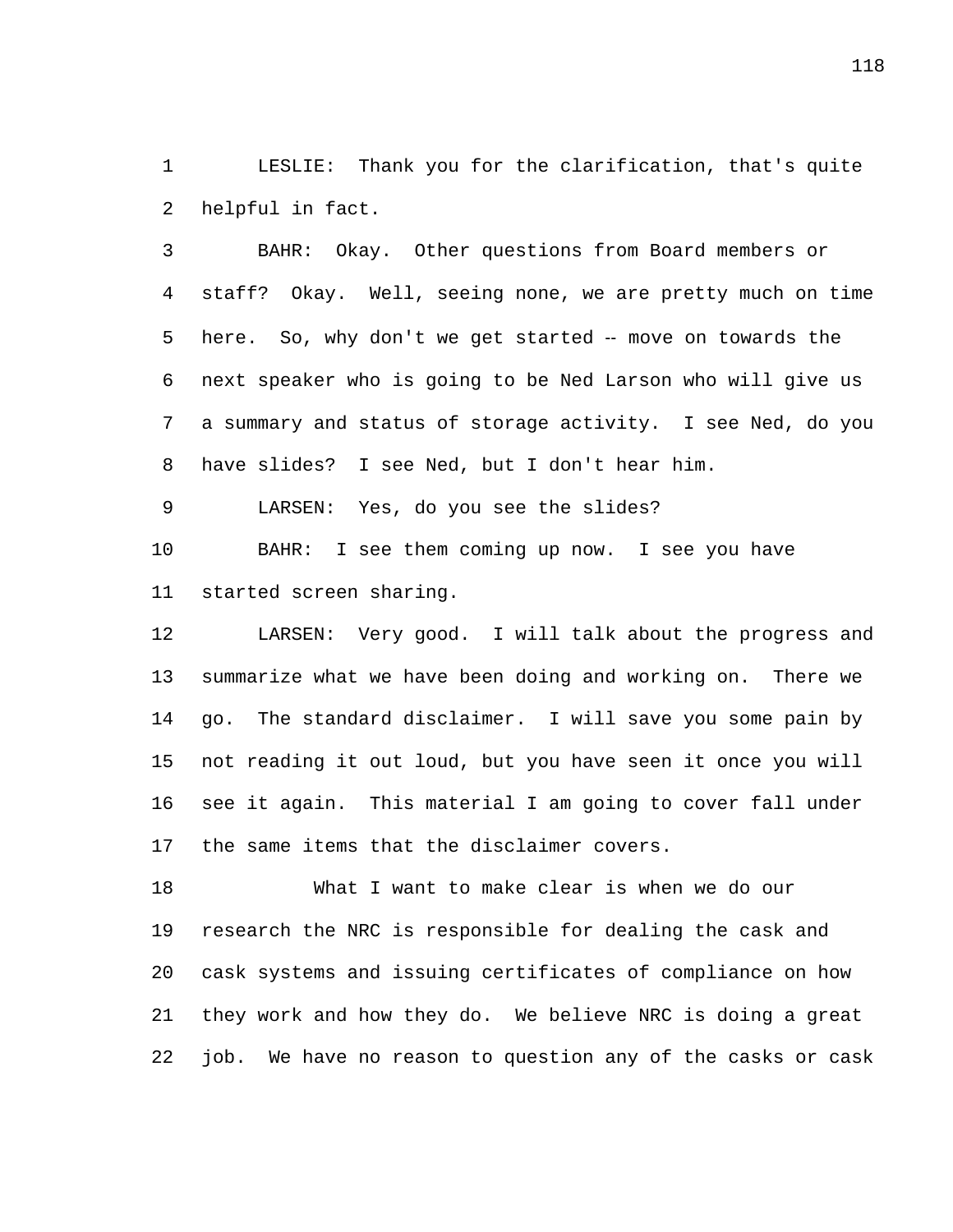systems that have been approved. We are not testing on the casks themselves, but we are most concerned with what happens inside the casks and what happens to the fuel and hardware and things of that nature.

 As a general statement on our priorities, the things inside the cask are our highest priorities. Our fuel is our highest priority, followed by cladding, hardware, canister and the rest of the cask. And those are the things we generally have our priorities on.

 We have documented these priorities through our gap analysis. We updated it in 2019. It continues to be our latest one. We will probably be updating it again this year or later on in early next year, we will see. It continues to document everything we are doing and the priorities we have.

 As we do our work, we continue to engage a number of different entities the industry and national labs, we still have a number of them, small businesses of course. As far as universities the nuclear energy university program (NEUP), we have made 40 awards in storage and transportation ourselves totaling \$40 million since the

beginning of the program. And of course, for the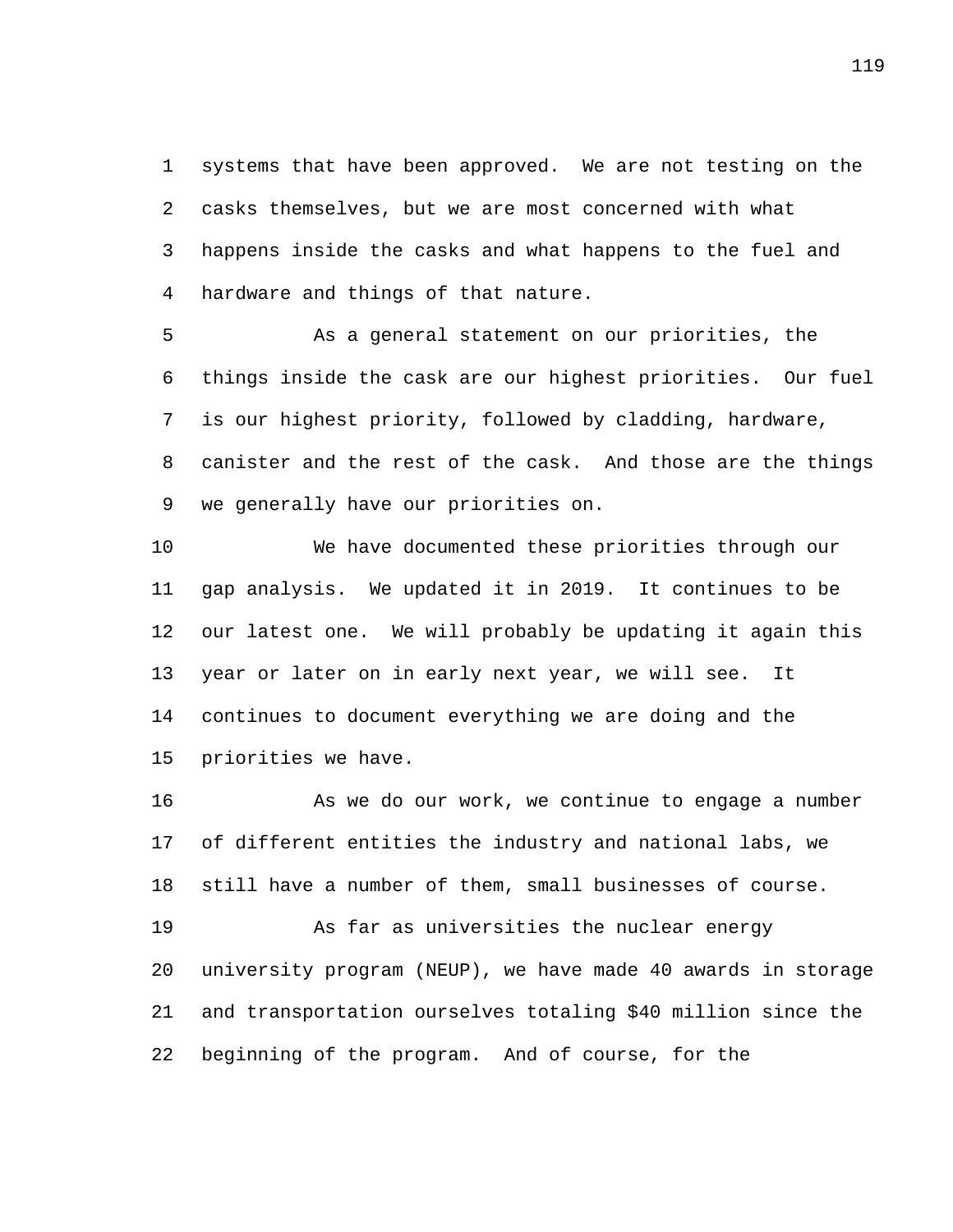international world, we still deal with ESCP and find them very valuable to us.

 As far as the high burnup demo Brady talked about that a little bit. That continues to give us data, we continue to get the reports. I think he covered the materials there.

 As far as sibling rod testing, we are still doing that. The labs are open again and we are back into our hot cells. It is good we are making progress there again. PNNL is doing all the work for our defueled cladding that is going on, and Oak Ridge is doing all the fueled cladding.

 So far as we do our testing, we have learned nothing or seen anything that surprised us. I am not going to go through all of the data, graphs, and everything. But everything we have seen so far is within data that has been published already, or what the expectations were. From what we have seen, we believe cladding is sufficiently robust to deal with any problem that would occur in the future for storing or transporting from a cladding perspective.

 We are also looking at, started to look at, seismicity and applied stresses there. We know that there is a lot of variabilities under seismicity issues. The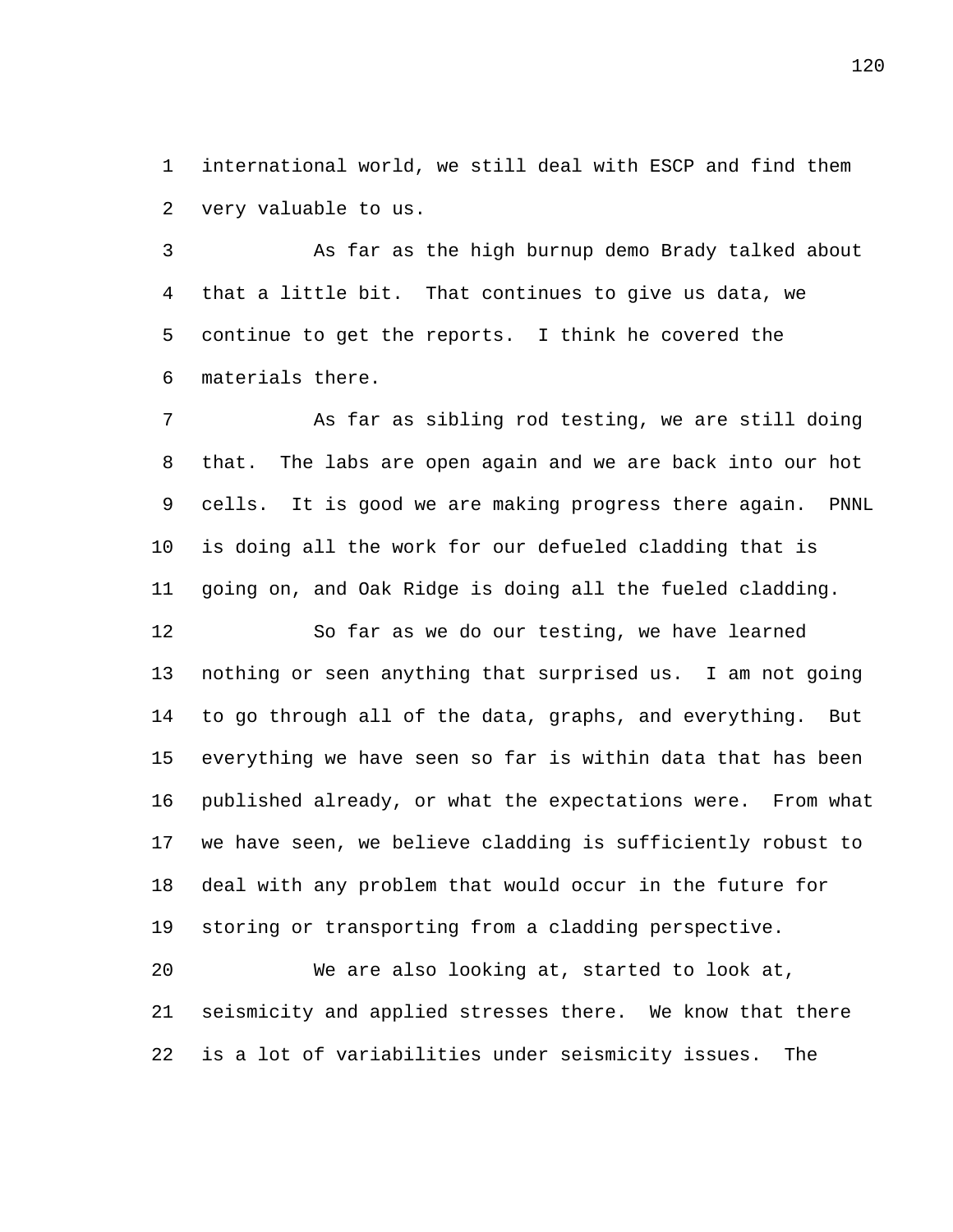geology, and the level of the location of bedrock, the amount of soil, the types of soil that exist, not only that but where the cask would exist on the storage pad, and that affects it also. So, as we do this, we are looking forward, we are not trying to evaluate the cask performance but trying to evaluate the fuel inside the casks. As we pull this together, we have been working with our modeling, PNNL has been doing some very good model working work with Sandia, that are our experimentalists and our modelers. As they model the numerical models, it has modified our test plan to some degree to make sure we get the most out of our shaker table tests as we do those. It has been hard to get time on the shaker table. They are in big demand. So, we want to get it right and we are taking our time there.

 And so, we have been doing our numerical modelling there and we believe that we will be ready for it when it comes. We believe that the robustness of the cladding there will not be an issue in seismicity if we do have a seismicity event. We don't know exactly how much we will have, and we don't know exactly what the stresses will be. We modelled them, but we need to measure them. With this, we will go ahead and pursue this, and make sure that we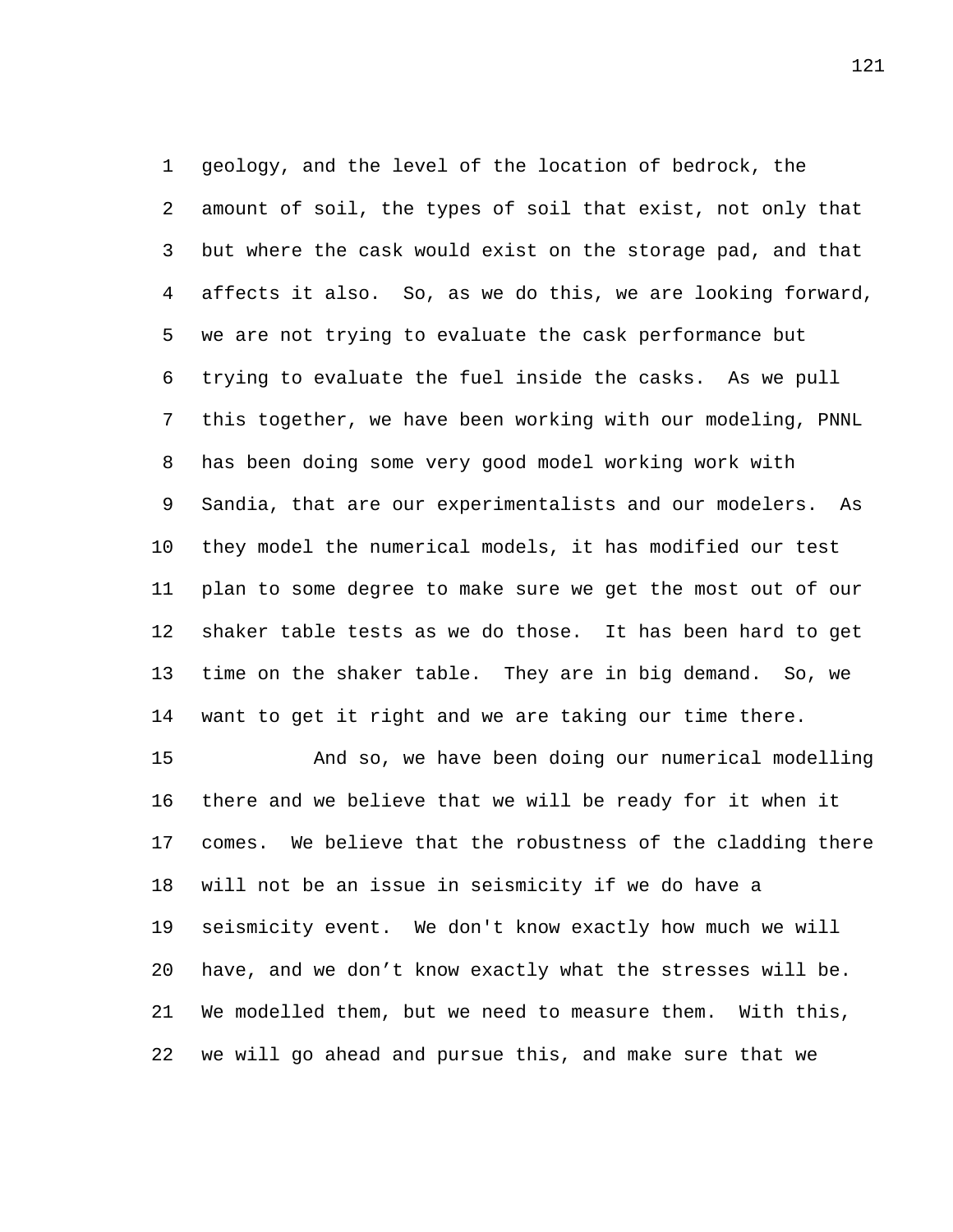understand, and are able to measure the stresses and strains inside a loaded cask or similar type object.

 Drop test. We did our drop test. We completed that work for the most part. What it found is that as we drop it of course, the stresses and strains that we experienced from a drop test are higher than what we saw in the normal shock and vibration from just a regular transportation test that we did. But as we do this even though they are higher than multimodal modelling and testing shows they are higher. The stresses and strains are higher. We still don't believe there is going to be a gross structural rupture of the fuel if the fuel is dropped 30 centimeters. We believe the fuel rods and assemblies, for the most part, will maintain their integrity. Still more work needs to be done in this area. What we have seen so far is encouraging, but more work needs to be done.

 As far as aerosol dispersion as we do our work at Oak Ridge, every time they test their fuel rods, and we take 19 the failure -- we take the rods to failure, and they break. Oak Ridge is able to trap and measure and maintain the dust and particles that come out of that fracture, and with that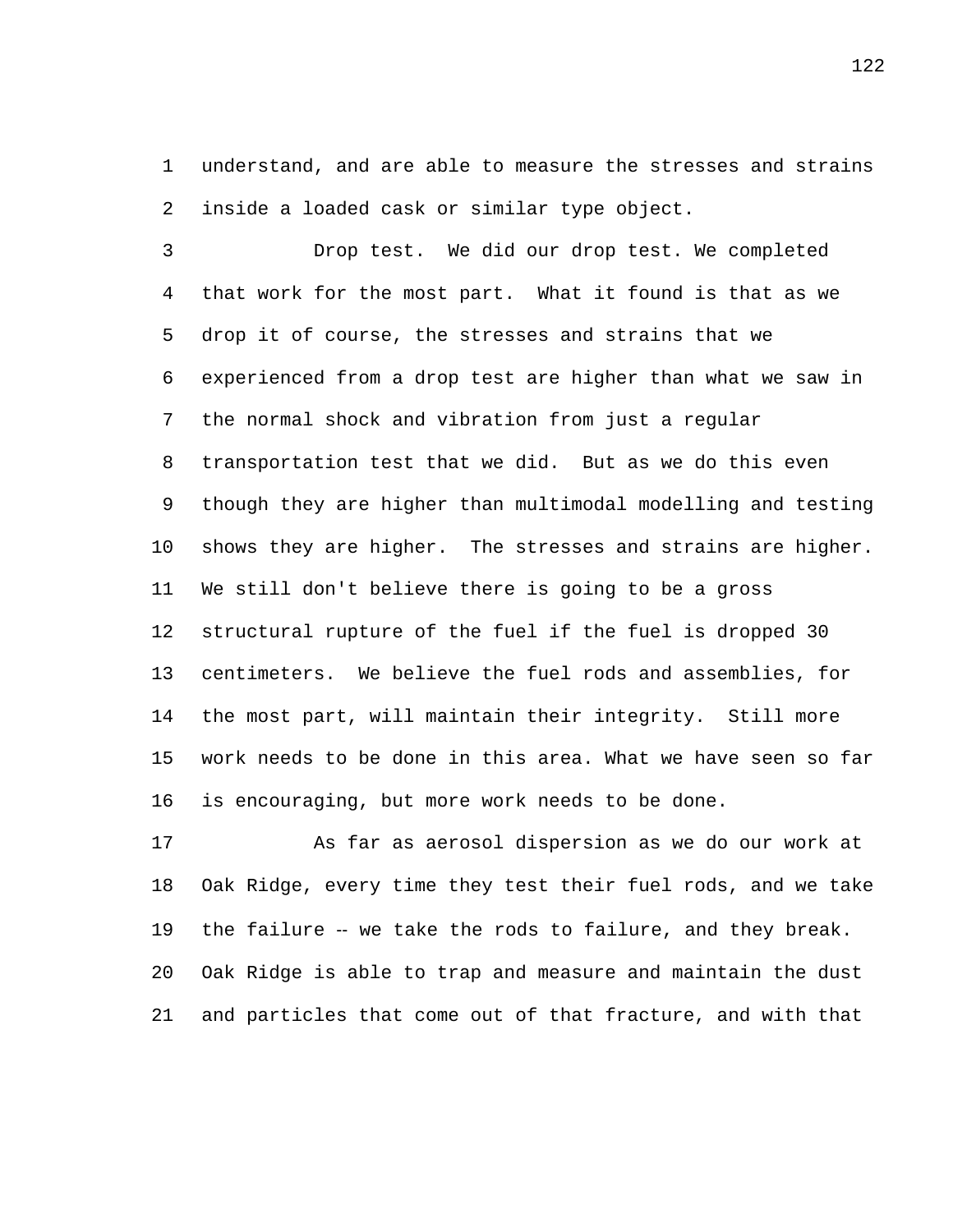we have been able to understand what we should expect should a rod break inside the cask from a structural perspective.

 Working with Albuquerque and Sam Durbin and Sam will talk about this more tomorrow, we are able to determine what the aerosols would look like possibly if we were to have a crack in the canister what it would look like and how much materials would move through there.

 This is still very early in our testing. But so far, if a rod were to break, if we were to see a crack in the canister, we do not believe there would be much of a release from that event. More testing needs to be done, and we are continuing to do work in this area.

 As far as transportation, I covered this in the past, but I just wanted to make sure when we did this. This is important to us to understand the stresses that we would experience as we ship rail, boat, and truck. Because when we compare it to our testing, we need to know how the two compare. And as we have continued our testing for our sister rods, the data is there you can see where the stresses we would experience from transportation would 21 appear. And it is -- it just orders of magnitude lower than what we would expect. We just don't expect there to be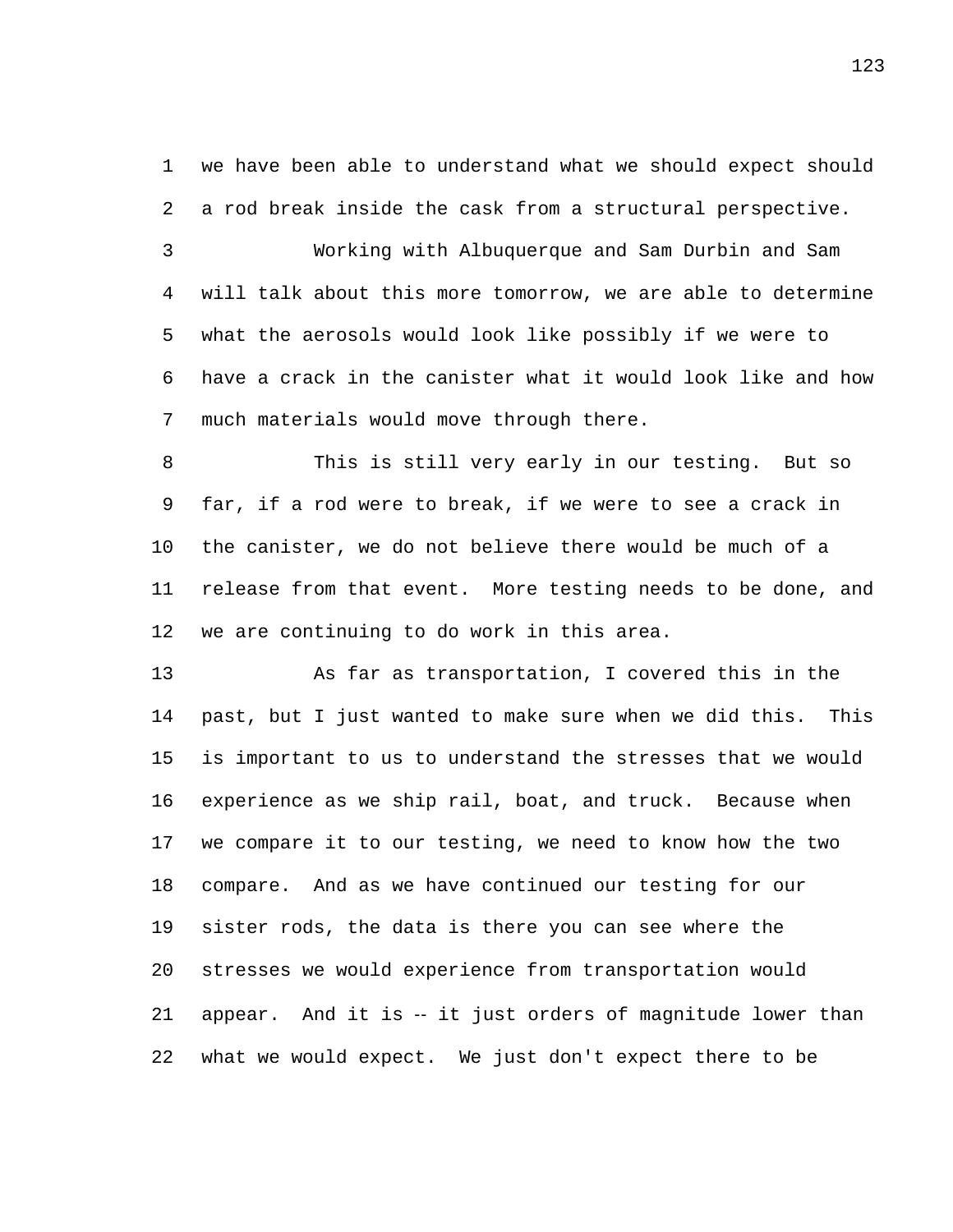problems from transporting any of the materials we have based on the strength of the rod and the rod behavior. The data that we have just continues to show us the integrity it will have, and we don't believe it will be challenged. We are moving from phase one testing to our phase two testing for our sibling rods to make sure we further understand the sister rod's behavior.

8 As far as stress corrosion cracking, this continues to be an important one for us. We have started again back in our laboratories. We finally bought all of the materials and testing equipment that we need. We have 12 four of these -- four pieces of the test equipment at Albuquerque and Sandia. We have four at PNNL. This is a concern we have, and because it involves time, as we do our testing, some of the testing takes a fair amount of time. We ramped up on our lab equipment and our labs are working on it now and that work is continuing to do well. Charles and Rebecca will be talking about that more in detail. But so far we have been pleased to see what we have found.

 We are not only working to understand corrosion, stress corrosion cracking, but we are also looking at other materials such as coatings and other materials to even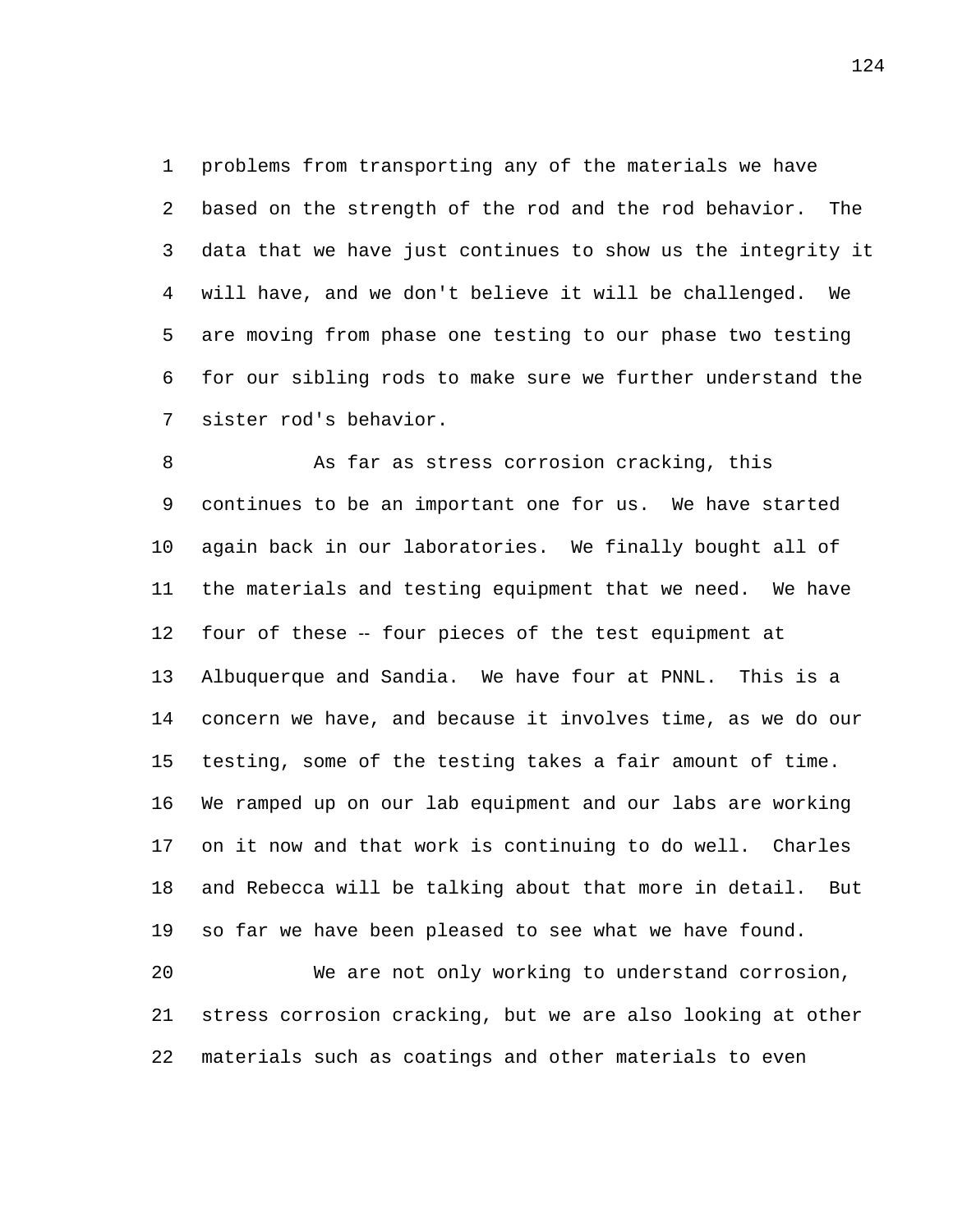prevent even the possibility of stress corrosion cracking. And working with universities through the NEUP programs and other activities, a number of tests and activities that have been proposed by the universities to continue to work closely with our national labs and continue to make progress in that area.

 Also, we believe that there are some materials that show real promise as far as preventing and remediating stress corrosion cracking. But again, more work needs to be done in this area and more of this data will be shared with you.

 As far as thermal and drying activities these continue to be important to us. Remember we took our one sample from North Anna when we were drying to see if the cask really is as dry as we hoped it would be. That didn't work as well. So, at this point, we set up kind of a test program to see. We have started some laboratory bench scale testing type activities, along with modelling, so that we could at least get some data in the laboratory. We are doing some modelling to make sure we understand how it is working and what is going on.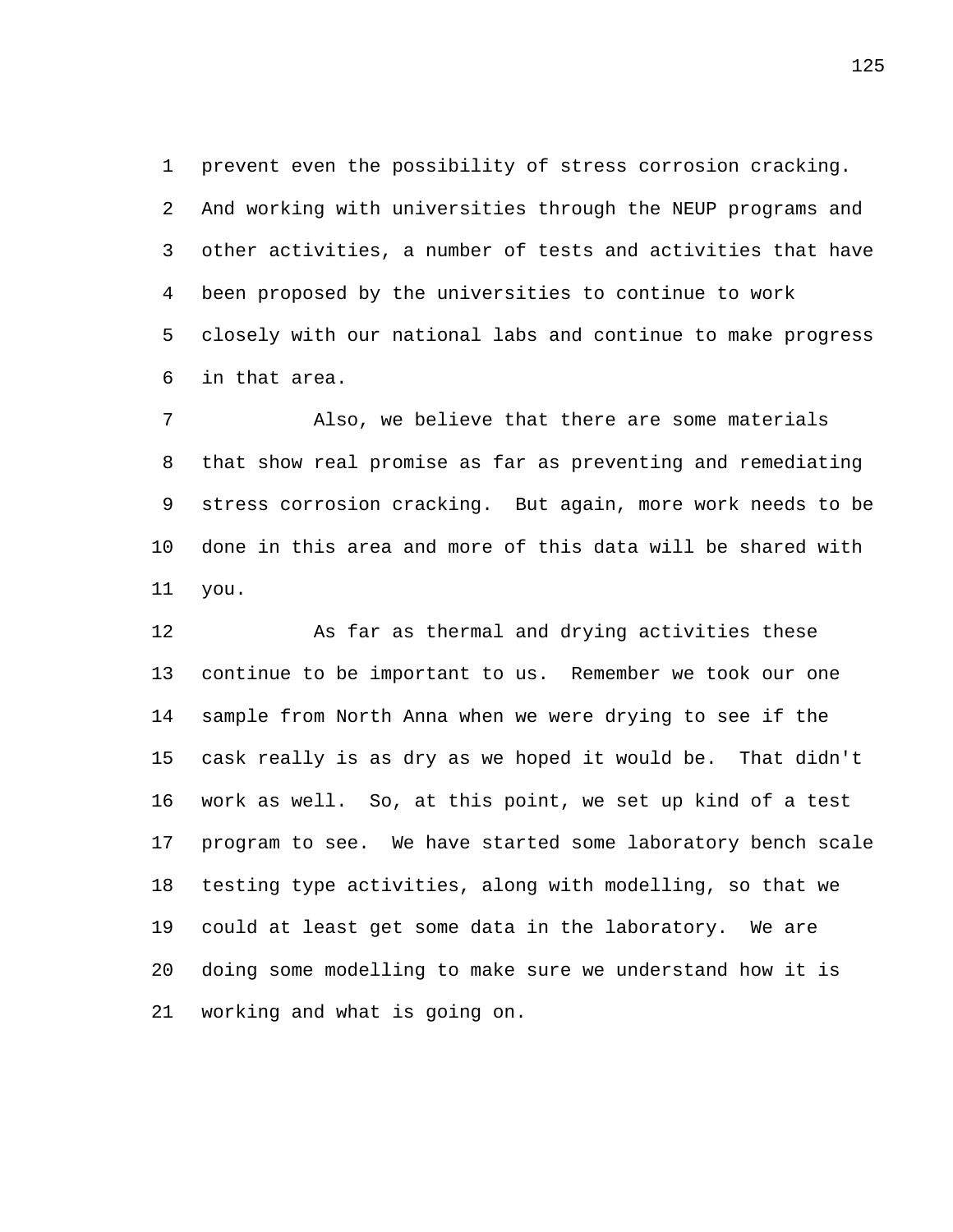We also are doing work to make sure we understand -- to see if we can see inside the cask once it is sealed to see if we can determine and see if we can see water in there using sensors and remote sensing. We are doing work in this area to try to understand that also and take advantage of that, if it is at all possible.

 We don't believe there is a lot of water in the cans. However, small quantities not expected may result. We don't know. But the third bullet is the most important. Assumptions about potential quantities of residual water have not yet been corroborated with the field experience. We just don't have data on that, so we are doing the testing on that to understand the thermal and the drying activities and how it behaves. Again, much more work needs to be done in this area also.

 Canisters, we became the owners of 15 canisters this last year. Six of them -- we delivered a bunch to Sandia, to PNNL, and ORNL, and EPRI. They are putting together test plans for some of these to put them the best possible use we can. Thermal and drying, corrosion cracking, seismic, cold spray, and all that stuff. So many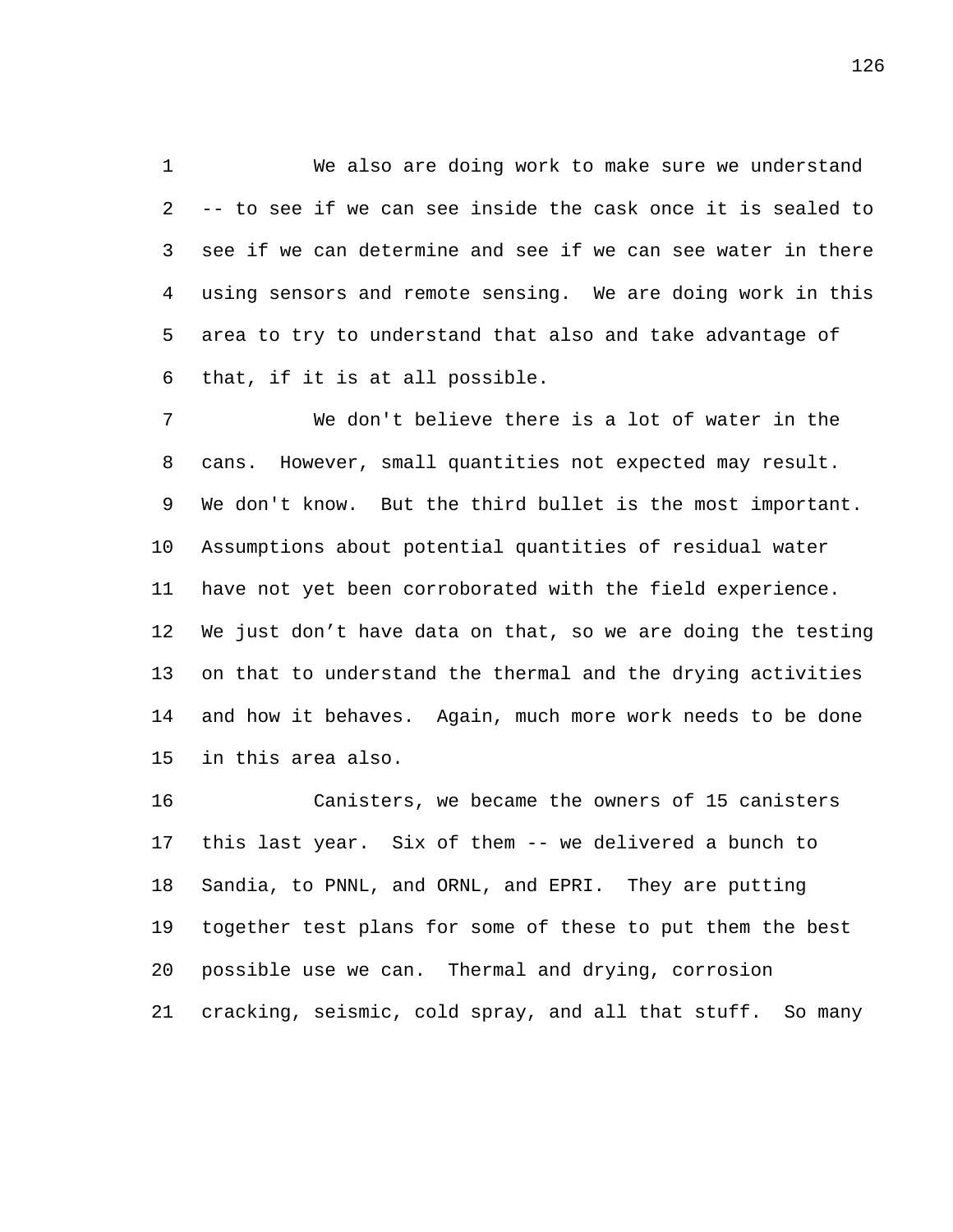of the test plans are still being put together to use these cans.

 We do have one on the field canister deposition demonstration. This one is where we will take a can, we are 5 putting -- and this will be dealt with in more detail where we are putting a can, putting heaters in to understand how much salt can be collected on top of our cans, in the vicinity of our cans, when they are hot and cooling. At what point, do we start collecting the salts on our cans. This is going on now. The test plans are in place. Our can is being instrumented right now. And we continue to make progress on this area. It is believed some salts will collect, we believe that will be the case, but the full- scale testing must be done to know exactly how much we would be experiencing. We just don't know until we get the data from this test.

 And then the other thing we are doing is we continue to work on accident tolerant fuel. Fuels from the advanced reactors. Again, we don't expect any high burnup fuel from the events ‑‑ from the accident tolerant fuels until 2025. The advanced reactors we are talking possibly even later than that we could possibly get our hands on them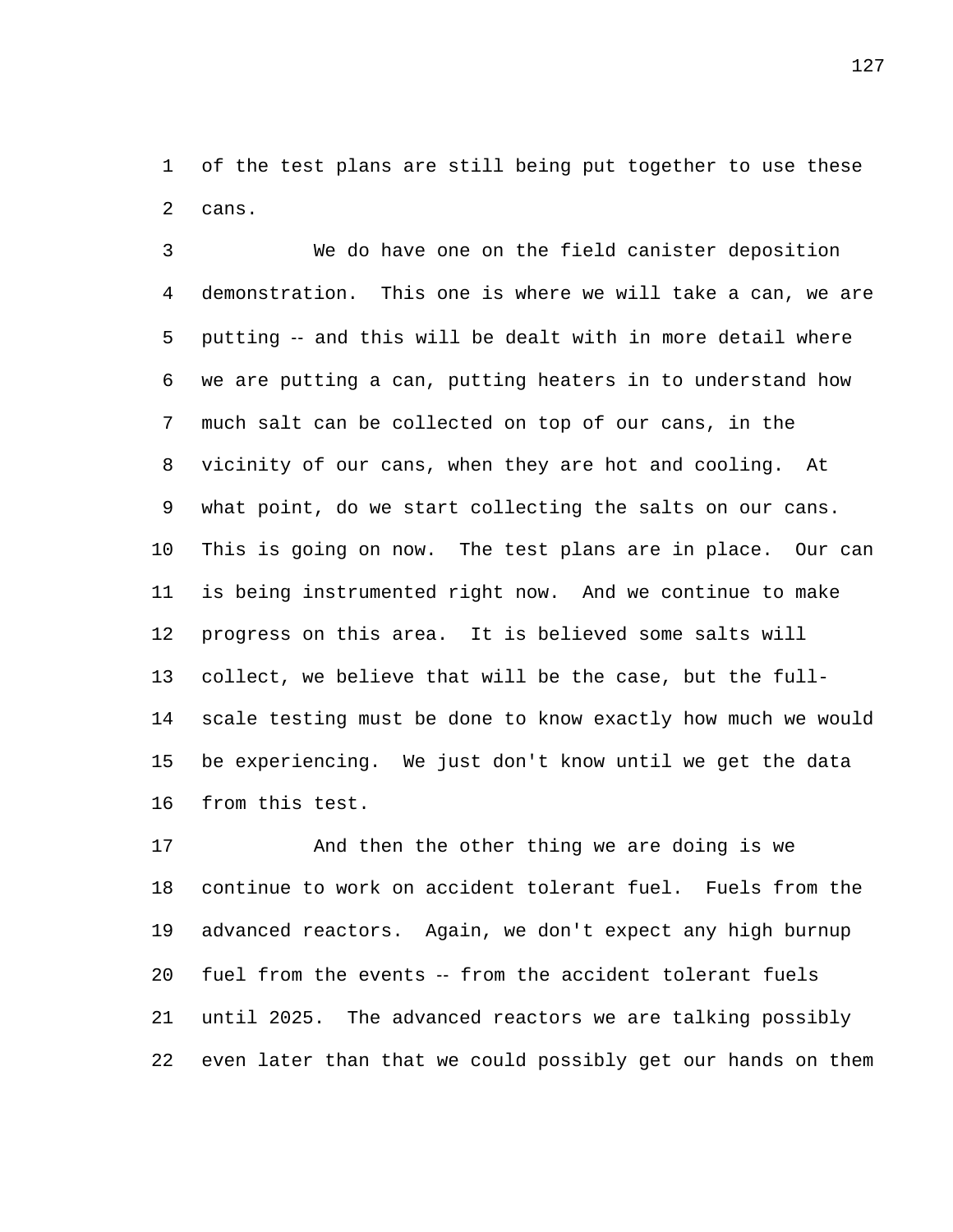and put them in our test cells and starting testing on them. As we continue to move progress there. We coordinate with those programs and activities, and we hope to get that data soon. A lot of the data is ‑‑ a lot of the tested fuel is moving out of the Oak Ridge hot cell already. I just got notification that we have already filled some of our cans that have to be sent offsite. We believe our test cells or hot cells will be open and ready to do this other work by if time we need it. With that being the case, I covered a lot of materials fairly quickly. Any questions, I guess? BAHR: We have plenty of time for questions. And I see Dan Ogg's hand up and Steve Becker. Let's start with Steve since he is a Board member, and then we will go to Dan. BECKER: Ned, thank you for a very wide ranging and interesting presentation. As I understood it, most of your focus was on what could be characterized as more or less normal conditions or situations or at least situations that are not extreme.

LARSON: Correct.

 BECKER: We live in very interesting times. I think we will all agree. Today, with the world's situation being what it is. I have a sense many members of the public are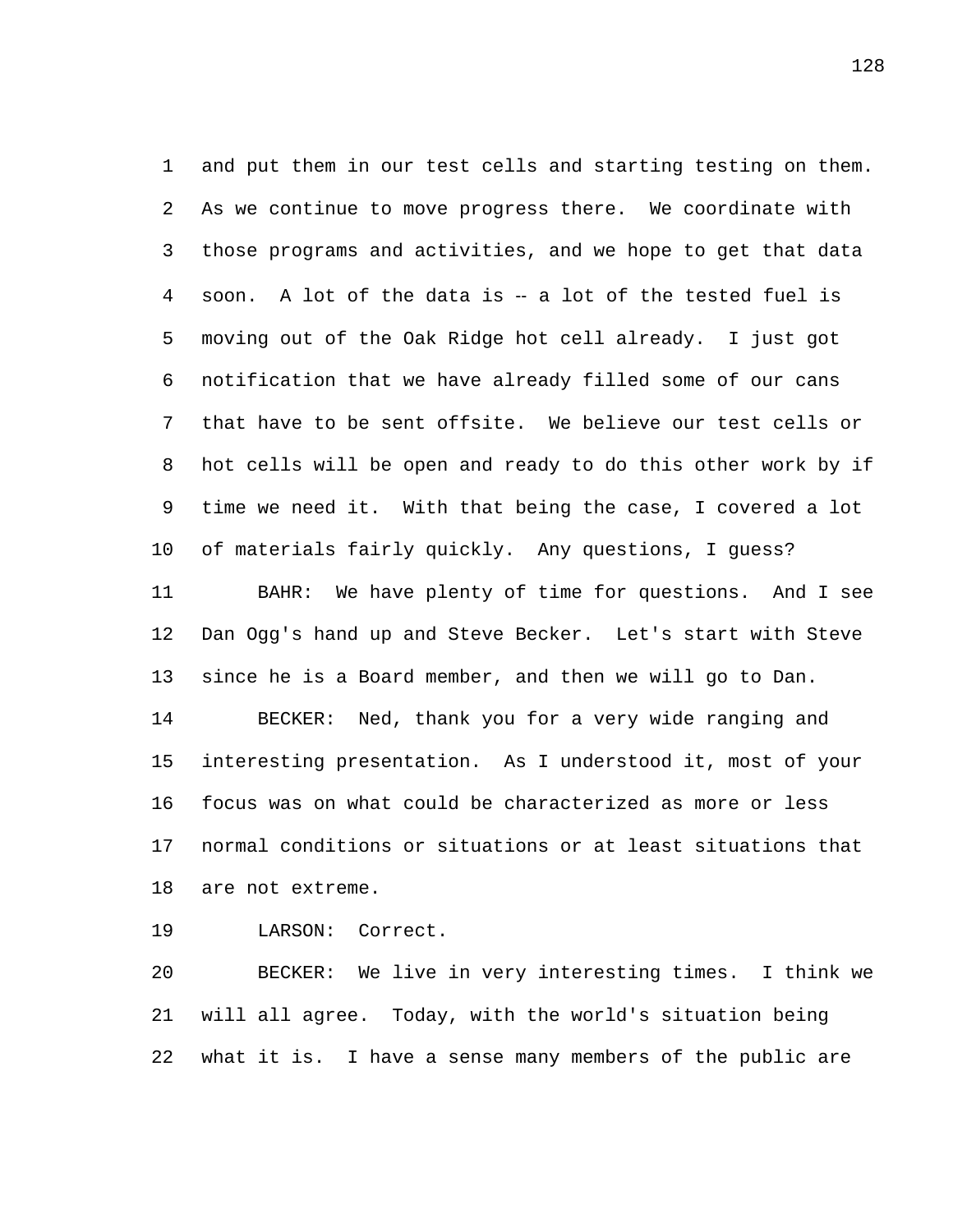asking more questions and have more questions about

 scenarios that are, for lack of a better term, are unusual or abnormal. I am wondering if you could share with us what light the work you are doing sheds on more unusual or more extreme situations.

 LARSON: No. That's a good question. Right now, you are correct. We have focused on normal conditions of transport. What would happen under normal situation. And that's because, you know, 99 percent of our fuel will be shipped under those conditions. We have had discussions with the Nuclear Regulatory Commission about what we would do if we did have an accident scenario, let's say. What we would do and how we would handle it. Of course, those events would be handled differently. Those may have to go back into pools and those may have to do other possibilities for handling. But we anticipate getting to that in the future. We still believe that we need to do some of those activities. What you are saying we believe is correct. We still want to start gathering data as we finish the normal conditions of transport to move to the next phase, which would be an accident scenario or something like that.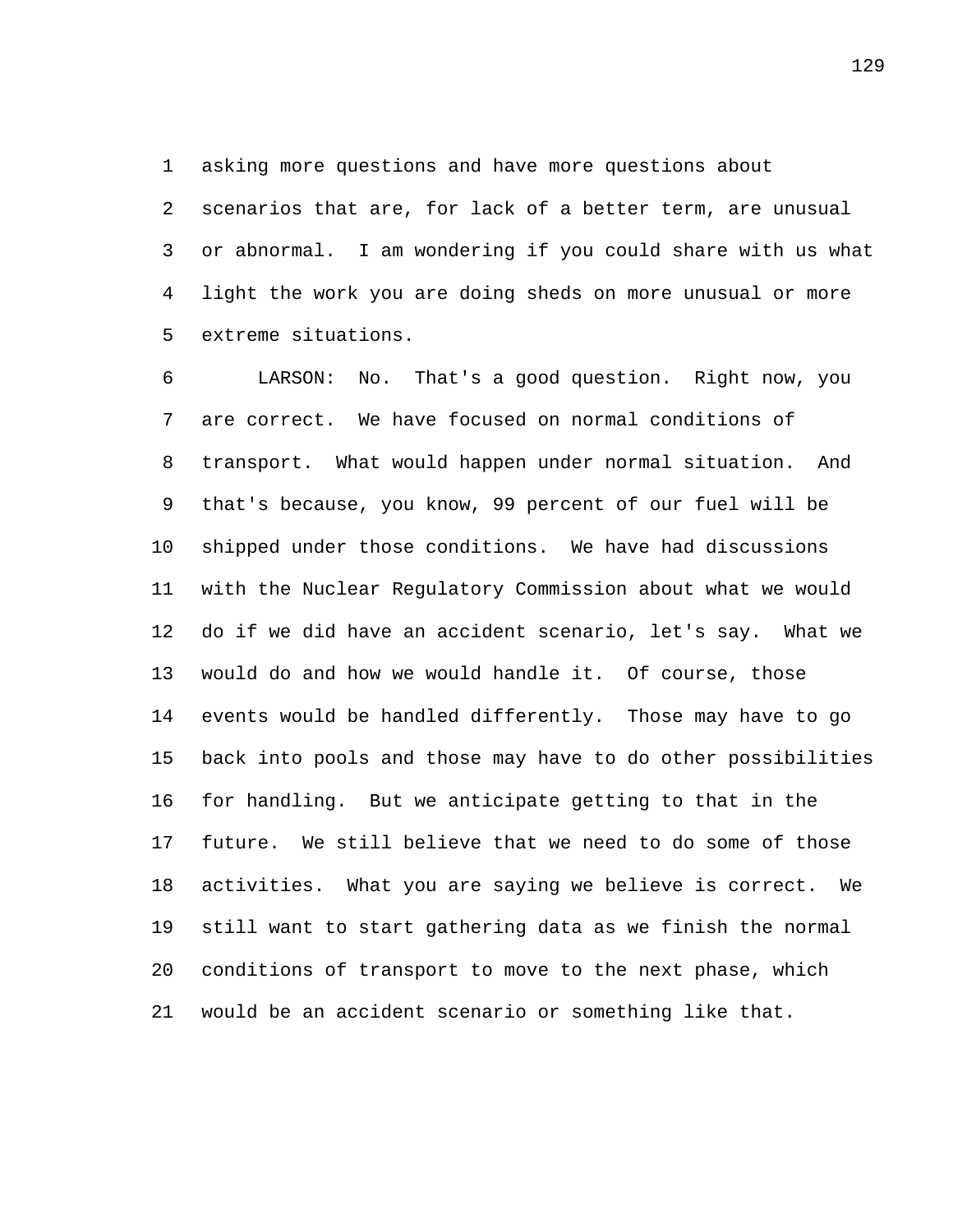BECKER: It certainly makes sense to begin with the normal situations. Are you saying that in the future, you anticipate carrying out research related to more extreme situations such as accidents or intentional threats? LARSON: Yes. I mean, we believe that. I am not talking about drop tests or talking about exploding cans or stuff like that. Our issue is still the fuel inside. So, coming up with events so that we understand the fuel will behave and the cladding and the hardware.

 BECKER: So, you do anticipate getting into that in the future?

12 LARSON: Yes, yes.

BECKER: Thank you.

 BAHR: So, as a follow up to that. Ned, you mentioned the seismic testing and what sorts of magnitude earthquakes are you, what range of magnitudes are you going to be looking at in those tests?

 LARSON: As I recall, it has been a while since I read the test plans. But we will do -- there are several catalogs we will use typical recorded events and then we have the capability of increasing them. We can invent our own if we want to. I don't recall which catalog they have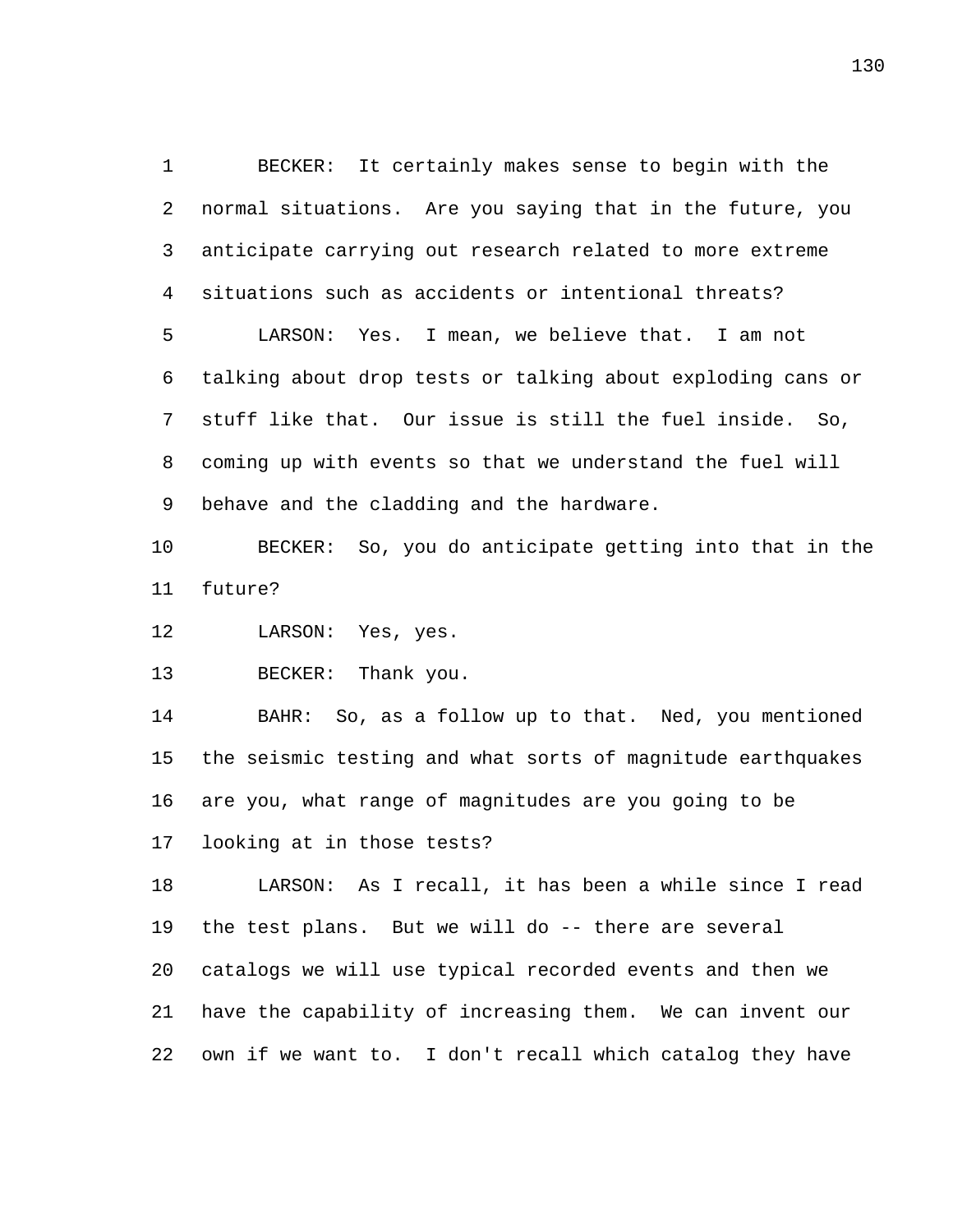picked for the shaker table, but I can find that out and get back to you.

 BAHR: Be interested in that, thanks. We have another Board member, Paul Turinsky, with his hand up.

 TURINSKY: Ned, thank you, as always. For these canisters you have received in the salt test you are going to do on that, are you going to build an overpack to make it really look like a canister sitting out on a pad to get all of the natural...?

 LARSON: Yes. No, that's a good point. It will go into a horizontal storage module. These are the NUHOMS that Orano has produced or Transnuclear in the past. We have the horizontal storage a place where we can use the horizontal storage module. And we will be doing them in that so we can just make sure we understand how the convection currents will go in and how they will behave under that circumstance. TURINSKY: I assume you are doing this while you are still collecting samples from utility sites because you 19 going to instrument this to -- well, it will have instruments versus what you find out a utility site.

 LARSON: We have gone to the utility sites, and we have had a lot of success taking samples on the top of the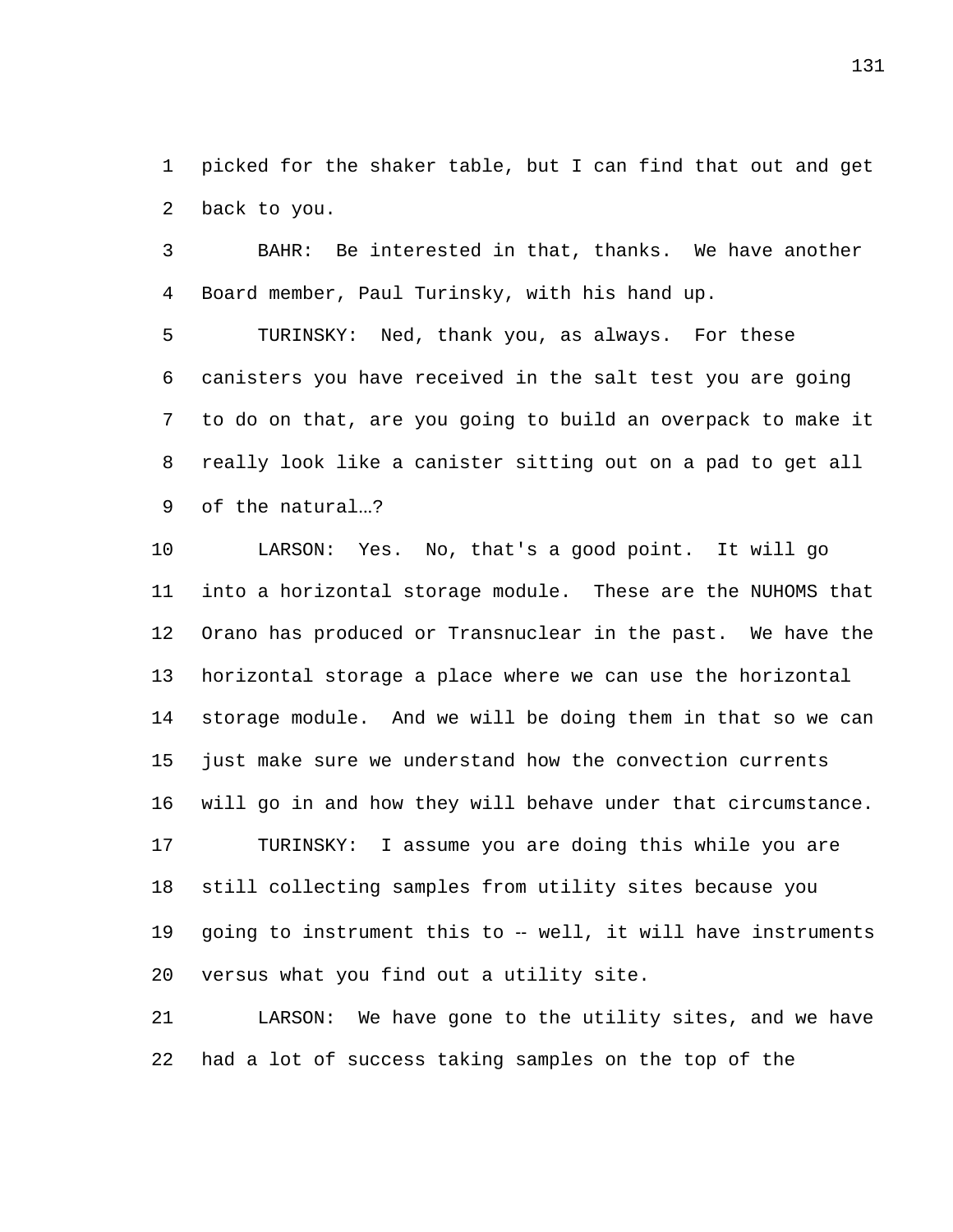existing loaded canisters. But we have had some real

 difficulties, the radiation field is so high. We do it with robots typically. We have had good luck with it and some bad luck with it. But we don't believe that the data has been as consistent as we would like if you are with me.

 By doing it in a clean environment with heaters, we can pull it out and look at it, if we need to. We can do a lot more controlled sampling of the top of the can than we could under loaded conditions.

 TURINSKY: And are you going to have things like temperature sensors, humidity sensors?

 LARSON: Oh, yeah. There is wires all over it. We invite you to come out to Sandia and look at it. We are still wiring everything out. But you are right we will have weather stations in place. And we will have all of that stuff, so we know and understand all the boundary conditions as we start doing our modelling. Because that will be important to make sure the two coordinate with each other. TURINSKY: And any concept based on the work that you have done out at the utility sites on how long before you get some useful data?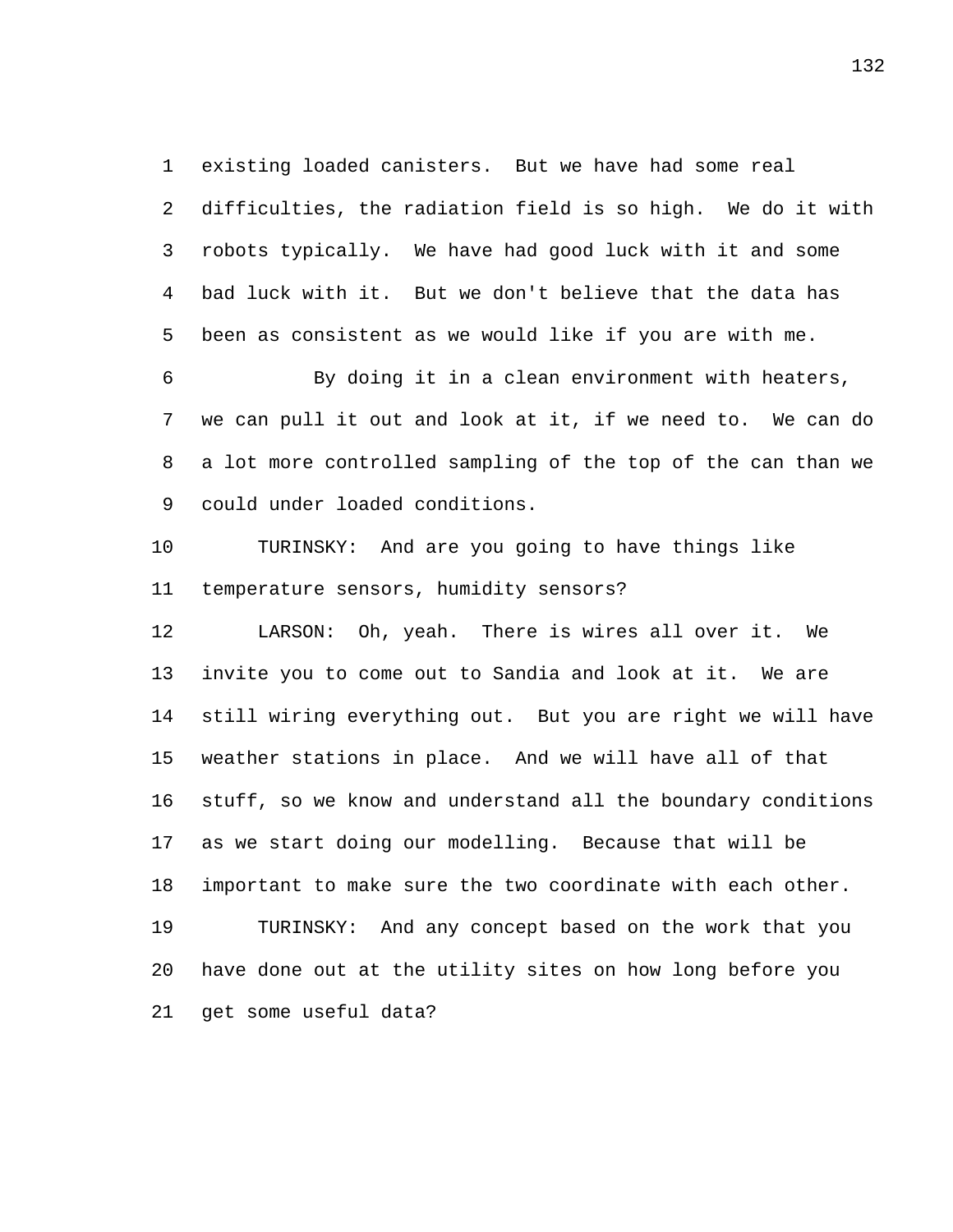LARSON: You know, it never goes as fast as I hope. But, right now, I don't have an estimate for you Paul. TURINSKY: Okay. All right. Thank you

 BAHR: Do you have an idea of how long ‑‑ not how long it would take to get initial results but how long you expect to run these tests?

 LARSON: Well, it will be ‑‑ once we get it in place, once we get our instrumented can in place we will run it, you know, a couple years, a few years just to make sure. And as we get the data, we may shorten it or lengthen it depending on what we know and understand as we start executing the tests.

 BAHR: Do you have a budget in place to support doing it for a fairly long time? Maybe even a decade if need be? LARSON: Ummm. Yes, and no. We believe we will. But, again, you know, Congress is the one who writes the check. We believe Congress has supported these activities in the past and they have done well in my opinion about putting the money in the right areas so we can do this work. But I can't tell you what Congress will do in 10 years.

 BAHR: Okay. Thanks. Dan Ogg has had his hand up for a while. Thanks Dan, for your patience.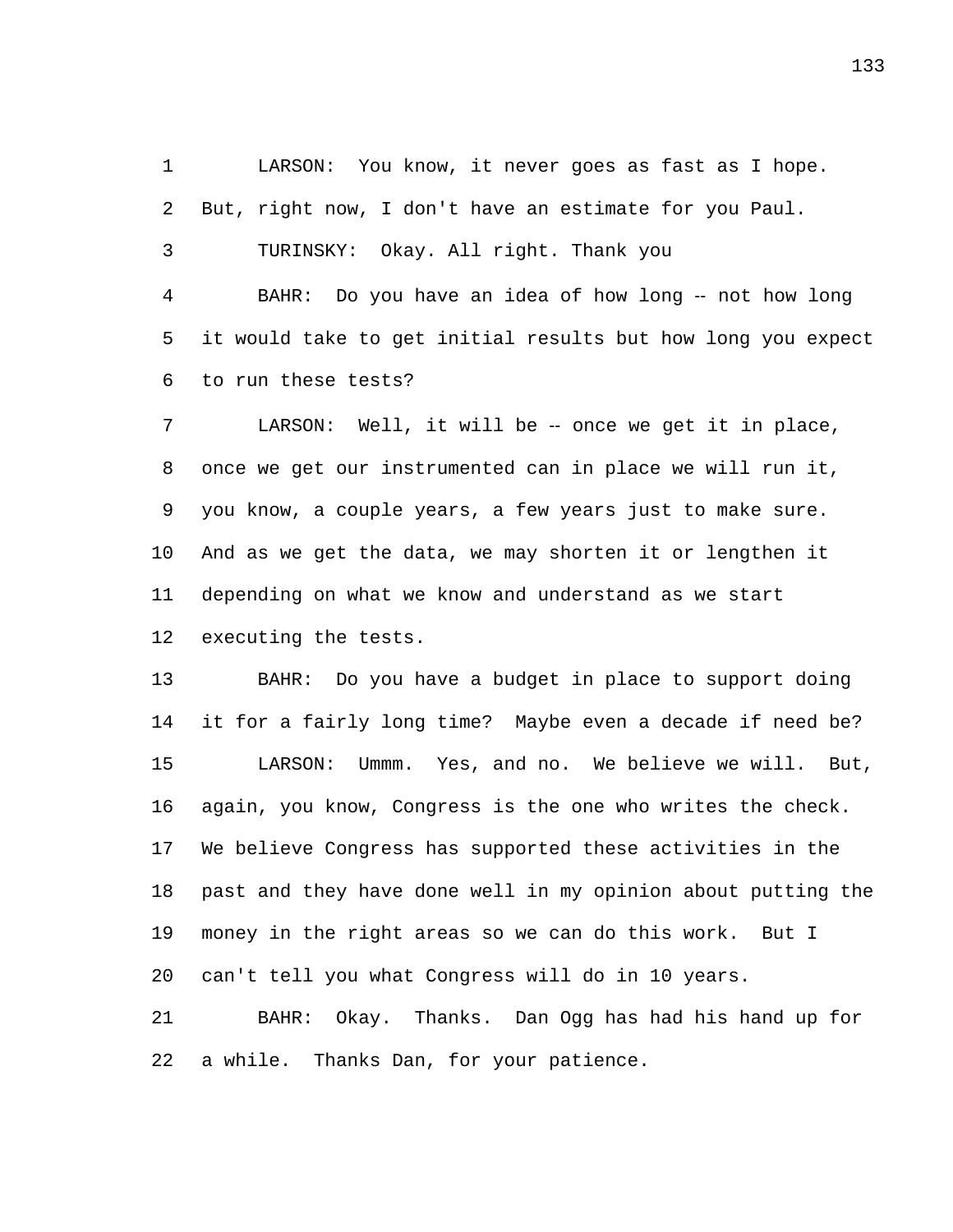OGG: Thanks Jean and thanks Ned for an update on all the research, we always appreciate getting those updates. Following up on the comment about utility inspections of the canisters, of course they continue to do a number of those inspections as part of their aging management programs with the NRC and they have a database that they load all the 7 results of those inspections into. And I just -- you probably told me this before, but I wanted to verify do you or Brady or someone from your group have access to those reports that are loaded into that AMID database?

 LARSON: It is my understanding they do, and we do try to have somebody there when they do the sampling so we can understand what is happening and what is going on. It just helps us also as we consider that very valuable data.

 OGG: Very good information and I know utilities are continuing to do those inspections and gather that data. LARSON: Yeah, we are getting better and better at it. I will just say that.

 OGG: Another question. Different question. Going back to your discussion of the sibling pin test or sister rod tests. You have told us in the past you hope to get your hands on some BWR high burnup fuel in order to do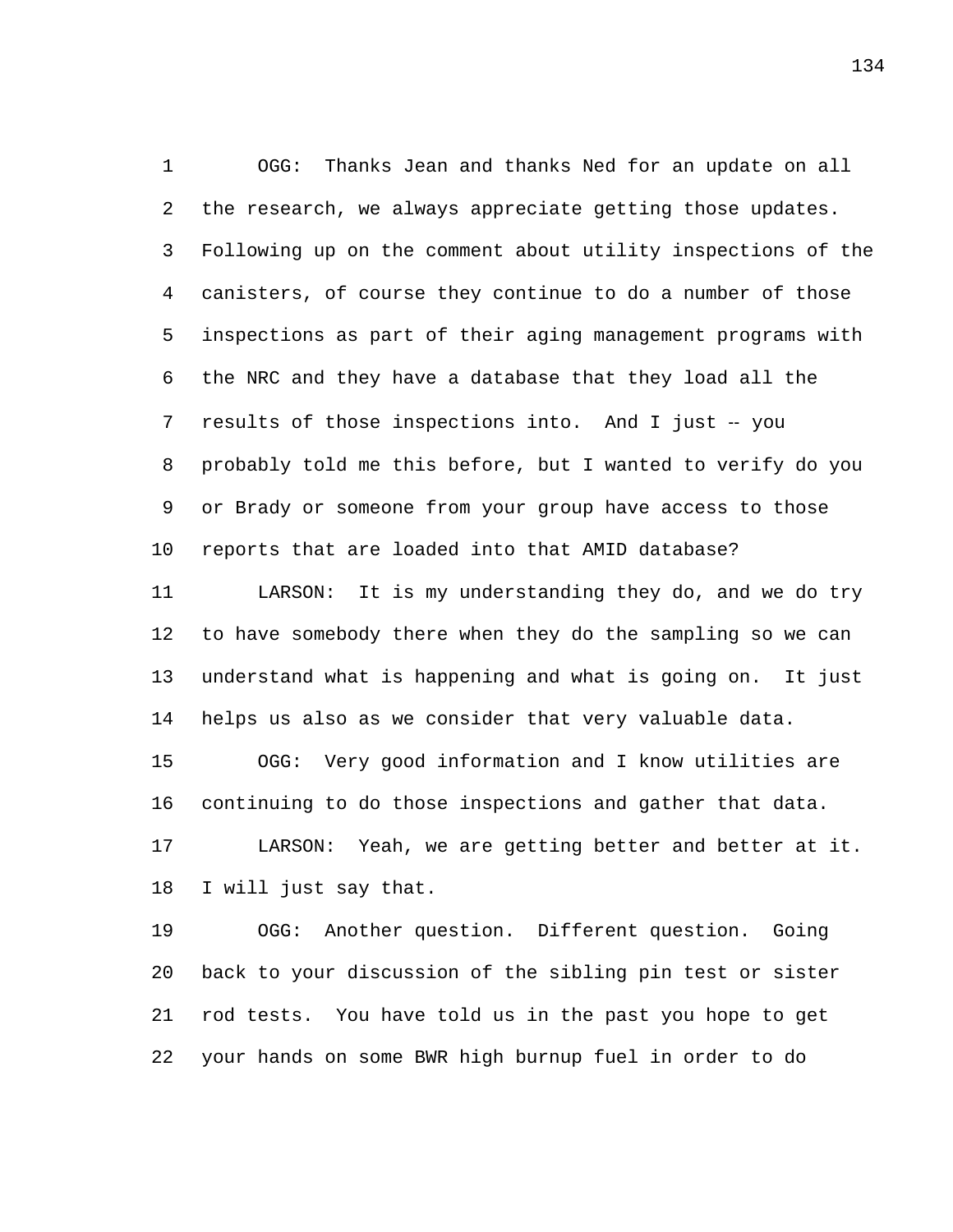examinations. Can you give us a quick update on that

effort?

 LARSON: There was an opportunity where we thought we could, and that opportunity did not pan out. I will just say it. But we are still hopeful as we move forward. We are still always looking out for that opportunity. But right now, there is nothing on the books for that. We are still hopeful though.

OGG: Okay. Thank you.

 BAHR: Thanks, Dan. I see Bret Leslie's hand up. LESLIE: Yes, Ned, thanks for a good overview. I have a question that goes to what's the relationship between the gap reports and the 5-year R&D plan. Let me give you a little bit of a background. I found that the five-year R&D plan was extremely helpful for putting out a narrative of your vision, what you are doing, and how things are related. So, I was curious why you talked only about the gaps but not about the R& D plan and maybe you can enlighten us a little bit.

 LARSON: Sure. On the gap analysis, it talks about the technical aspects, what we want to do technically and the data that we want to gather technically. The trouble with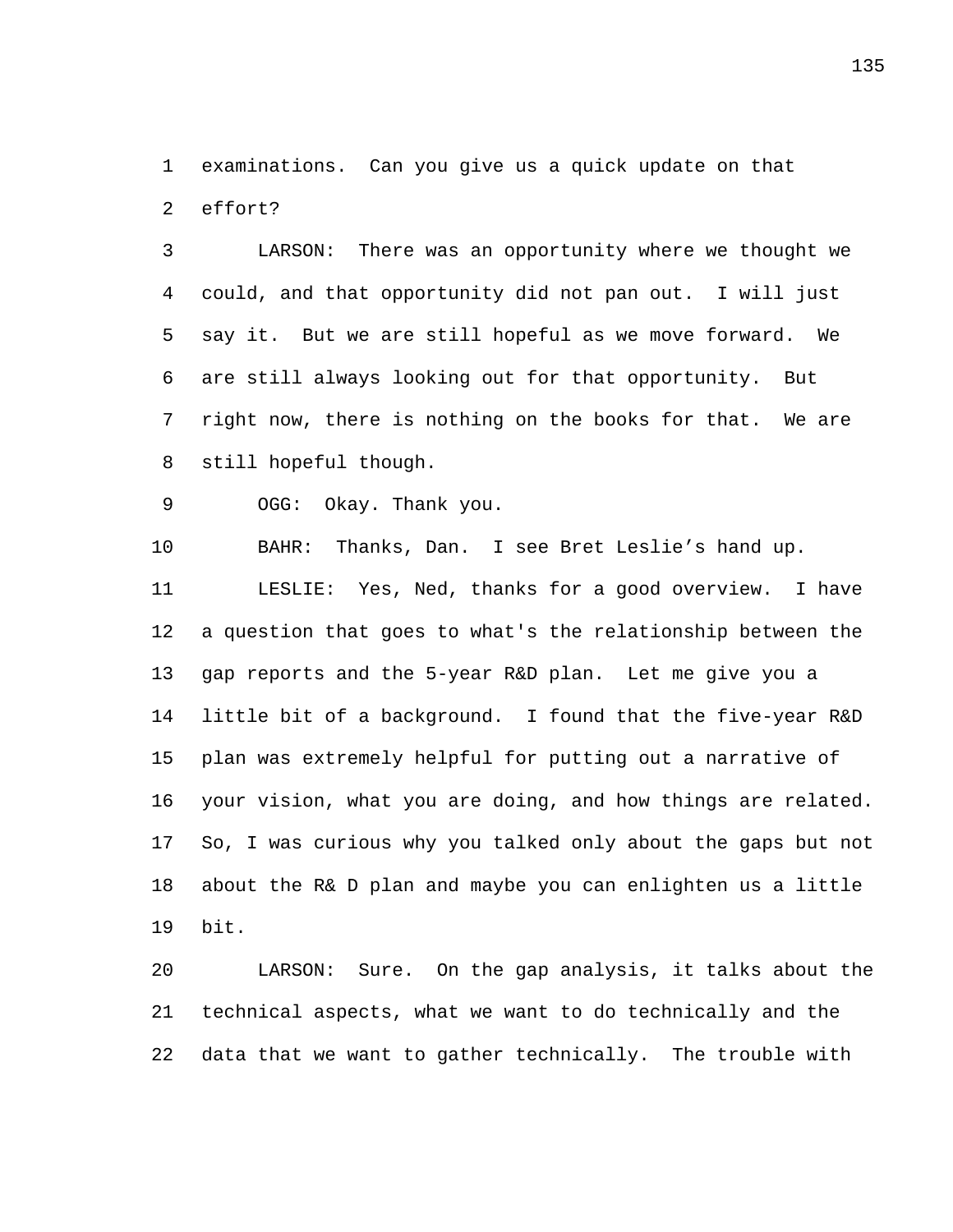the five-year plan is it is based on the funding level that we get. And we looked at that, and our ability to predict our funding level far into the future, we thought was limited. And if we didn't get what we had anticipated or hoped or wanted, then we would have to redo our five-year plan again. Even though the technical aspects weren't changing, the time and money were stretching out or being shortened whichever the case. So, we felt like we wanted to separate the technical issues and have that in a separate book, and a separate plan so to speak. And so, we still look at the gap analysis as the technical guidance as opposed to the five-year plan.

LESLIE: Okay. Thanks.

 BAHR: Okay. Let's see. Are there any other questions from Board members or staff at this point? Okay hearing none we are running a little ahead of schedule and so just we don't get too far ahead in case there are people that are wanting to watch the live stream and have been paying attention to the agenda. I would suggest we can take about a 15-minute break right now until 3:50 p.m. eastern time. And at that point we will come back with Charles Bryan and Rebecca Schaller from Sandia National Labs who will be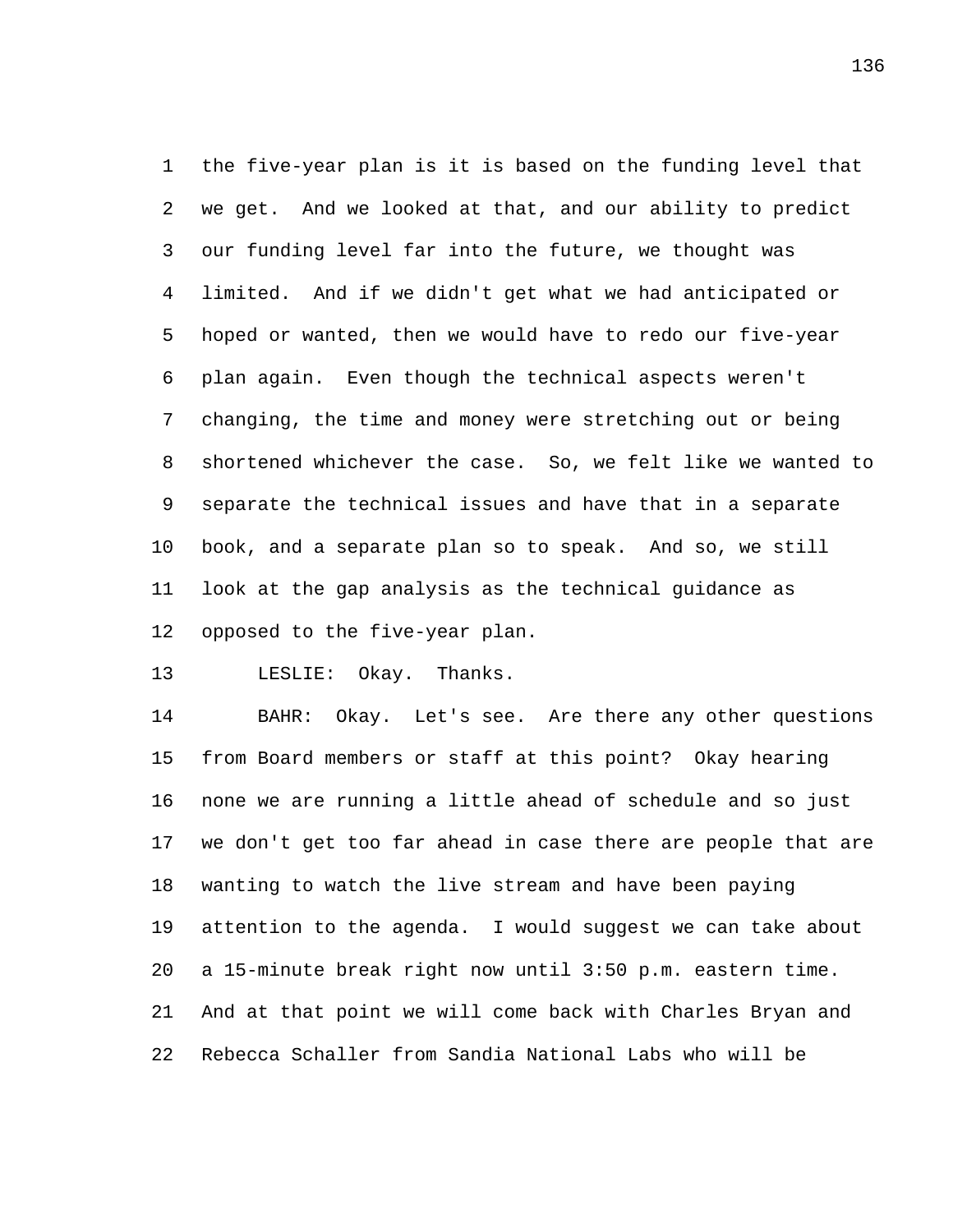talking about canister corrosion. I am going to go off-line here, and we will be back at 3:50 p.m. Thank you.

[Break until 3:50 p.m. EST]

 BAHR: Okay. This is our final presentation for this afternoon, and it follows on Ned's summary of storage and transportation activities, and we heard a little bit about the importance of corrosion testing and surface environments in that overview. Now we are going to have a more detailed presentation from Charles Bryan and Rebecca Schaller, and I will let you take it away.

 BRYAN: Thanks a lot. My name is Charles Bryan. I am a geochemist at Sandia National Labs. And I am here with Rebecca Schaller, my colleague who is a corrosion scientist. And we are going to tell you about the work we are doing on stress corrosion cracking of spent nuclear fuel canisters at Sandia. Next slide.

 Okay. So just a little background here. You know the United States has over 86 thousand tons of spent nuclear fuel right now, of which, 50 thousand tons has already been moved to dry storage systems. The dry storage systems are intended to be interim storage. However, since we don't have a repository pathway right now, the waste may stay in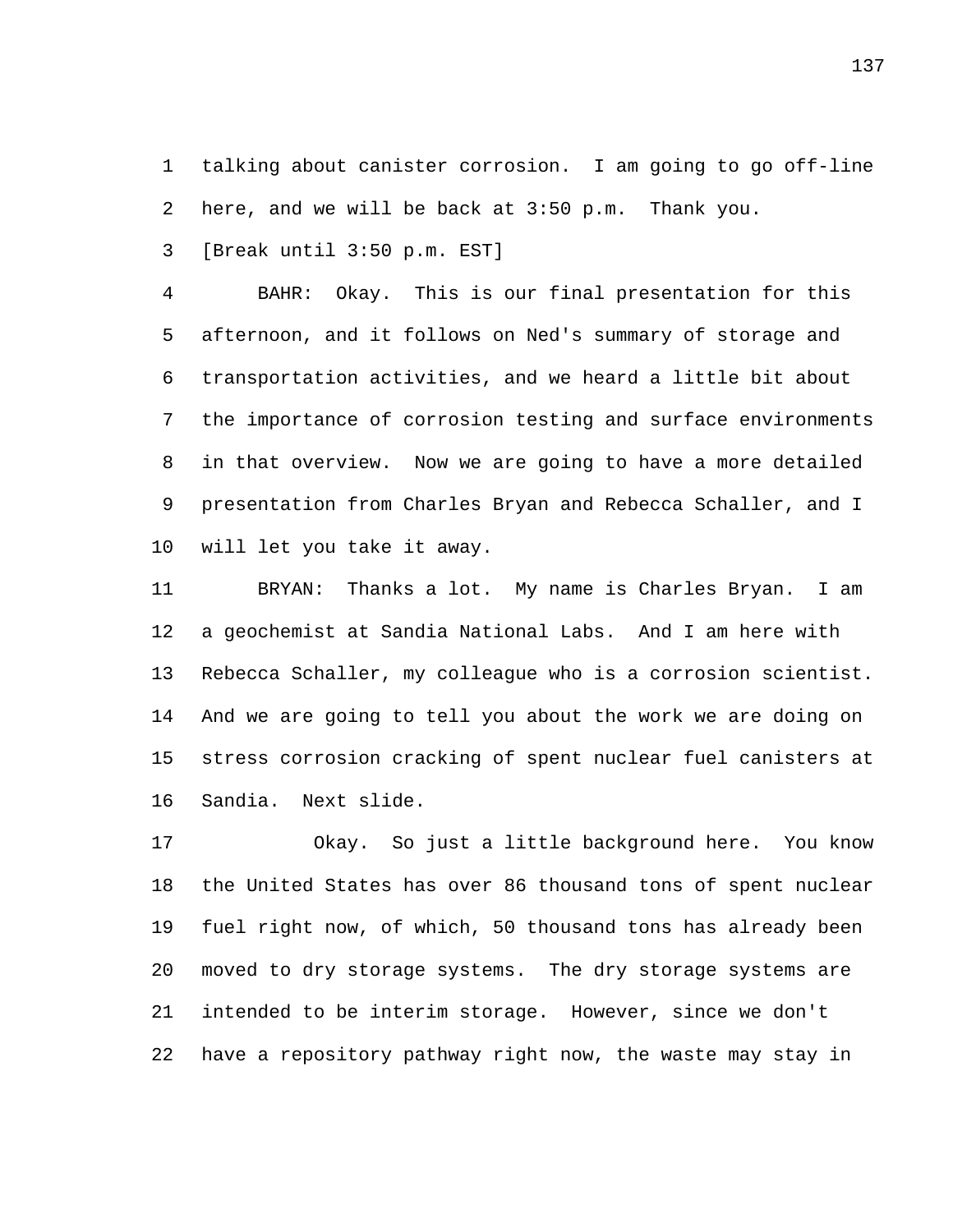interim storage for quite some time, potentially 100 years or more.

 In most systems the spent nuclear fuel is stored in stainless steel canisters and these canisters are in overpacks which are passively ventilated for cooling. And they accumulate dust over time, which could deliquesce as the canisters cool, to potentially lead to stress corrosion cracking.

 Understanding stress corrosion cracking was determined to be a high priority data gap in early data gap analyses, dating back to 2011 and 2012. And what we are evaluating then is the potential timing and conditions of occurrence and the risk of canister penetration. Next slide.

 So, the canisters look like this. They are either stored in vertical or horizontal overpacks. And in both cases, the passive ventilation means that air is brought in through the bottom, it passes over and around the canisters and deposits dust and salt, and then exits through the top. Again, over time as the canisters cool those salts can deliquesce to cause corrosion. Next slide.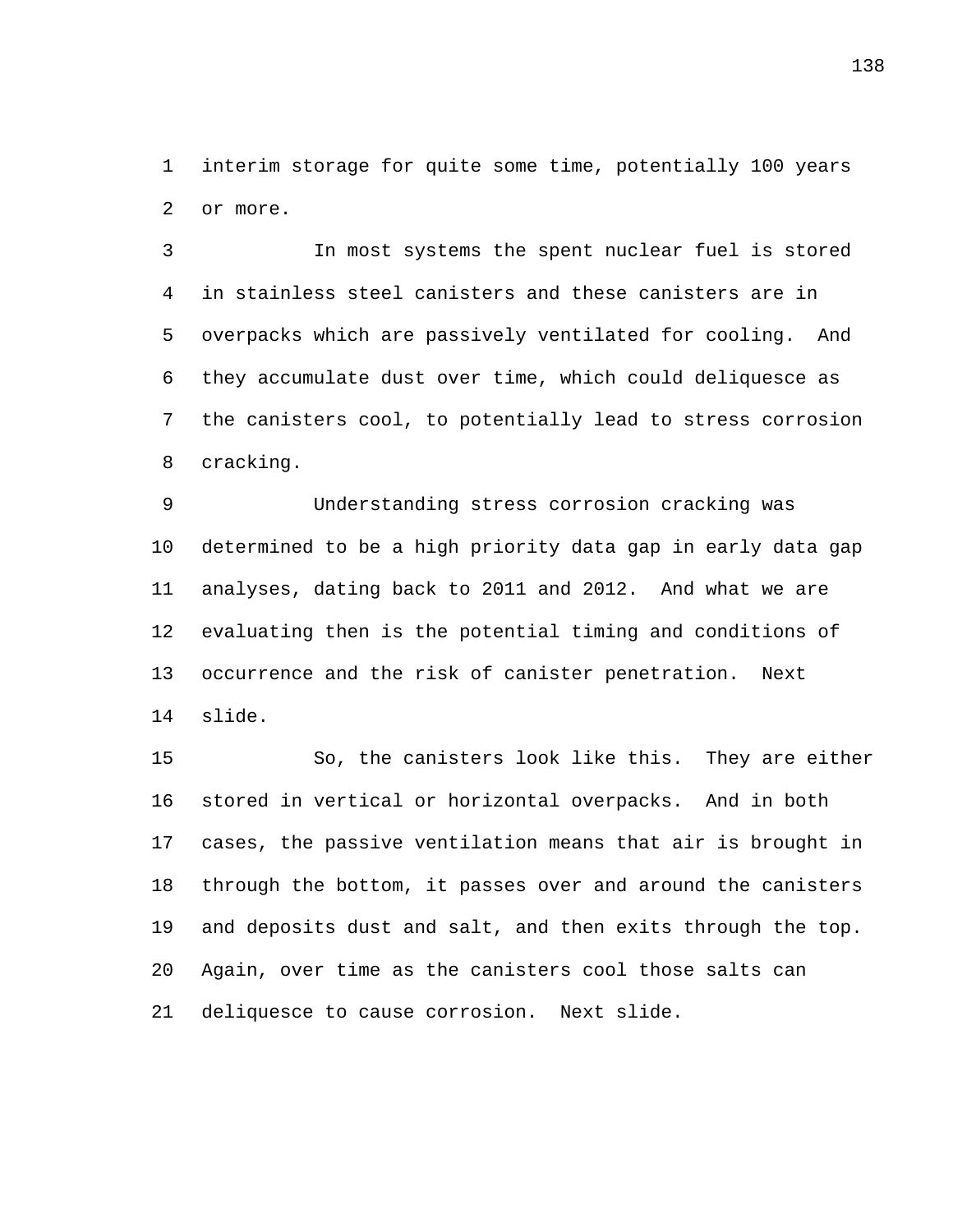Now, there are three criteria for stress corrosion cracking. Each of those has to be considered.

 First the material has to be susceptible and both types of stainless steel 304 and 316 is susceptible to stress corrosion cracking. And in weld zones that are made more susceptible by structural and metallurgical changes due to the welding.

 Second, you have to have high tensile stresses and we have shown, ourselves, and also through NRC modeling that tensile stresses are high in the weld zones. We built a full diameter canister mockup and cut it into pieces and evaluated the stresses and found there were high tensile stresses in the weld zones.

 Finally, you need an aggressive environment. We know that chloride salts are present on the canisters. We have evaluated dust from several different sites and found that there are chloride salts present. As those canisters cool, the salts will deliquesce and eventually form corrosive brines. That means -- this is why, although this data gap is identified 10 years ago, it is still a gap. Because we have shown that we have the tensile stresses through testing and through building a mockup and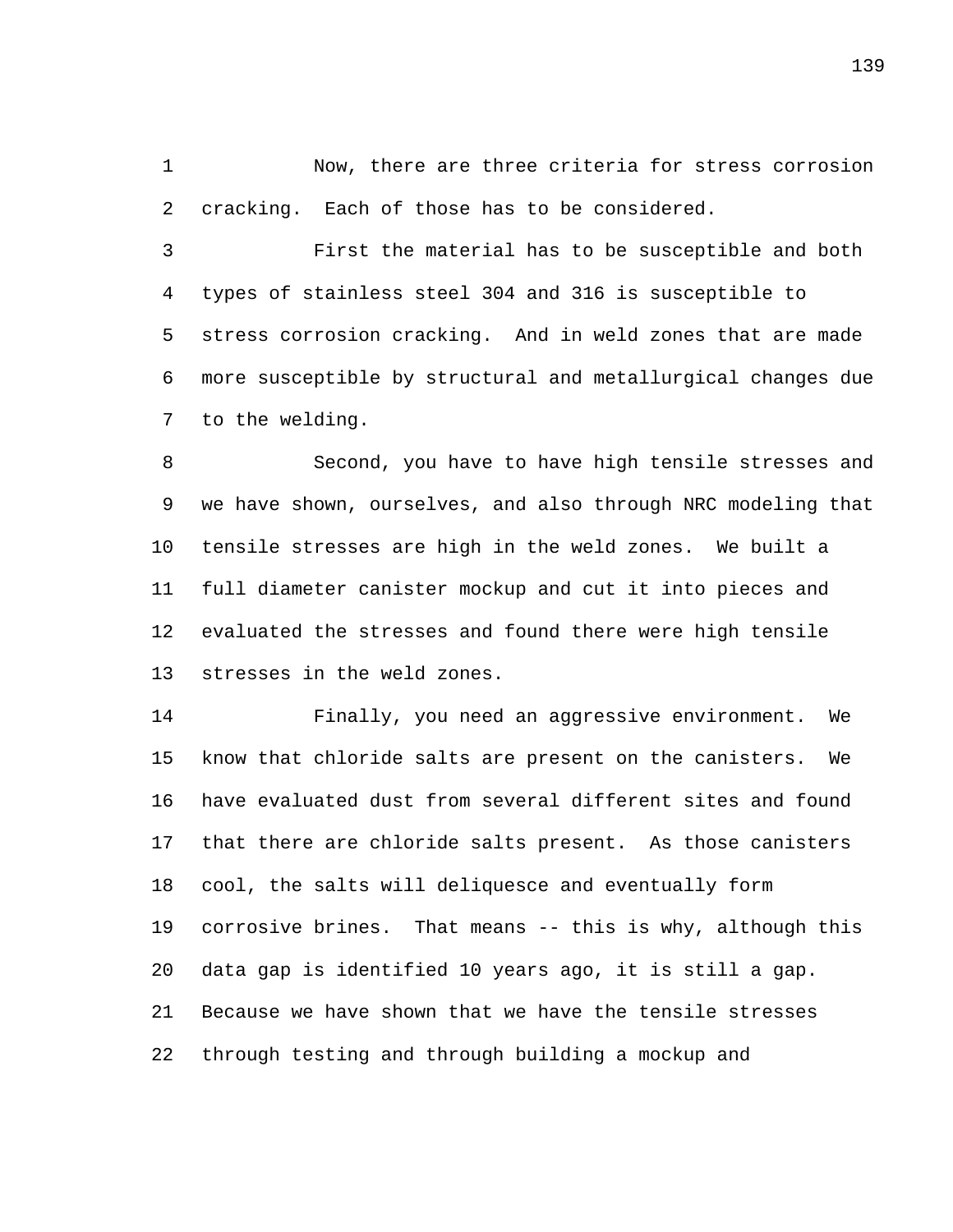measurement. And we know the aggressive environment will occur because we have seen chloride salts on the surfaces. So, our goal -- our overall goals then are to evaluate what the risk is. What sites are at risk? When will corrosion initiate during the cooling of the canister? How will the corrosion damage evolve over time? And when will cracks actually initiate? And how quickly will those cracks result in crack penetration? Next slide.

 There are a lot of people working on this because it is still a gap. Sandia is the lead, however PNNL is doing a fair amount of work as well. And Savannah River and Oak Ridge have small parts. And then the whole variety of NEUP's that Ned mentioned are also working on it, primarily on mitigation and repair technologies, cold spray, coatings, various other approaches, peening, etc. EPRI has had a fairly large role in evaluating several of these different processes. They are currently doing a fair amount work with respect to mitigation and repair. And then we have at Sandia a variety of other collaborations with people that are helping us understand stress corrosion cracking and pitting. Next slide.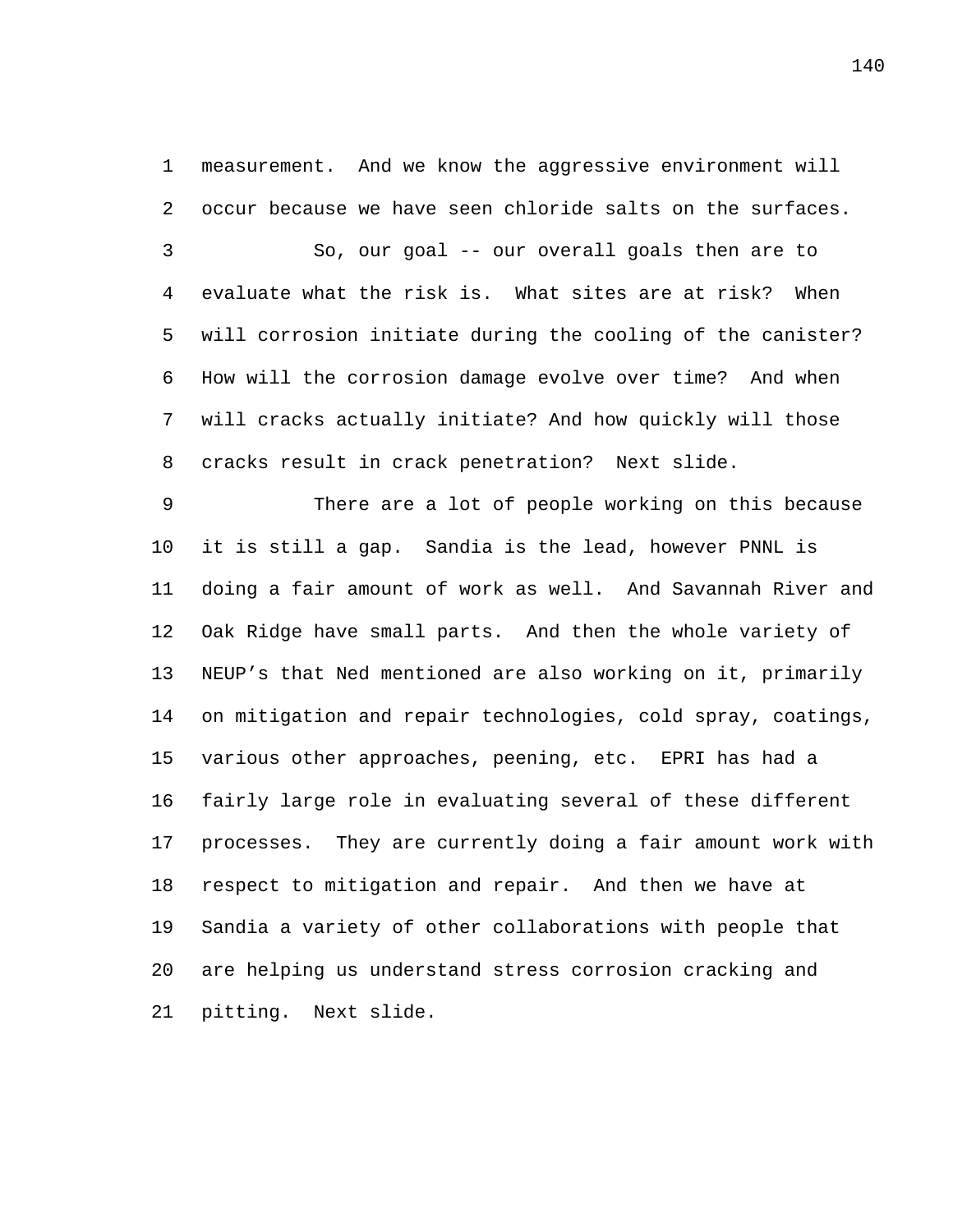If you think about stress corrosion cracking, you can think of a timeline for dry storage canisters. Canisters are initially hot, and they are too hot for brines to form on the surface, so that is the incubation time. Once brines form, you will start to get corrosion. The corrosion will cause pitting and the pitting will increase in size and eventually you will get initiation of stress corrosion cracks. The cracks will grow, and eventually, potentially, could result in canister penetration. And any time after cracks form, you might have mitigation and repair processes.

 Sandia's role -- we are looking at defining the canister surface environment. We are looking at the relationship between the environment and the rates and morphology of pitting and stress corrosion cracking. And we are doing crack growth rate studies and finally we are doing mitigation and repair studies with both cold spray and coatings.

 Now, all of this is being done within the framework which is provided by a probabilistic model for canister stress corrosion cracking that we have developed here at Sandia. We can take those different parts of the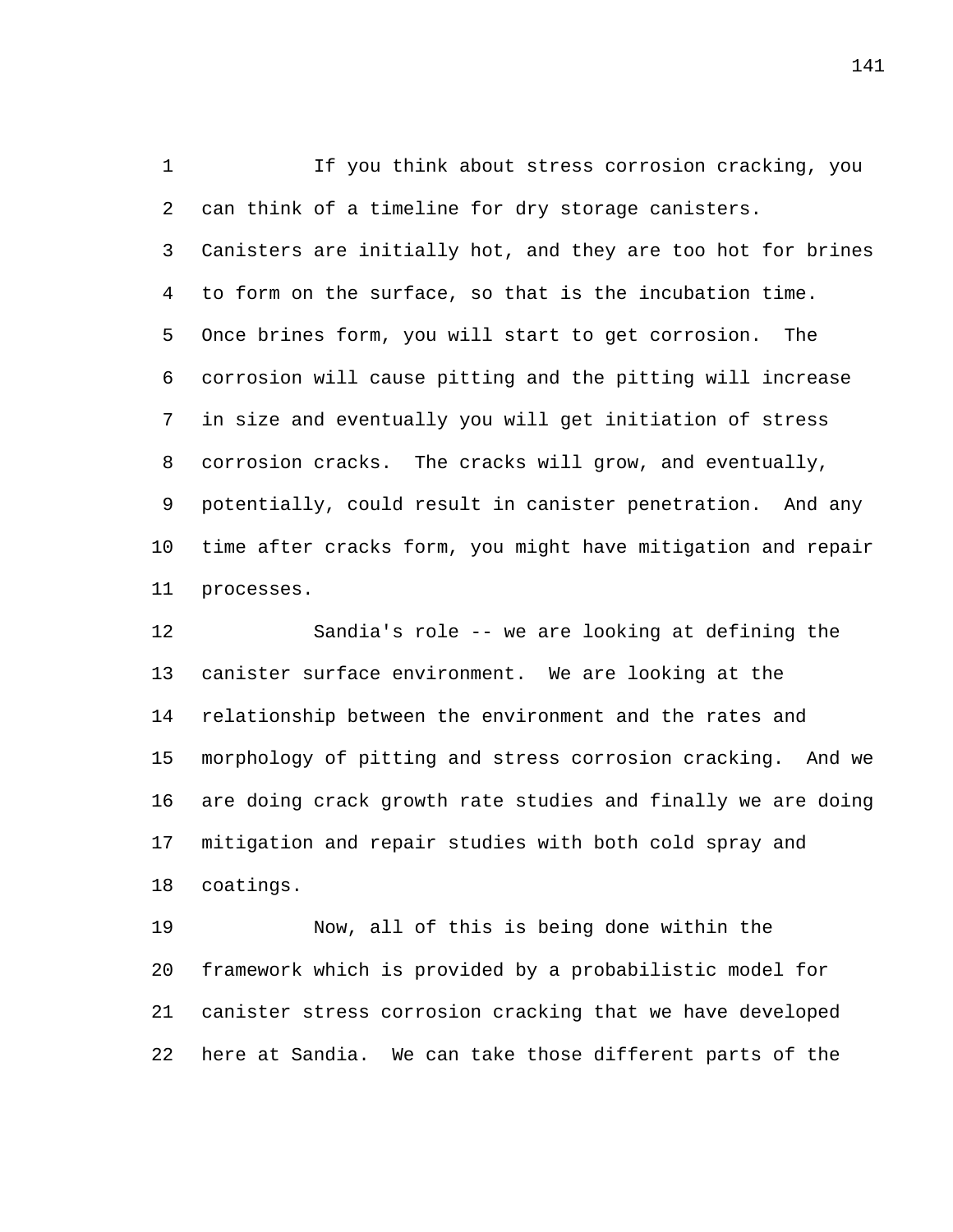timeline and we can parameterize them as different features events and processes that eventually lead to, potentially, stress corrosion cracking.

 We have developed, over the last several years, we have developed a number of sub models in this overall model, including models for understanding salt composition, the brine composition and how it evolves over time and how its properties evolve over time. We developed canister thermal models and we have got weather models for all of the different sites. And, of course, currently, PNNL is working on an air flow and salt deposition model.

 We have also collected a lot of data with respect to crack growth rates. And we have a crack growth model, although that model has not been well parameterized for atmospheric crack growth. I would note that we use this model not to estimate when crack penetration could occur, there are too many uncertainties. So, instead we use the model to try to understand what the highest impact parameters are, the ones which we need to focus our research on in order to get the biggest bang for the buck to really understand this problem. Next slide.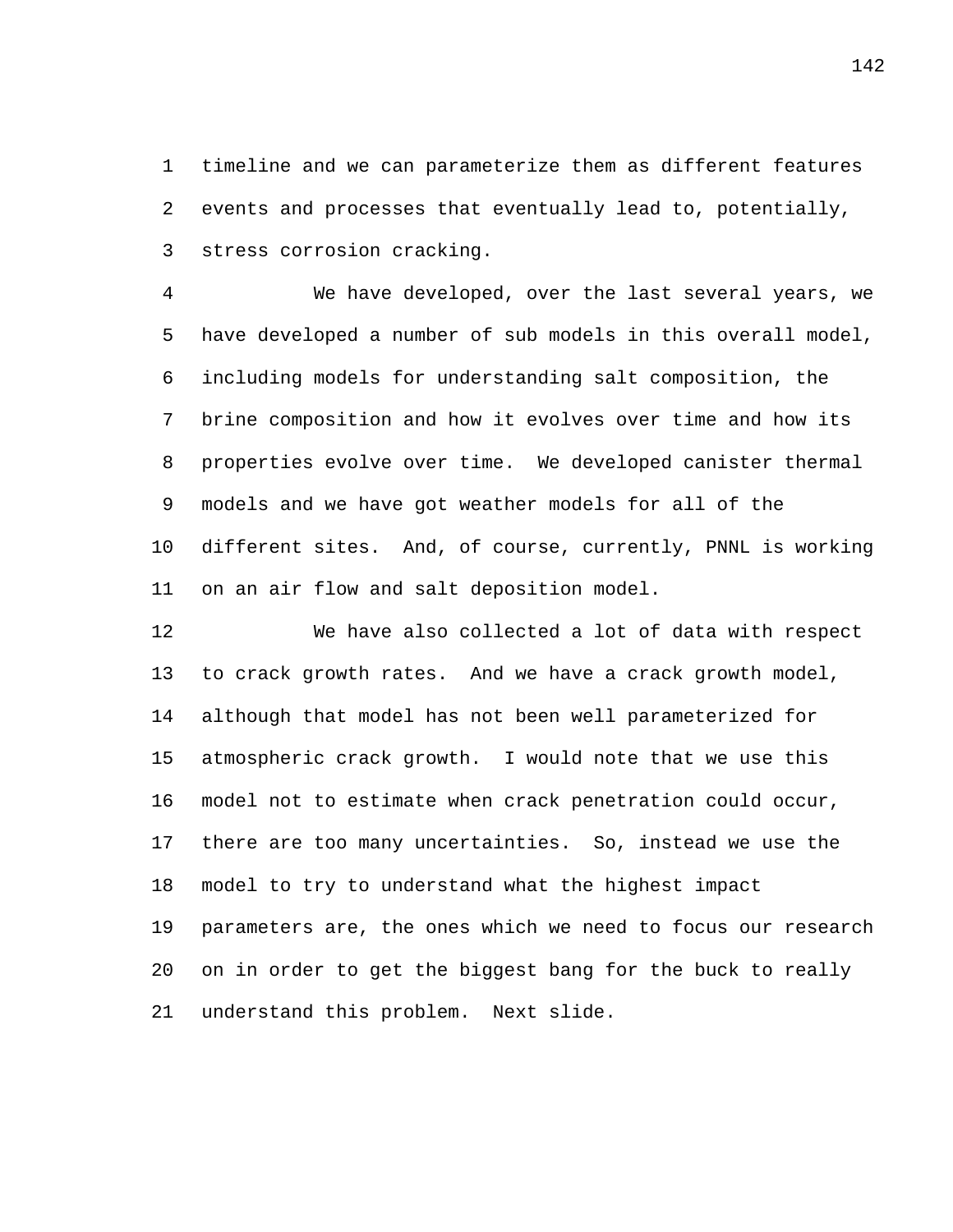So, just to go through quickly what we will talk about here. Our current focuses deposited salt compositions and characteristics. That is always important for us to understand the environment. Next slide.

 Magnesium chloride brine evolution. Because magnesium chloride brines form early by deliquescence, and in fact, will be the only brines on the canister if we are dealing with sea salts for many decades to hundreds of years. Next slide.

 The Canister Deposition Field Demonstration. Again, one of the big unknowns currently, is how quickly salt accumulates on the canister surface. And salt load is a very important parameter with respect to corrosion. So, this is something we really want to understand better.

 Okay and then discussing the corrosion issues. We are looking at corrosion in more realistic environments such as diurnal cycles and the presence of inert dusts and precipitates with different chemistries being present. For instance, the effects of nitrate. Next slide.

 We are looking at pit to crack transition and some of the things that can affect that. Specifically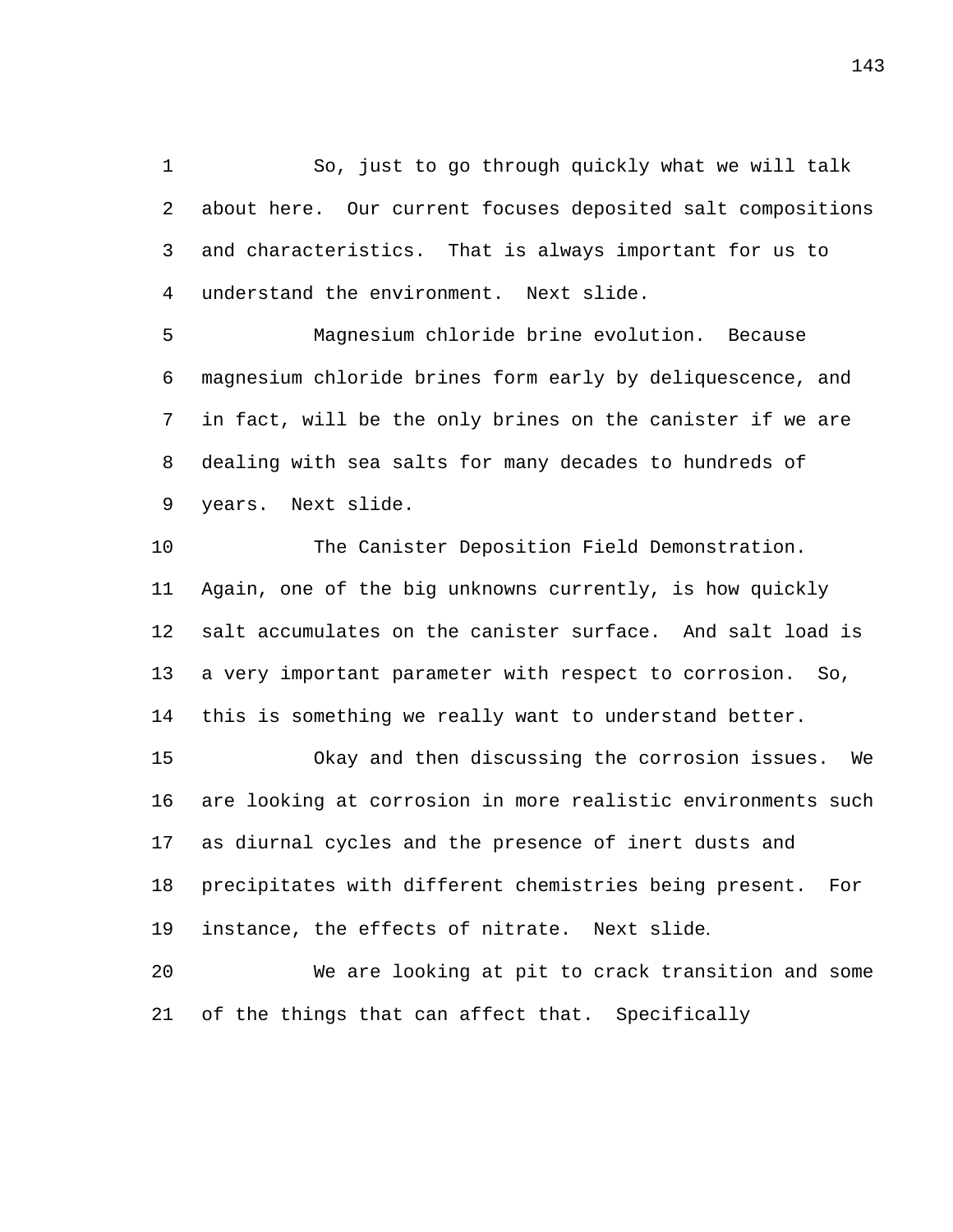environmental and material dependencies. And then, next slide.

 We are looking at crack growth rates. We are currently evaluating crack growth rates under immersed conditions as we develop our methods and our technologies. And then we are going to move towards atmospheric testing, and this is occurring at Sandia and PNNL. Next slide. Okay. Finally, we are looking at cold spray

 mitigation as a repair technique -- mitigation repair technique -- and begun a coatings evaluation program. We are looking at corrosion resistant coatings. Next slide.

 Okay. So, with respect to the environment, why are we interested? We are interested in it because of its influence on corrosion. Specifically, some of the things we have looked at recently were the effects of dust and precipitates which could act to wick brines out on the surface of the metal producing a more uniform brine layer, which could enhance corrosion. We are looking at effects of chemistry, potentially to mitigate corrosion, the presence of nitrate. In many inland sites especially, but even in coastal sites, there is nitrates present in the salts we have analyzed.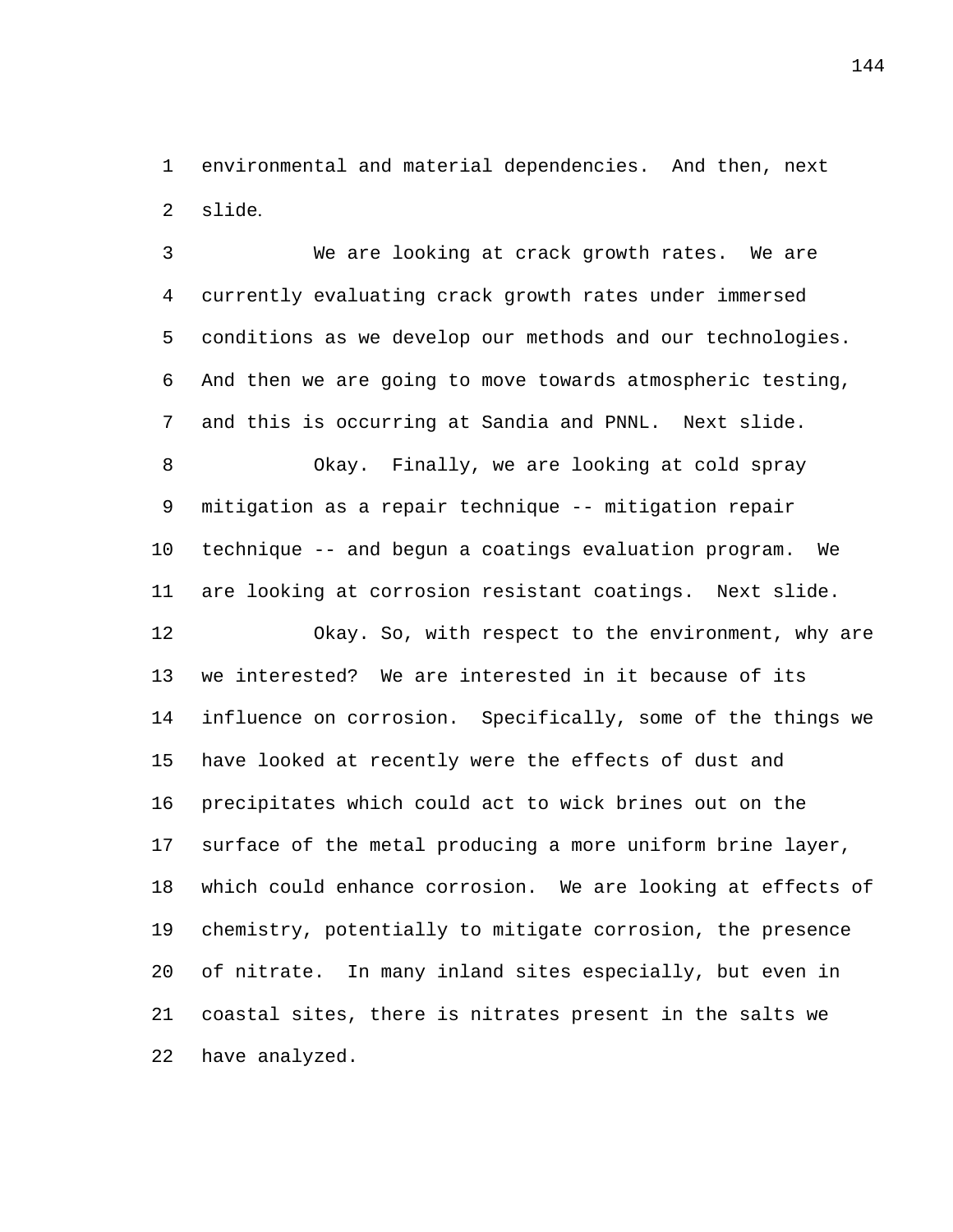Finally, we are looking at diurnal cycles. As day and night cycles occur in the atmosphere, in the external environment. Those same cycles are repeated on the canisters surface although they are shifted because of the higher temperature. And we are evaluating how that would affect corrosion on the canister surface. Next slide.

 Canister surface environment. Some of the things we are doing right now is sampling at sites when the opportunities present themselves. We sample at sites and obtain samples from industry, and we analyze those samples. Just a year and a half ago we got our first data from inland sites. Something we have been wanting for a long time. These data were collected from two sites which prefer to remain anonymous, so we are calling them sites A and B. These are ISFSI sites towards the center of the country, in the Midwest.

 The data were collected -- the samples were collected -- using a vacuum crawler that crawled over the surface of the canisters and collected dust samples using a small vacuum device, which is shown in the middle there. The samples were then shipped to Sandia where we analyzed them chemically. And we also characterized them via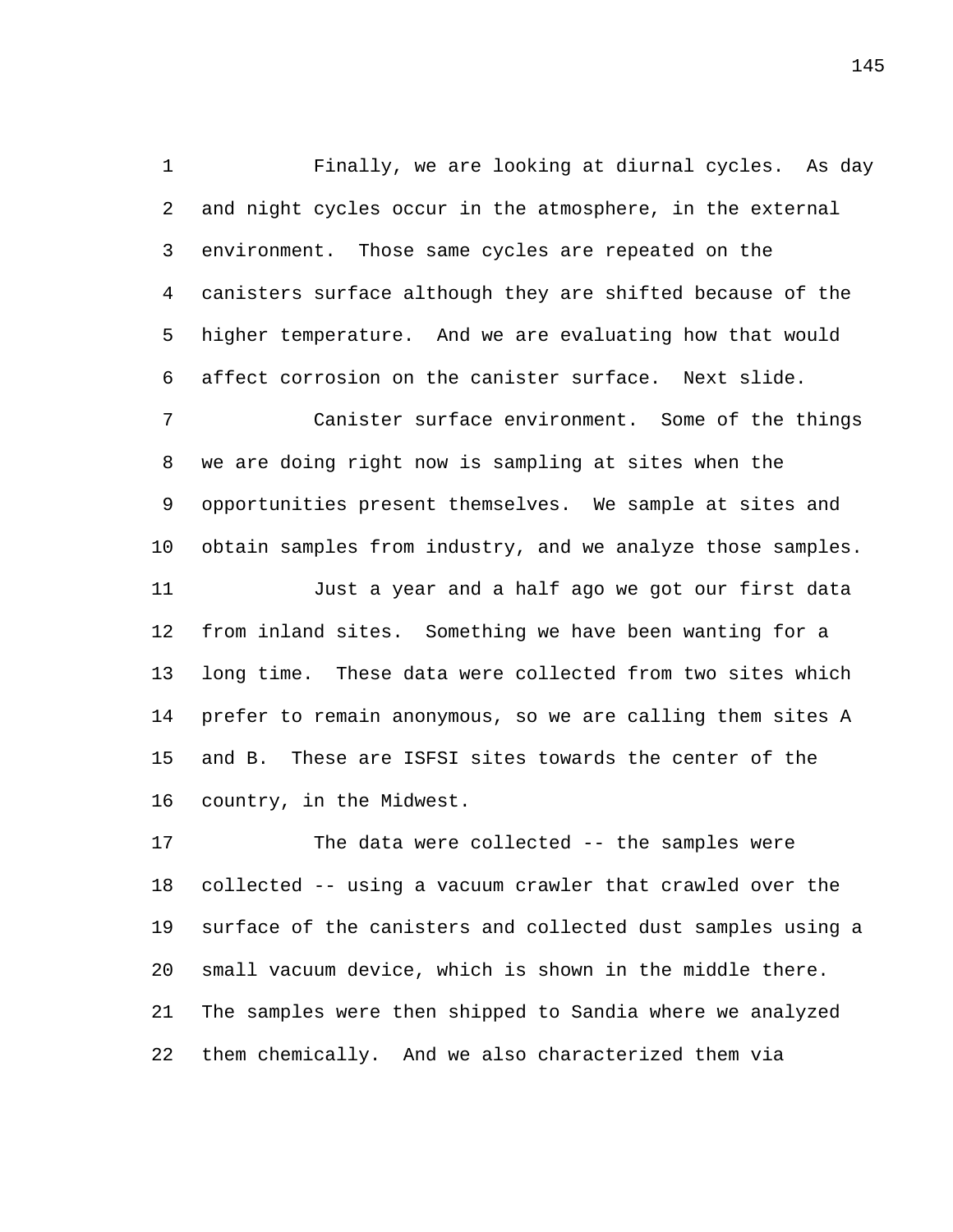scanning electron microscopy to understand their structure and mineralogy. Next slide.

 So what the analysis shows, at these sites, this is site A. The salts are dominated by calcium and sodium, and in terms of the anions, by sulfate, and site A, carbonate and nitrate with very, very small amounts of chloride present. The chloride concentrations are very small, and they are probably tied either to road salts and road salt aerosols or to cooling tower emissions. Next slide.

 This is site B. The chemistry is similar but different. The calcium and sodium are still the dominant cations. And now the anions are dominated by sulfate and nitrate rather than carbonate. And there is slightly more chloride, but still very low concentrations relative to what we might see at a marine site. In each of these cases the amount of nitrate present, and very low amounts of chloride, suggest stress corrosion cracking might not be an issue. Next slide.

 We can also get distribution information, to some degree, from these sites. The samples were collected at different locations circumferentially around the canisters.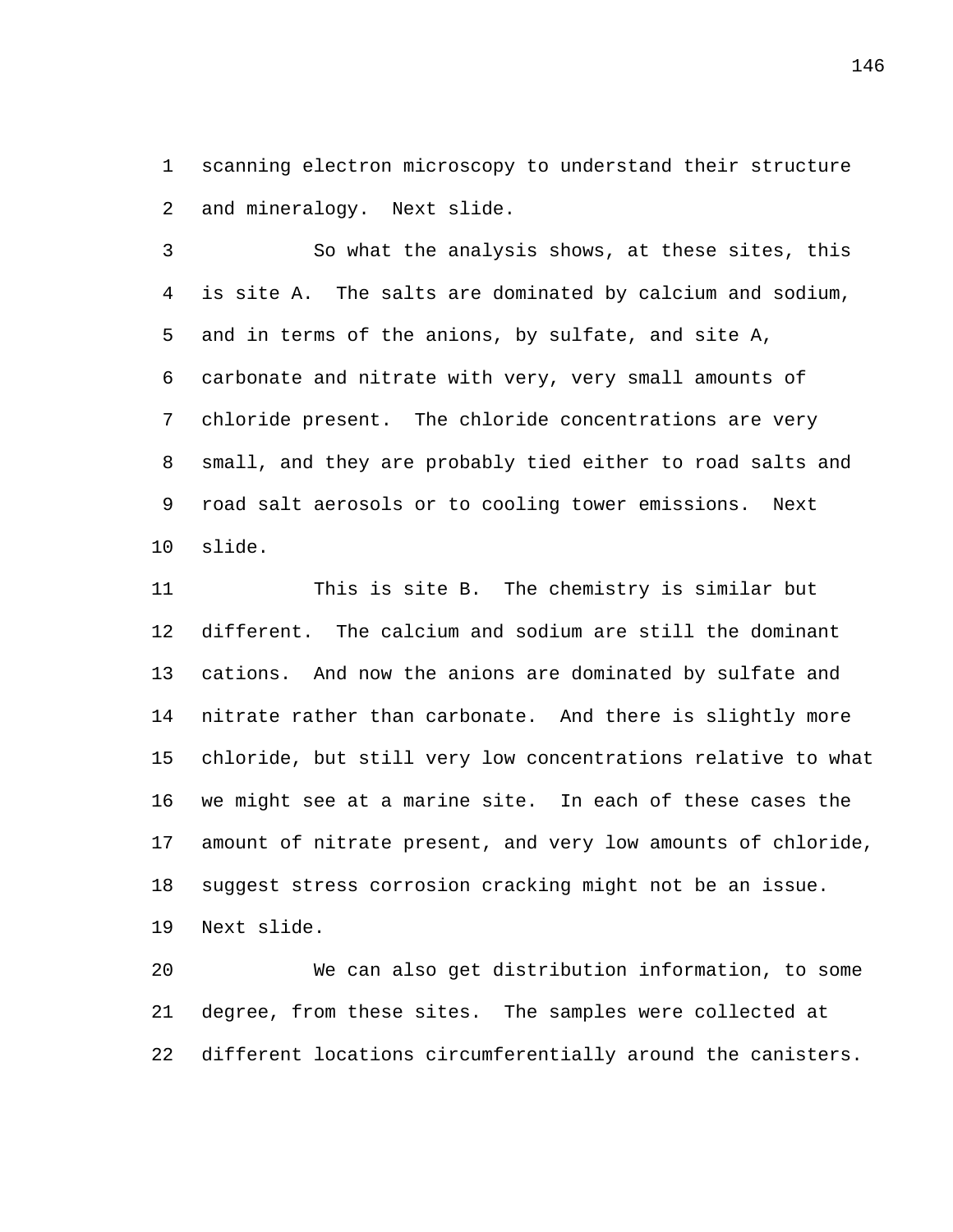But we can see here what the dust loads look like in

 different places. This information is useful for helping us potentially parameterize our dust deposition model.

 You can see dust loads as you might expect are highest on top of the canisters where particles settle out on to the metal and lower on the steeper walls or bottom of the canisters where particles have to impact and stick in order to be collected. Next slide.

 The second thing we are really interested in evaluating is the stability of magnesium chloride brines on the heated canister surface. As we said, the magnesium chloride brines are the only brines that can form on canister for several decades to hundreds of years because of the heat of the canister. Even a relatively small amount of heating lowers the relative humidity on the canister surface to the point that only magnesium chloride brines can form, and sodium chloride brines won't deliquesce and form.

 For that reason, we are evaluating the brines stability. We know that at high temperature magnesium chloride brines degas HCl. And they will convert to hydroxy-chlorides and even to carbonates and dry out. The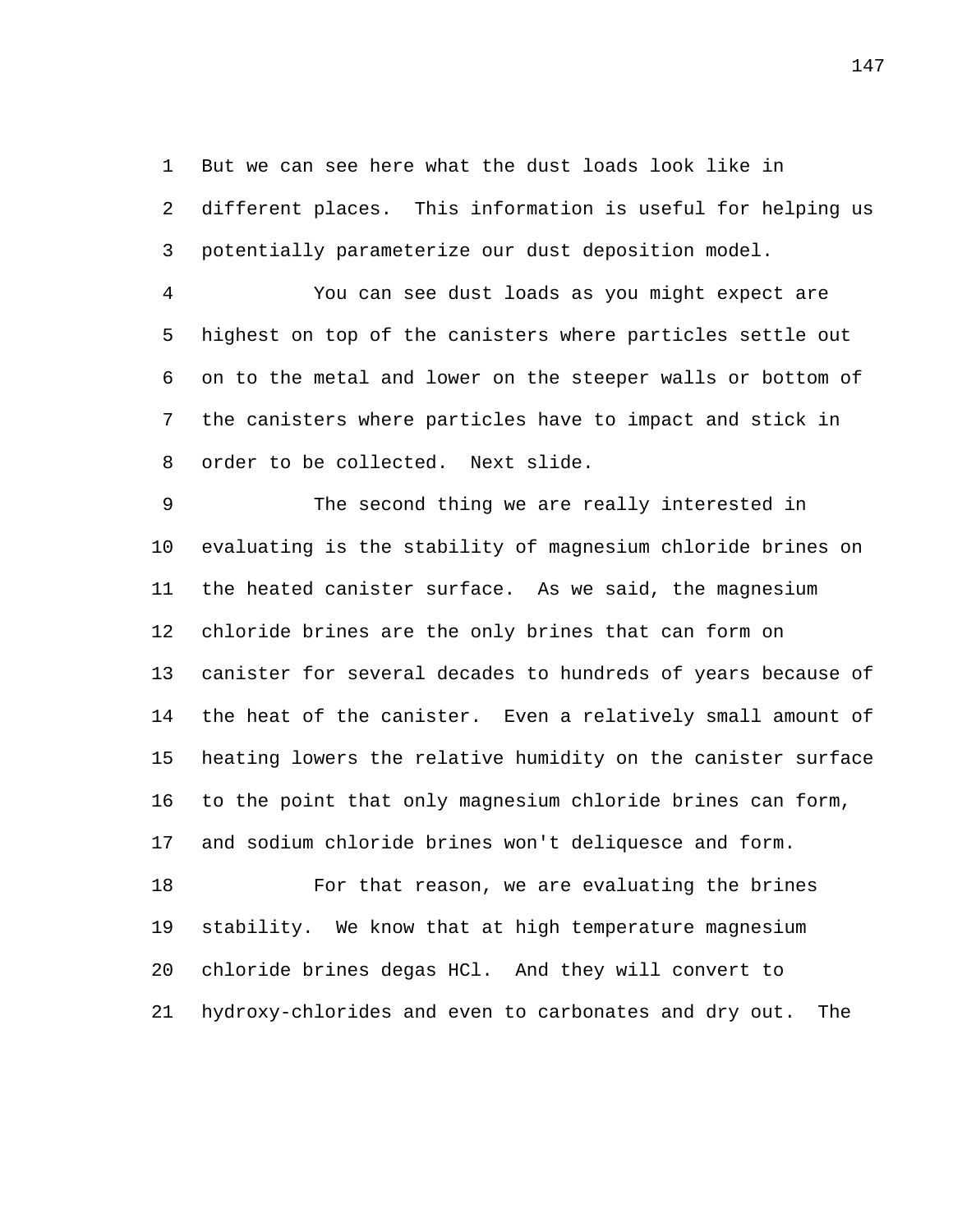question is how quickly does this occur and at what

temperatures will this occur?

 So, right now we are looking at this because it helps – it is important to understand -- in order to evaluate the timing of the corrosion initiation on the canisters, the volume of brines that might be present, the morphology of the corrosion. Because it turns out that it is strongly dependent on the brine composition and magnesium chloride brines create a different morphology than sodium chloride brines. And also, for interpreting field results and extrapolating to -- lab results and extrapolating to the field conditions. Next slide.

 We are also developing a thermodynamic model for the magnesium chloride system. Only recently has data been published to allow us to develop this model. And so, we have done that and now we have a thermodynamic database, which we can use to predict what we might see on these canister surfaces. Next slide.

 Okay. The other thing we are looking at. One other thing we are looking at, is the deliquescence of these multi-component salts on the canister surfaces. Nitrate may have some benefit in inhibiting corrosion. However, it has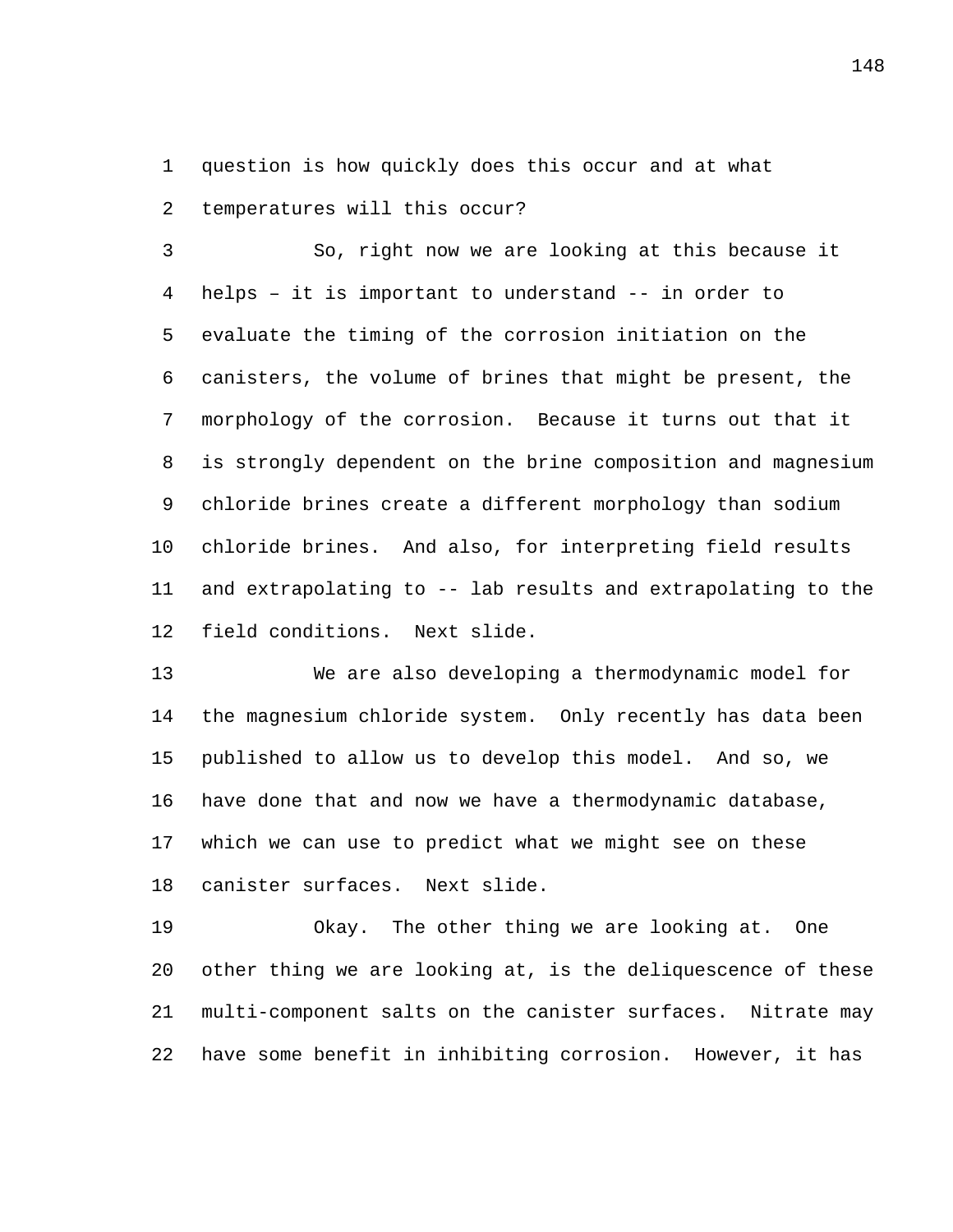a negative effect and that is that nitrate containing brines – salts -- will deliquesce, multicomponent salt mixtures will deliquesce at lower relative humidities and therefore at higher temperatures. We need to understand this and currently the thermodynamic databases are not good enough to predict when deliquescence could occur. And the experimental date for multicomponent nitrate containing mixtures is limited to say the least. Next slide.

 Finally, Ned already talked about the Canister Deposition Field Demonstration. We are doing a fair amount of work to support that right now. The idea for this is to 12 sample the canister surface by hand. The reason for that is we have seen the results of robotic sampling and we know they are not particularly quantitative. We think we can do better by hand. We have been working on that here. We have been developing and evaluating hand sampling techniques and have achieved fairly good results in terms of quantitatively removing the salts from the metal surface. We are also looking at other things like how to mark these areas we want 20 to sample to determine whether or not they will -- so we can go back to the same spots over and over again to collect the salt as it accumulates.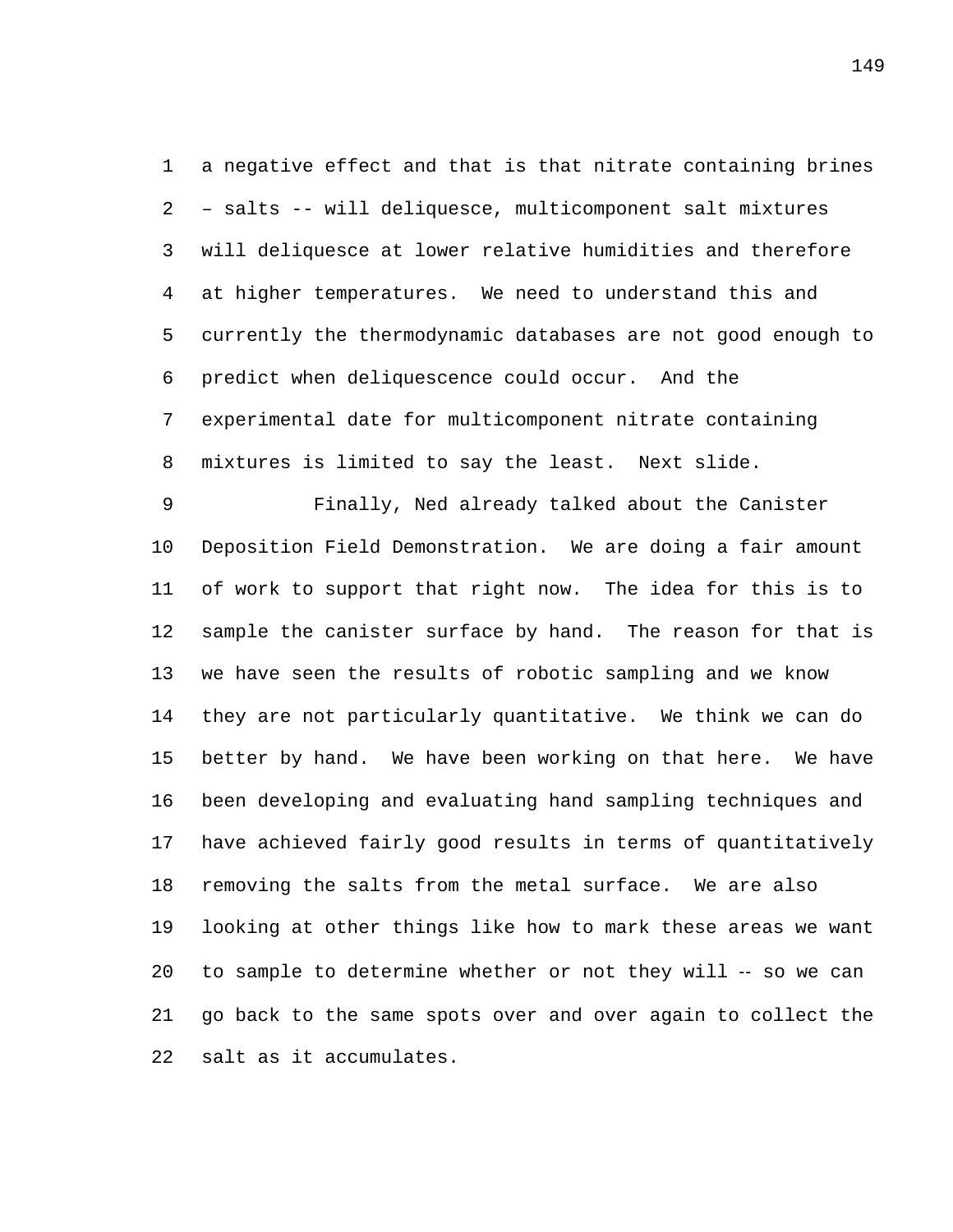This experiment, again, there are three different canisters here. One of them will have no heating, one will be 10 kilowatts and one will be 40 kilowatts. They will be horizontal canisters and horizontal NUHOMS overpacks and the duration of the experiment may be as long as 10 years. We hope to sample on a yearly or bi-yearly basis.

 We are also evaluating how to define the boundary conditions. We will have weather stations out at the site once it is chosen. We will also have aerosol sampling equipment out there. We have purchased aerosol sampling equipment. It is currently here at Sandia, and we are learning how to use it. It will be moved to the site, when a site has been identified, and when we have access to start sampling the aerosols in the air, so we know the boundary conditions are, the amount of aerosols per unit volume and particle size distribution using cascade impactors in the actual aerosols entering the overpack. Okay, next slide. Okay. Now I am going to go ahead and pass this over to Rebecca Schaller and she will tell you about the corrosion.

 SCHALLER: Okay. Thanks Charles. So as Charles mentioned I am going to discuss the corrosion portion of our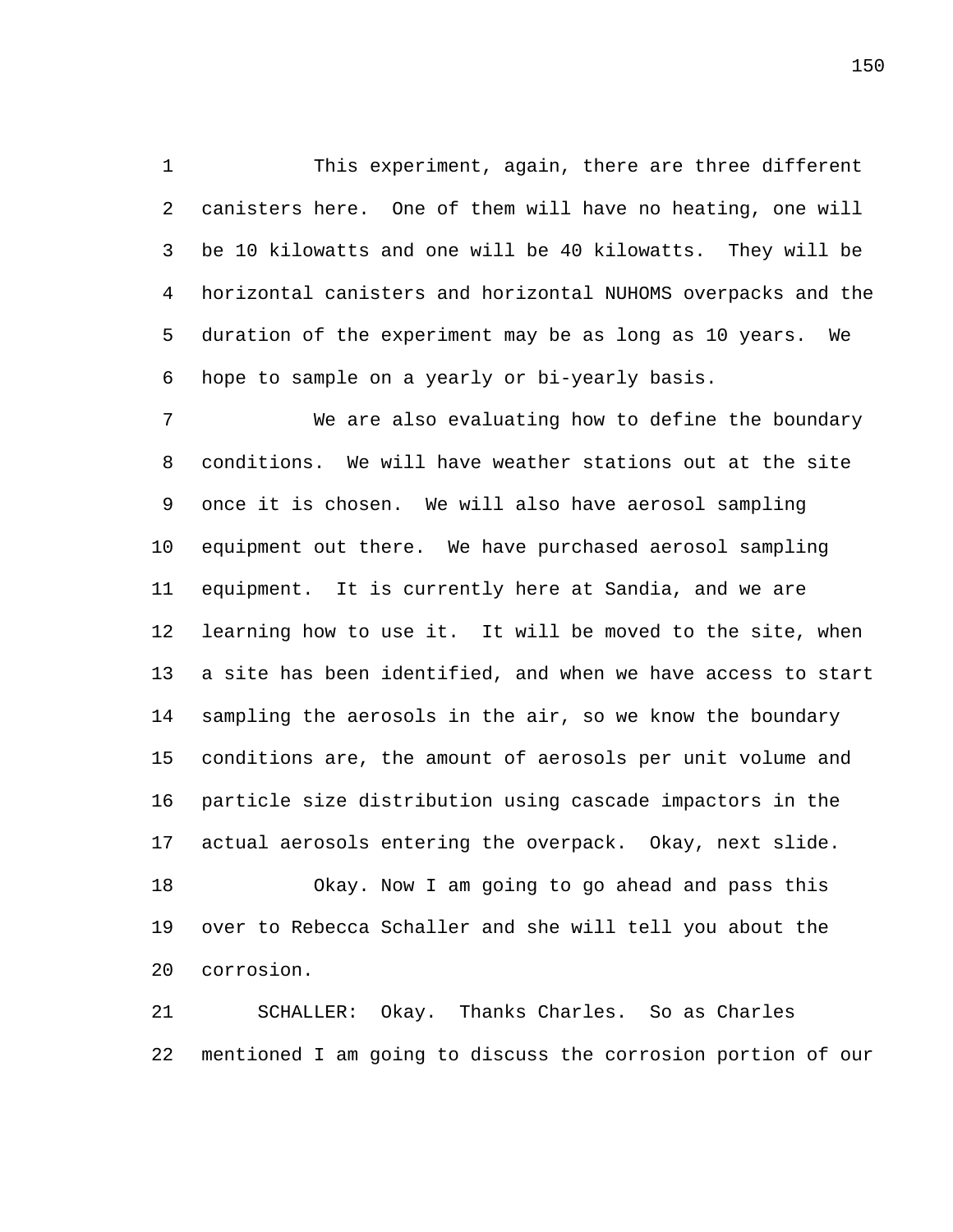program. I going to start by talking about our large-scale laboratory exposures that we are performing. And for these we are looking at more relevant canister conditions because we want to be able to understand both the pit damage morphology and size that we are getting as a result of these different conditions because that would inform the propensity, or the likelihood, for a pit to transition to a crack, and for stress cracking to occur under these relevant canister conditions.

 And as Charles talked about one of the first exposures, we are interested in is dust exposure. So, specifically looking at the influences of inert dust on the resultant corrosion damage across these materials. And to explore this -- one second -- to explore this what we have done is looked at a large coupon exposure set where we have coupons, we have co-deposited both sea water and inert dust on the surface of and taken these stainless-steel coupons and exposed them in three different atmospheric environments in our laboratories. And they are going to be exposed up to two years of time, but what I have here are the initial results from our one-month exposure after these coupons have been in these environments. And we have an example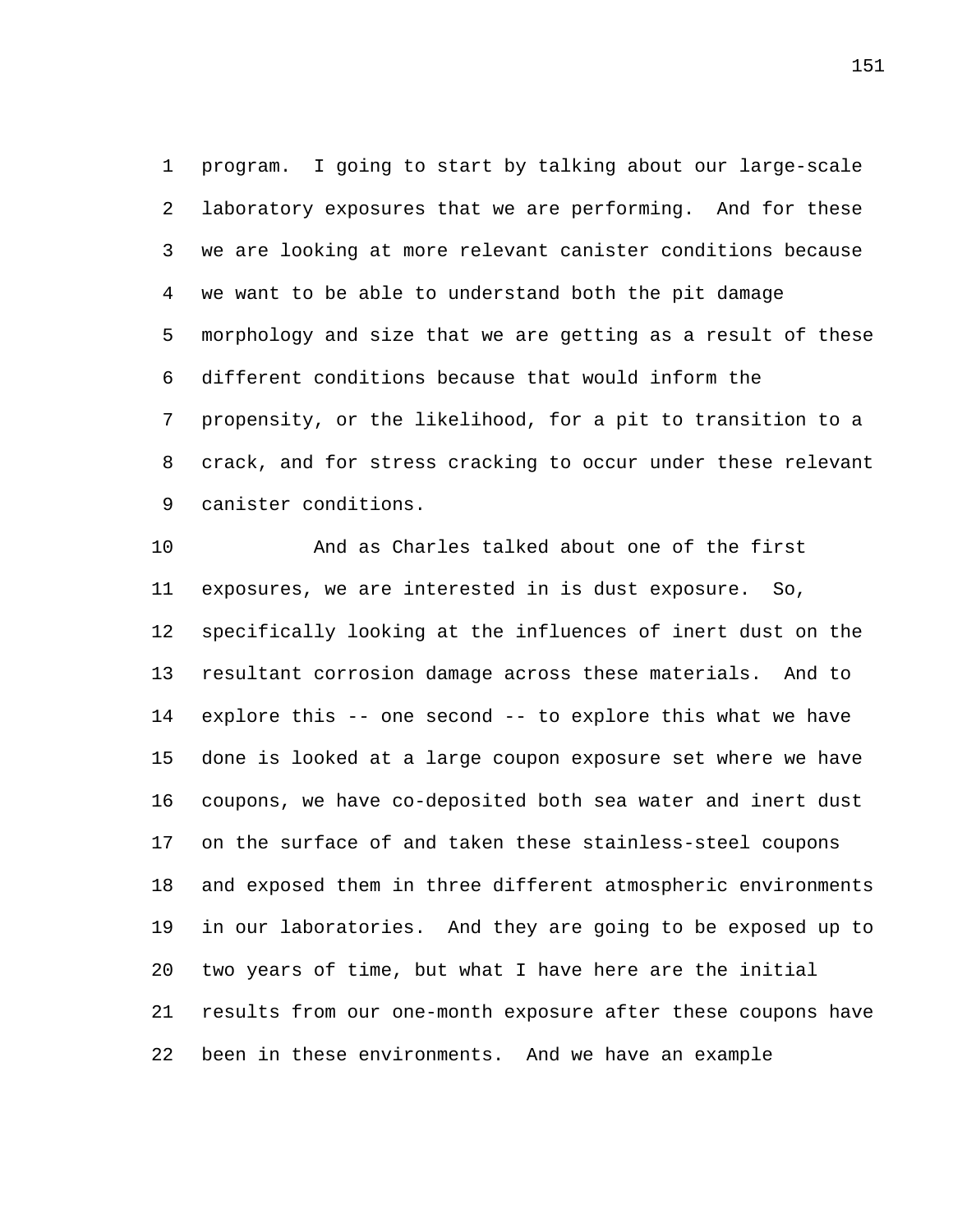comparison of our static low relative humidity condition versus our high relative humidity condition and compared to a diurnal cycle.

 And it is important to note the differences here when we look at that static low relative humidity, that is going to be below our deliquescence point of sodium chloride. So, what that means is we only have a magnesium chloride brine present on the surface, and it is a very low volume amount of brine. When we look at the higher relative humidity condition, we have a condition where we are above the deliquescence point of sodium chloride so now all of our sea water constituents are in that brine, and we have a much larger brine volume on the surface in that case.

 And the finally diurnal cycle that only went in and out of the magnesium chloride deliquescence. So, we didn't get that large brine volume on the surface. What you can see is a difference in the initial corrosion morphology across these samples. That that higher relative humidity condition, we see a large difference in distribution of that salt across the surface that may be an effect of the dust that is also there on that surface helping to spread that brine across there and enhancing the corrosion rates in that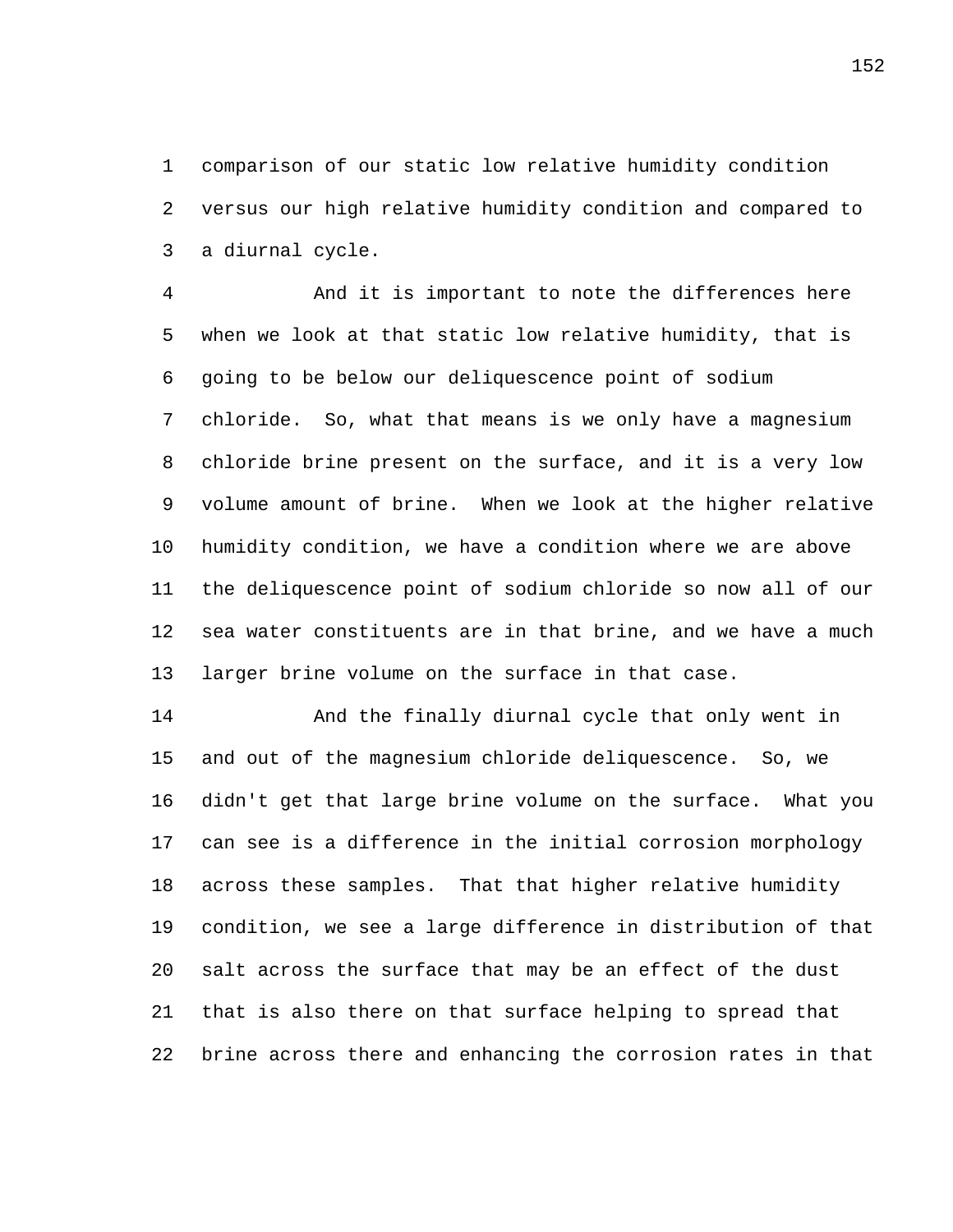case. So, we will further look at these samples over this long exposure period to get a better idea of these corrosion damage morphology and statistics across these coupons.

 The second environment we are really interested in looking at that is more relevant to these canisters is looking at the effects of other chemistries outside of the sea water brine itself. Charles had mentioned nitrates and what I have here is an example of nitrate to chloride ratios. The dots are points we measured at real ISFSI sites compared to ratios on these dotted lines just to give you an idea of where they sit. And what we are doing now is looking at full immersion exposure of coupons in the laboratory where we take these nitrate and chloride brines. We immerse a sample in this brine and apply a potential to that. We apply a potential and read the current response of our material and that will give us an indication of the propensity of that material to corrode in that specific solution. When we have very low amounts of nitrates in solution, we see a high current response, as we increase that potential, indicating those materials are corroding. But when we increase that nitrate concentration, we don't get a high current response indicating that we are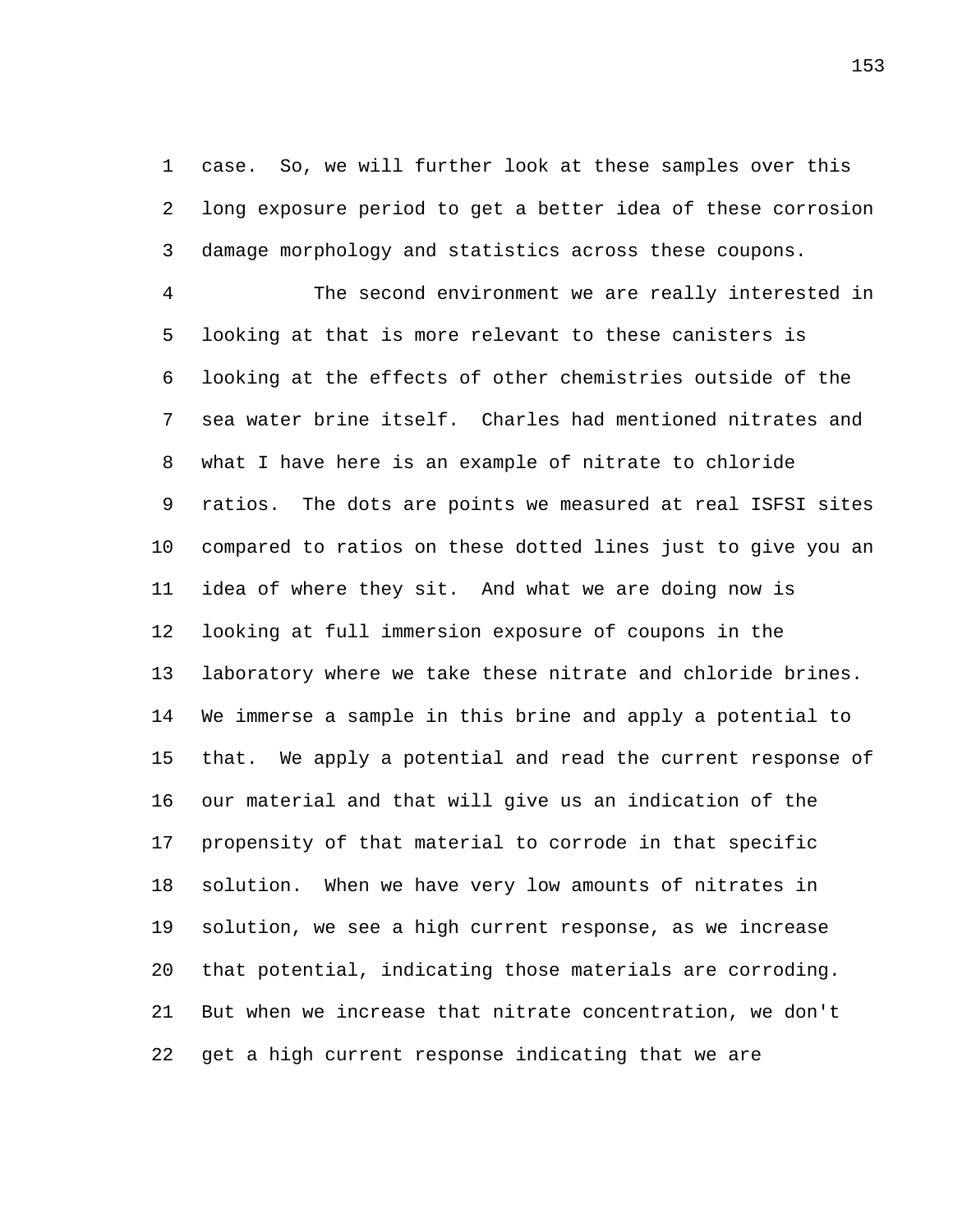passivating those surfaces. We are not actively corroding when we increase that nitrate concentration. One thing to note though is that this is very variable dependent.

 So if we look at that same ratio that 4 to 1 chloride to nitrate ration which was previously passive, if we change certain variables such as temperature, or the scan rate, which would give us an indication of exposure time, we can actually get that corrosion response in that same nitrate ratio. So, what that just means is we need to further study the different variables that might be present across these canister surfaces to better understand how nitrate can actually act at these field sites.

 The last relevant exposure scenario we are looking at the influence of diurnal cycles. Charles has developed for us an example diurnal cycle that we would have at a ISFSI exposure site. And the reason these are important is that these canisters aren't static over time. We want to look at what happens when we change the relative humidity at that surface on our samples and how that might exacerbate or slow down potential corrosion rates on the surface of that stainless steel.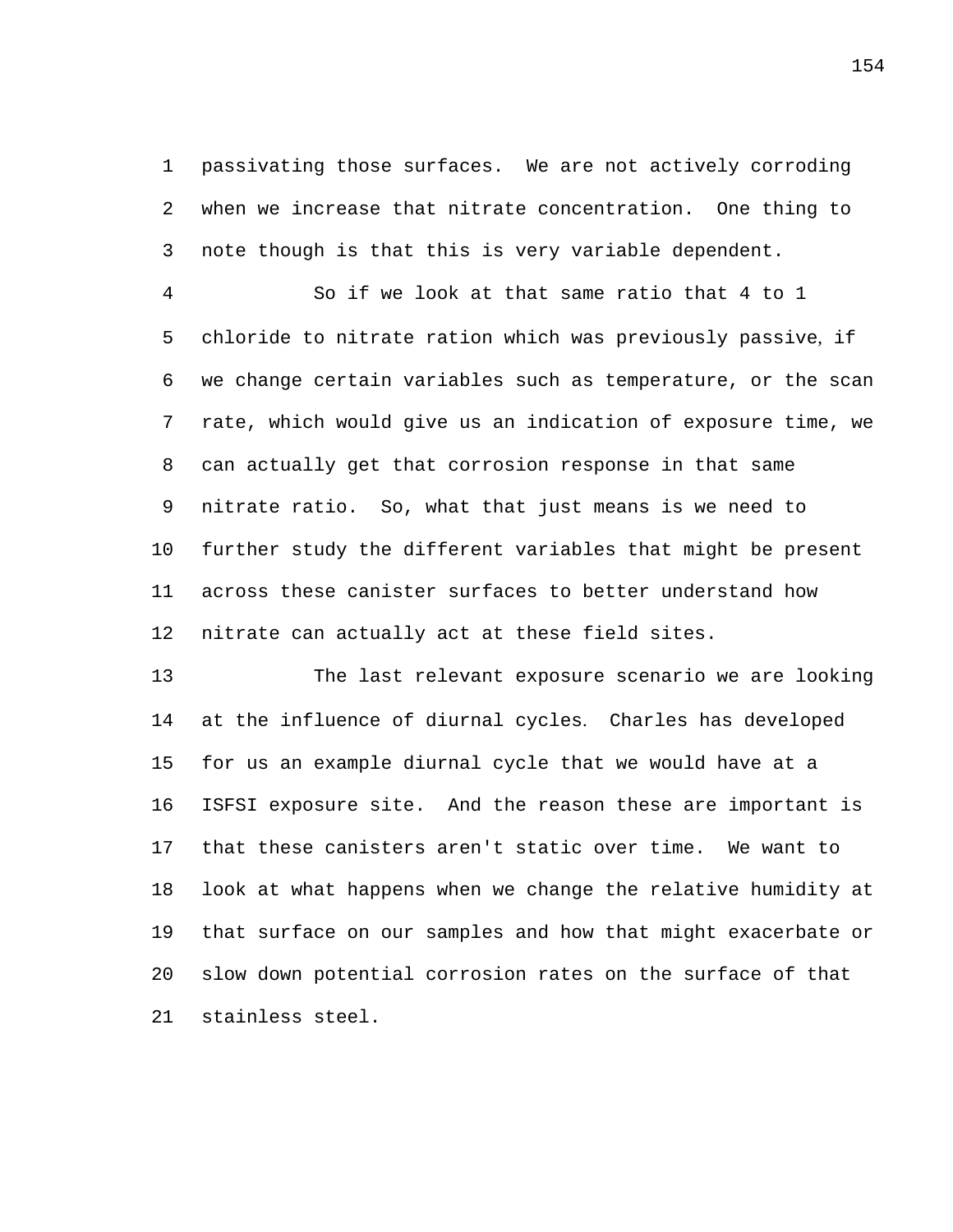And so, these are just some initial results of coupons exposed to a diurnal cycle for about one month. We are looking at the corrosion damage morphology across these coupons, specifically the pits that formed in them after this exposure cycle. And what we can see is that it is not just a function of the exposure cycle, but it is also a function of the material surface finish where we have rough surface finishes at the top increasing to a mirror polish at the bottom row and it is a function of the material type. We have our 3O4H on the left and we have 316L on the right. Our corrosion damage morphology is both dependent on the relevant environment it is exposed in as well as the material finish and material type.

 So, the other thing that we are doing in conjunction in studying with these corrosion exposures to get an idea of the damage morphology and statistics of these materials in these different environments is also modelling this. These exposures take fairly long time periods up to 2 years in many cases. So, if we can combine this with modeling efforts to understand what the damage morphology or size that we might get due to corrosion in these different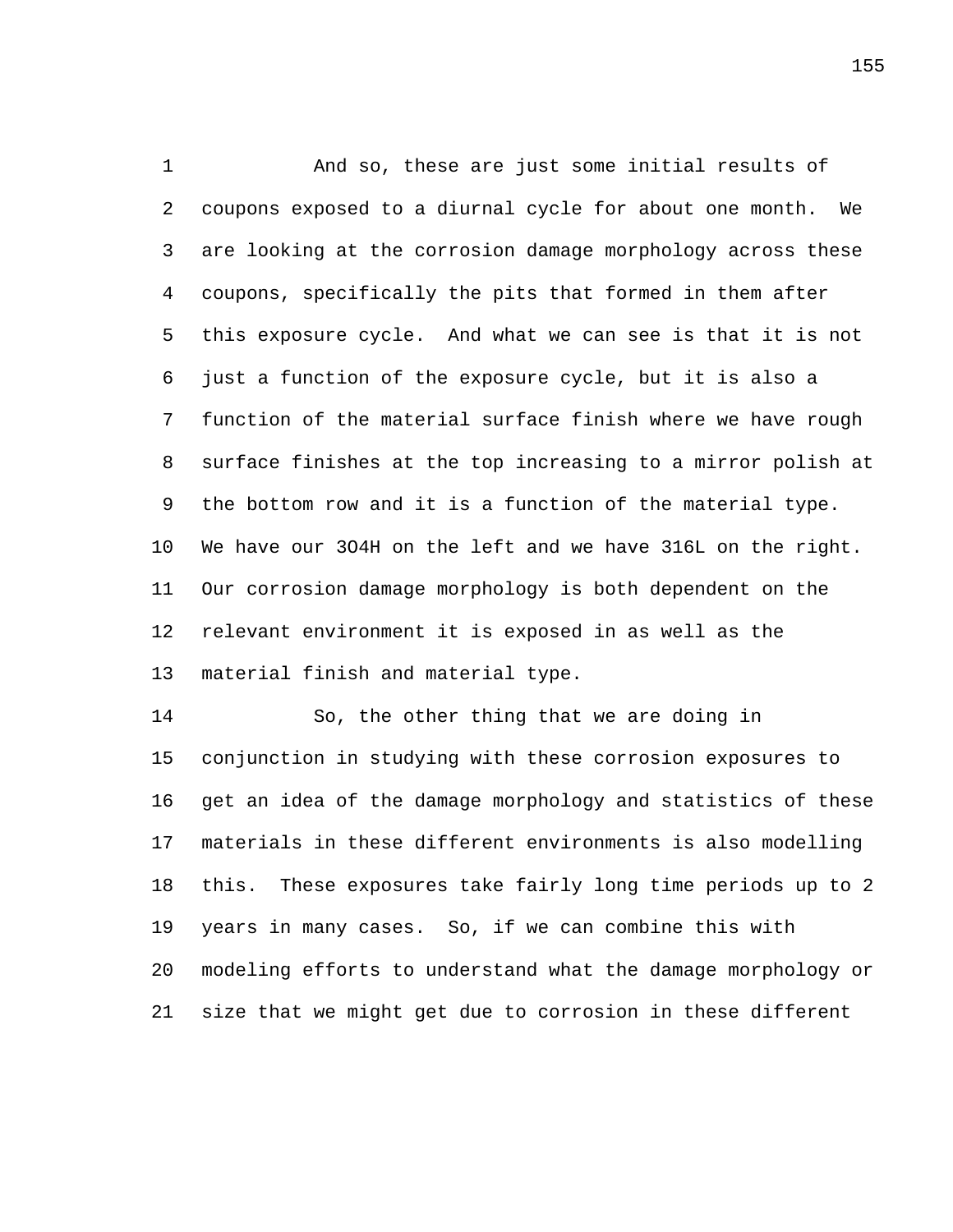environments would be we can predict the propensity of that pit to crack transition to occur.

 What we have applied in our case is the Chen-Kelly model where we are developing an idea of the maximum pit size that could occur in a given environment. To do so, we are assuming we have a hemispherical pit that forms in our material. It occurs in an atmospheric environment, so we have a uniform brine layer across the surface of the material. And what's going to happen here, is the pit is going to grow or the anodic dissolution is going to occur. And that will only occur if we have a balancing cathodic reaction to support that anodic dissolution. Meaning that our cathodic reaction has to be equal and opposite to our anodic reaction to get growth of our corrosion pit on that material. And that cathodic reaction is going to be dependent on the brine properties itself. So, the water layer thickness, diffusivity in that solution, the brine conductivity, et cetera. And so, we can model that here. We can plot our anodic demand, this line in red, versus the radius of that pit. And we can also plot our available cathodic current density for a specific environment. And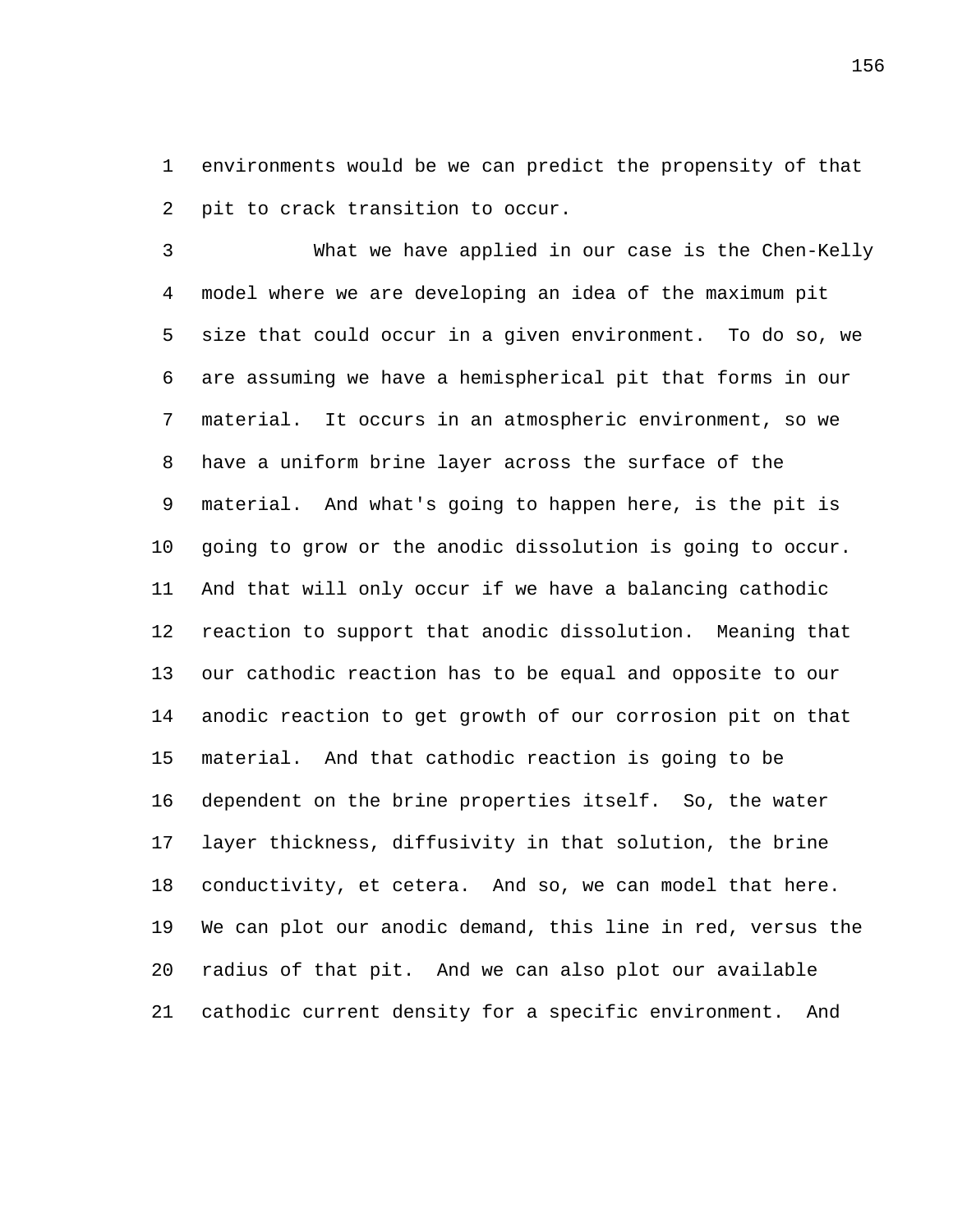where those two intersect is the radius of the maximum pit that I could grow in that specific environment.

 And so, what we have done with our modeling efforts is we have modeled these max pits and compare them to the maximum pit sizes that we have measured in our actual atmospheric exposure environment. And what we have found is that we have fairly conservative estimates. These pits that we predict they are actually 1.5 times larger than the maximum pits we are measuring in these static exposures.

 Over this year, we have looked at is some of the assumptions we have made in that model. And one of the assumptions is we have a static brine on the surface, and it is not a dynamic brine that is evolving on these surfaces. So, what could happen in these brines is that we could get precipitation of different particulate in that brine as corrosion processes occur. In this specific case of sea water, we might get magnesium hydroxy-chloride precipitates. If these are sitting on the surface that could block our cathodic reaction, so we would have a lower available cathodic current density to support anodic dissolution. Meaning, we might likely predict smaller pits in those conditions. When we include those assumptions into our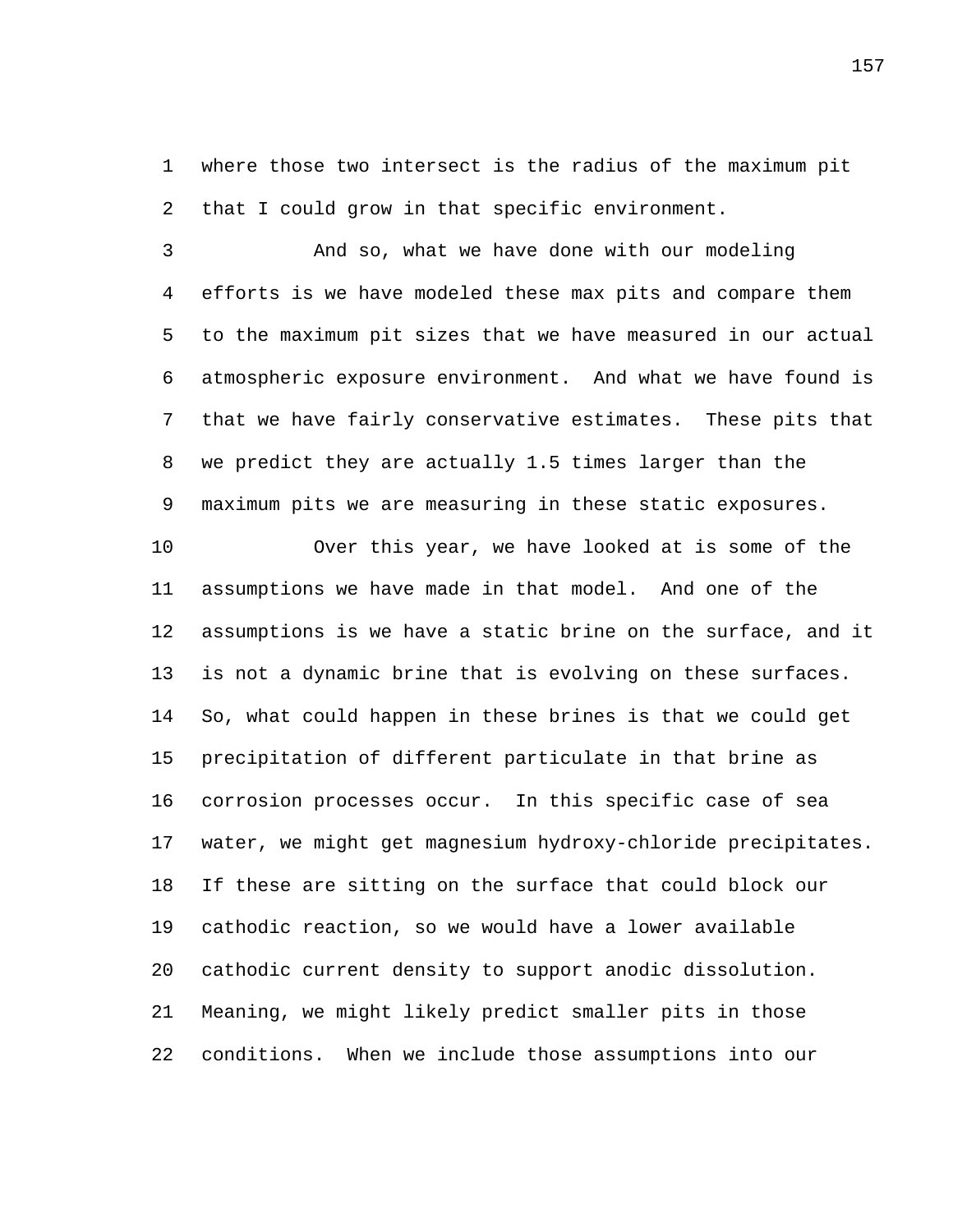model and actually calculate the maximum pit, our max pit we actually calculate is much more in line with the actual pit measurements we are getting from our atmospheric exposures.

 Not only can we do this for one single environment, but we have begun to also parameterize this maximum pit size model. So, what I have here is an example of the maximum pit size on the Z axis. And we have relative humidity for a full range of relative humidities on the X and temperature on the Y. We are looking at this for three different loading densities. Loading density refers to the amount of salt I have on my sample. And in this case, we are looking at initial loading density on that sample surface. And as we increase loading density, we see an overall increase in that maximum pit size we observed across the material.

 The other thing to note is the relative humidity. As we follow that trend of relative humidity, as relative humidity decreases on that sample surface, we see a peak in our maximum pit size predicted. That peak corresponds to basically right before sodium chloride would deliquesce. That is when we have a very highly concentrated sea water brine on the surface. As we go lower in relative humidity,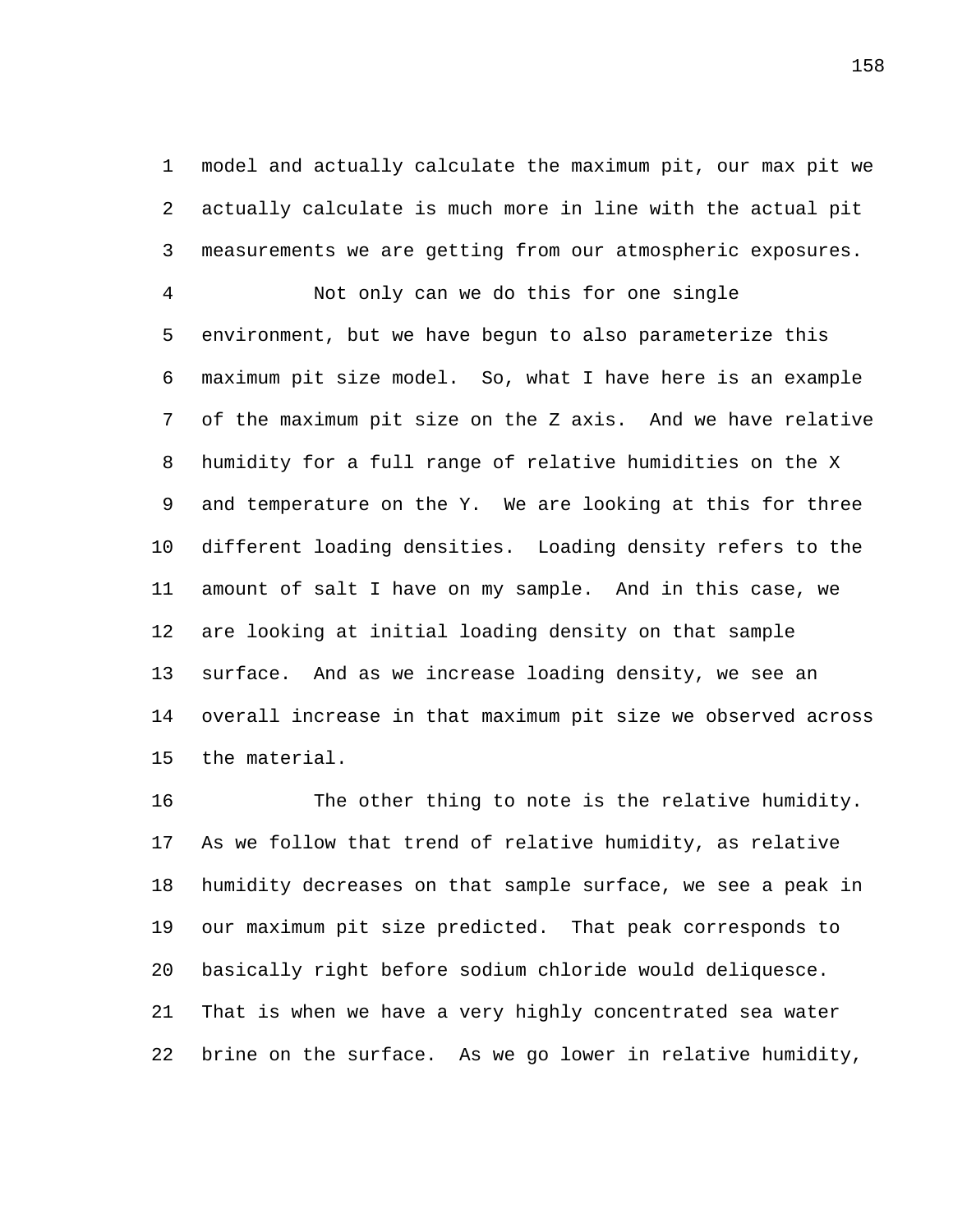sodium chloride would precipitate out of solution. We would have a very, very low brine volume and we would get much smaller pits in general.

 The other thing we can notice is that as we increase temperature, we see a slight decrease in maximum pit size. So, what we are able to do now with these models is to predict maximum pit sizes across a much larger variable space. So, we can understand the propensity for a pit to grow in our material and how that pit might transition to a crack.

 Now, going back to that idea of a pit transitioning to a crack. As you notice, most of this modelling has been based on hemispherical pit. When we consider the pit to crack transition most of the modelling that is done looking at stress concentrations around a pit in material has also been performed on a hemispherical pit. So, there is some maximum pit size, or the Kondo criteria, a critical pit size that we have to reach for that to transition into a crack based on the stress concentration around that pit.

 In our materials, if you have noticed at all, we don't always necessarily grow a nice hemispherical pit. In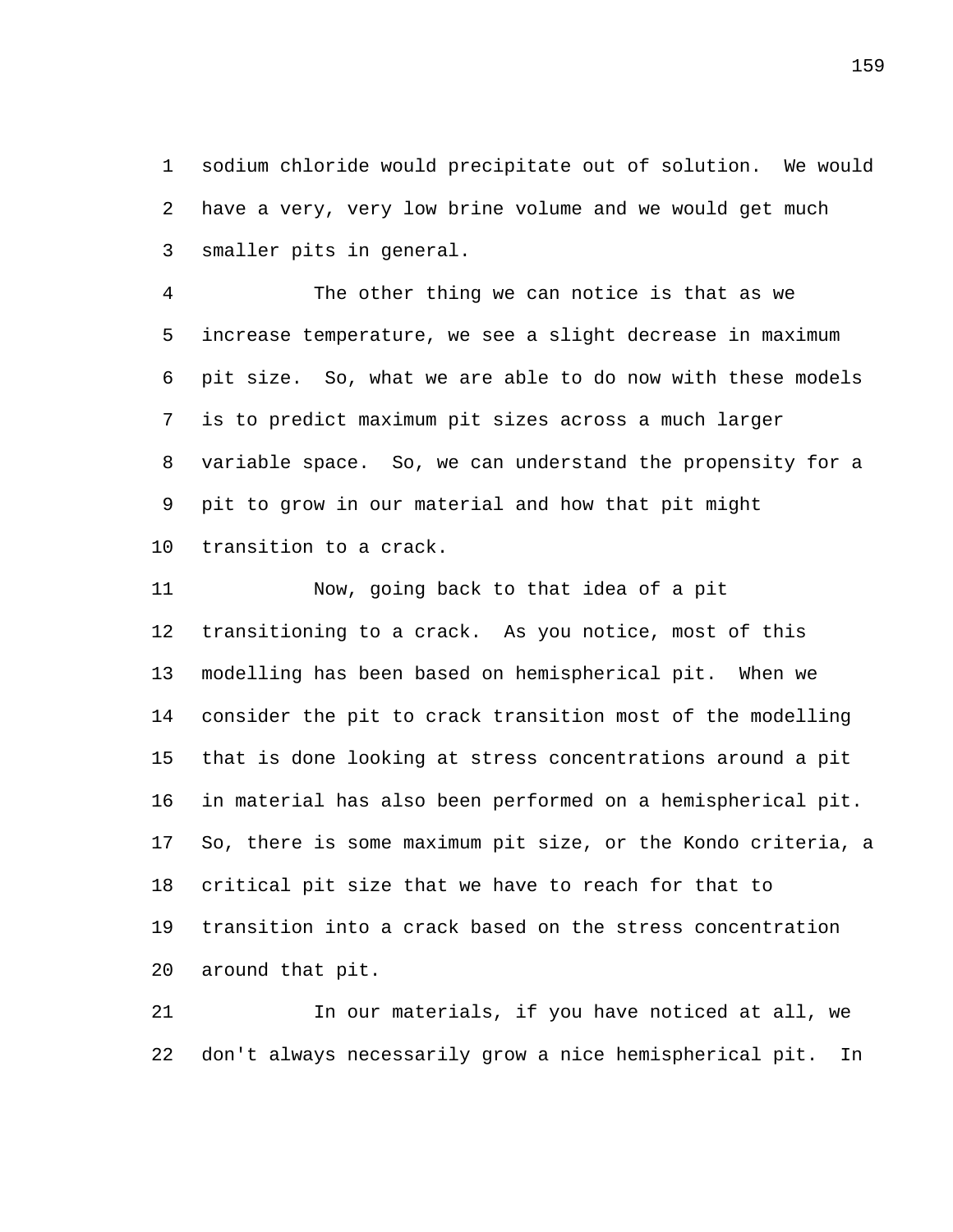some cases, we do. This is a cross section through one of our cyclic exposures where it is a fairly nice hemispherical pit grown in that material. But in other cases, we have fairly large irregular pits with very sharp disparities at the edges of that. What we are questioning this year, under what environments do those pits grow? What are the factors that might influence those pits? And do those pits have a higher propensity to transition to a crack as those disparities might concentrate stress in different ways?

 So, to explore this idea, we are looking at U‑bend testing. U bend testing, the reason we are doing this is rather than plain coupon testing, we can induce the stress into our material. We can then coat that material with our sea water or chemistry of interest. And then expose that in our atmospheric chambers and look at the resultant corrosion damage morphology as well as the pit to crack transition in these materials over these exposure times to gain an idea of whether different environments will affect both the pit growth and that pit to crack transition in different ways. Once we have an understanding of that pit to crack

 transition, as Ned has mentioned before, we want to have an idea of how quickly that crack might grow in our material.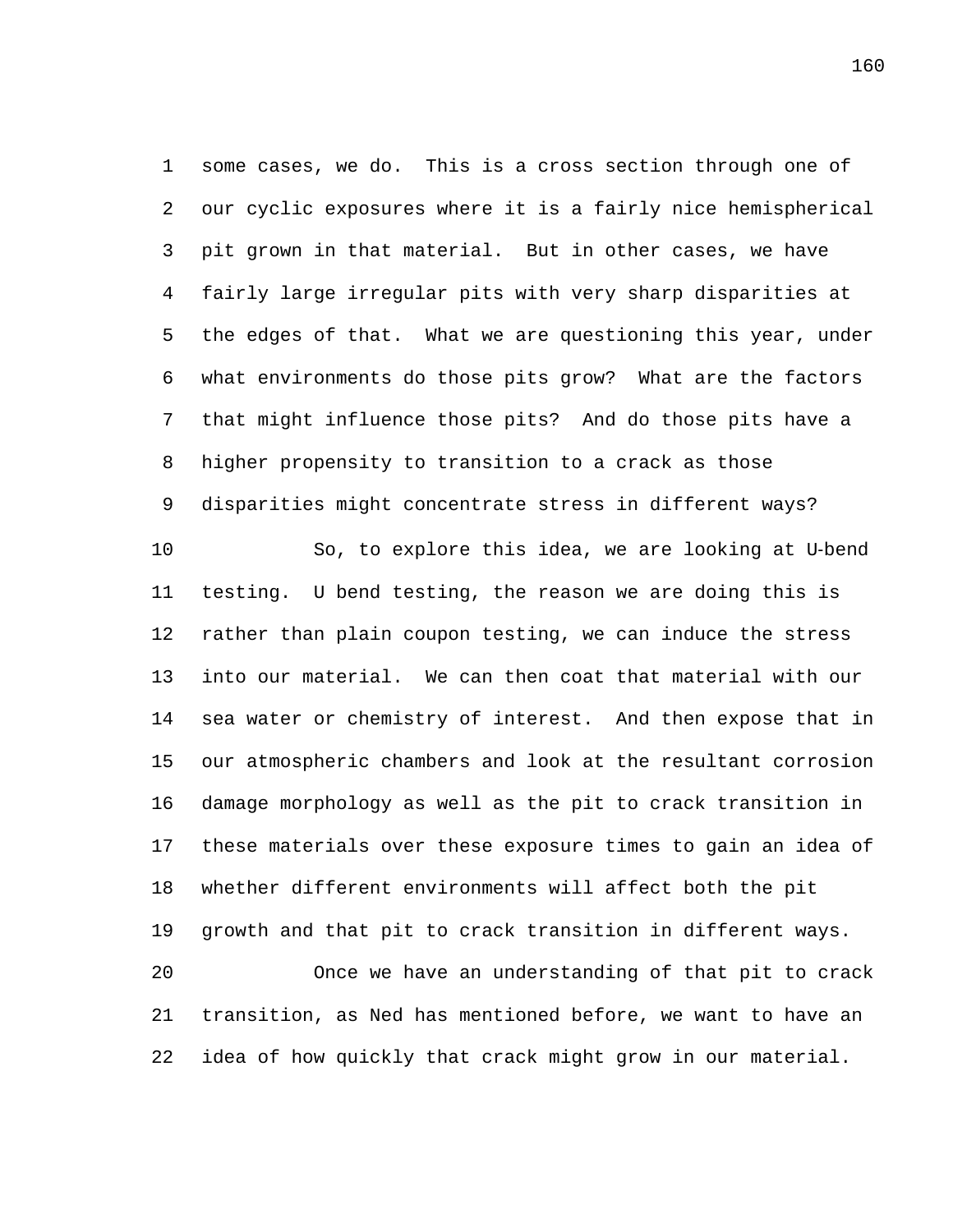So, this is our crack growth rate lab which we have established this year at Sandia. We have four load frames now. And as Ned mentioned, there is also another lab at PNNL with a similar set up. What we have done at Sandia this past year is we have been able to do is calibrate these load frames – sorry -- we have performed the initial calibration of these load frames this past year. And we did that calibration testing in there. And what we have is a system called the DCPD system, which is a direct current potential drop system, which can measure that crack extension in situ as the crack is growing.

 And so, on the bottom here we have the crack length versus time for different stress parameters we are inputting into that machine. And on the top here we have an image of that crack looking at the post-fracture surface of the crack. The crack was grown left to right here, and you can see these bands of color very light bands. We can correlate that image with the in-situ measurement to calibrate our machine and make sure the crack extension that we are measuring from our DCPD system is the real crack extension on our material. So, we do that in air and then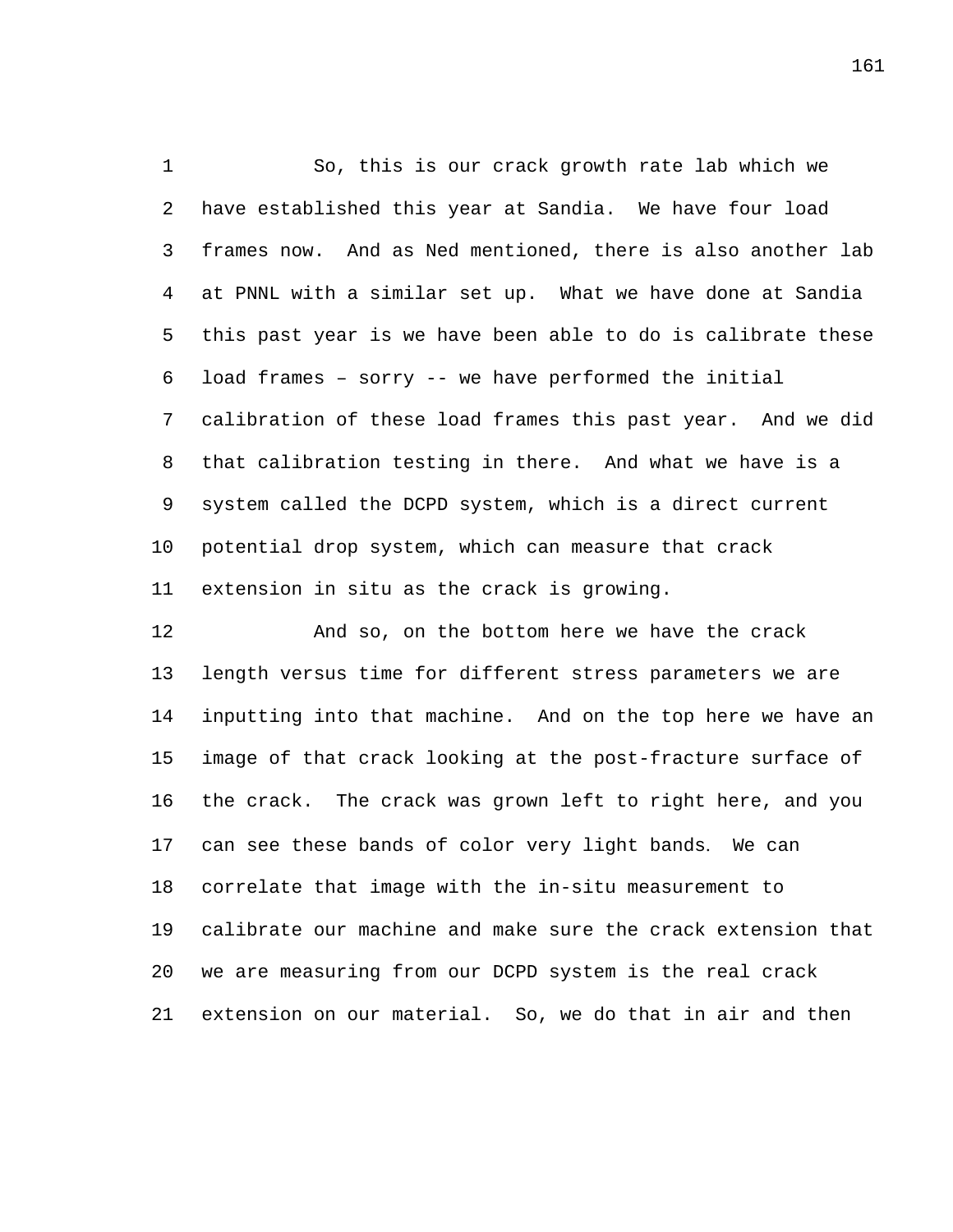we take that same DCPD system and measure crack growth rate in these more relevant environments.

 So down here, I have an example of an exposure in a saturated sodium chloride environment. You can see here we had a very nice even cracked front that was grown into that material, and you can measure a crack growth rate of that over time. What we are working on this year is what happens when we are in magnesium chloride dominated environment because we don't have as uniform as cracked front growing into these materials with time. We are trying to figure out how to calibrate our DCPD system combined with our fractography measurements to better understand how these cracks grow in more relevant environments.

 Finally, the last piece of the corrosion work that we are performing is looking at potential strategies for mitigation and repair. We are looking at this for three potential scenarios.

 One would be a prevention scenario where we are looking at applying one of these strategies initially in canister construction prior to the use of these canisters. The other two would be once the canister is deployed. Two different scenarios were ex-situ repair. The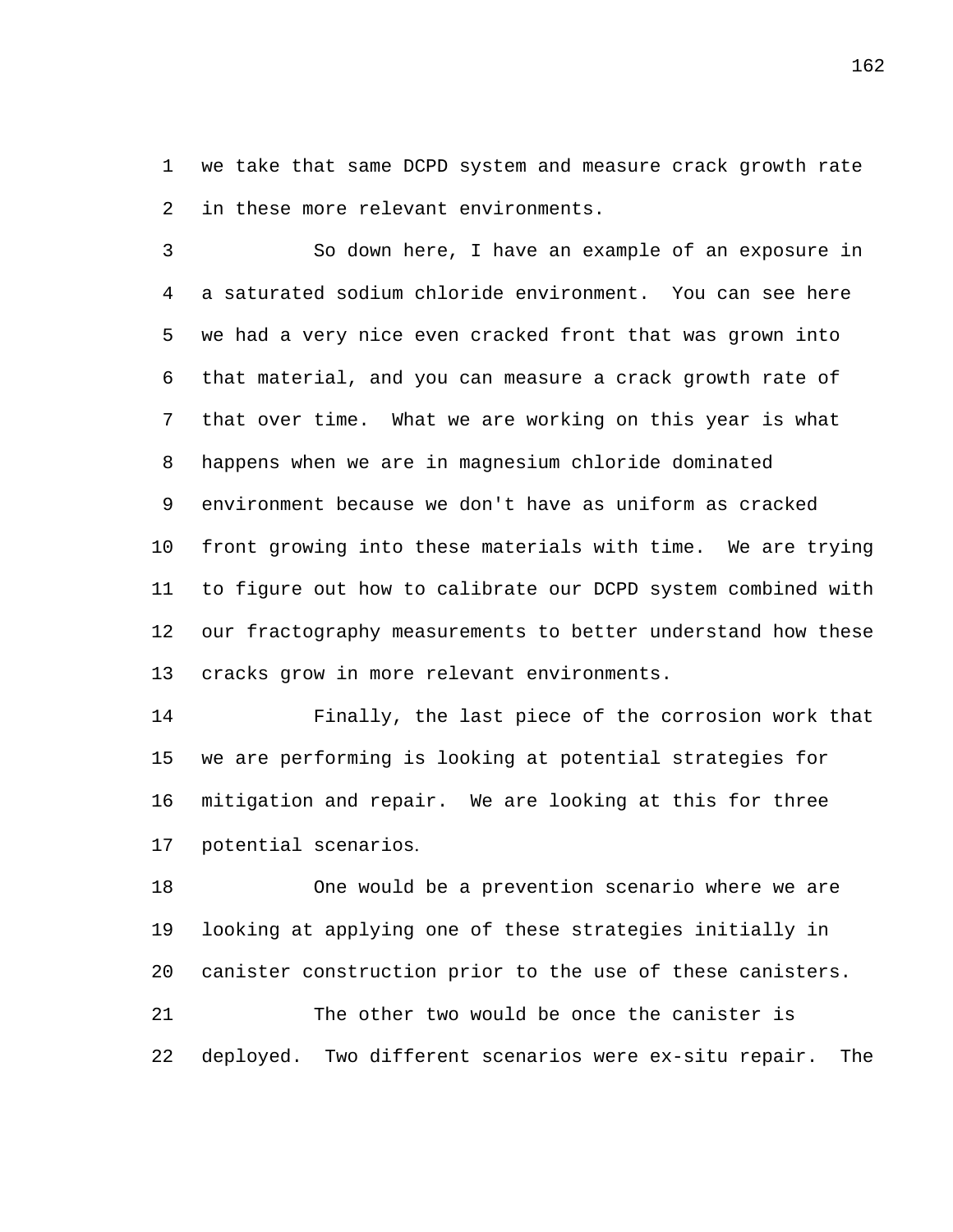repair strategy can be applied to a canister that could be removed from the overpack and we could have easy access to the surface. And the third strategy would be more difficult where we would have to deploy some type of robotic application method. And that would have to be done in between the annulus of the canister and the over pack itself.

 And so, the two different efforts that we have ongoing right now, are we have a collaborative effort with industrial partners and that is based off of our FY20 coatings report. And then we have a second collaboration with Pacific Northwest National Labs to evaluate cold spray as a potential mitigation repair strategy.

 So, in terms of our industrial collaboration, we set up a memorandum of understanding, or an MOU, with four different industry partners. And we are looking at currently 11 different variants of coatings. These will be ceramic as well as organic based coatings. We have received our initial coupons back from these companies and we are in the process of testing both adhesion as well as scratch testing to determine the coating adhesion to the surface. We are also looking at the contact angle of water and brine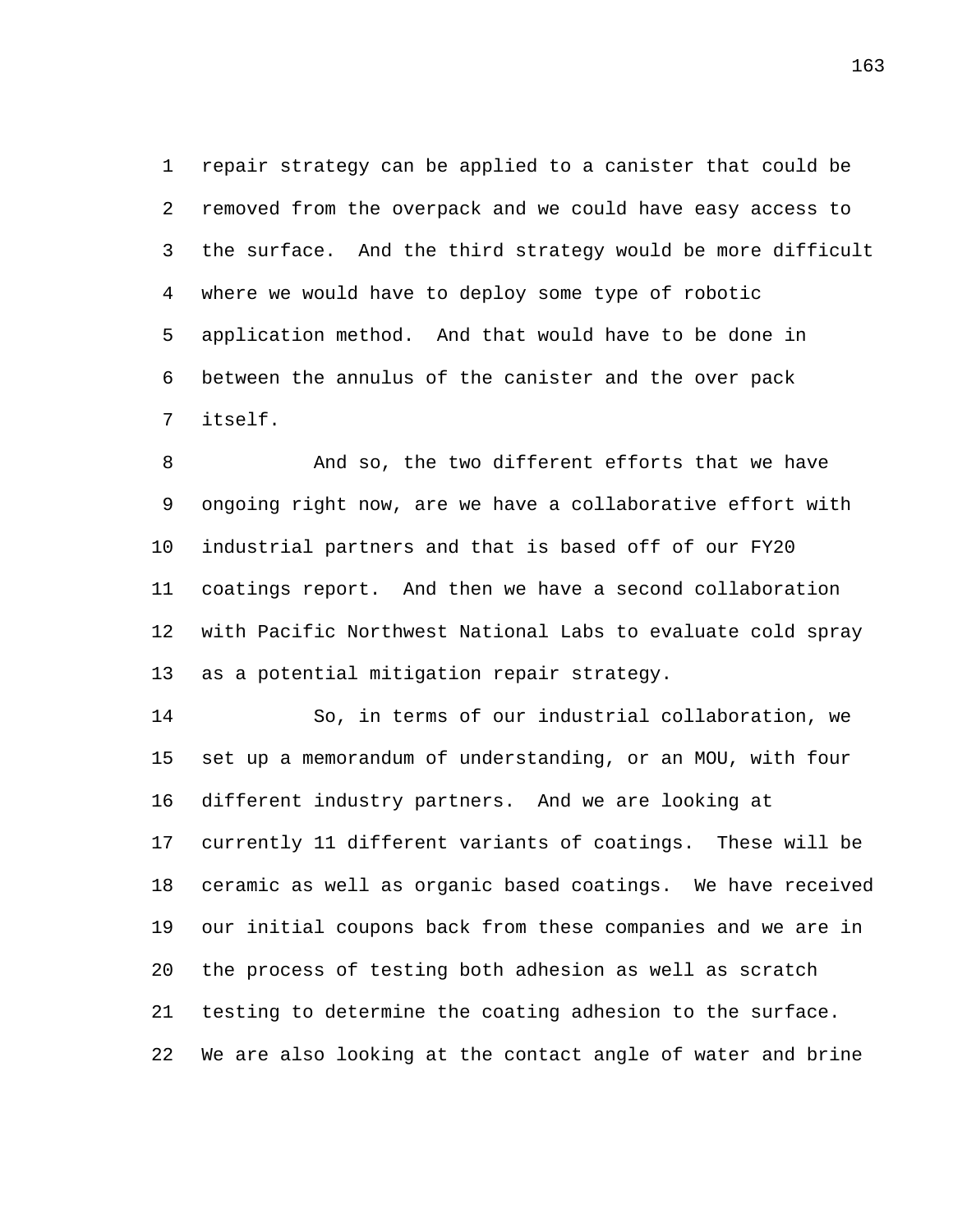on that surface. And finally, some initial corrosion testing and evaluation of these coatings. And this is going to be an iterative and collaborative process with these companies so we can optimize these coatings as we go throughout these testing procedures.

 The second collaborative effort we have is with PNNL and this is evaluating cold spray as a potential mitigation strategy. And so, we are looking at cold spray, and one of the things we are really interested in, is looking at this technique as a potential patch technique. So, this is something that is going to be applied in in-situ repair we wouldn't be able to cold spray the entire canister, but we would apply a patch to areas of need.

 Before applying to a patch, what we really are concerned with is how does that edge behave of that patch. We are looking at two different edge strategies. One is a blended edge with the cold spray is on the right on the sample and the base material on the left. It is a little more evident in the front sample where we have a masked edge. Again, the cold spray is on the right and the base material is exposed on the left. This would all be base material underneath here.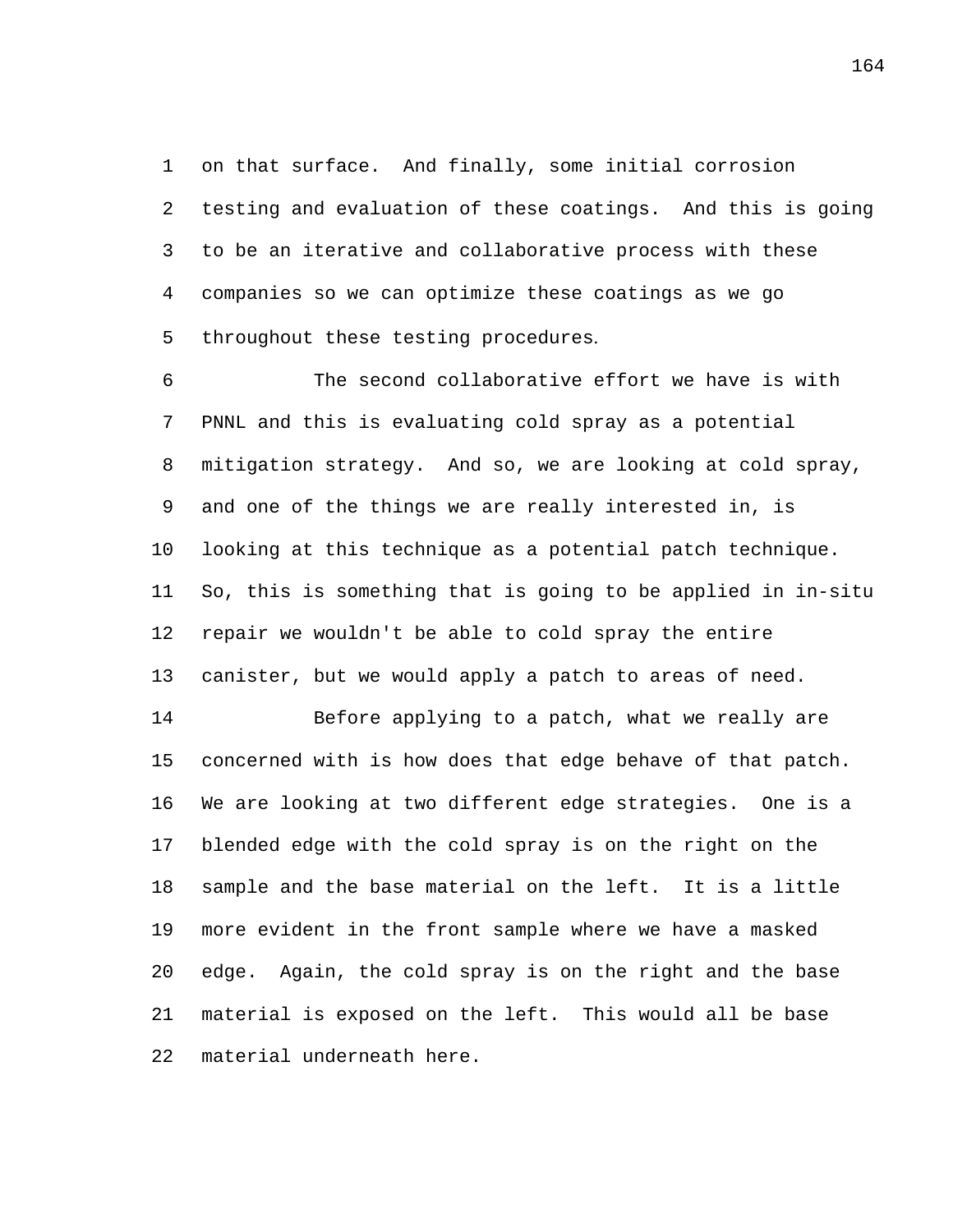We looked at three different materials initially. Two nickel alloys as well as just nickel itself. In terms of accelerated corrosion testing, the first thing we did was just evaluate the cold sprays itself. We exposed the cold spray again in full immersion. We applied potential to that cold spray and looked at the current response of the cold spray. And this dark red line here is the as-sprayed condition. In the as-sprayed condition, we get these current spikes. These current spikes are indicative of metastable pitting in the cold spray itself. When we ground that surface or polish the surface, we remove those spikes, so we somewhat enhanced the cold spray response a little bit in the 0.6 M NaCl solution.

 The second thing we did is wanted, like I said, to look at how that interface behaved. So, we immersed cold spray samples in a ferric chloride test which is a full 17 immersion pitting test and looked at the interface -- sorry - - the stainless steel, the cold spray, and the interface, post corrosion. So, what these are, are top-down images, the left being the stainless steel, and the right being the cold spray, and this is just the interface between the two. And then we have a zoomed in electron micrograph of that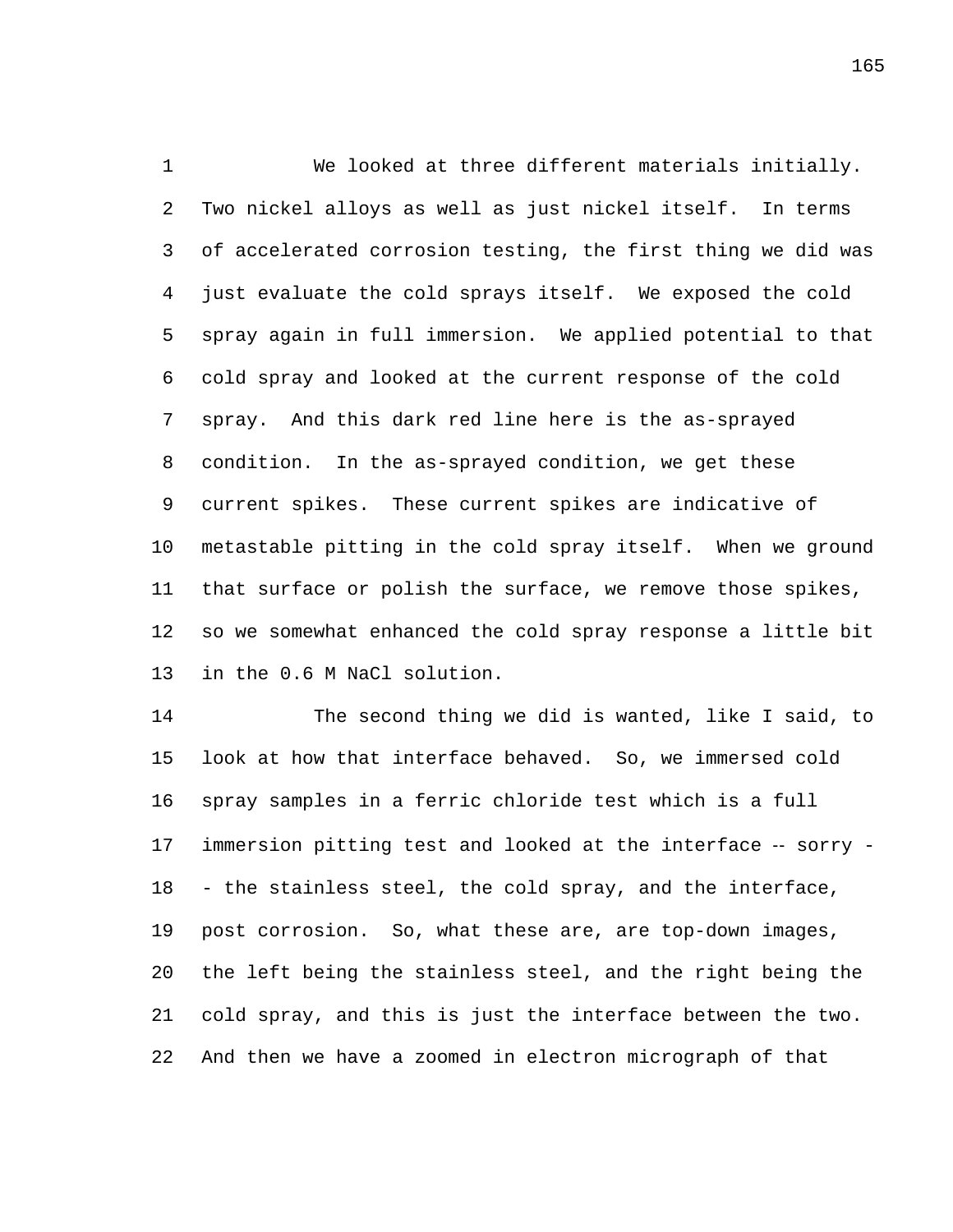interface region. And what you can see the majority of the corrosion attack did occur at that interface between the cold spray and stainless steel itself. And we see a difference in morphology of that attack based on the edge effect. When we have that masked edge, we get much more localized pitting, and we also see crevice corrosion right at where that masked edge occurs.

 We also wanted to explore the influence of different cold spray materials. We have Inconel, nickel, and super C. And we can see that the material selection influences the corrosion response at the interface. Once again, this is the top-down view of that corrosion response where we see a large attack when we selected nickel as our cold spray coating. And on the right what we have here is a cross section through that interface region. And what is interesting to note about these is we not only got corrosion in the base material where the cold spray wasn't covering but we also got crevicing attack underneath that cold spray edge. That crevice attack was also somewhat dependent on the porosity of that material. When we had higher porosity with the cold spray, we got crevicing not only into the base material but also up into the cold spray. This is all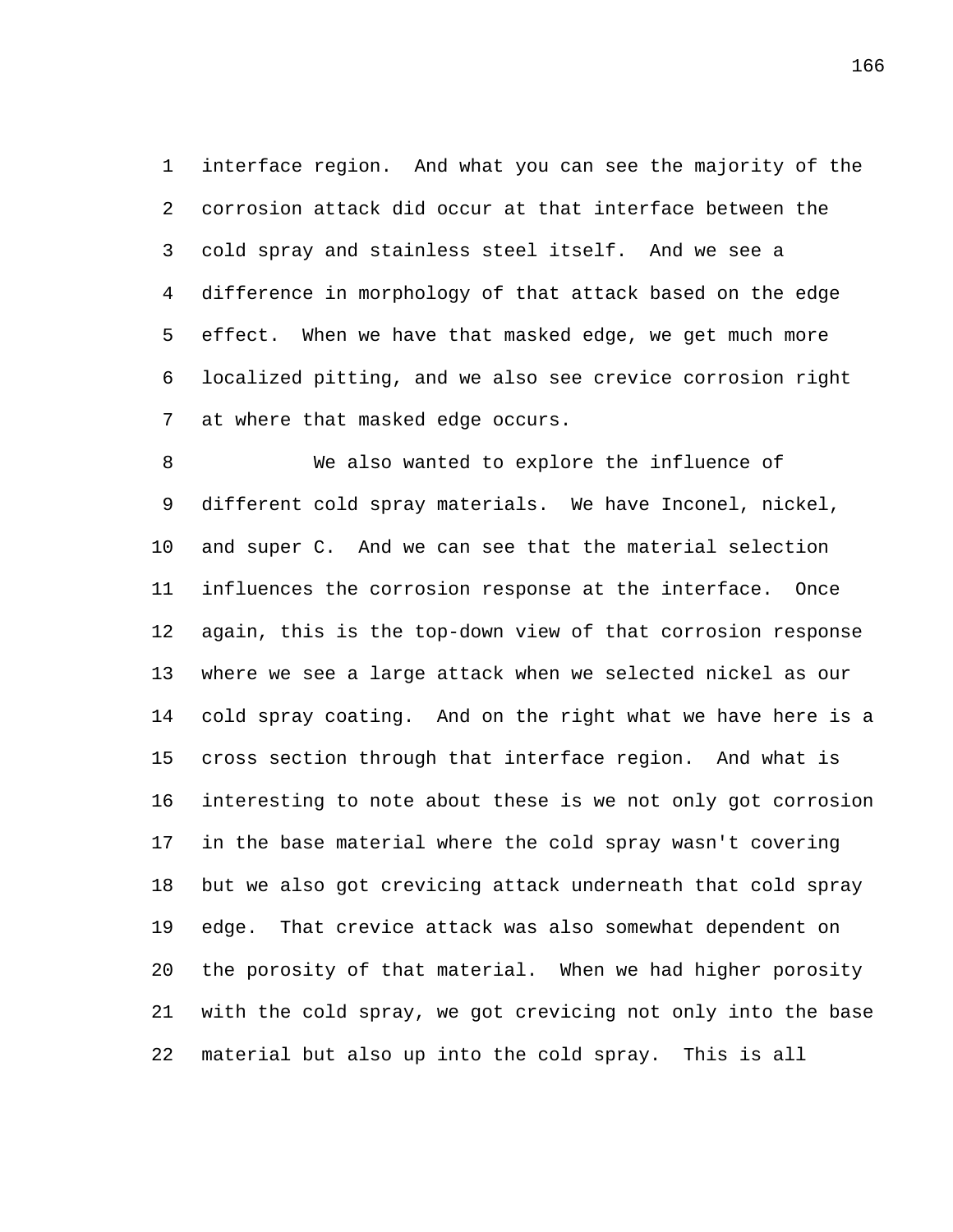highlighting that in terms of cold sprays and mitigation technique we need to focus further on our material selection as well as our processing parameters to better enhance potential edge effects we might get in corrosion.

 So, I just want to summarize our overall work that Charles and I have presented today.

 In terms of our environmental studies, we performed analysis of dust from in-service canisters, and we are using this characterization of these canisters surface environments to inform corrosion testing. We have also looked at magnesium chloride brine stability and using this to predict timing and temperature of when corrosion might occur. The extent and morphology of that corrosion damage. We are also developing brine deliquescence relative humidities as a function of salt composition. And this will tell us when, and at what temperatures, of brine the surfaces of the canisters when we start initiating corrosion on the surface of the canisters. And then finally we developed plans for this CDFD or this large-scale salt deposition field demonstration.

 In terms of corrosion testing and modelling, we are performing this in more canister-relevant environments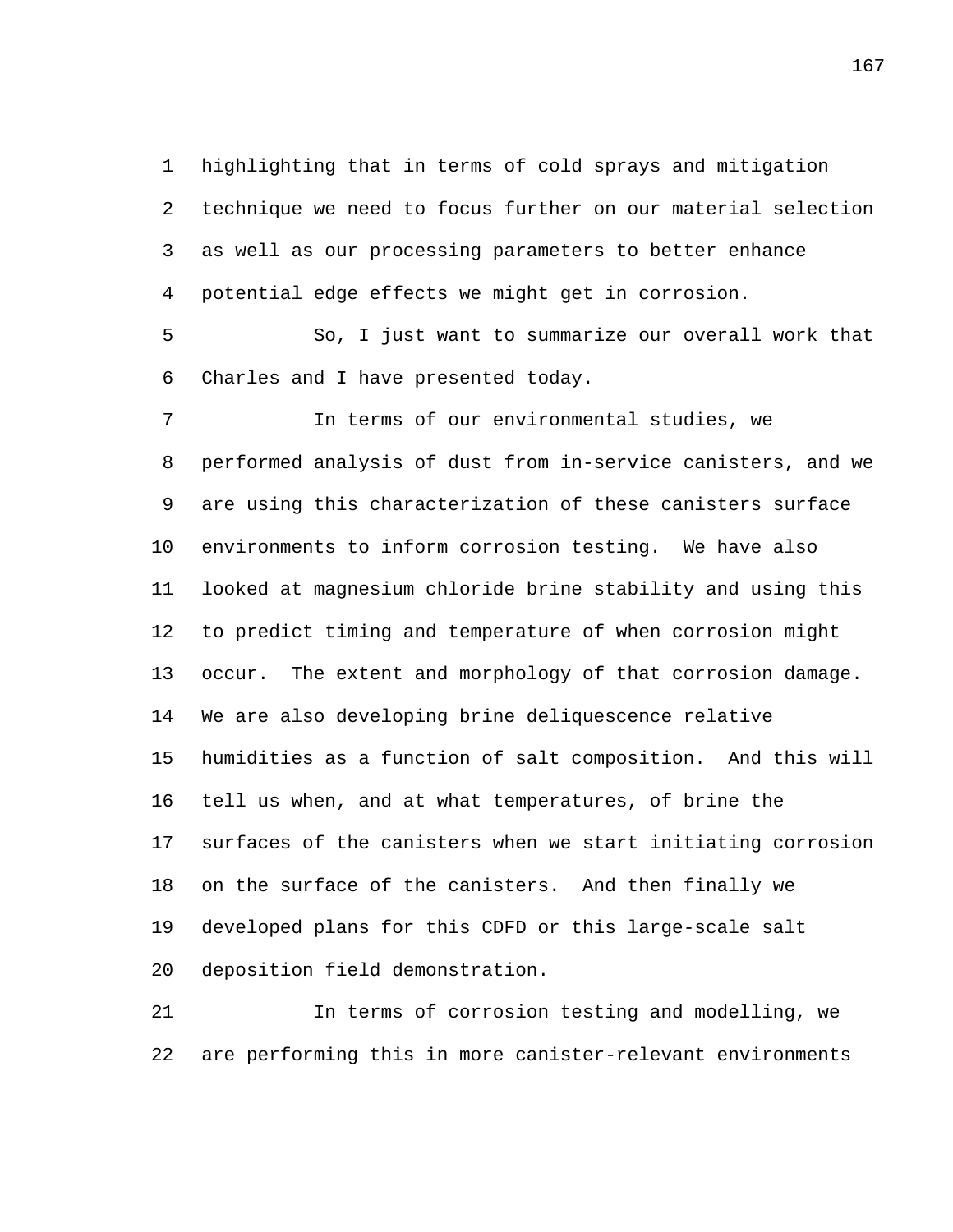to get a better idea of the pitting and pit to crack susceptibility in these canister-relevant environments. And we are expanding our modelling efforts to account for non- static brine conditions as well as corrosion to better be able to predict pitting and essentially SCC that might occur in these canisters.

 In terms of crack growth rate, we have installed and calibrated our machines. And are starting our initial testing in more relevant environments with plans to move to atmospheric environments for crack growth rate testing.

 And finally with respect to coatings we have our two projects where we have our collaboration that we have initiated with industry partners as well as the cold spray assessment we are working on with PNNL.

 With that, I would like to acknowledge this project is a very collaborative effort not only at Sandia but also with our university collaborators as well as our DOE collaborators. And I would be happy to take any questions.

 BAHR: Okay. Thank you very much, Rebecca. Do we have any questions from Board members? I see Paul Turinsky's hand up.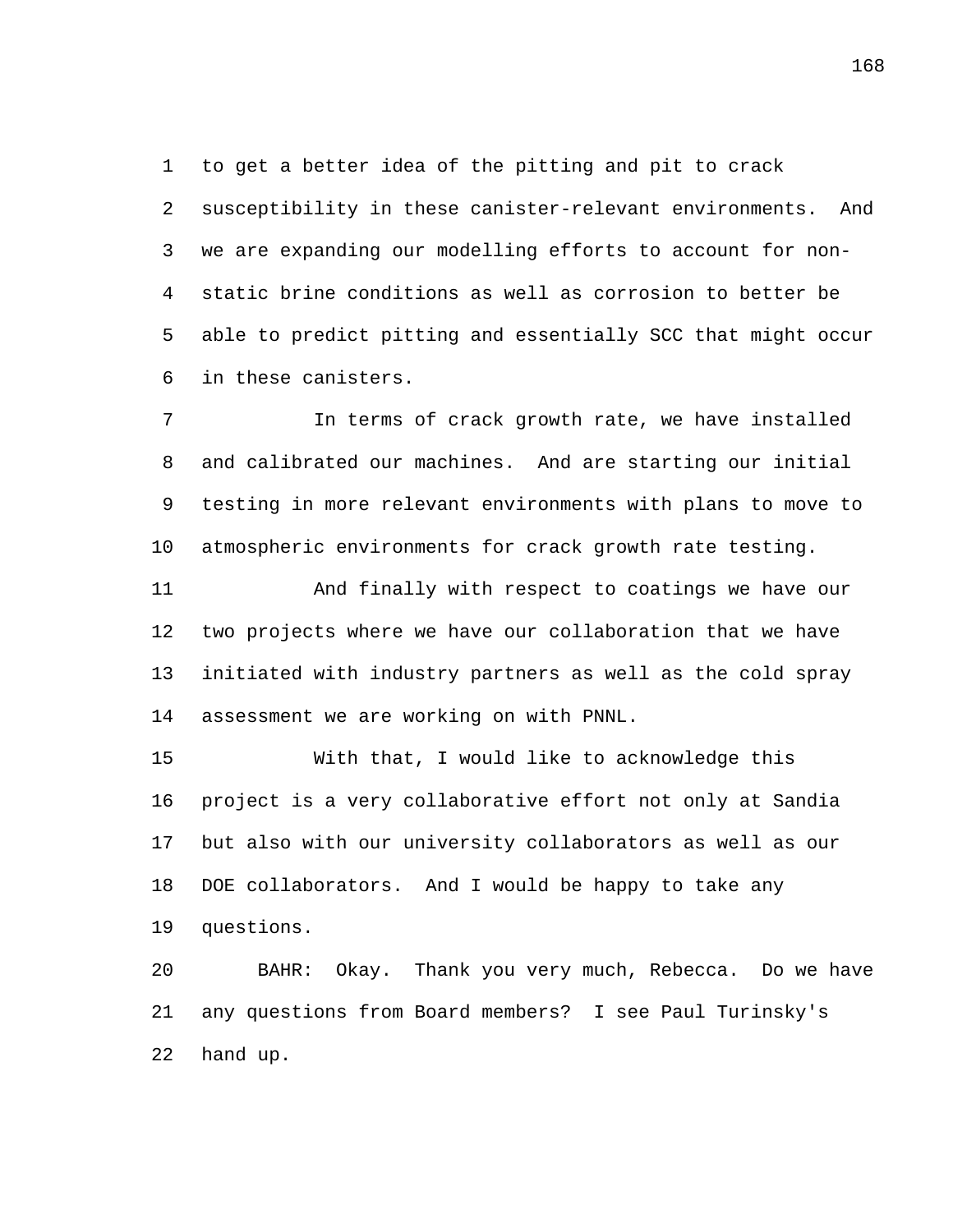TURINSKY: I have two questions. One is canisters -- are there any requirements now on surface finish and residual stress, maximum residual stresses, in the weld area?

 BRYAN: I would answer that. With respect to maximum residual stresses, there has been no stress mitigation on most of the canisters that have been emplaced in the field. They were intended to be for short term use, and stress mitigation wasn't being considered. Now, over the last few years companies have started evaluating efforts for mitigating stresses. I am not certain what has been implemented at this time.

 With respect to canister finishes, that varies a lot. I have seen canister in the field that have mill finishes, and some which were ground quite smooth. But in general, I would say mill finishes are the most common that you see.

 TURINSKY: My second question is time. From being able to initially see a pit, to the initiation of the crack, how long is that time, and how long is the time once the crack begins to through-wall? And I know it is very variable on that. Do we have any feeling on those time spans?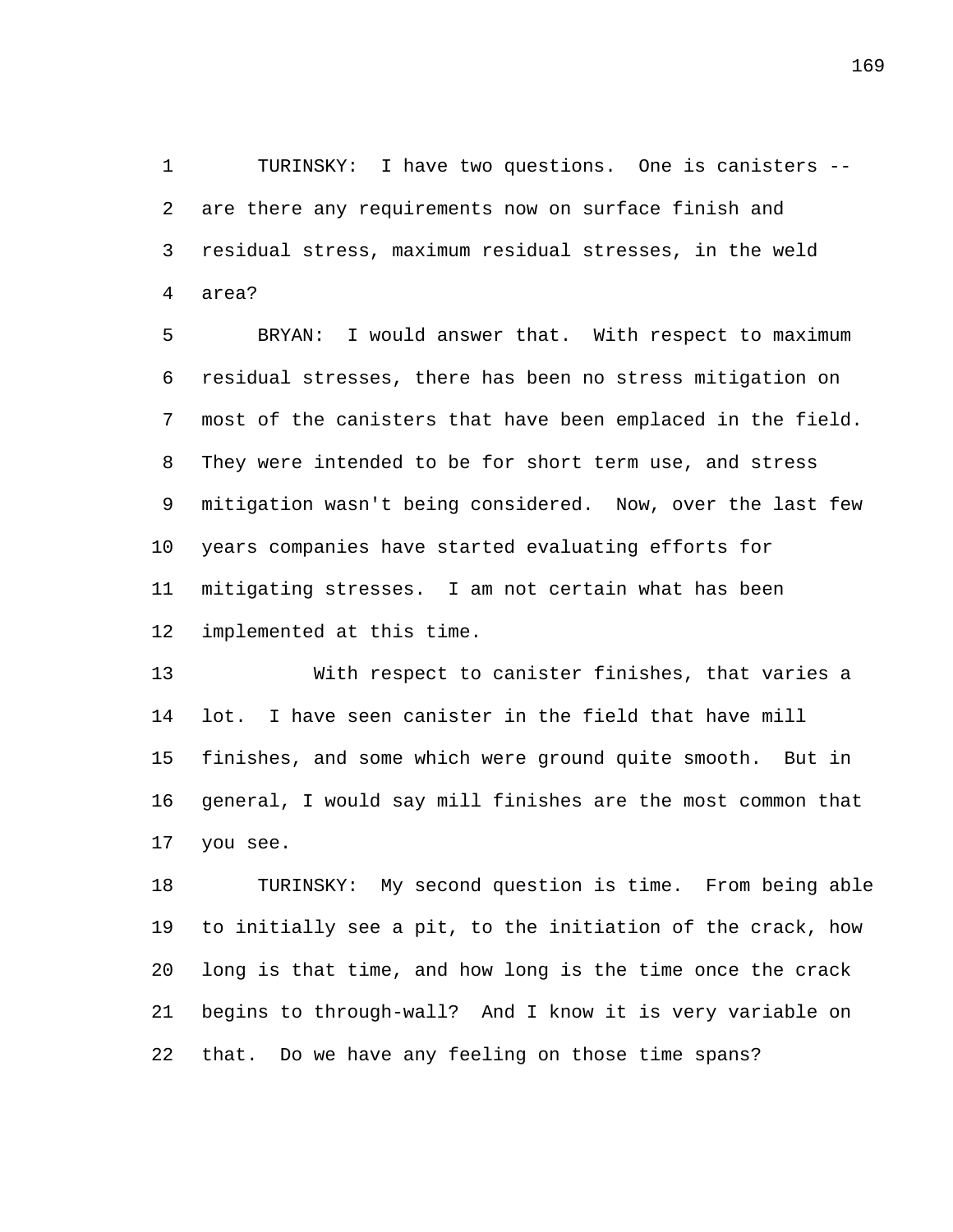SCHALLER: With the pit to crack initiation that is something we are trying to get a handle on that this year. I think those U‑bend tests will give us some indication of how quickly that might occur under these atmospheric conditions.

 BRYAN: I would ‑‑ sorry. I would point out that there is another factor there and that's salt load. You know our max pit size model limits the size of a pit based on the salt load at any given temperature and relative humidity. As more salt is deposited a larger pit may be able to form. As the canister cools and the temperature drops the humidity goes up a larger pit may be able to perform. There is no a priori answer to how quickly a pit grows, it depends on several different factors which will vary from canister to canister.

 TURINSKY: What I am concerned about is once you get to that point where you have a crack does that crack grow really fast through the wall at that point? So, you really have to detect what is going on before?

 BRYAN: There is -- we have a crack growth model, and this same model is used by the ASME subcommittee that developed an inspection procedure. The crack growth varies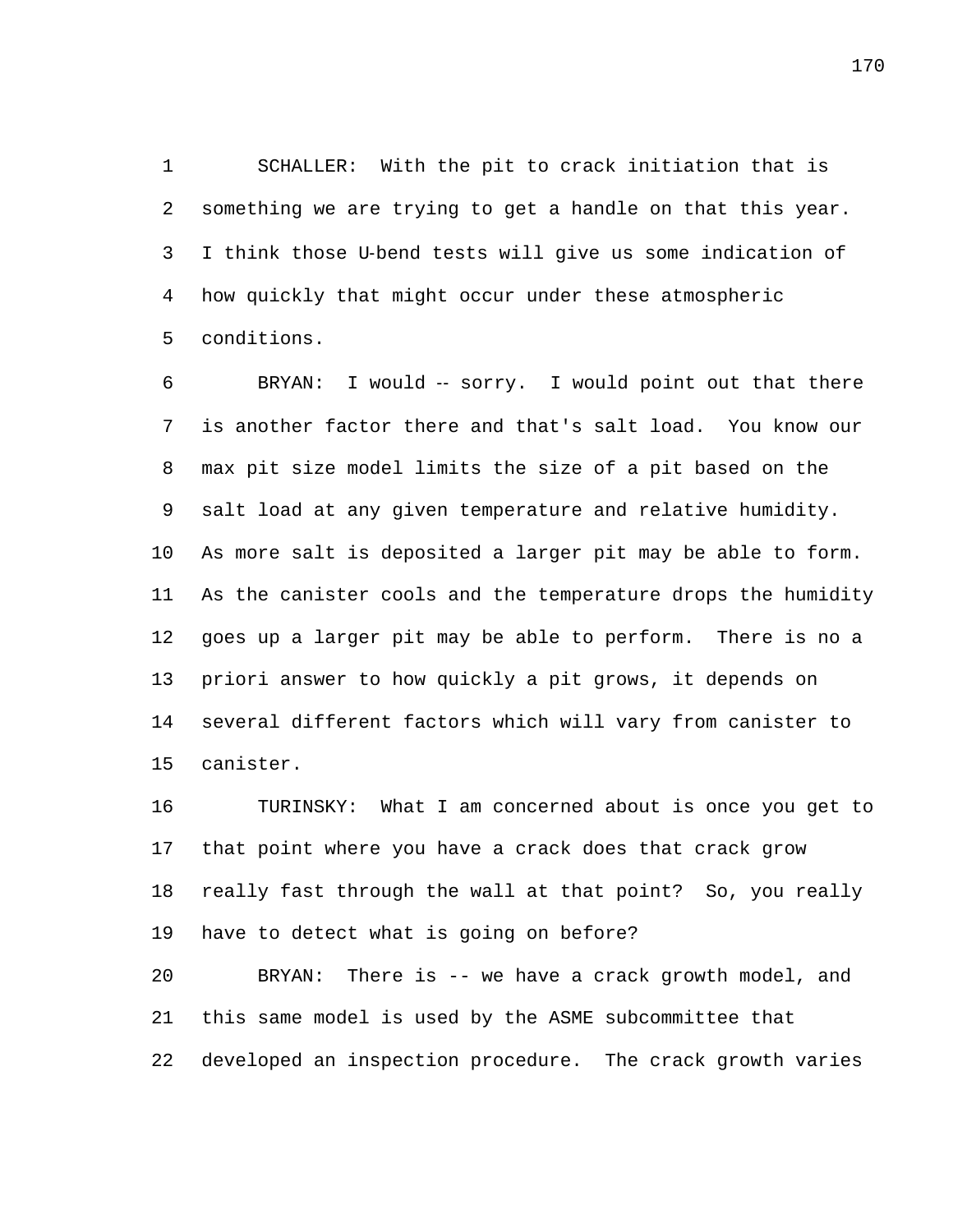with temperature, it increases with temperature. However, there are limits at which you are likely to get corrosion on the canister. So, the answer to that is it depends on how cold the canister is. For the ASME code case, we limited the maximum crack growth to 2.5 millimeters per year. But again, that would be for a hotter canister, where it might be very unlikely you actually had brine forming.

 TURNINSKY: Must be the residual stress that explains that.

 BRYAN: Yeah, the assumption is you can only apply these crack growth rates if you have seen a crack. So, the conditions for crack growth have been established and then you can apply the crack growth rates.

 TURINSKY: Okay. There is a lot to be learned about these time spans is the sense I am getting.

BRYAN: Right.

 SCHALLER: Yes, but I also think with the understanding the pit to crack transition it is not just the time span, but it is the conditions that it is more likely to occur under. There are conditions you may not reach that critical pit size under, so you may not have to worry about that pit to crack transition. So, it is understanding which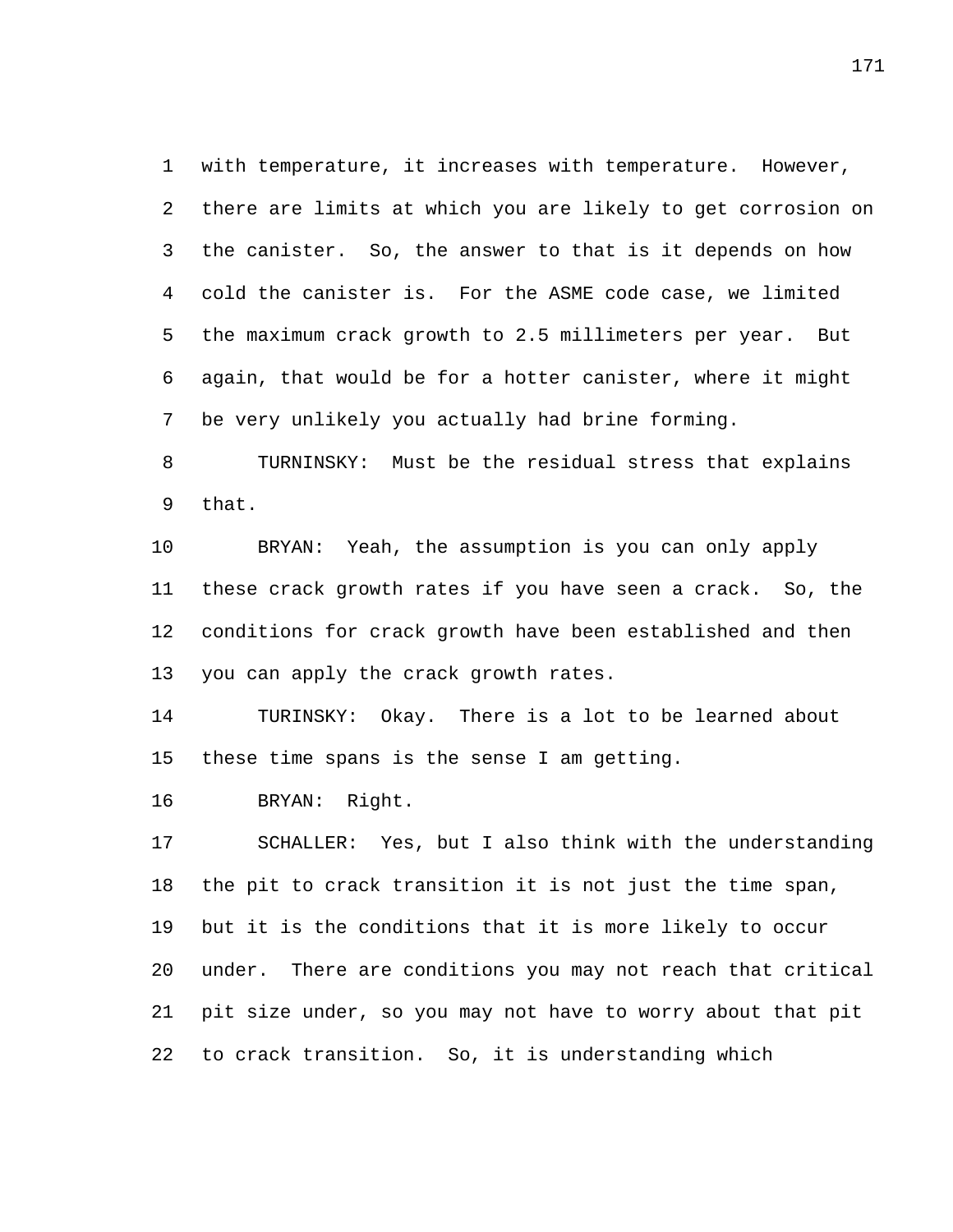conditions could produce and that and time spans are still a question as well.

TURINSKY: Okay. Thank you.

 BAHR: Okay. I see Bobby Pabalan's hand up from the staff?

 PABALAN: Yeah, Jean. Thanks Charles and Rebecca for the nice presentation. You described very interesting studies and very comprehensive actually. My question is for Bryan.

 I have two questions on slide 20, you mentioned that you developed a thermodynamic model for the magnesium chloride hydroxide water system. Can you say something more about the model, the valid range of concentration, and

temperature, for example?

 BRYAN: Sure. There is data available. Just recently data has become available for a variety of magnesium chloride hydroxides that form at higher temperatures, up to 120 C, I believe, is the maximum temperature. We parameterize the model up to 150 C that is because we were using EQ3/6 and use the temperature grid which is in EQ3/6. But without that data, we wouldn't have been able to parameterize the higher temperature phases that form.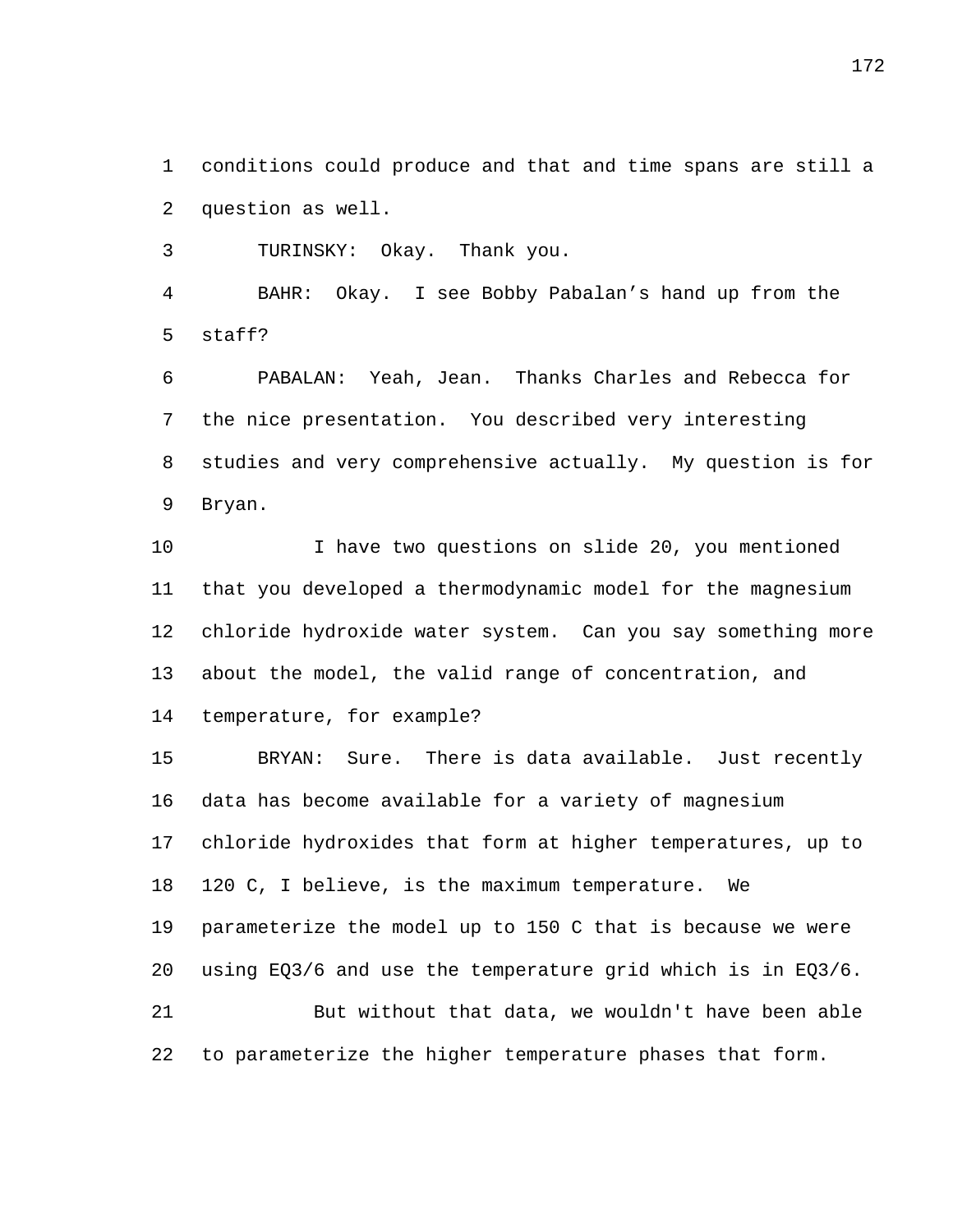There are several different magnesium chloride hydroxides that form. A few at ambient temperatures, two or three, and then you get five or six once you get up to 120 C. Again, many of those you will never see on the canisters because the relative humidity won't be high enough to have a brine present. Unless they form by solid state transition, I don't think we are likely to see those. But at least we have a model where we can now predict -- what we are trying to predict is, what we have observed in our experiments is that when you heat up the brines, they will decompose and will degas HCl and convert to a hydroxy-chloride phase.

 Magnesium carbonate phase is predicted to be stable but of course those are kinetically inhibited from precipitating. So, usually the pH goes a little bit higher, and you precipitate out your magnesium hydroxy-chloride phase. We wanted to have a complete enough database so we could actually predict the conditions under which the magnesium chloride brine would be stable.

 Of course, something is pushing back on that is the actual concentration of HCl in the atmosphere. In near oceanic environments you will have a concentration of HCl in the atmosphere. So, the brine won't necessarily degas. Our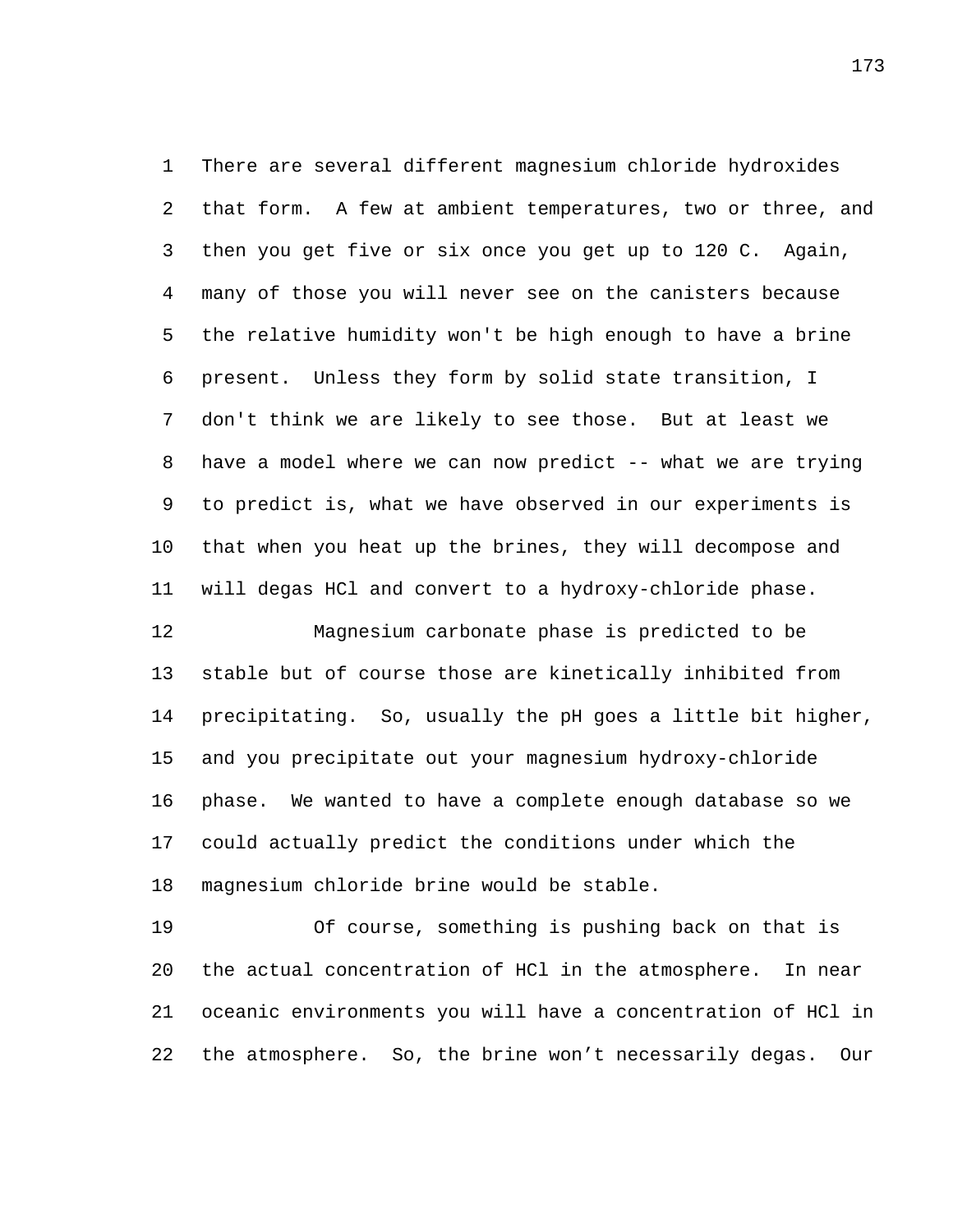preliminary work suggests we will only get degassing above, something like, 40 C. Below that the magnesium chloride brine will be stable because it will be generating a lower HCl concentration than is actually present in the air already.

 PABALAN: The samples from sites A and B indicate the dominant cations and anions are calcium, sodium, sulfate, bicarbonate, and nitrate. To apply this to an actual canister environment don't you have to add those other components to the system?

 BRYAN: Well, yes and no. If you look at those brines, those compositions, if you try to calibrate them the first thing is the calcium precipitates out as carbonate. The calcium carbonate in the salts -- in the dust particles -- is very, very fine particles that dissolve instantly when we leach these salts.

 So, if you actually take those and try to evaporate them to simulate what will happen during deliquescence, all the calcium is removed, and you end up with a sodium-potassium nitrate-chloride brine. We do need to include nitrate and that's what we are doing experimentally.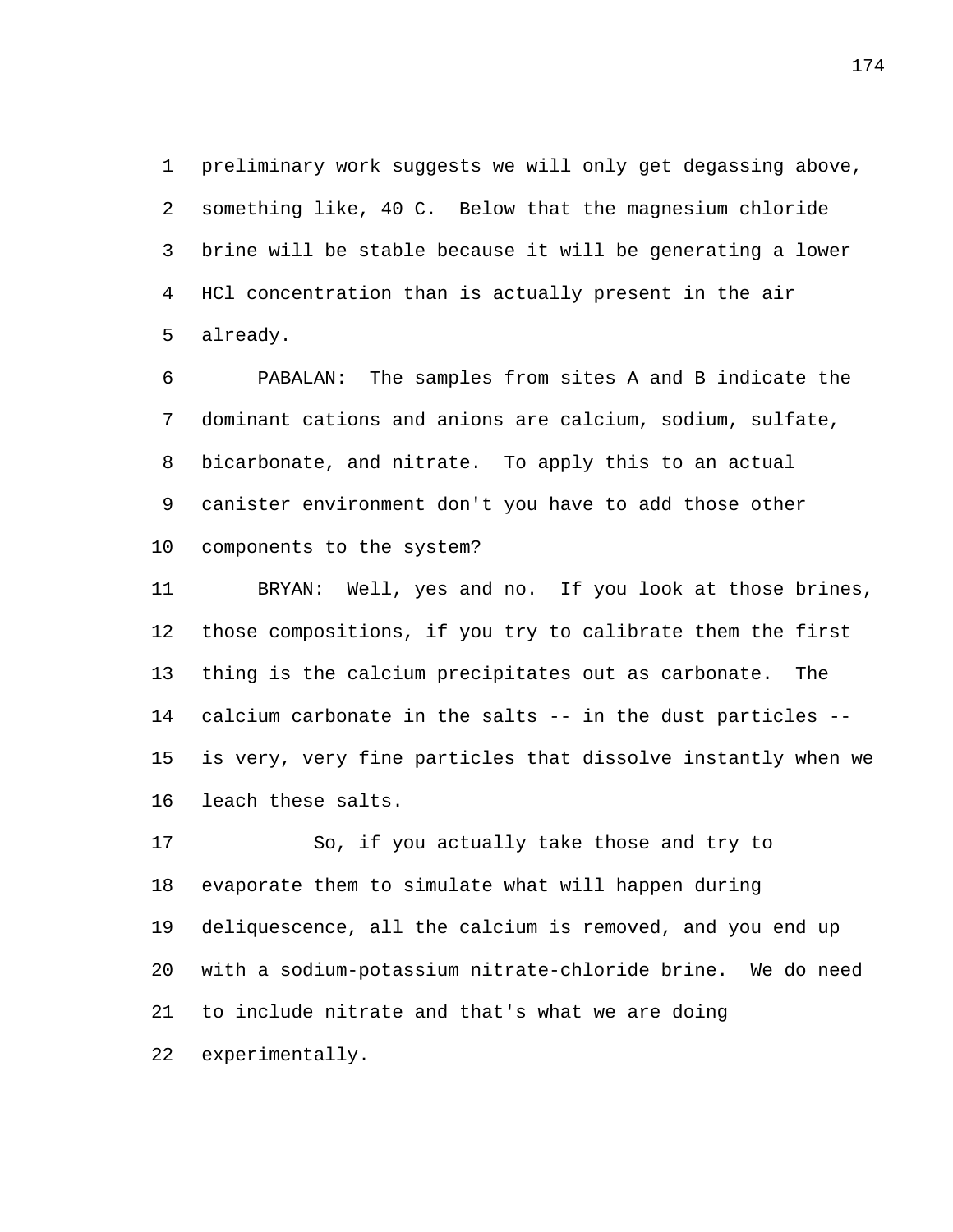In terms of modelling, we can model the monovalent nitrate chloride brines relatively well. Once we start adding divalent ions you can't. You may be aware, the Yucca Mountain R2 database is not qualified for magnesium nitrate- containing brines for instance. So, the database really falls apart once we start considering divalent ions like calcium and magnesium.

 PABALAN: Because of the much higher solubility of those cations.

 BRYAN: Exactly. We will certainly try to evaluate them experimentally to try to understand the behavior and try to understand the corrosion behavior. But in terms of modeling, we don't have the resources to build a model that would be able to handle this.

 PABALAN: This brings a follow up question. Have you looked at or considered using the mixed solvent electrolyte model that can provide you the capability to basically go up to full nitrate salts?

 BRYAN: Maybe. I haven't looked at that. I know that it is based on the same thermodynamic data and so the limitations and the thermodynamic data mean that, for instance, if we use that model to predict our brine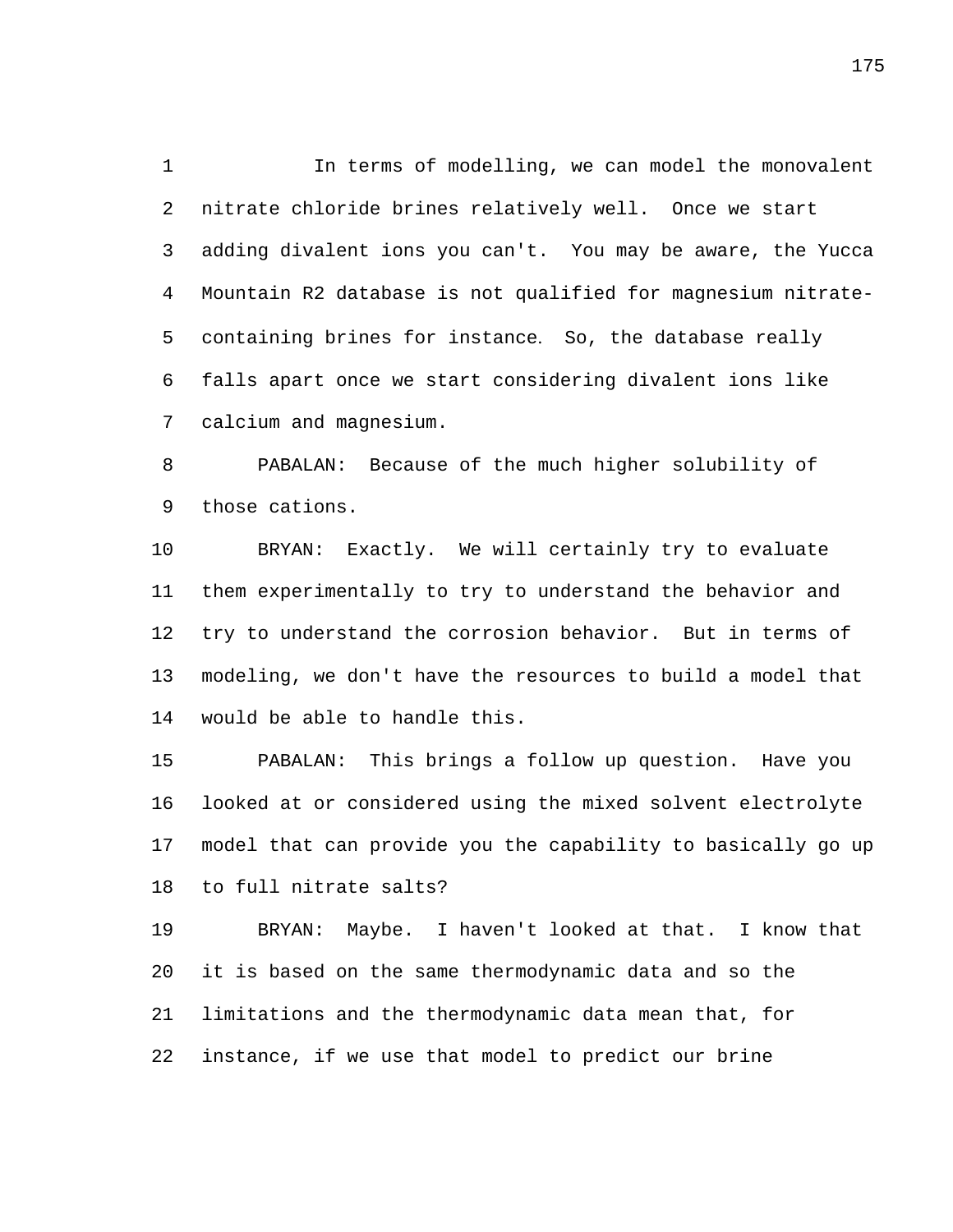compositions, we get the same results. Okay. Within the limits we are trying to predict. We haven't ‑‑ I don't know if the data are available to extend it to more complex systems reliably.

 PABALAN: I think there is a database available for complicated systems. You can take a look at it. The disadvantage is it is commercial software, so you need to pay a license fee.

 The other question I have, is you plan to measure the deliquescence relative humidity of nitrate-containing systems. What experimental method do you plan to use, and up to what temperature, do you plan to use?

 BRYAN: There are two methods we can use. We can use quartz crystal microbalance. The quartz crystal microbalance will tell us when the salts deliquesce. They won't give us any information on mass gain after that because as soon as the salts deliquesce, they decouple from

 microbalance, and we can't measure weight gain anymore. But they can tell us when the deliquescence occurs.

 The second tool is an instrument which, fairly recently purchased in the corrosion group here, and it does measure weight gain as a function of relative humidity quite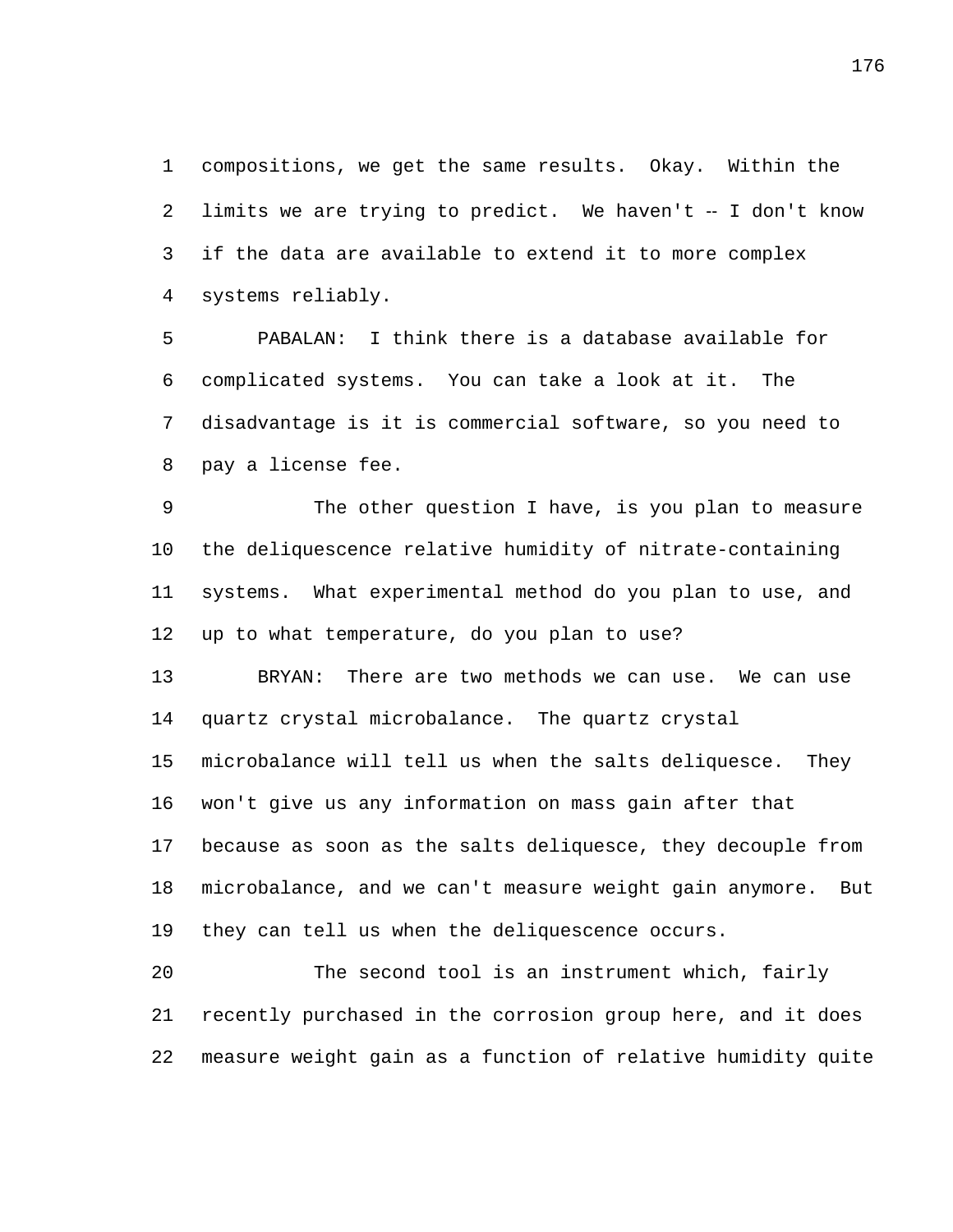accurately. And it is not quartz crystal microbalance based, although it is quite sensitive, able to measure tiny fractions of a milligram. We will also look at that and look at deliquescence of the salt mixtures using that tool. PABALAN: Up to what temperature do you plan to use? BRYAN: I don't know what the temperature limits are on that device. For quartz crystal microbalance we can go up to probably 100 C depending on which quartz crystals we use. PABALAN: Thank you.

BAHR: I see Dan Ogg's hand up. Dan.

 OGG: Yes, thanks Charles and Rebecca. Could we bring up the slides and go to slide 19, please? And this is the salt loading on the two canisters at sites A and B. I'm not asking you the tell us what sites those are. But, can you tell us if you learned anything from the fact that site B had a great deal more salt loading on it than site A? Is that just the age of the canister or some other storage configuration that may have contributed?

 BRYAN: What probably contributed the most is site A is the first time the sampling tool had ever been used on that particular robot. When they sent us the samples, we found that the Scotch-Brite pads and filters had been rather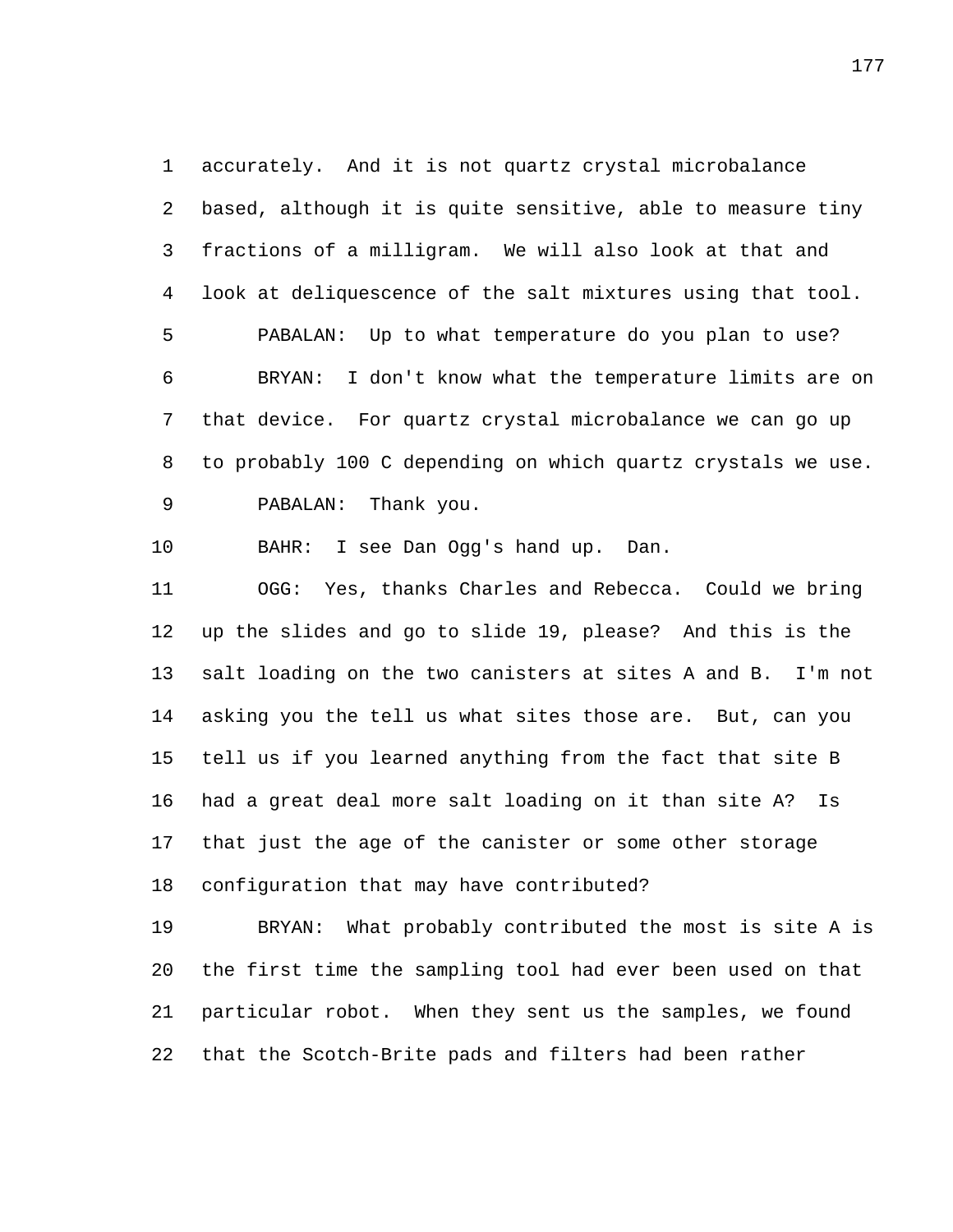loosely emplaced. And we could see that dust had flowed around the filters. So, there were issues with the sampling, and we told them this. And they improved the sampling device, and also the emplacement of the filters and the Scotch-Brites, and were much more effective at collecting samples at site B. So, I suspect that site A was not very quantitative.

 OGG: Okay. Did you check the storage age to see if that might have been a factor?

 BRYAN: We don't have a lot of information on these sites. I think they were both around 20 years because both of them are undergoing their 20-year inspections. I don't know the exact age. I don't' know heat load. And I don't know anything else about these sites.

 OGG: Okay. I was just curious about that. Thank you. BAHR: Thanks. Yeah, I was going to ask about the age as well. Bret Leslie has his hand up.

 LESLIE: Charles and Rebecca, as Bobby said, there was a lot of information and you guys have done a lot of work. Charles, you said something, and it was fairly late in your presentation, but you were talking about ‑‑ let me find my notes -- you were going to sample by hand. I understand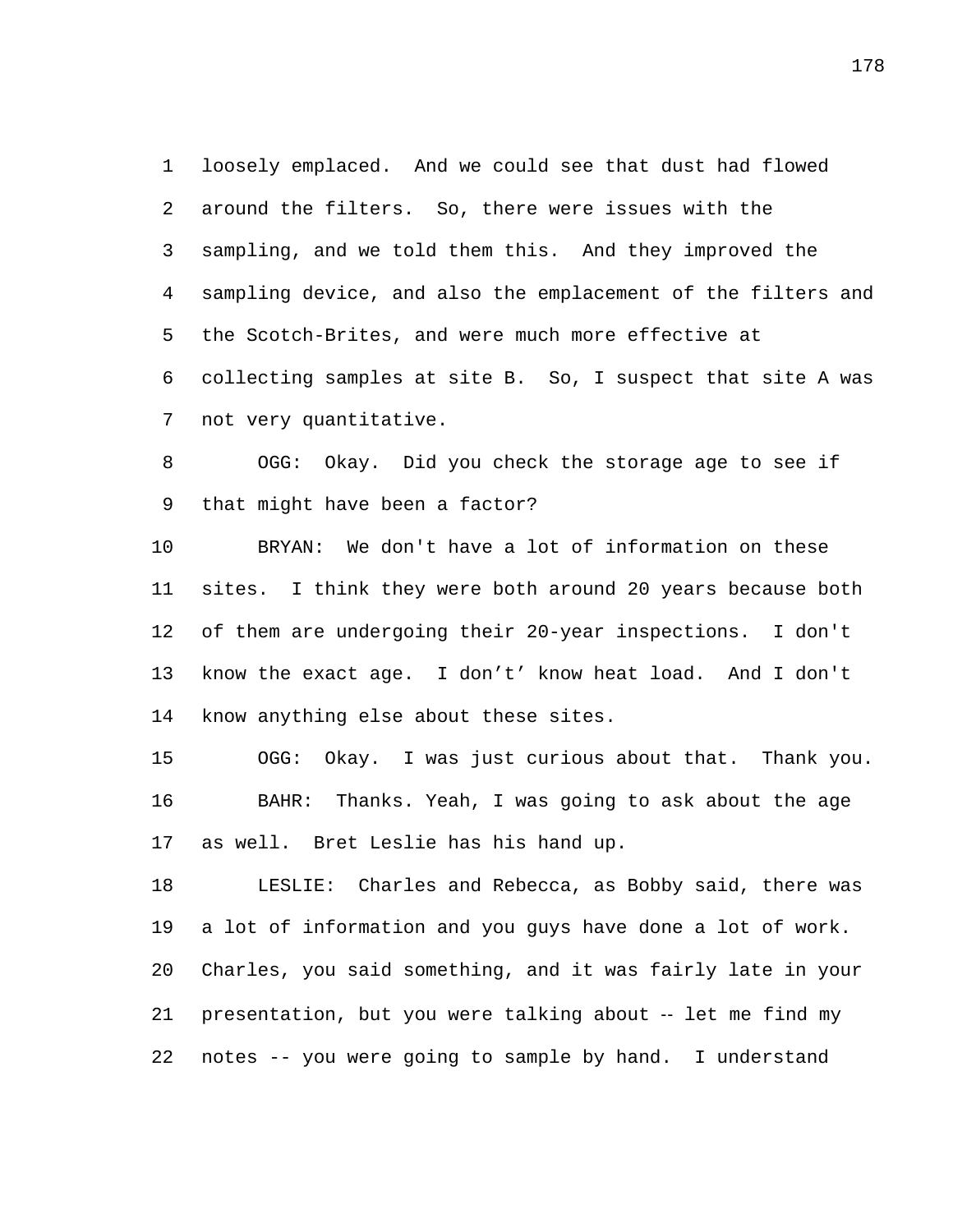this might be the canister field deposition experiment. And I understand you are sampling by hand at Sandia. But is that also going to be at the field deposition site itself. And the reason why I am asking this, is how would you correlate or extrapolate your sampling technique to what the industry is doing right now?

 BRYAN: We are not trying to. We are trying to parameterize the PNNL dust deposition models. What we want to do is accurately sample the salts that are deposited on the canister surface, and we want to sample that through time.

12 The reason there are four -- each grid there contains four blocks -- we are assuming each will be identical. And then we can sample one block after a year, and one block after two years, and after five years. And we can treat those as being identical and look at the effects of salt accumulation over time. Dust accumulation over time.

 Now all of our sampling sites are one side of canister. If the opportunity presents itself, we may be able to use robotic sampling on the far side of the canister and compare it to our results. But our goal is to do the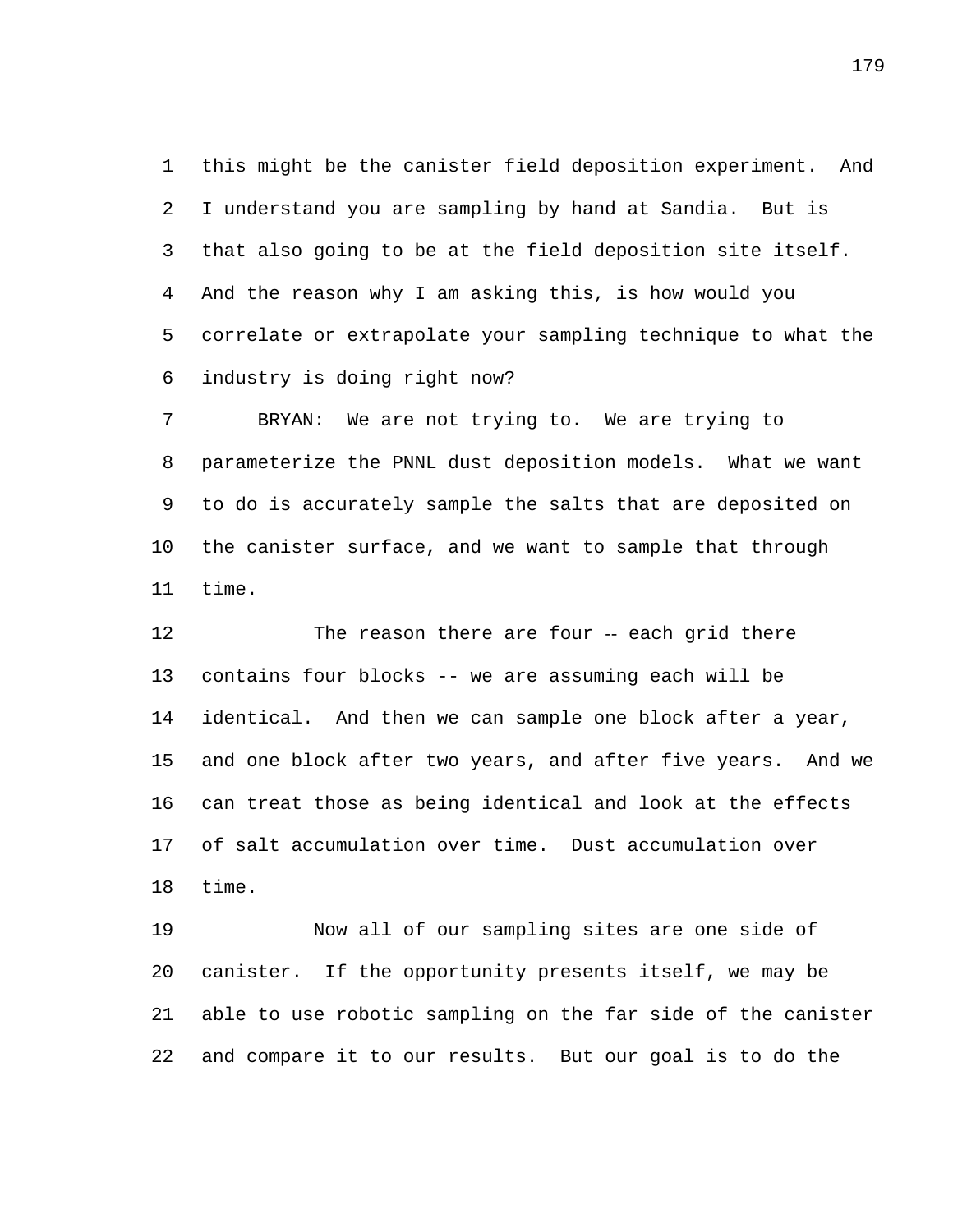most accurate sampling we can. And if we can ‑‑ if robotic sampling done on the other side canister it would have to be done in such a way as to not disturb what we are sampling. LESLIE: Okay. I understand what you are doing but is 5 there a way that -- I mean, I am just trying to see, you know, you have talked about the problems with robotic sampling. That is the testing technique that is being used now. If your hand measurement, say there is a lot more salt than maybe the robotics test, how can one look at the existing data and say whether there is an issue or not? BRYAN: Oh. I don't know if there is a way. The robotic sampling hasn't been validated is the problem, hasn't been shown to be quantitative. Based on observational data, we question how quantitative it is. It does provide other information. You have a sample of dust you can find how much chloride is in it. You can do an analysis of the sample and can get a compositional information. We have seen for instance in the data from sites A and B that the salt loads are higher on the top of the canister. That is intuitively correct. But I would say that it is difficult to say ‑‑ to make any statement that the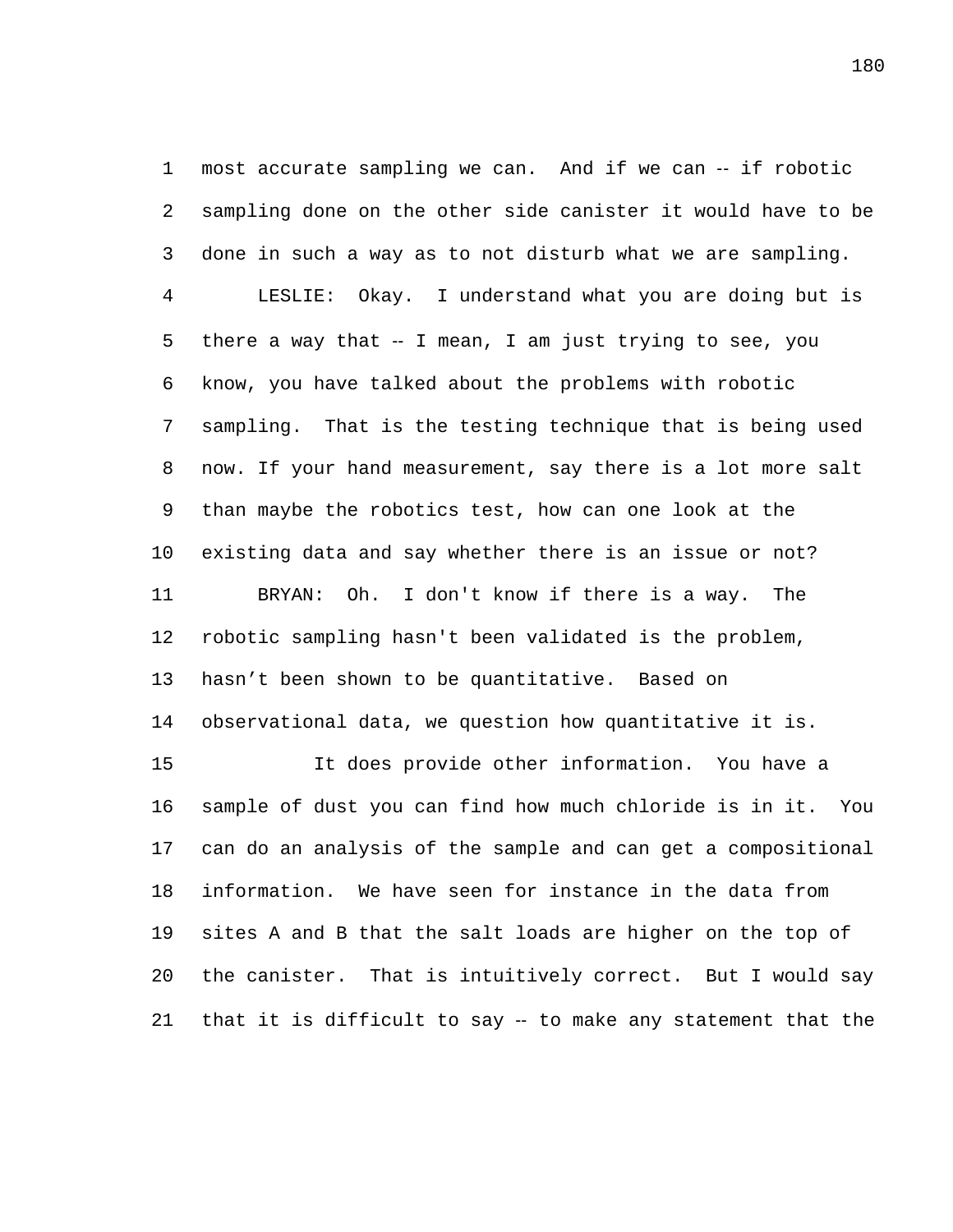measured salt loads are identical or correct in terms of what is actually present.

LESLIE: Sure. Thanks. Thank you.

 BAHR: Just another question on this hand sampling. Will you be removing the canister from the storage 6 compartment to do the sampling, and if so, what might -- just that process of removal do to the salt distribution? BRYAN: That's a good question. A very good question.

 and the canister will be allowed to cool inside the overpack for a few days. Then we will pull it out and sample it by hand.

Yes, we will be removing it. The heaters will be turned off

 We are concerned about the possibility of vibrations resulting in dust falling off of the canister 15 which is why we are -- the skid will actually -- and potentially the rollers or the rails inside the over pack will potentially have rollers to try to minimize vibration as the canister is removed. We are evaluating the cost of having rollers placed inside the overpacks.

 BAHR: Okay. Thank you. Have a question from Andy Jung from the staff. Andy?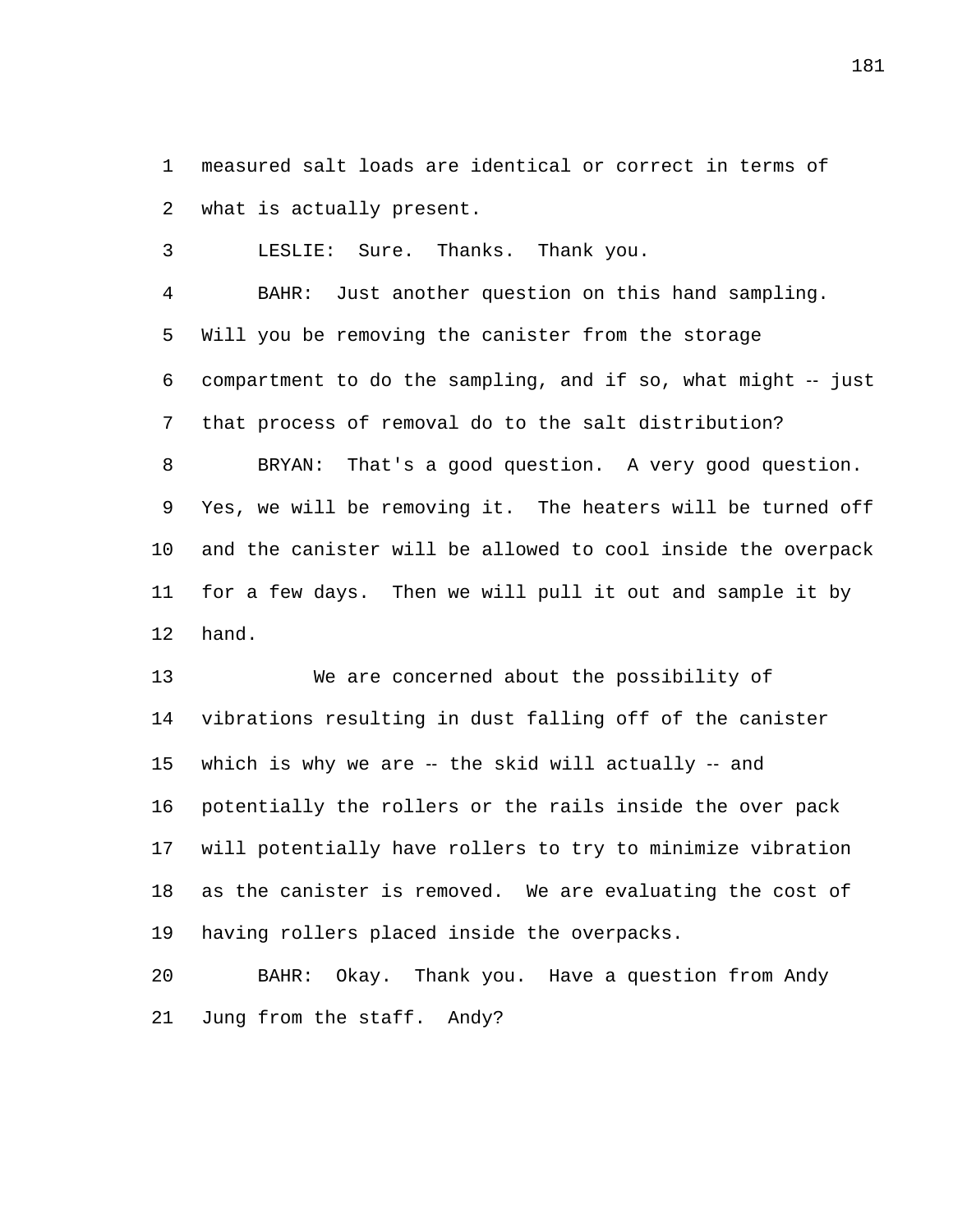JUNG: Yes, thank you so much for the presentations. Very informative. I believe your testing and modeling are very comprehensive.

 I have a couple of questions. I can understand that as a precursor process for the stress corrosion cracking initiation you consider pitting corrosion as the mechanism. But there is another localized corrosion mode such, like as, a crevice corrosion that can serve also as a precursor for crack initiation. Like some metal contacts each other, such as the canister contact with the supporting rail in horizontal dry cask storage system. And vertical has some areas can contact. So, I saw that recent presentation from the ESCP, and a researcher from the Taiwanese present some pitting. The crevice corrosion can serve as a crack initiation. So, I am wondering if you are considering crevice corrosion in your model?

 SCHALLER: We haven't yet considered crevice corrosion. The reason we are evaluating pitting corrosion is because it is the majority of the corrosion that we would expect to see in there.

 In terms of pit to crack transition or crevice to crack transition it will be based off of a -- you know -- a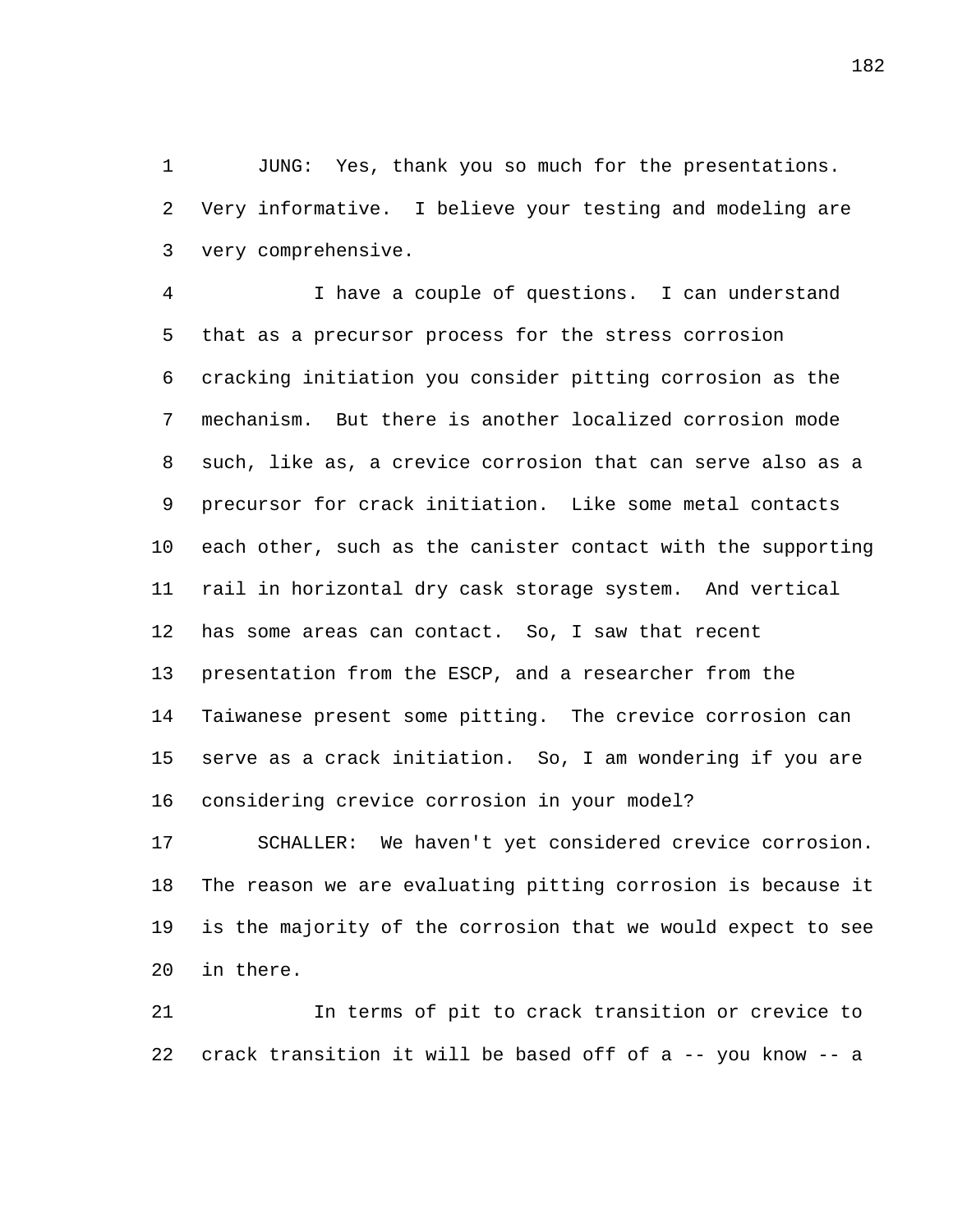damage mode depth or size. And looking at some of these regular shapes of pits can inform crevice corrosion because the damage morphology may look very similar to that. We can get some information from these other modes. But I think when we change just from this hemispherical geometry that may inform how crevice to crack initiation might occur as well.

 JUNG: Yes, I read that actually pitting could be the other modes from crevice. But I saw that the literature, especially the EPRI report, for the long-term atmospheric testing. It turned out actually the crevice corrosion rate is higher than pitting corrosion from the field testing. So, I just I wanted to make sure you may have also considered crevice corrosion.

 The second question is that in your modelling work, have you conducted some sensitivity analysis which parameter or which process could be highest impacts on the crack initiation and crack growth? And which parameter could be the most, largest, uncertainties have? BRYAN: Yes, we have done a great deal of that. That's

what we use our model for. And with respect to crack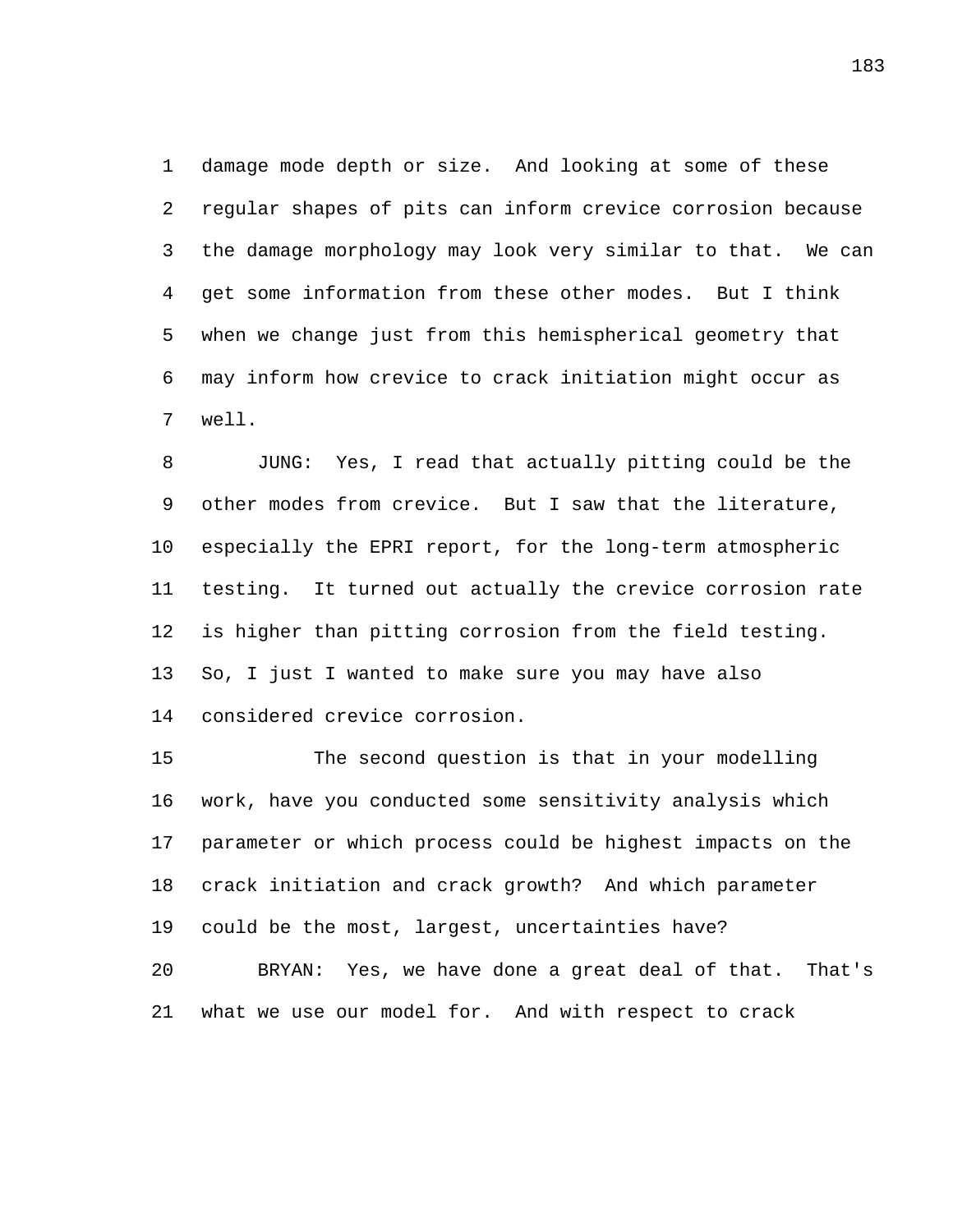initiation, there are a variety of parameters that are important.

3 One obvious one is  $K_{1SCC}$ . The crack tip stress intensity factor that is necessary to initiate a crack. 5 Again, this is actually a lumped parameter.  $K_{1SCC}$  basically assumes you have a hemispherical pit to start with. If you are dealing with an irregular pit, like we see in magnesium chloride, it may be that you actually require essentially a 9 lower  $K_{1SCC}$  because you are focusing the stresses more because 10 of that. So that  $-$  we are using  $K_{1SCC}$  as a lumped parameter to incorporate things like the morphology of the pit as well. And other uncertainties, for instance like the uncertainty in the stress field. But that's one that is obviously very important and one which we are evaluating with respect to brine composition. That why it is one of the major things we are evaluating.

 The other thing that is important is the crack growth rate itself. And the crack growth rate itself, we have evaluated the literature data and there is an order of magnitude or two in uncertainty at any given temperature in the crack growth rate. So, one of the goals, the goal of the program as a whole is to try to understand with more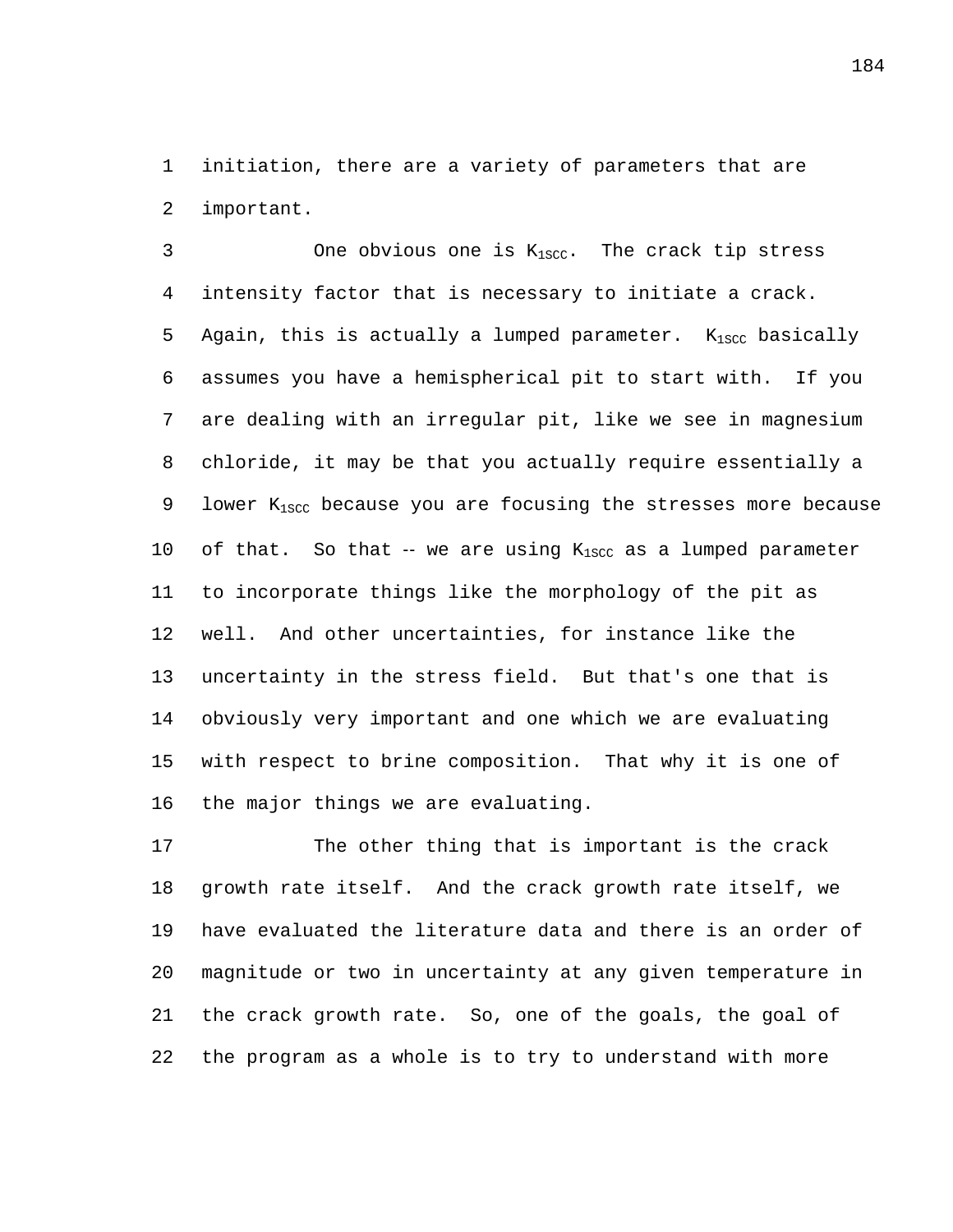certainty what the applicable crack growth rates are over the range, temperature range of interest.

JUNG: Okay. Great. Thank you so much.

 BAHR: I think we have time for one more question. I see Paul Turinsky's hand up.

 TURINSKY: I was just wondering because your experiment is going to be done on a horizontal or in a canister. Have you folks reached a conclusion that horizontal canisters, all factors being equal, are more susceptible than vertical canister orientations? I know the air flow is substantially different. One is a very annulus flow, and the other one is a much open environment.

 BRYAN: We have not reached that conclusion. We do see, in general, there is more dust on the horizontal canisters on the sides of the horizontal canisters than there are on the sides of the vertical canisters. And dust load may be an important factor, but we can't say for sure whether one is more or less susceptible. Because dust load may not be as important as we thought. Especially when we consider that we may be getting initiation from very small pits, if magnesium chloride brines result in very irregular pits. So, salt loads may not be as important as we think.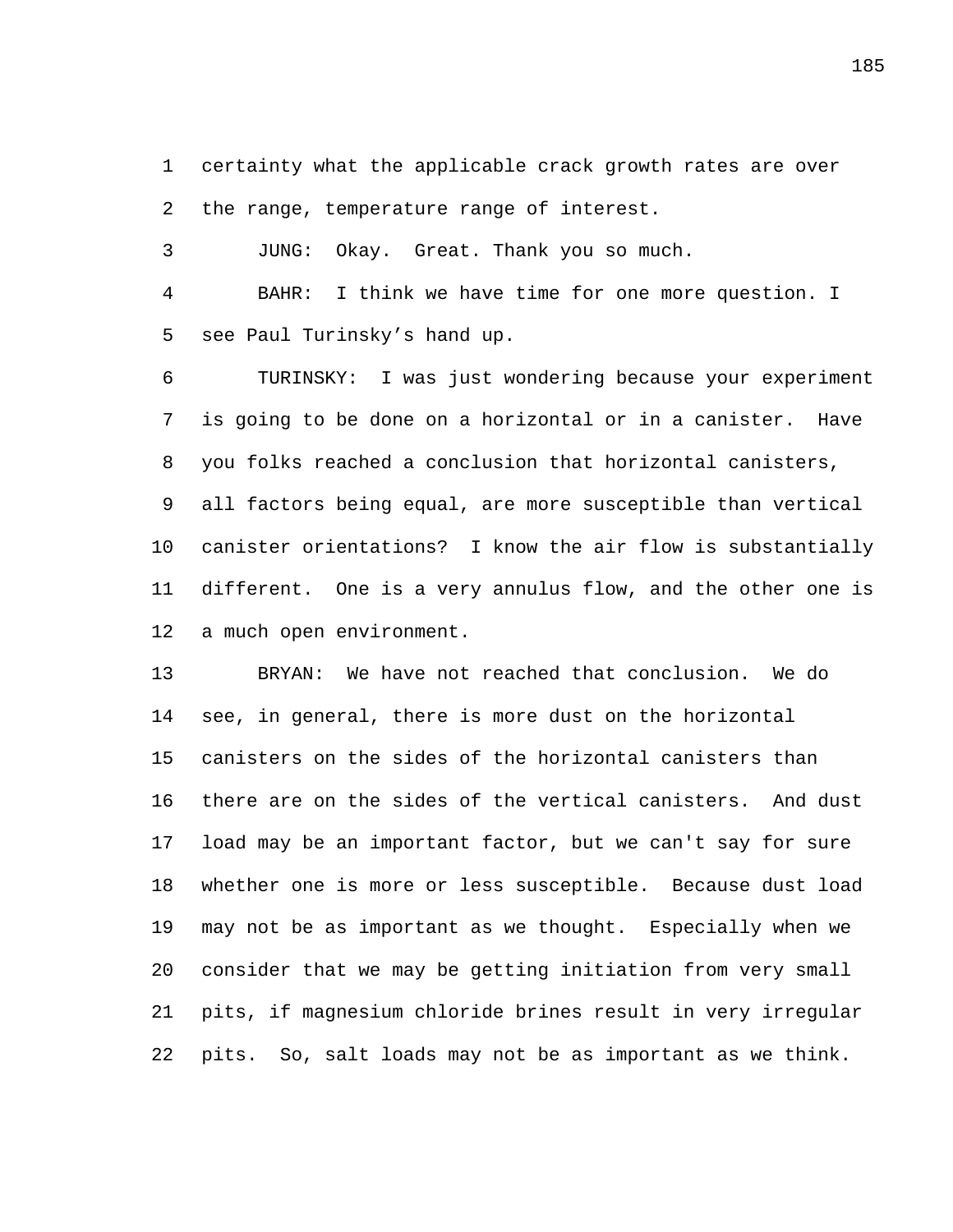It would be great to have another opportunity to set up another canister deposition field demo, but I suspect that Ned would push back on us spending the money and doubling the cost to have another test.

 BAHR: Okay. Well, thanks to both Charles and Rebecca. And then the final thing we are going to do today is we are going to have public comments. These are comments submitted already in writing and Bret Leslie from the staff is going to read them. I will just mention that we will not be 10 attempting to -- we welcome these comments and will put them in our record, but we won't be attempting to answer any of the comments in our meeting today. So, I will turn it over to Leslie.

 BAHR: Well, if we are not able to hear the comments today, maybe what we should do is reserve those for the meeting for tomorrow. Is that acceptable Bret? He says yes.

 We will call today's meeting to a close and hope that we will be able to work out the problems that we have, and we look forward to seeing everybody back here tomorrow at noon eastern time. And we will have another set of interesting presentations on additional work that the